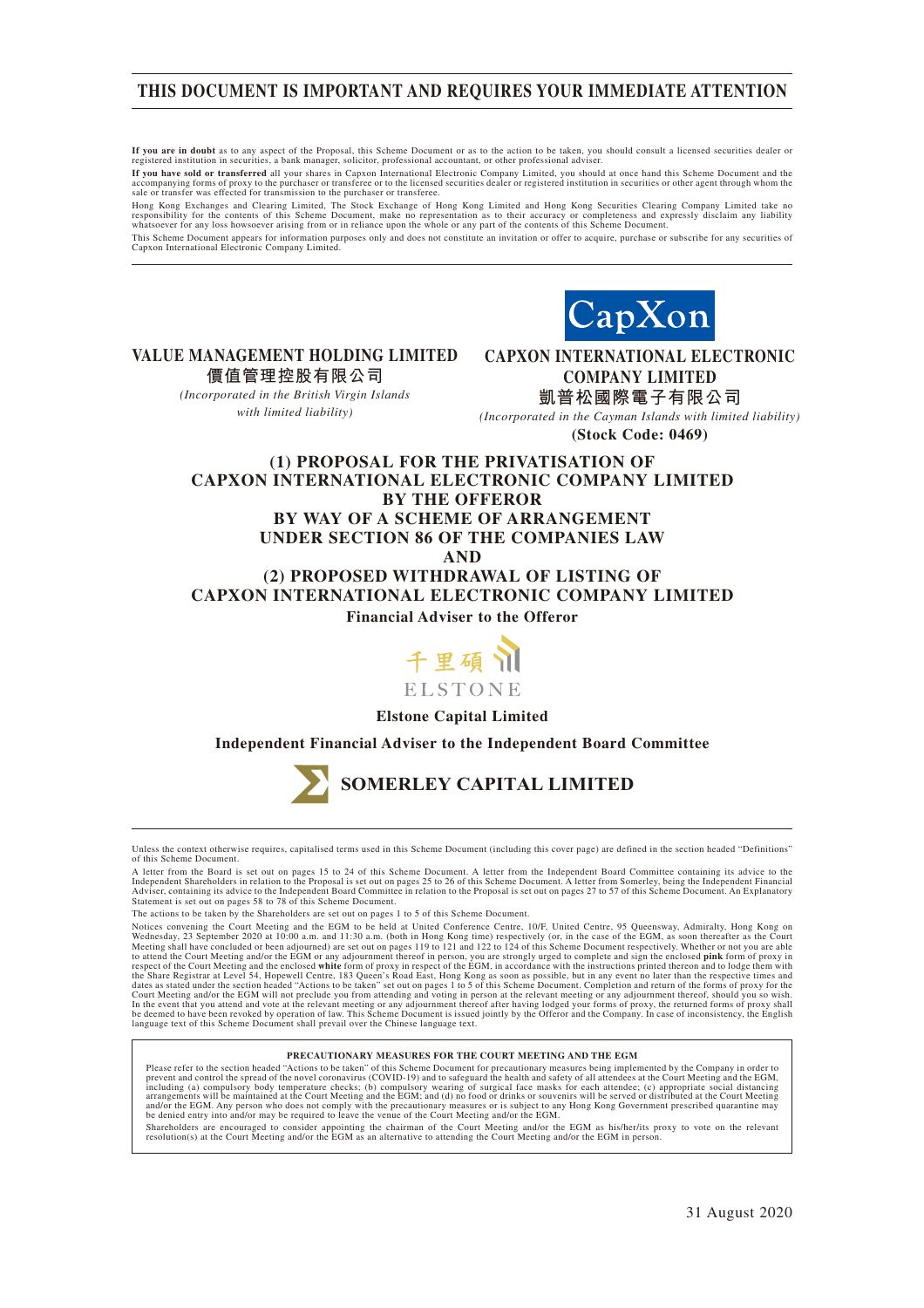### **THIS DOCUMENT IS IMPORTANT AND REQUIRES YOUR IMMEDIATE ATTENTION**

*The Proposal is made solely through this Scheme Document to cancel the securities of a Cayman Islands company by means of a scheme of arrangement provided for under the Companies Law. It contains the full terms and conditions of the Proposal, including details of how to vote on the Proposal. Any acceptance, rejection or other response to the Proposal should be made only on the basis of information in this Scheme Document or any other document by which the Proposal is made.*

*The availability of the Proposal to persons who are not resident in Hong Kong may be affected by the laws of the relevant jurisdictions in which they are located or of which they are nationals. Persons who are not so resident in Hong Kong should inform themselves about, and observe, any applicable legal or regulatory requirements of their jurisdictions.*

#### **NOTICE TO US INVESTORS**

*The Proposal is being made to cancel the securities of a Cayman Islands company by means of a scheme of arrangement provided for under the Companies Law and is subject to Hong Kong disclosure requirements, which are different from those of the US. The Scheme must be approved by the requisite majority of shareholders and sanctioned by the Grand Court. The financial information included in this Scheme Document (if any) has been prepared in accordance with International Financial Reporting Standards and thus may not be comparable to the financial information of US companies or companies whose financial statements are prepared in accordance with generally accepted accounting principles of the US.*

*The shares of the Cayman Islands company are listed on the Hong Kong stock exchange and are not listed on a United States national securities exchange or registered under the United States Exchange Act of 1934, as amended (the "Exchange Act"). A transaction effected by means of a scheme of arrangement is not subject to the tender offer rules of the Exchange Act. Accordingly, the Proposal is subject to the disclosure requirements and practices applicable in the Cayman Islands and Hong Kong to schemes of arrangement, which differ from the disclosure requirements of the US tender offer rules.*

*This Scheme Document does not constitute an offer or invitation to purchase or subscribe for any securities of the Company in the US.*

*The receipt of cash pursuant to the Proposal by a US Scheme Shareholder as consideration for the cancellation of their Scheme Shares pursuant to the Scheme may be a taxable transaction for US federal income tax purposes and under applicable US state and local, as well as foreign and other tax laws. Each Scheme Shareholder is urged to consult their independent professional adviser immediately regarding the potential tax consequences of the Proposal.*

*It may be difficult for US Scheme Shareholders to enforce their rights and claims arising out of the US federal securities laws, as the Offeror and the Company are located in a country other than the US and some or all of their officers and directors may be residents of a country other than the US. US holders of Scheme Shares may not be able to sue a non-US company or its officers or directors in a non-US court for violations of the US securities laws. Further, it may be difficult to compel a non-US company and its affiliates to subject themselves to a US court's judgement.*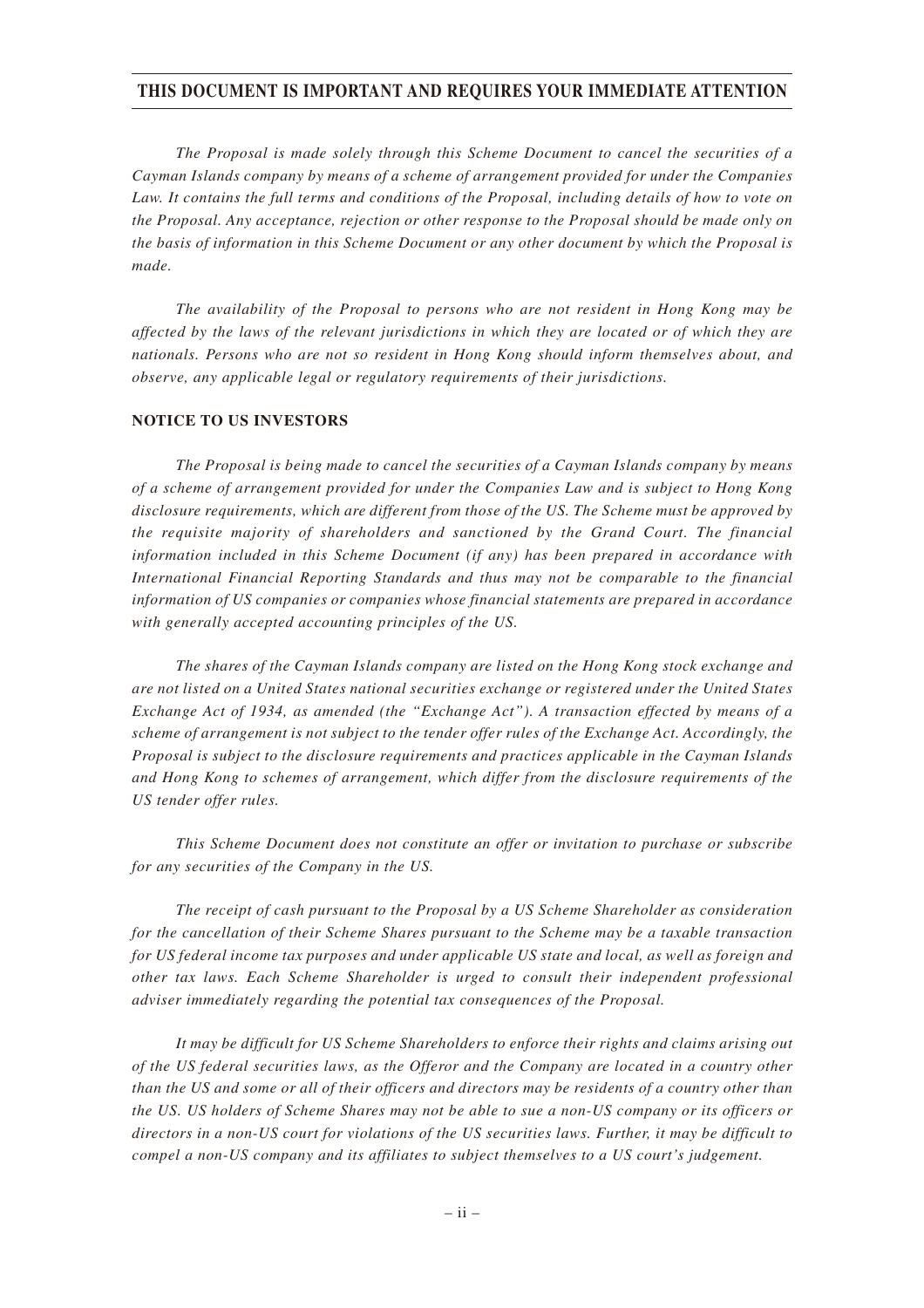### **THIS DOCUMENT IS IMPORTANT AND REQUIRES YOUR IMMEDIATE ATTENTION**

*The Scheme as set out in this Scheme Document has not been approved or disapproved by the United States Securities and Exchange Commission or the securities regulatory authority of any state of the United States, nor has the Commission or any such state regulatory authority passed on the adequacy or accuracy of this Scheme Document. Any representation to the contrary is a criminal offence in the United States.*

*Shareholders may obtain free copies of this Scheme Document at the websites maintained by the Stock Exchange at http://www.hkexnews.hk and by the Company at http://www.capxongroup.com.*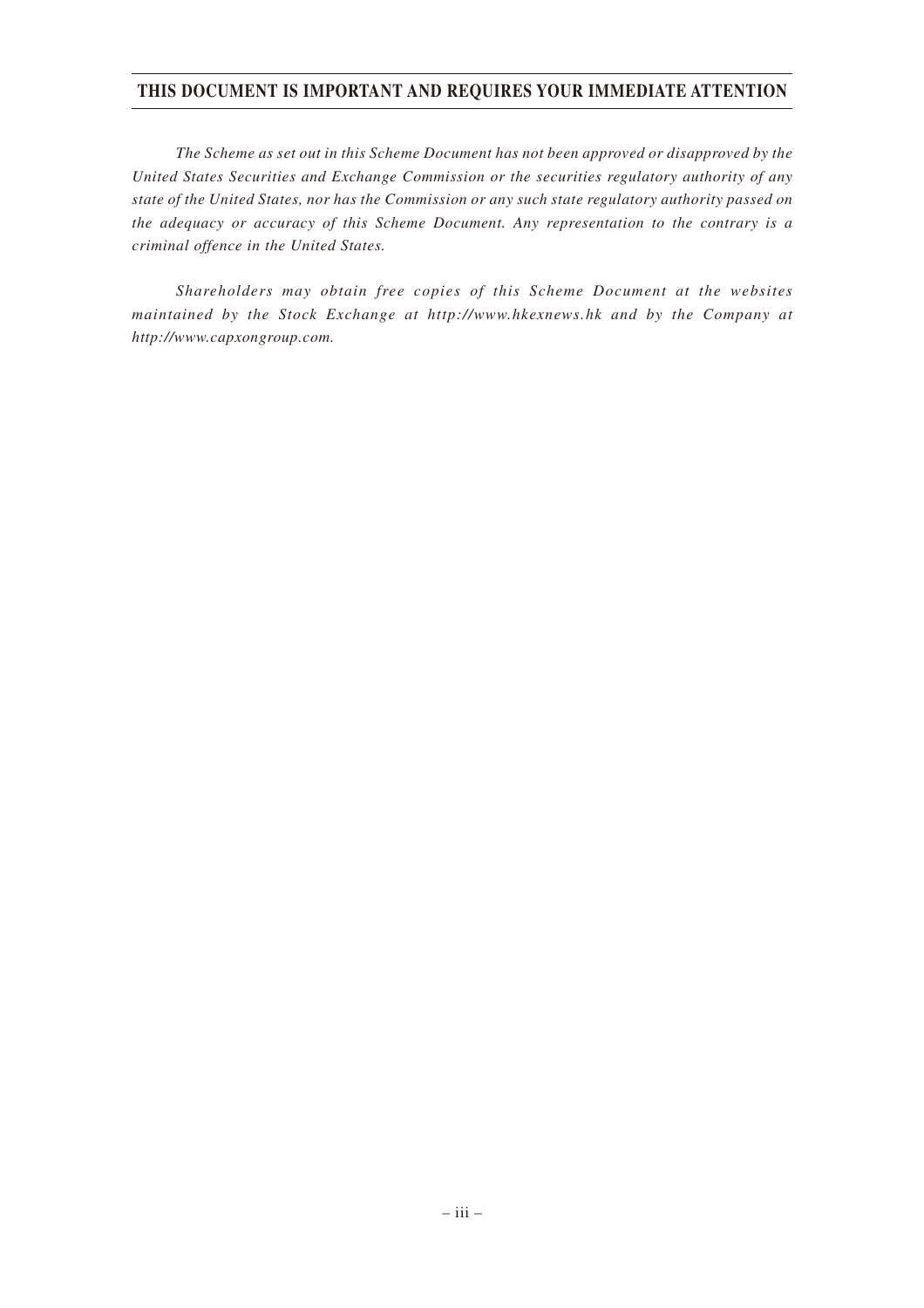# **CONTENTS**

### Page

|                                                          | 6   |
|----------------------------------------------------------|-----|
|                                                          | 12  |
|                                                          | 15  |
| LETTER FROM THE INDEPENDENT BOARD COMMITTEE              | 2.5 |
| LETTER FROM THE INDEPENDENT FINANCIAL ADVISER            | 27  |
|                                                          | 58  |
| APPENDIX I – FINANCIAL INFORMATION RELATING TO THE GROUP | 79  |
|                                                          | 84  |
|                                                          | 100 |
|                                                          |     |
|                                                          |     |
|                                                          |     |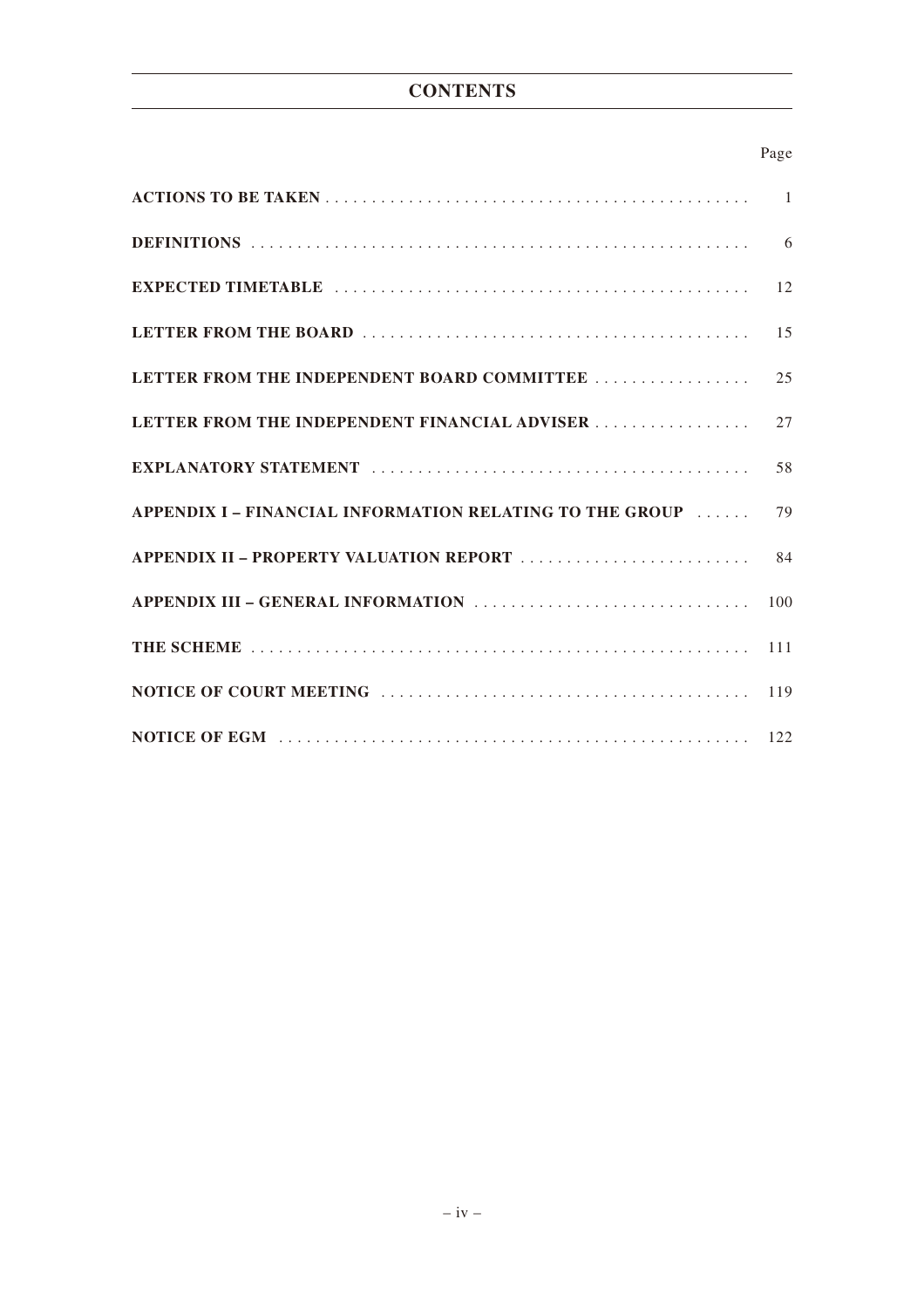**This Scheme Document contains important information and you should carefully read this Scheme Document in full, including the Letter from the Board, the Letter from the Independent Board Committee, the Letter from the Independent Financial Adviser and the Appendices, before making any decision.**

#### **1. ACTIONS TO BE TAKEN BY SHAREHOLDERS**

For the purpose of determining the entitlements of the Scheme Shareholders to attend and vote at the Court Meeting and the entitlements of the Shareholders to attend and vote at the EGM, the register of members of the Company will be closed from Friday, 18 September 2020 to Wednesday, 23 September 2020 (both days inclusive) and during such period, no transfer of Shares will be effected. In order to qualify to vote at the Court Meeting and the EGM, all transfers accompanied by the relevant share certificates must be lodged with the Share Registrar at Level 54, Hopewell Centre, 183 Queen's Road East, Hong Kong before 4:30 p.m. on Thursday, 17 September 2020.

A **pink** form of proxy for use at the Court Meeting and a **white** form of proxy for use at the EGM are enclosed with this Scheme Document.

Whether or not you are able to attend the Court Meeting and/or the EGM or any adjournment thereof in person, if you are a Scheme Shareholder, you are strongly urged to complete and sign the enclosed **pink** form of proxy in respect of the Court Meeting, and if you are a Shareholder, we strongly urge you to complete and sign the enclosed **white** form of proxy in respect of the EGM, in accordance with the instructions printed thereon, and to lodge them with the Share Registrar at Level 54, Hopewell Centre, 183 Queen's Road East, Hong Kong. **In order to be valid, the pink form of proxy for use at the Court Meeting should be lodged no later than 48 hours before the time appointed for holding the Court Meeting (i.e. 10:00 a.m. on Monday, 21 September 2020 or any adjournment thereof, and the white form of proxy for use at the EGM should be lodged no later than 48 hours before the time appointed for holding the EGM (i.e. 11:30 a.m. on Monday, 21 September 2020) or any adjournment thereof.** The completion and return of a form of proxy for the Court Meeting and/or the EGM will not preclude you from attending and voting in person at the relevant meeting or any adjournment thereof. In the event that you attend and vote at the relevant meeting or any adjournment thereof after having lodged your form of proxy, the returned form of proxy will be deemed to have been revoked by operation of law.

If you do not appoint a proxy and you do not attend and vote at the Court Meeting and/or the EGM, you will still be bound by the outcome of the Court Meeting and/or the EGM. You are therefore strongly urged to attend and vote at the Court Meeting and/or the EGM in person or by proxy.

Voting at the Court Meeting and the EGM will be taken by poll as required under the Listing Rules and the Takeovers Code.

The Company and the Offeror will make an announcement in relation to the results of the Court Meeting and the EGM and, if all the resolutions are passed at those meetings, further announcements will be made in relation to, among other things, the results of the hearing of the petition for the sanction of the Scheme by the Grand Court, the Effective Date and the date of withdrawal of listing of the Shares from the Stock Exchange in accordance with the requirements of the Takeovers Code and the Listing Rules.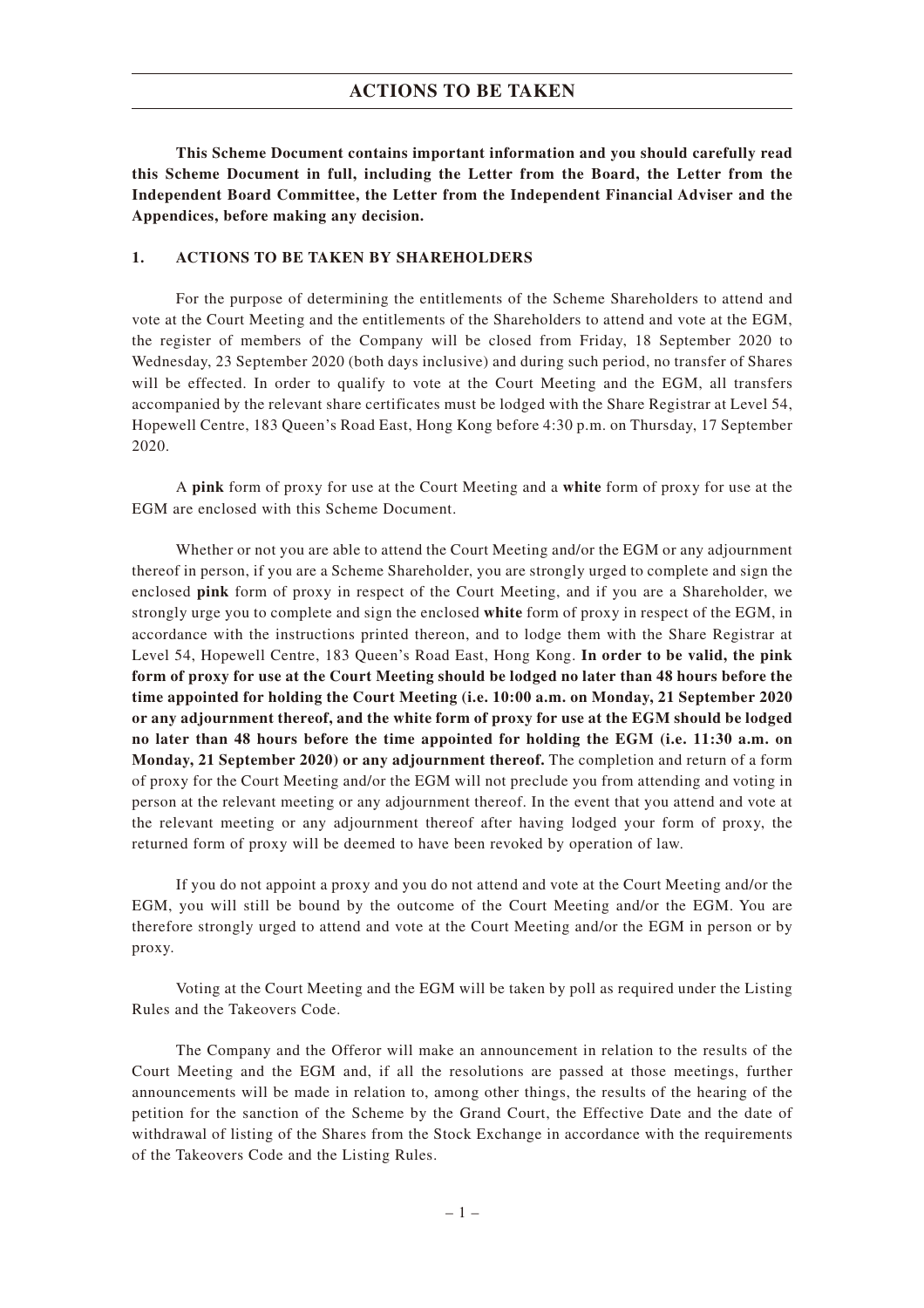### **2. ACTIONS TO BE TAKEN BY BENEFICIAL OWNERS WHOSE SHARES ARE HELD BY A REGISTERED OWNER OR DEPOSITED IN CCASS**

No person shall be recognised by the Company as holding any Shares on trust.

If you are a Beneficial Owner whose Shares are registered in the name of a nominee, trustee, depositary or any other authorised custodian or third party, you should contact such Registered Owner to give instructions to and/or to make arrangements with such Registered Owner as to the manner in which the Shares beneficially owned by you should be voted at the Court Meeting and/or the EGM.

If you are a Beneficial Owner who wishes to attend the Court Meeting and/or the EGM personally, you should:

- (a) contact the Registered Owner directly to make the appropriate arrangements with the Registered Owner to enable you to attend and vote at the Court Meeting and/or the EGM and, for such purpose, the Registered Owner may appoint you as its proxy; or
- (b) arrange for some or all of the Shares registered in the name of the Registered Owner to be transferred into your own name.

The appointment of a proxy by the Registered Owner at the Court Meeting and/or the EGM shall be in accordance with all relevant provisions in the articles of association of the Company.

In the case of the appointment of a proxy by the Registered Owner, the relevant forms of proxy shall be completed and signed by the Registered Owner and shall be lodged in the manner and no later than the latest time for lodging the relevant forms of proxy as more particularly set out in this Scheme Document.

The completion and return of a form of proxy for the Court Meeting and/or the EGM will not preclude the Registered Owner from attending and voting in person at the relevant meeting or any adjournment thereof. In the event that the Registered Owner attends and votes at the relevant meeting or any adjournment thereof after having lodged his forms of proxy, the returned form of proxy will be deemed to have been revoked by operation of law.

**If you are a Beneficial Owner whose Shares are deposited in CCASS and registered under the name of HKSCC Nominees, you must, unless you are an Investor Participant, contact your broker, custodian, nominee or other relevant person who is, or has, in turn, deposited such Shares with, a CCASS Participant regarding voting instructions to be given to such persons, or alternatively to arrange for some or all of such Shares to be withdrawn from CCASS and transferred into your own name, if you wish to vote at the Court Meeting and/or the EGM in respect of the Scheme.** The procedure for voting in respect of the Scheme by the Investor Participants and the Other CCASS Participants with respect to Shares registered under the name of HKSCC Nominees shall be in accordance with "An Operating Guide for Investor Participants", the "General Rules of CCASS" and the "CCASS Operational Procedures" in effect from time to time. You should contact your broker, custodian, nominee or other relevant person in advance of the deadline in respect of the Court Meeting and/or the EGM set by them, in order to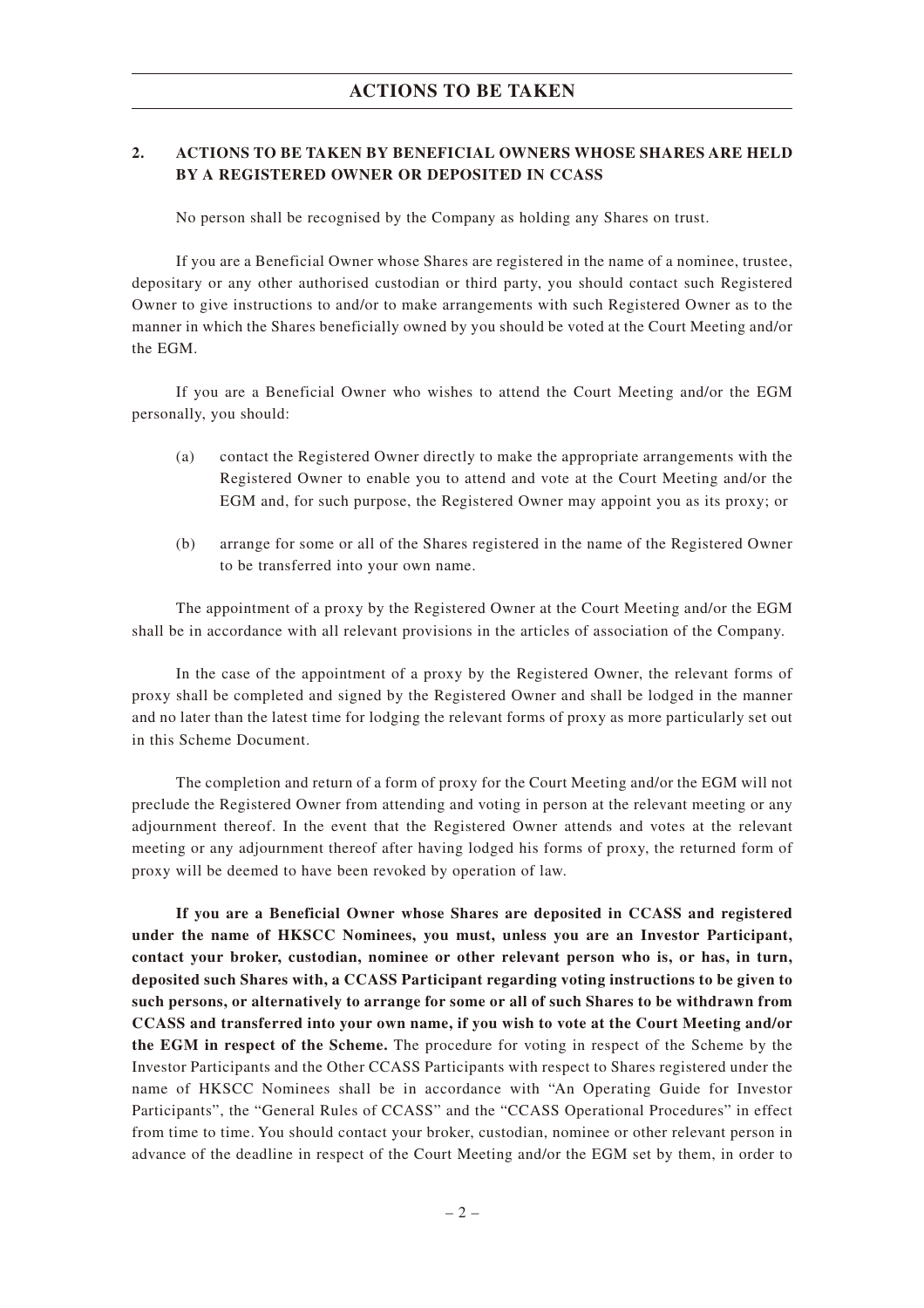provide such person with sufficient time to provide HKSCC Nominees with instructions in relation to the manner in which the Shares of the Beneficial Owner should be voted at the Court Meeting and/or the EGM.

If you are a Beneficial Owner whose Shares are deposited in CCASS, you may also elect to become a Shareholder of record, and thereby have the right to attend and vote at the Court Meeting (if you are an Independent Shareholder) and the EGM (as a Shareholder). You can become a Shareholder of record by withdrawing your Shares from CCASS and becoming a Registered Owner of such Shares. For withdrawal of Shares from CCASS and registration thereof, you will be required to pay to CCASS a withdrawal fee per board lot withdrawn, a registration fee for each share certificate issued, stamp duty on each transfer instrument and, if your Shares are held through a financial intermediary, any other relevant fees charged by your financial intermediary. You should contact your broker, custodian, nominee or other relevant person in advance of the deadline in respect of the Court Meeting and/or the EGM set by them, in order to provide such broker, custodian, nominee or other relevant person with sufficient time to withdraw the Shares from CCASS and register them in your name.

In accordance with the direction from the Grand Court, for the purpose of calculating the "majority in number", HKSCC Nominees shall be permitted to vote once for or once against the Scheme in accordance with the majority instructions received from the CCASS Participants. The number of votes cast in favour of the Scheme and the number of CCASS Participants on whose instructions they are cast and the number of votes cast against the Scheme and the number of CCASS Participants on whose instructions they are cast will be disclosed to the Grand Court and may be taken into account in deciding whether or not the Grand Court should exercise its discretion to sanction the Scheme. If you are a Beneficial Owner and wish to be counted individually in the calculation of the "majority in number" requirement at the Court Meeting, you should make arrangements for some or all of the Shares registered in the name of the Registered Owner to be transferred into your own name.

#### **3. PRECAUTIONARY MEASURES FOR THE COURT MEETING AND THE EGM**

In view of the Prevention and Control of Disease (Prohibition on Group Gathering) Regulation (Chapter 599G of the Laws of Hong Kong) (the "**Regulation**") and in order to prevent and control the spread of the novel coronavirus (COVID-19) and to ensure the health and safety of all attendees at the Court Meeting and the EGM, the Company will firmly implement precautionary measures at the Court Meeting and/or the EGM, including:

- (a) compulsory body temperature checks will be conducted for each attendee at the entrance of the venue of the Court Meeting and/or the EGM. Any person with a body temperature of over 37.3 degrees Celsius may be denied entry into the venue and may be required to leave the venue but may be allowed to vote by submitting a voting slip to the scrutineer at the entrance of the venue;
- (b) each attendee will be required to wear a surgical face mask at all times throughout the Court Meeting and/or the EGM within the venue of the Court Meeting and/or the EGM;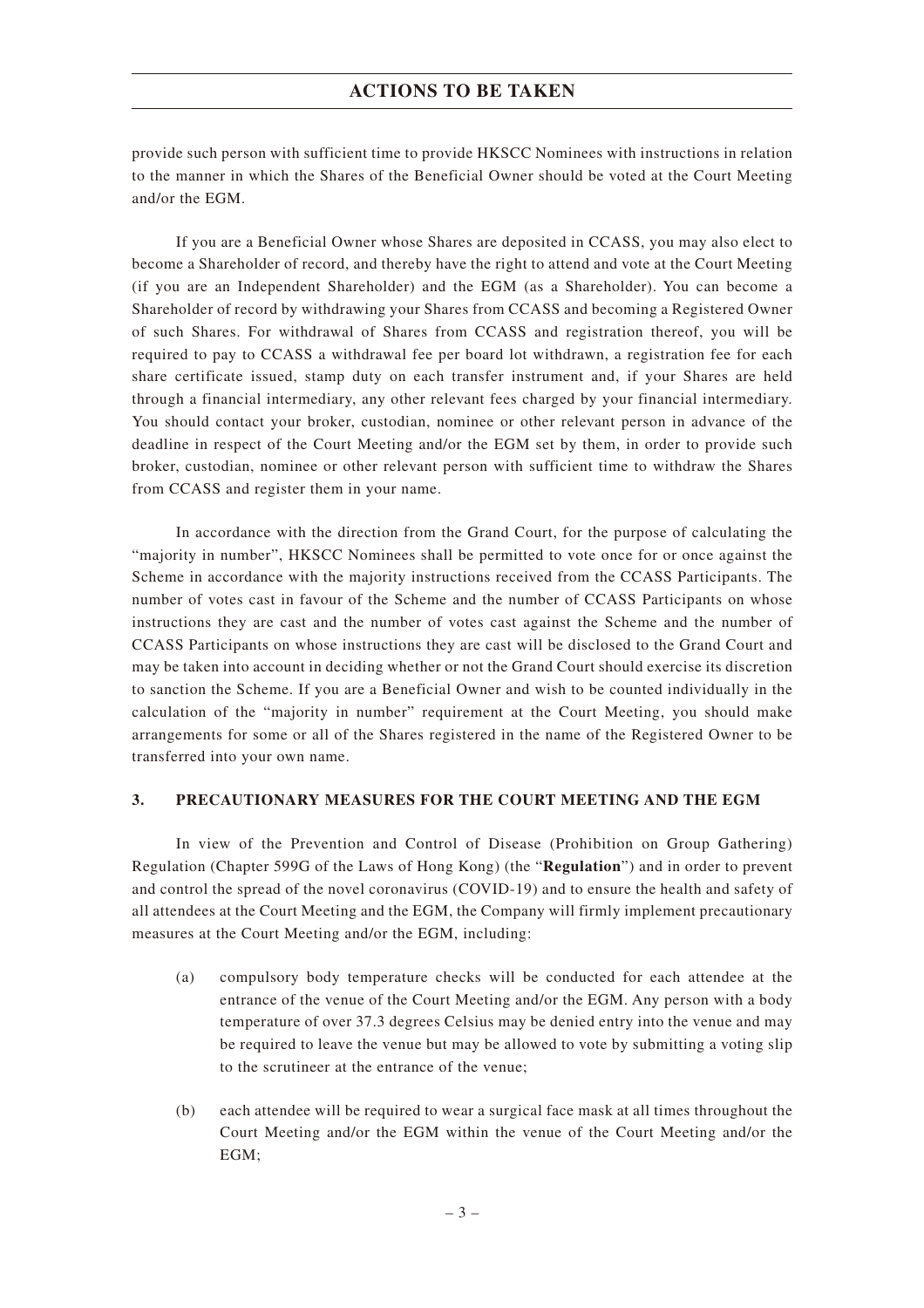- (c) the Shareholders attending in person at the venue of the Court Meeting and/or the EGM in excess of the 20 persons limit (or such prevailing limit from time to time) under the Regulation will be accommodated in separate room(s) and/or partitioned area(s) in the same room at the venue of the Court Meeting and/or the EGM, with not more than 20 persons (including supporting staff for the Court Meeting and/or the EGM) in each such room and/or partitioned area. This arrangement is to take into consideration the current COVID-19 situation and the requirements under the Regulation to keep appropriate social distancing for the health and safety of the Shareholders;
- (d) no food or drinks or souvenirs will be served or distributed at the Court Meeting and/or the EGM; and
- (e) any person who (i) has contracted COVID-19, has been tested preliminary positive of COVID-19 or is suspected of contracting COVID-19; (ii) has travelled outside Hong Kong within 14 days immediately before the Court Meeting and/or the EGM; (iii) is subject to Hong Kong Government prescribed compulsory quarantine in relation to COVID-19; (iv) has been in close contact with any person subject to (i), (ii) or (iii) above; or (v) has any flu-like symptoms shall not attend the Court Meeting and/or the EGM but may be allowed to vote by submitting a voting slip to the scrutineer at the entrance of the venue to the extent that such person(s) is legally permitted to be present at the meeting venue under applicable laws and regulations. Shareholders who fall under the above categories are advised to exercise their voting rights by appointing the chairman of the Court Meeting and/or the EGM as his/her proxy to vote on the relevant resolution at the Court Meeting and/or the EGM as an alternative to attending the Court Meeting and/or the EGM in person.

Any person who does not comply with the precautionary measures taken by the Company or is subject to any Hong Kong Government prescribed quarantine may be denied entry into and/or may be required to leave the venue of the Court Meeting and/or the EGM.

**The Company would like to further remind the Shareholders that physical attendance in person at the Court Meeting and/or the EGM is not necessary for the purpose of exercising voting rights. Shareholders are encouraged to consider appointing the chairman of the Court Meeting and/or the EGM as his/her/its proxy to vote on the relevant resolution(s) at the Court Meeting and/or the EGM as an alternative to attending the Court Meeting and/or the EGM in person. In order to be valid, the pink form of proxy for use at the Court Meeting should be lodged no later than 48 hours before the time appointed for holding the Court Meeting (i.e. 10:00 a.m. on Monday, 21 September 2020) or any adjournment thereof, and the white form of proxy for use at the EGM should be lodged no later than 48 hours before the time appointed for holding the EGM (i.e. 11:30 a.m. on Monday, 21 September 2020) or any adjournment thereof, with the Share Registrar at Level 54, Hopewell Centre, 183 Queen's Road East, Hong Kong. If the pink form of proxy for use at the Court Meeting is not so lodged, it may be handed to the chairman of the Court Meeting at the Court Meeting before the taking of the poll and the chairman of the Court Meeting should have absolute discretion whether or not to accept it.**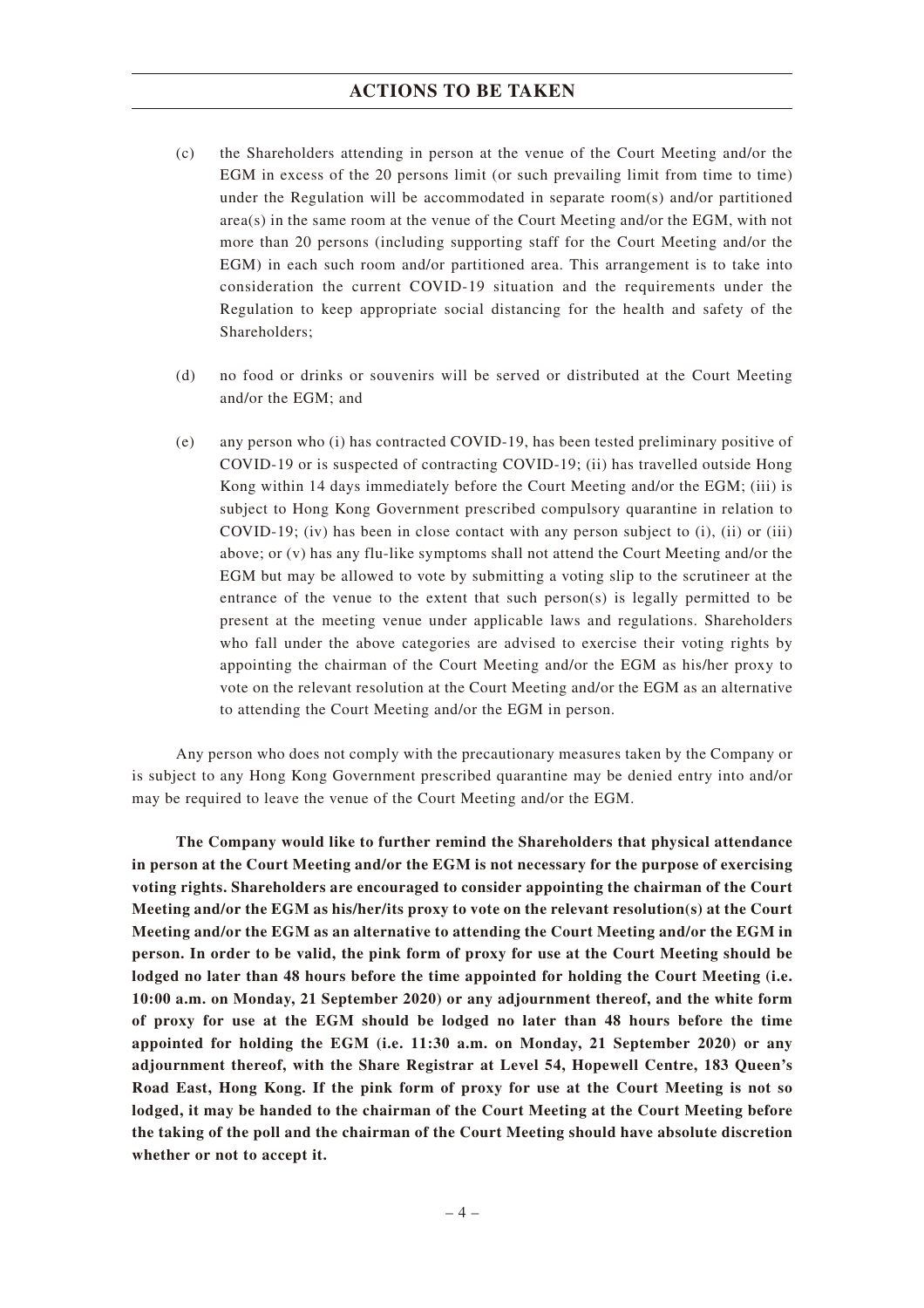Subject to the development of the COVID-19 situation or any directive(s) that may be further issued by the Hong Kong Government, the Company may implement and/or adjust the precautionary measures for the Court Meeting and/or the EGM at short notice as the public health situation changes, and may issue further announcement(s) on such measures as and when appropriate. In any event, the Shareholders will not be deprived of their right of voting on the resolution(s) to be proposed at the Court Meeting and/or the EGM.

#### **4. EXERCISE YOUR RIGHT TO VOTE**

**IF YOU ARE A SHAREHOLDER OR A BENEFICIAL OWNER, THE OFFEROR AND THE COMPANY STRONGLY ENCOURAGE YOU TO EXERCISE YOUR RIGHT TO VOTE OR GIVE INSTRUCTIONS TO THE RELEVANT REGISTERED OWNER TO VOTE IN PERSON OR BY PROXY AT THE COURT MEETING AND AT THE EGM. IF YOU KEEP ANY SHARES IN A SHARE LENDING PROGRAMME, THE OFFEROR AND THE COMPANY URGE YOU TO RECALL ANY OUTSTANDING SHARES ON LOAN TO AVOID MARKET PARTICIPANTS USING BORROWED STOCK TO VOTE.**

**IF YOU ARE A REGISTERED OWNER HOLDING SHARES ON BEHALF OF BENEFICIAL OWNERS, THE OFFEROR AND THE COMPANY WOULD BE GRATEFUL IF YOU WOULD INFORM THE RELEVANT BENEFICIAL OWNERS ABOUT THE IMPORTANCE OF EXERCISING THEIR RIGHT TO VOTE.**

**IF YOU ARE IN ANY DOUBT AS TO THE ACTION TO BE TAKEN, YOU ARE ENCOURAGED TO CONSULT YOUR LICENSED SECURITIES DEALER OR REGISTERED INSTITUTION IN SECURITIES, BANK MANAGER, SOLICITOR, PROFESSIONAL ACCOUNTANT OR OTHER PROFESSIONAL ADVISER.**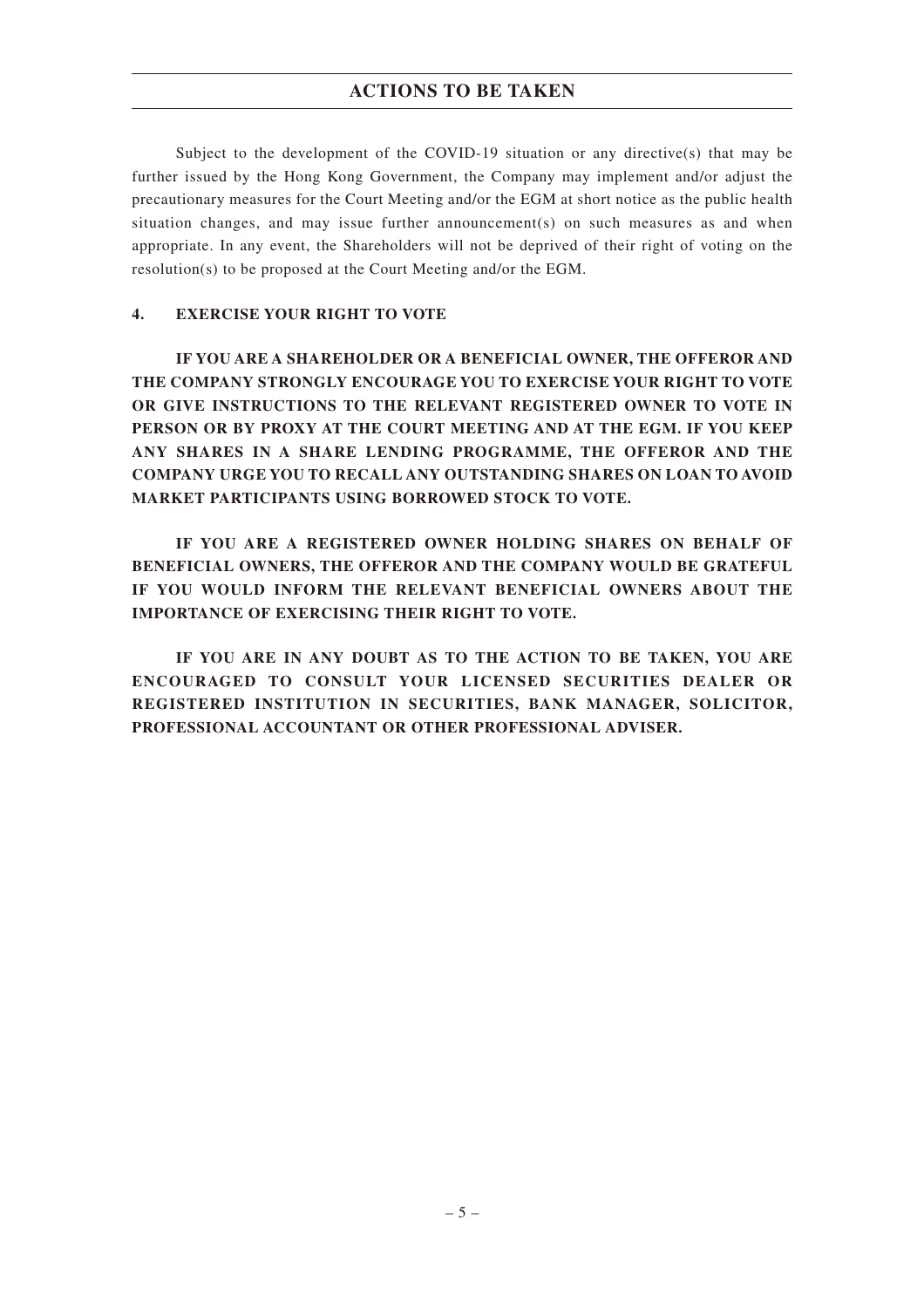*In this Scheme Document, the following expressions have the meanings set out below, unless the context requires otherwise:*

| "acting in concert"   | has the meaning given in the Takeovers Code, and "persons<br>acting in concert" shall be construed accordingly                                                                                                                                                              |
|-----------------------|-----------------------------------------------------------------------------------------------------------------------------------------------------------------------------------------------------------------------------------------------------------------------------|
| "Announcement"        | the announcement jointly issued by the Offeror and the<br>Company on 5 June 2020 in relation to the Proposal                                                                                                                                                                |
| "Announcement Date"   | 5 June 2020                                                                                                                                                                                                                                                                 |
| "Approval Principles" | 《在大陸地區從事投資或技術合作審查原則》(Principles<br>for Approval of Investment or Technological Collaboration<br>in Mainland China) published by MOEAIC on 12 March<br>2019                                                                                                                  |
| "associates"          | has the meaning given in the Takeovers Code                                                                                                                                                                                                                                 |
| "Authorisations"      | all necessary authorisations, registrations, filings, rulings,<br>consents, permissions, waivers, exemptions and approvals<br>required from the Relevant Authorities or other third<br>parties which are necessary for any members of the Group<br>to carry on its business |
| "Beneficial Owner"    | any beneficial owner of the Shares whose Shares are<br>registered in the name of a Registered Owner other than<br>himself                                                                                                                                                   |
| "Board"               | the board of directors of the Company                                                                                                                                                                                                                                       |
| "Business Day"        | a day (other than a Saturday, Sunday or public holiday) on<br>which banks are generally open for business in Hong Kong                                                                                                                                                      |
| "Cancellation Price"  | the cancellation price of HK\$0.60 per Scheme Share<br>payable in cash by the Offeror to the Scheme Shareholders<br>pursuant to the Scheme                                                                                                                                  |
| "CCASS"               | the Central Clearing and Settlement System established<br>and operated by HKSCC                                                                                                                                                                                             |
| "CCASS Participant"   | a person admitted to participate in CCASS as a participant,<br>including an Investor Participant                                                                                                                                                                            |
| "Companies Law"       | the Companies Law (2020 Revision) of the Cayman Islands                                                                                                                                                                                                                     |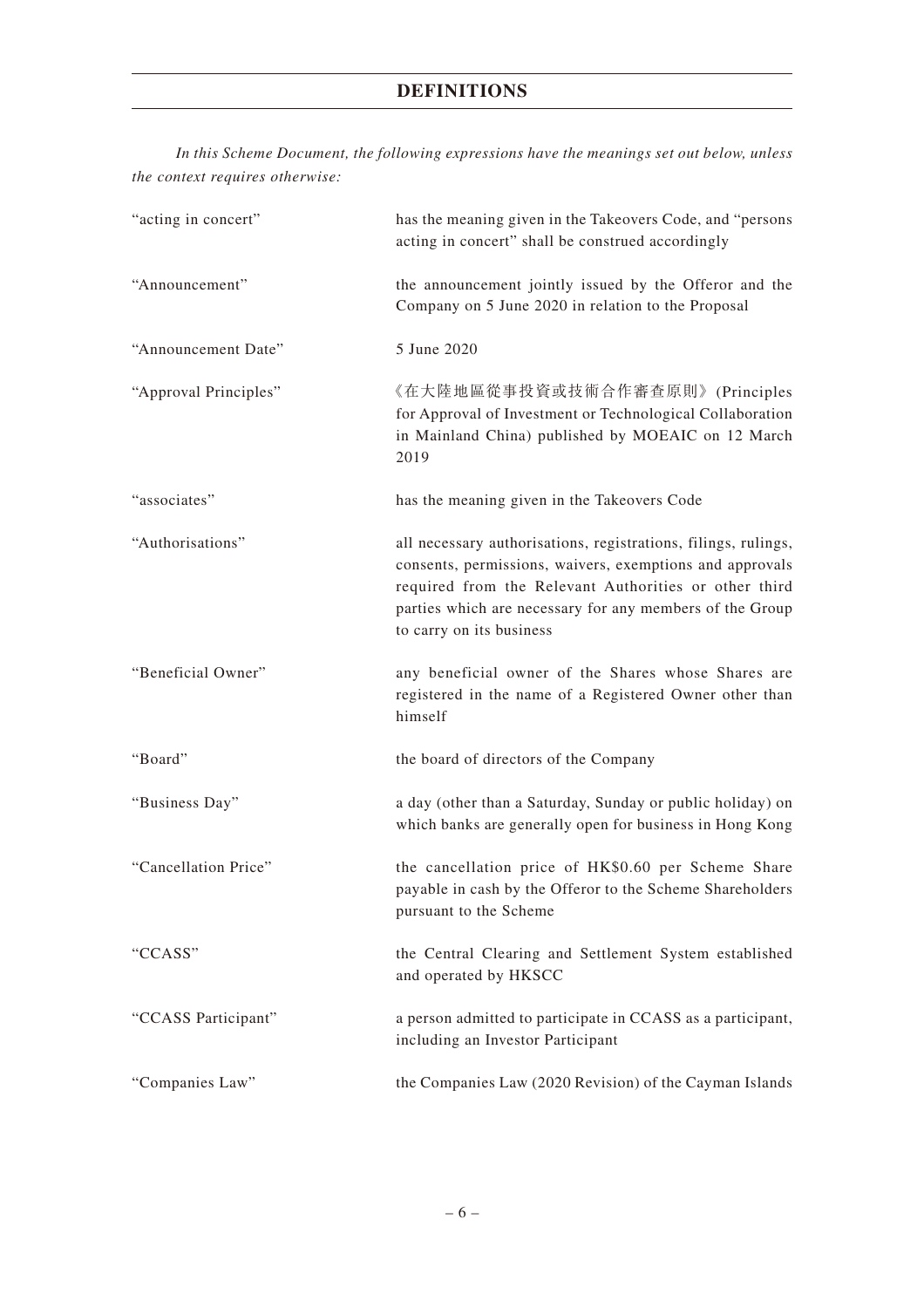| "Company"        | Capxon International Electronic Company Limited 凱普松<br>國際電子有限公司 (stock code: 0469), a company<br>incorporated in the Cayman Islands with limited liability<br>and whose Shares are listed on the Main Board of the Stock<br>Exchange                                                                                                                                                                                                                                                                                                                                                                                                                                                                                                                                                                                                                                                                                                          |
|------------------|-----------------------------------------------------------------------------------------------------------------------------------------------------------------------------------------------------------------------------------------------------------------------------------------------------------------------------------------------------------------------------------------------------------------------------------------------------------------------------------------------------------------------------------------------------------------------------------------------------------------------------------------------------------------------------------------------------------------------------------------------------------------------------------------------------------------------------------------------------------------------------------------------------------------------------------------------|
| "Condition(s)"   | the conditions of the Proposal as set out in the section<br>headed "Conditions of the Proposal" in the Explanatory<br>Statement                                                                                                                                                                                                                                                                                                                                                                                                                                                                                                                                                                                                                                                                                                                                                                                                               |
| "Court Meeting"  | a meeting of the Independent Shareholders to be convened<br>at the direction of the Grand Court at 10:00 a.m. on<br>Wednesday, 23 September 2020 at United Conference<br>Centre, 10/F, United Centre, 95 Queensway, Admiralty,<br>Hong Kong, at which the Scheme (with or without<br>modification) will be voted upon, or any adjournment<br>thereof                                                                                                                                                                                                                                                                                                                                                                                                                                                                                                                                                                                          |
| "Directors"      | the directors of the Company                                                                                                                                                                                                                                                                                                                                                                                                                                                                                                                                                                                                                                                                                                                                                                                                                                                                                                                  |
| "Effective Date" | the date on which the Scheme becomes effective in<br>accordance with the Companies Law                                                                                                                                                                                                                                                                                                                                                                                                                                                                                                                                                                                                                                                                                                                                                                                                                                                        |
| "EGM"            | an extraordinary general meeting of the Company to be<br>held at 11:30 a.m. (or immediately after the conclusion or<br>adjournment of the Court Meeting) on Wednesday, 23<br>September 2020 at United Conference Centre, 10/F, United<br>Centre, 95 Queensway, Admiralty, Hong Kong and any<br>adjournment thereof to be held after the Court Meeting for<br>the purpose of approving (i) the reduction of the share<br>capital of the Company by the cancellation and<br>extinguishment of the Scheme Shares; and (ii)<br>simultaneously with the cancellation and extinguishment<br>of the Scheme Shares referred to in (i) above, the<br>restoration of the number of issued Shares to the amount<br>prior to the cancellation and extinguishment of the Scheme<br>Shares by issuing such number of new Shares which is<br>equivalent to the number of Scheme Shares cancelled and<br>extinguished, credited as fully paid, to the Offeror |
| "Executive"      | the Executive Director of the Corporate Finance Division<br>of the SFC or any delegate of the Executive Director                                                                                                                                                                                                                                                                                                                                                                                                                                                                                                                                                                                                                                                                                                                                                                                                                              |
| "Elstone"        | Elstone Capital Limited, a licensed corporation permitted<br>under SFO to carry on Type 6 (advising on corporate<br>finance) regulated activity, being the financial adviser to<br>the Offeror in respect of the Scheme and the Proposal                                                                                                                                                                                                                                                                                                                                                                                                                                                                                                                                                                                                                                                                                                      |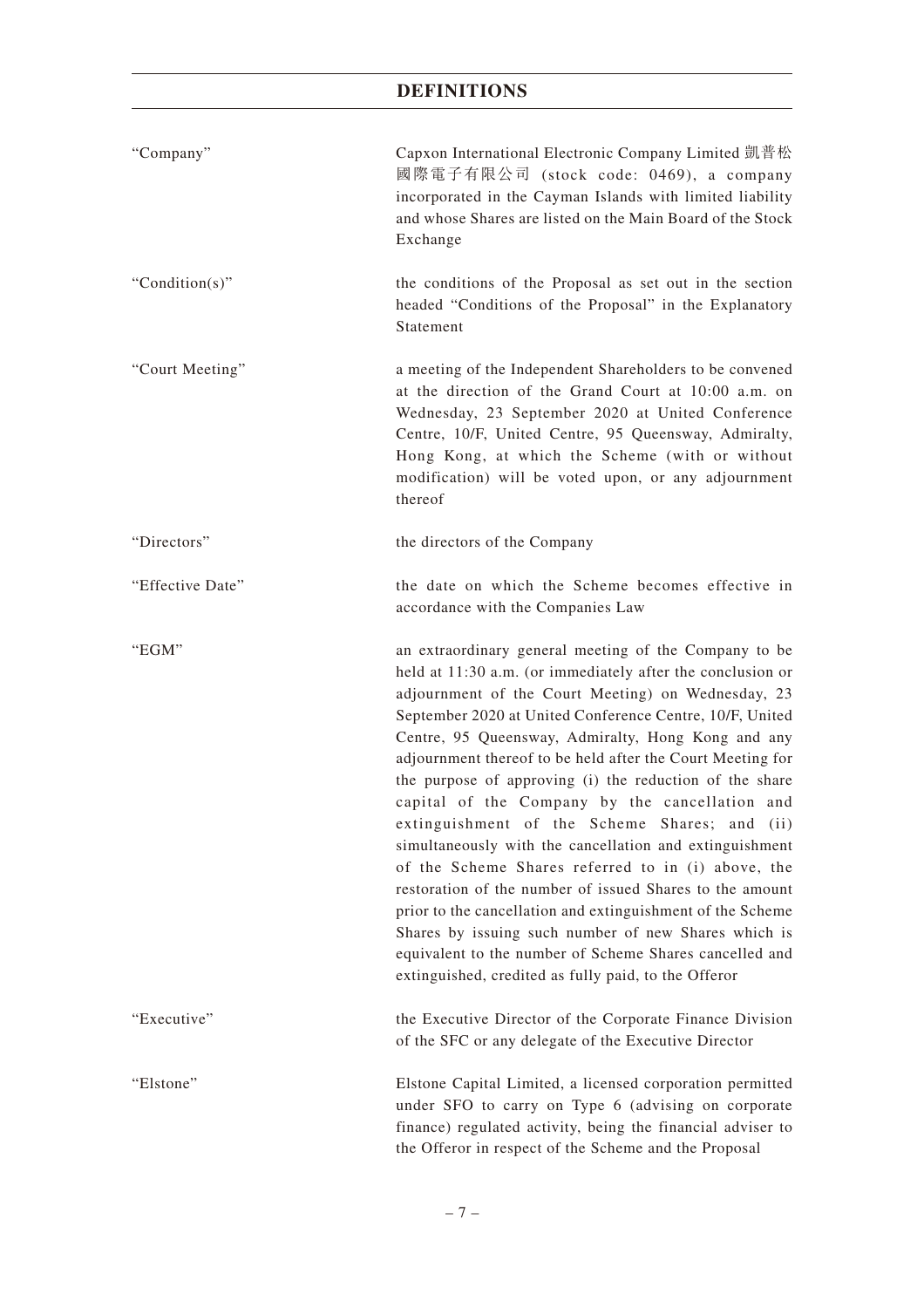| "Explanatory Statement"                          | the explanatory statement in relation to the Scheme, the<br>text of which is set out on pages 58 to 78 of this Scheme<br>Document                                                                                                                                                                                                         |
|--------------------------------------------------|-------------------------------------------------------------------------------------------------------------------------------------------------------------------------------------------------------------------------------------------------------------------------------------------------------------------------------------------|
| "Grand Court"                                    | the Grand Court of the Cayman Islands                                                                                                                                                                                                                                                                                                     |
| "Group"                                          | the Company and its subsidiaries                                                                                                                                                                                                                                                                                                          |
| "HK\$"                                           | Hong Kong dollar, the lawful currency of Hong Kong                                                                                                                                                                                                                                                                                        |
| "HKSCC"                                          | Hong Kong Securities Clearing Company Limited                                                                                                                                                                                                                                                                                             |
| "HKSCC Nominees"                                 | <b>HKSCC Nominees Limited</b>                                                                                                                                                                                                                                                                                                             |
| "Hong Kong"                                      | the Hong Kong Special Administrative Region of the<br>People's Republic of China                                                                                                                                                                                                                                                          |
| "Hung Yu"                                        | Hung Yu Investment Co., Ltd. 虹祐投資股份有限公司, a<br>company incorporated in Taiwan which is owned as to<br>approximately 53.06% by Ms. Chou, approximately<br>37.04% by Mr. CT Lin, approximately 4.94% by Mr. YY<br>Lin, approximately 2.47% by Ms. IC Lin and<br>approximately 2.49% by Ms. Liu                                               |
| "Independent Board Committee"                    | the independent board committee of the Company<br>established by the Board to make a recommendation to the<br>Independent Shareholders in respect of the Proposal and<br>the Scheme                                                                                                                                                       |
| "Independent Financial Adviser" or<br>"Somerley" | Somerley Capital Limited, the independent financial<br>adviser to the Independent Board Committee in connection<br>with the Scheme and the Proposal, a registered institution<br>under the SFO, registered to carry on Type 1 (Dealing in<br>Securities) and Type 6 (advising on corporate finance)<br>regulated activities under the SFO |
| "Independent Shareholders"                       | Shareholders other than the Offeror and the Offeror<br><b>Concert Parties</b>                                                                                                                                                                                                                                                             |
| "Independent Shares"                             | Shares held by the Independent Shareholders                                                                                                                                                                                                                                                                                               |
| "Investment Limit"                               | the maximum aggregate annual amount of investment for<br>each individual Taiwan investor in mainland China<br>according to the Approval Principles                                                                                                                                                                                        |
| "Investor Participant"                           | a person admitted to participate in CCASS as an investor<br>participant                                                                                                                                                                                                                                                                   |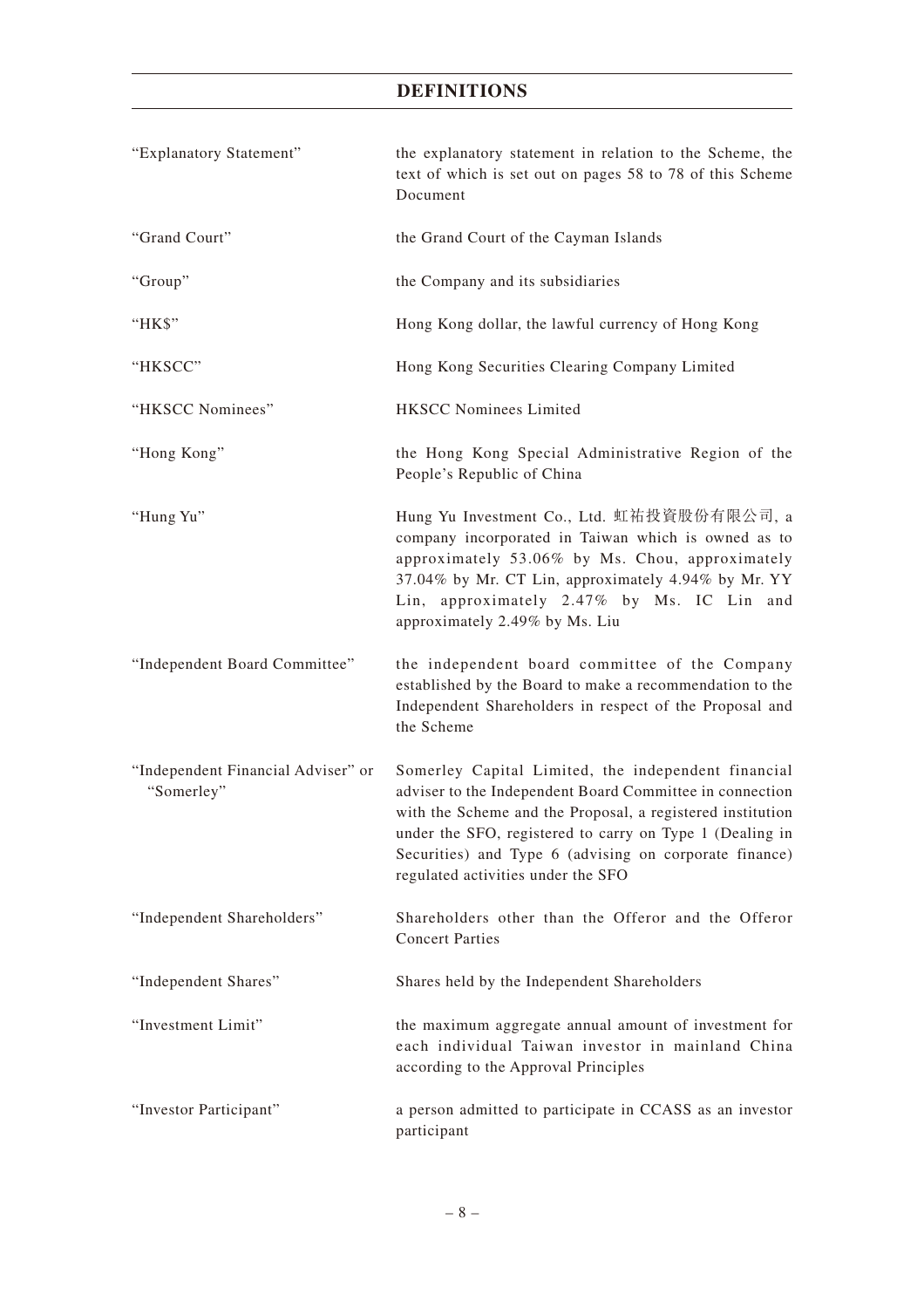| "Last Trading Date"       | 29 May 2020, being the last full trading day prior to the<br>suspension of trading of Shares pending the issue of the<br>Announcement                                                                                                                                                                                                                                                    |
|---------------------------|------------------------------------------------------------------------------------------------------------------------------------------------------------------------------------------------------------------------------------------------------------------------------------------------------------------------------------------------------------------------------------------|
| "Latest Practicable Date" | 28 August 2020, being the latest practicable date prior to<br>the date of this Scheme Document for the purpose of<br>ascertaining certain information contained in this Scheme<br>Document                                                                                                                                                                                               |
| "Listing Rules"           | The Rules Governing the Listing of Securities on The<br>Stock Exchange of Hong Kong Limited                                                                                                                                                                                                                                                                                              |
| "Long Stop Date"          | 21 November 2020 or such other date as may be agreed<br>between the Offeror and the Company or, to the extent<br>applicable, as the Executive may consent and the Grand<br>Court may direct                                                                                                                                                                                              |
| "Meeting Record Date"     | Wednesday, 23 September 2020, or such other date as shall<br>have been announced to the Shareholders, being the record<br>date for the purpose of determining the entitlement of<br>Scheme Shareholders to attend and vote at the Court<br>Meeting and the entitlement of Shareholders to attend and<br>vote at the EGM                                                                  |
| "MOEAIC"                  | Ministry of Economic Affairs of Taiwan (經濟部投資審議<br>委員會)                                                                                                                                                                                                                                                                                                                                  |
| "Mr. CT Lin"              | Mr. Lin Chin Tsun, the chairman of the Board and an<br>executive Director                                                                                                                                                                                                                                                                                                                |
| "Mr. YY Lin"              | Mr. Lin Yuan Yu, an executive Director                                                                                                                                                                                                                                                                                                                                                   |
| "Ms. Chou"                | Ms. Chou Chiu Yueh, an executive Director                                                                                                                                                                                                                                                                                                                                                |
| "Ms. IC Lin"              | Ms. Lin I Chu, an executive Director                                                                                                                                                                                                                                                                                                                                                     |
| "Ms. Liu"                 | Ms. Liu Fang Chun, a non-executive Director                                                                                                                                                                                                                                                                                                                                              |
| "Offeror"                 | Value Management Holding Limited 價值管理控股有限公<br>$\overline{u}$ , a company incorporated in the British Virgin Islands<br>which is owned as to approximately 25.93% by Mr. CT Lin,<br>approximately 7.40% by Ms. Chou, approximately 25.93%<br>by Mr. YY Lin, approximately 25.93% by Ms. IC Lin and<br>approximately 14.81% by Ms. Liu immediately after<br>completion of the Subscription |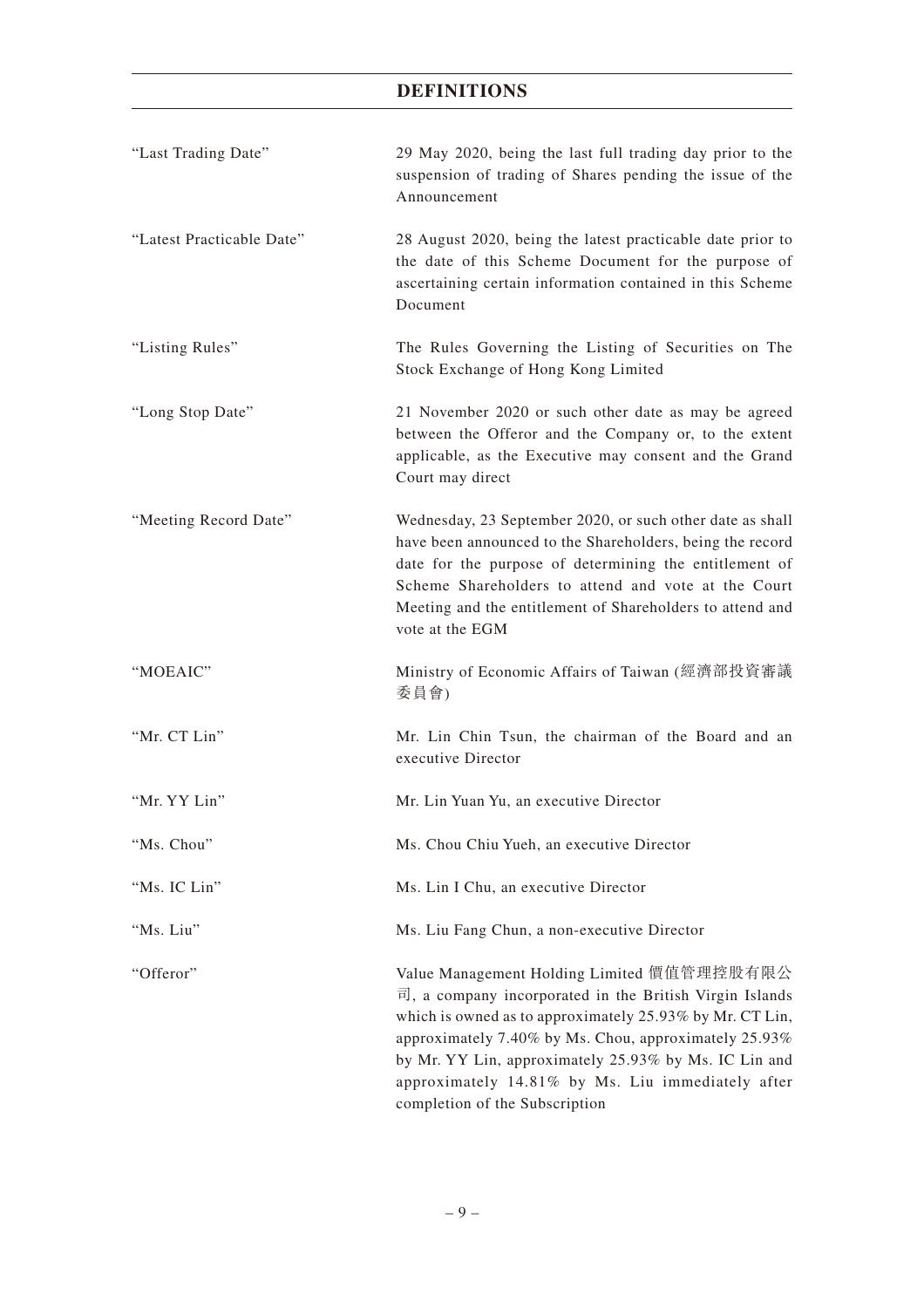| "Offeror Concert Party(ies)" | party(ies) acting in concert or presumed to be acting in<br>concert with the Offeror under the definition of "acting in<br>concert" under the Takeovers Code, including Mr. CT Lin,<br>Ms. Chou, Hung Yu, Mr. YY Lin, Ms. IC Lin and Ms. Liu                                                                            |
|------------------------------|-------------------------------------------------------------------------------------------------------------------------------------------------------------------------------------------------------------------------------------------------------------------------------------------------------------------------|
| "Offeror Director(s)"        | the director(s) of the Offeror                                                                                                                                                                                                                                                                                          |
| "Offeror Shareholder(s)"     | the shareholder(s) of the Offeror                                                                                                                                                                                                                                                                                       |
| "Other CCASS Participant"    | a broker, custodian, nominee or other relevant person who<br>is, or has deposited Shares with, a CCASS Participant                                                                                                                                                                                                      |
| "PRC"                        | the People's Republic of China (for the purpose of this<br>Announcement, excluding Hong Kong, the Macao Special<br>Administrative Region and the Republic of Taiwan)                                                                                                                                                    |
| "Proposal"                   | the proposal for the privatisation of the Company by the<br>Offeror by way of the Scheme, and the withdrawal of the<br>listing of the Shares from the Stock Exchange, on the terms<br>and subject to the conditions set out in this Scheme<br>Document                                                                  |
| "Registered Owner"           | any person (including without limitation a nominee,<br>trustee, depositary or any other authorised custodian or<br>third party) whose name is entered in the register of<br>members of the Company as a holder of the Shares                                                                                            |
| "Relevant Authorities"       | appropriate governments and/or governmental bodies,<br>regulatory bodies, courts or institutions                                                                                                                                                                                                                        |
| "Relevant Period"            | the period commencing on 5 December 2019, being the<br>date falling six months prior to the date of the<br>Announcement and ending on the Latest Practicable Date                                                                                                                                                       |
| "RMB"                        | Renminbi, the lawful currency of the PRC                                                                                                                                                                                                                                                                                |
| "Scheme"                     | the scheme of arrangement to be proposed under section 86<br>of the Companies Law for the implementation of the<br>Proposal as set out on pages 111 to 118 of this Scheme<br>Document, with or subject to any modification thereof or<br>addition thereof or condition approved or imposed by the<br><b>Grand Court</b> |
| "Scheme Document"            | this composite scheme document of the Offeror and the<br>Company containing, among other things, each of the<br>letters, statements, appendices and notices in it                                                                                                                                                       |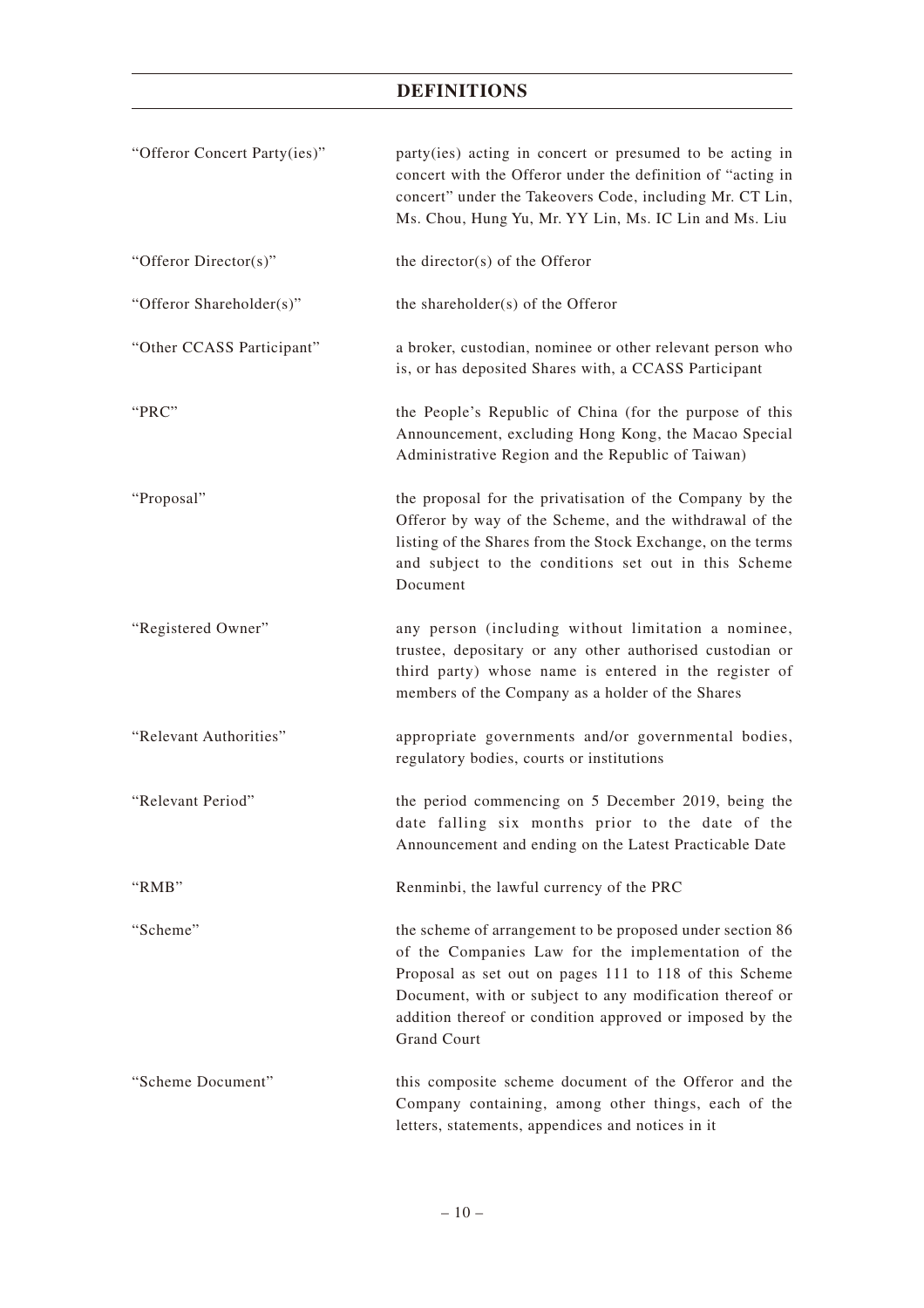| "Scheme Record Date"        | Wednesday, 21 October 2020, or such other date as shall<br>have been announced to the Shareholders, being the record<br>date for the purpose of determining the entitlements of the<br>Scheme Shareholders to the Cancellation Price under the<br>Scheme |
|-----------------------------|----------------------------------------------------------------------------------------------------------------------------------------------------------------------------------------------------------------------------------------------------------|
| "Scheme Shareholders"       | registered holders of the Scheme Shares                                                                                                                                                                                                                  |
| "Scheme Shares"             | Shares, other than those directly or indirectly held by the<br>Offeror and the Offeror Concert Parties                                                                                                                                                   |
| "SFC"                       | the Securities and Futures Commission of Hong Kong                                                                                                                                                                                                       |
| "SFO"                       | the Securities and Futures Ordinance (Chapter 571 of the<br>Laws of Hong Kong)                                                                                                                                                                           |
| "Shareholders"              | holders of Shares                                                                                                                                                                                                                                        |
| "Share Registrar"           | Tricor Investor Services Limited, at Level 54, Hopewell<br>Centre, 183 Queen's Road East, Hong Kong, being the<br>Company's share registrar                                                                                                              |
| "Shares"                    | ordinary shares in the share capital of the Company                                                                                                                                                                                                      |
| "Stock Exchange"            | The Stock Exchange of Hong Kong Limited                                                                                                                                                                                                                  |
| "Subscription"              | the subscription for 350,000 shares of the Offeror at<br>US\$1.00 per share by Mr. CT Lin, representing<br>approximately 25.93% of the total number of issued shares<br>of the Offeror immediately following completion                                  |
| "Takeovers Code"            | the Hong Kong Code on Takeovers and Mergers                                                                                                                                                                                                              |
| "trading day"               | a day on which the Stock Exchange is open for the business<br>of dealings in securities                                                                                                                                                                  |
| "TW Agent"                  | the agent of the Offeror Shareholders for handling the<br>application for approval from MOEAIC on the Proposal                                                                                                                                           |
| "US" or the "United States" | the United States of America, its territories and<br>possessions, any State of the United States and the District<br>of Columbia                                                                                                                         |
| $``\%"$                     | per cent                                                                                                                                                                                                                                                 |

All references in this Scheme Document to times and dates are references to Hong Kong times and dates, except as otherwise specified.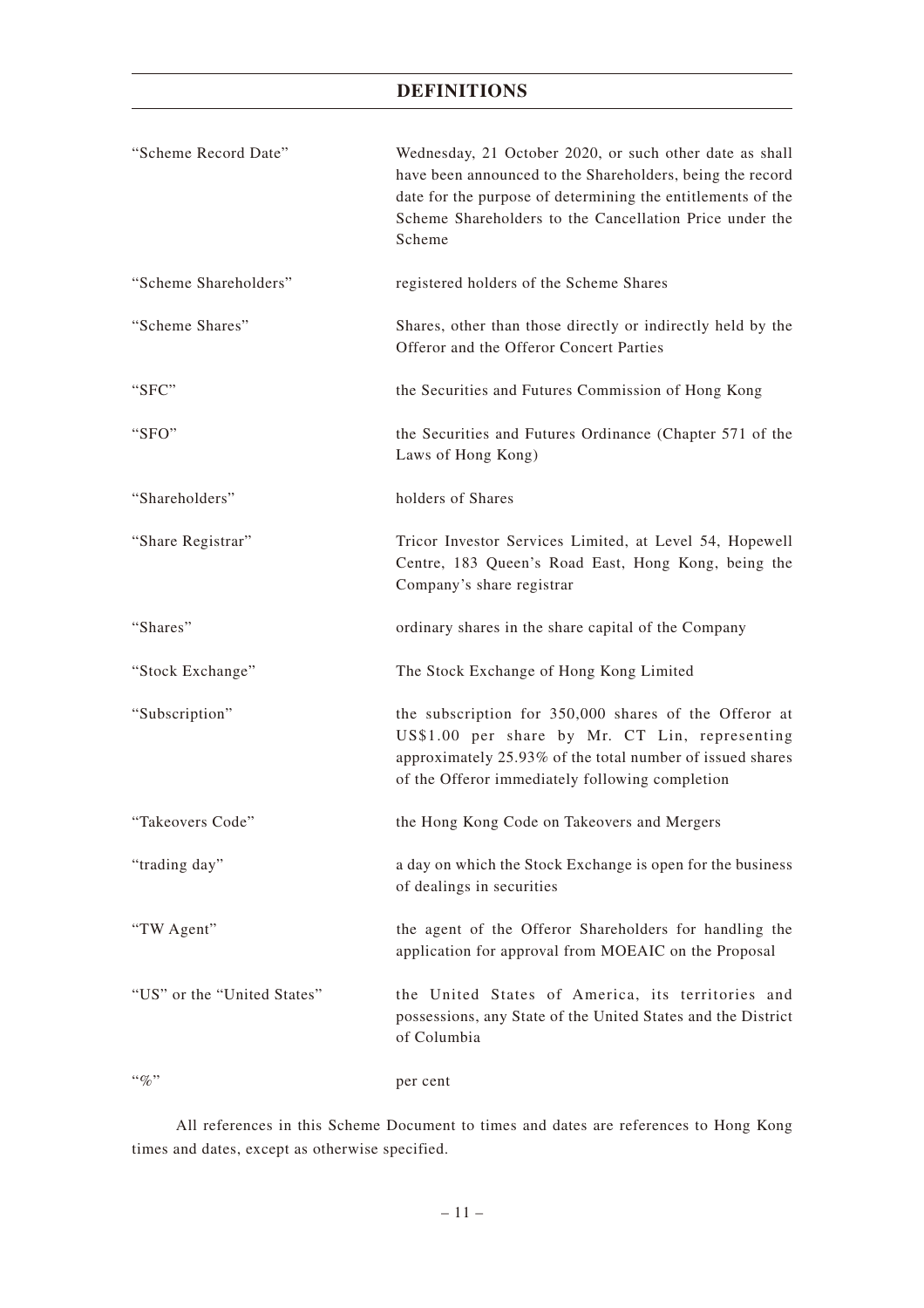# **EXPECTED TIMETABLE**

The timetable set out below is indicative only and is subject to change. Any changes to the timetable will be jointly announced by the Offeror and the Company. Unless otherwise specified, all times and dates refer to Hong Kong local time and dates.

> **Hong Kong time** *(unless otherwise stated)*

| Latest time for lodging transfers of Shares                                                              |
|----------------------------------------------------------------------------------------------------------|
| in order to qualify for entitlement to attend and vote                                                   |
|                                                                                                          |
| 17 September 2020                                                                                        |
|                                                                                                          |
| Register of members of the Company closed for                                                            |
| determining entitlement to attend and vote                                                               |
| at the Court Meeting and the EGM (Note 1)<br>Friday, 18 September 2020 to                                |
| Wednesday, 23 September 2020                                                                             |
| (both days inclusive)                                                                                    |
|                                                                                                          |
| Latest time for lodging forms of proxy in respect of:                                                    |
|                                                                                                          |
|                                                                                                          |
| 21 September 2020                                                                                        |
|                                                                                                          |
|                                                                                                          |
| Monday, 21 September 2020                                                                                |
| Meeting Record Date  Wednesday, 23 September 2020                                                        |
|                                                                                                          |
|                                                                                                          |
|                                                                                                          |
|                                                                                                          |
| (or immediately after the conclusion or                                                                  |
| adjournment of the Court Meeting)                                                                        |
|                                                                                                          |
| Announcement of the results of the Court Meeting and                                                     |
| the EGM posted on the website of the Stock Exchange<br>$\ldots \ldots \ldots$ no later than 7:00 p.m. on |
| Wednesday, 23 September 2020                                                                             |
|                                                                                                          |
| Expected latest time for trading of                                                                      |
|                                                                                                          |
|                                                                                                          |
| Grand Court hearing of the petition for                                                                  |
|                                                                                                          |
| (Cayman time)                                                                                            |
|                                                                                                          |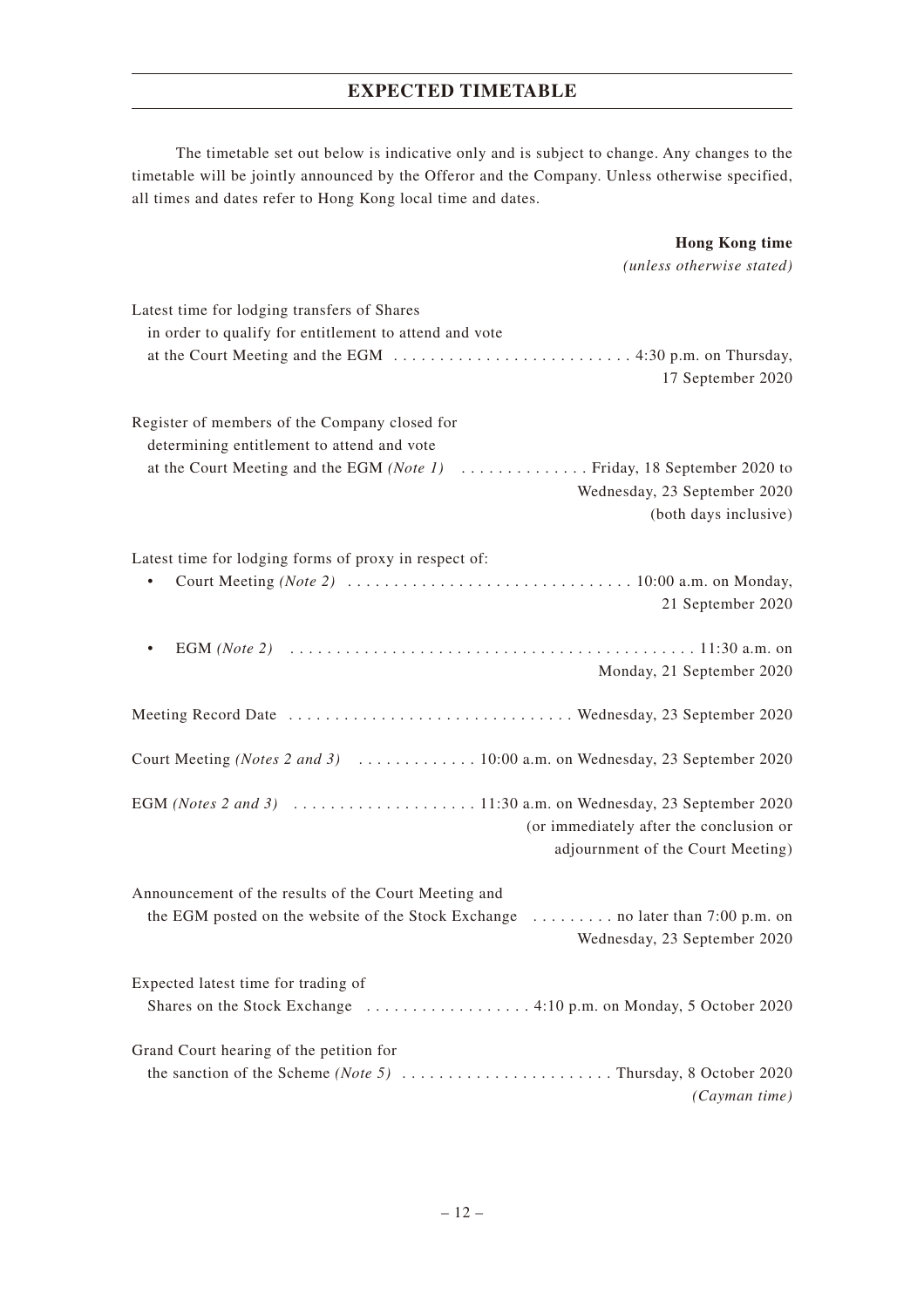# **EXPECTED TIMETABLE**

| Announcement of (1) the results of the Grand Court<br>hearing for the petition for the sanction of the Scheme,<br>$(2)$ the expected Effective Date and $(3)$ the expected<br>date of withdrawal of listing of the Shares on<br>the Stock Exchange posted on the website of |
|-----------------------------------------------------------------------------------------------------------------------------------------------------------------------------------------------------------------------------------------------------------------------------|
| Latest time for lodging transfers of Shares<br>13 October 2020                                                                                                                                                                                                              |
| Register of members of the Company closed for determining<br>14 October 2020 onwards                                                                                                                                                                                        |
|                                                                                                                                                                                                                                                                             |
| (Caymantime)                                                                                                                                                                                                                                                                |
| Announcement of (1) the Effective Date and<br>(2) the withdrawal of listing of the Shares<br>on the Stock Exchange posted on<br>Thursday, 22 October 2020                                                                                                                   |
| Withdrawal of listing of the Shares<br>23 October 2020                                                                                                                                                                                                                      |
| Cheques for the cash payment under the Proposal                                                                                                                                                                                                                             |

#### *Notes:*

- 1. The register of members of the Company will be closed during such period for the purpose of determining entitlements of the Scheme Shareholders to attend and vote at the Court Meeting and of the Shareholders to attend and vote at the EGM. For the avoidance of doubt, this period of closure is not for determining entitlements under the Scheme.
- 2. The **pink** form of proxy in respect of the Court Meeting and the **white** form of proxy in respect of the EGM should be completed and signed in accordance with the instructions respectively printed thereon and should be lodged with the Share Registrar at Level 54, Hopewell Centre, 183 Queen's Road East, Hong Kong by the times and dates stated above. The **pink** form of proxy for use at the Court Meeting and the **white** form of proxy for use at the EGM must be lodged no later than the time and date stated above in order for them to be valid. The completion and return of a form of proxy for the Court Meeting and/or the EGM will not preclude a member from attending and voting in person at the relevant meeting or any adjournment thereof if he so wishes. In the event that the member attends and votes at the relevant meeting or any adjournment thereof after having lodged his form of proxy, the returned form of proxy shall be deemed to have been revoked by operation of law.
- 3. If a tropical cyclone warning signal No. 8 or above or "extreme conditions" caused by super typhoons is or is expected to be hoisted or a black rainstorm warning signal is or is expected to be in force at any time after 7:00 a.m. on the date of the Court Meeting and the EGM, the Court Meeting and the EGM will be postponed. The Company will post an announcement on the respective websites of the Stock Exchange and the Company to notify the members of the date, time and venue of the rescheduled meetings.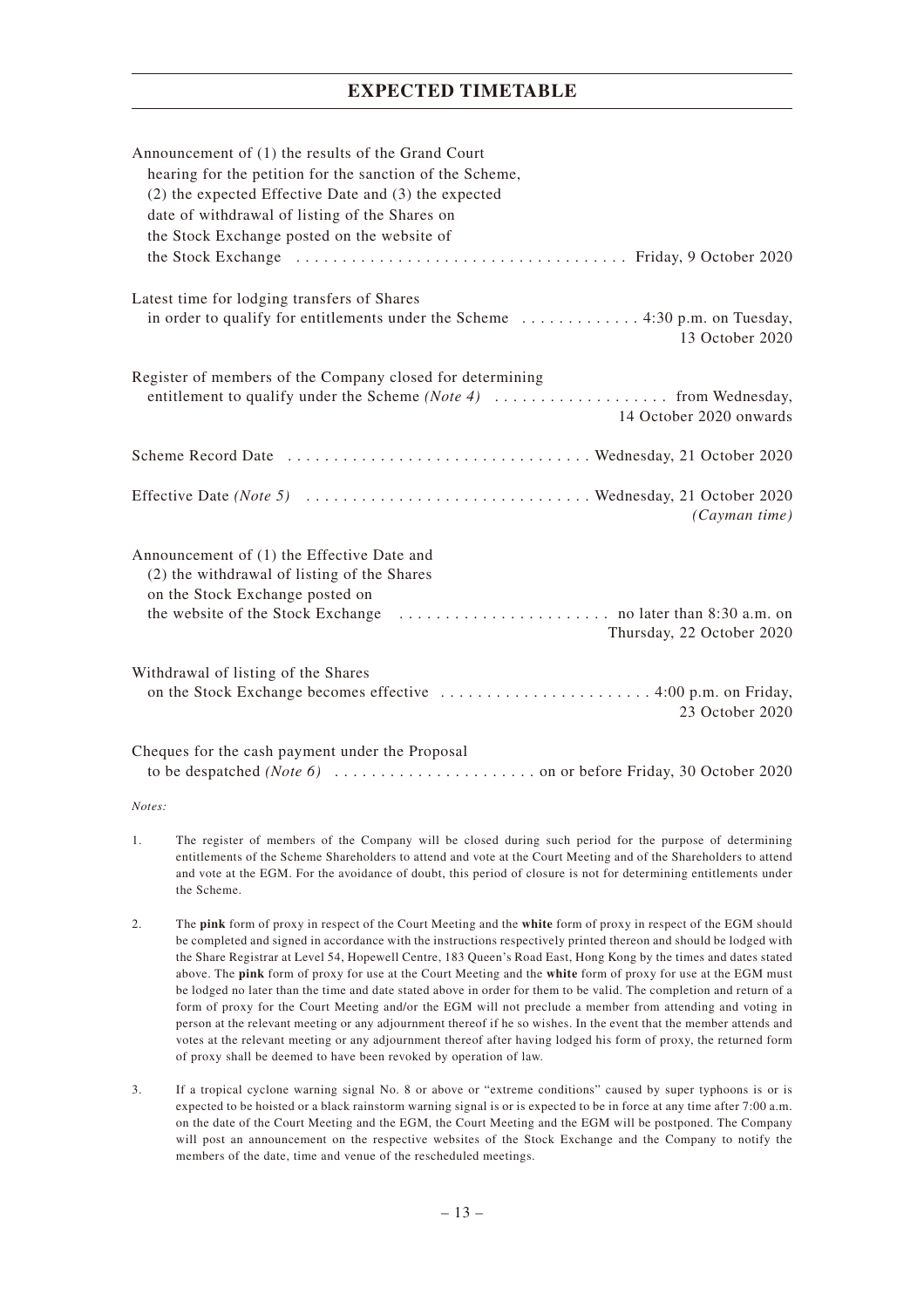# **EXPECTED TIMETABLE**

- 4. The register of members of the Company will be closed during such period for the purpose of determining the Scheme Shareholders, who are qualified for entitlements under the Scheme.
- 5. When all the conditions to the Proposal are satisfied or waived (as applicable), a copy of the order of the Grand Court sanctioning the Scheme will be delivered to the Registrar of Companies in the Cayman Islands for registration pursuant to Section 86(3) of the Companies Law, at which point it shall become effective and binding on the Offeror, the Company and all Scheme Shareholders.
- 6. Cheques for entitlements of Scheme Shareholders will be despatched by ordinary post addressed to Scheme Shareholders at their respective addresses as appearing in the register of members of the Company as at the Scheme Record Date or, in the case of joint holders, at the address appearing in the register of members of the Company as at the Scheme Record Date of the joint holder whose name then stands first in the register of members of the Company in respect of the relevant joint holding as soon as possible but in any event within seven (7) business days (as defined in the Takeovers Code) following the Effective Date. Cheques shall be posted at the risk of the addressees and none of the Offeror, the Company, Elstone, the Independent Financial Adviser and the Share Registrar and their respective directors, employees, officers, agents, advisers, associates and affiliates and any other persons involved in the Proposal shall be responsible for any loss or delay in transmission.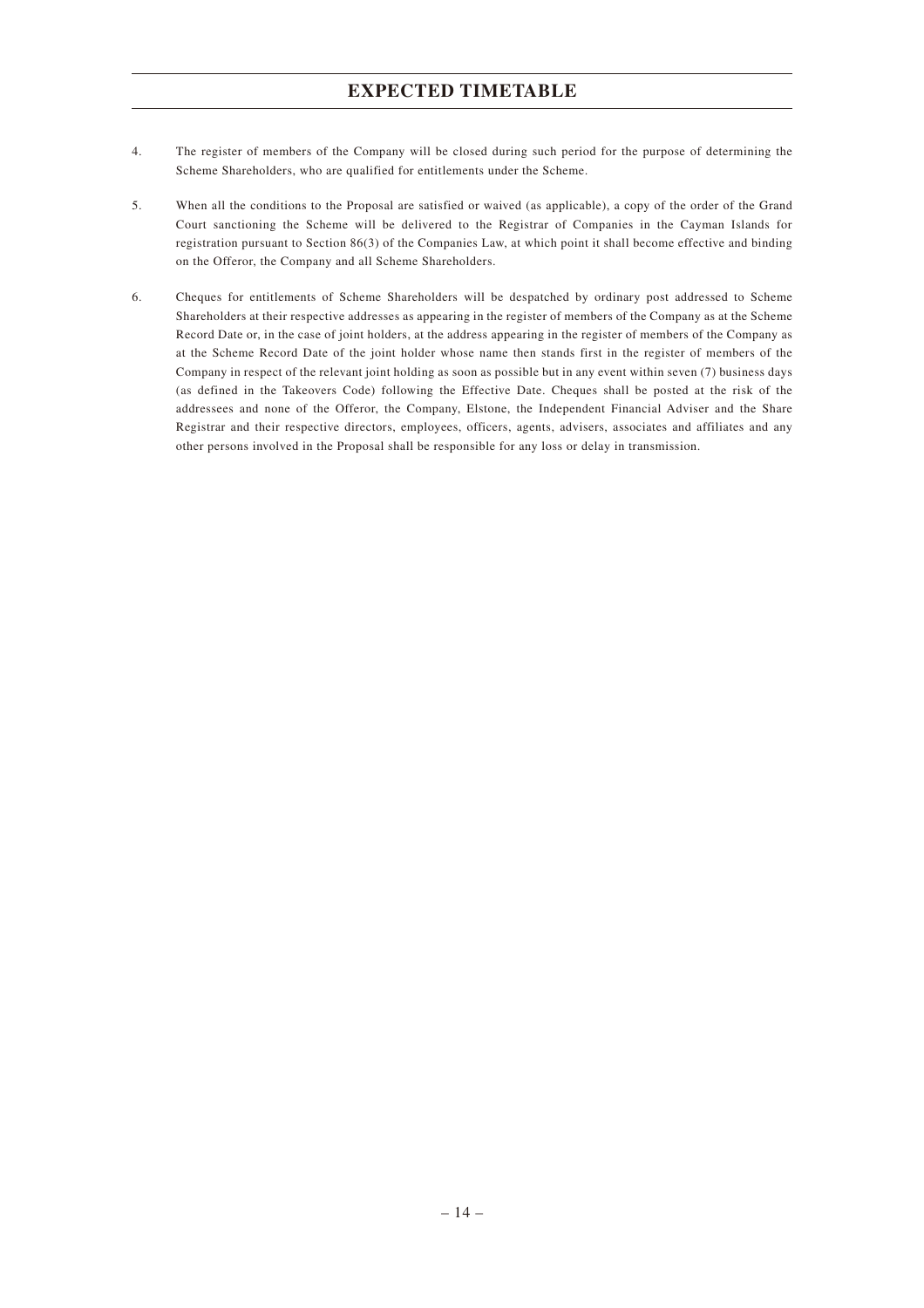

# **CAPXON INTERNATIONAL ELECTRONIC COMPANY LIMITED 凱普松國際電子有限公司**

*(Incorporated in the Cayman Islands with limited liability)* **(Stock Code: 469)**

*Executive Directors:* Mr. Lin Chin Tsun *(Chairman and President)* Ms. Chou Chiu Yueh *(Vice President)* Mr. Lin Yuan Yu *(Chief Executive Officer)* Ms. Lin I Chu

*Non-executive Director:* Ms. Liu Fang Chun

*Independent non-executive Directors:* Mr. Hsieh King-Hu, Miles Mr. Lu Hong Te Mr. Tung Chin Chuan

*Registered office:* P.O. Box 31119 Grand Pavilion Hibiscus Way 802 West Bay Road Grand Cayman KY1-1205 Cayman Islands

*Principal place of business in Hong Kong:* Room 1303, 13th Floor OfficePlus @Wan Chai No. 303 Hennessy Road Wanchai Hong Kong

31 August 2020

*To the Shareholders*

Dear Sir or Madam,

# **(1) PROPOSAL FOR THE PRIVATISATION OF CAPXON INTERNATIONAL ELECTRONIC COMPANY LIMITED BY THE OFFEROR BY WAY OF A SCHEME OF ARRANGEMENT UNDER SECTION 86 OF THE COMPANIES LAW AND (2) PROPOSED WITHDRAWAL OF LISTING OF CAPXON INTERNATIONAL ELECTRONIC COMPANY LIMITED**

#### **1. INTRODUCTION**

On 5 June 2020, the Offeror and the Company jointly announced that on 29 May 2020, the Offeror requested the Board to put forward a proposal to the Scheme Shareholders for the privatisation of the Company by way of a scheme of arrangement under Section 86 of the Companies Law involving the cancellation of the Scheme Shares and, in consideration therefor, the payment by the Offeror to the Scheme Shareholders in cash of the Cancellation Price for each Scheme Share so cancelled, and the withdrawal of the listing of the Shares on the Stock Exchange.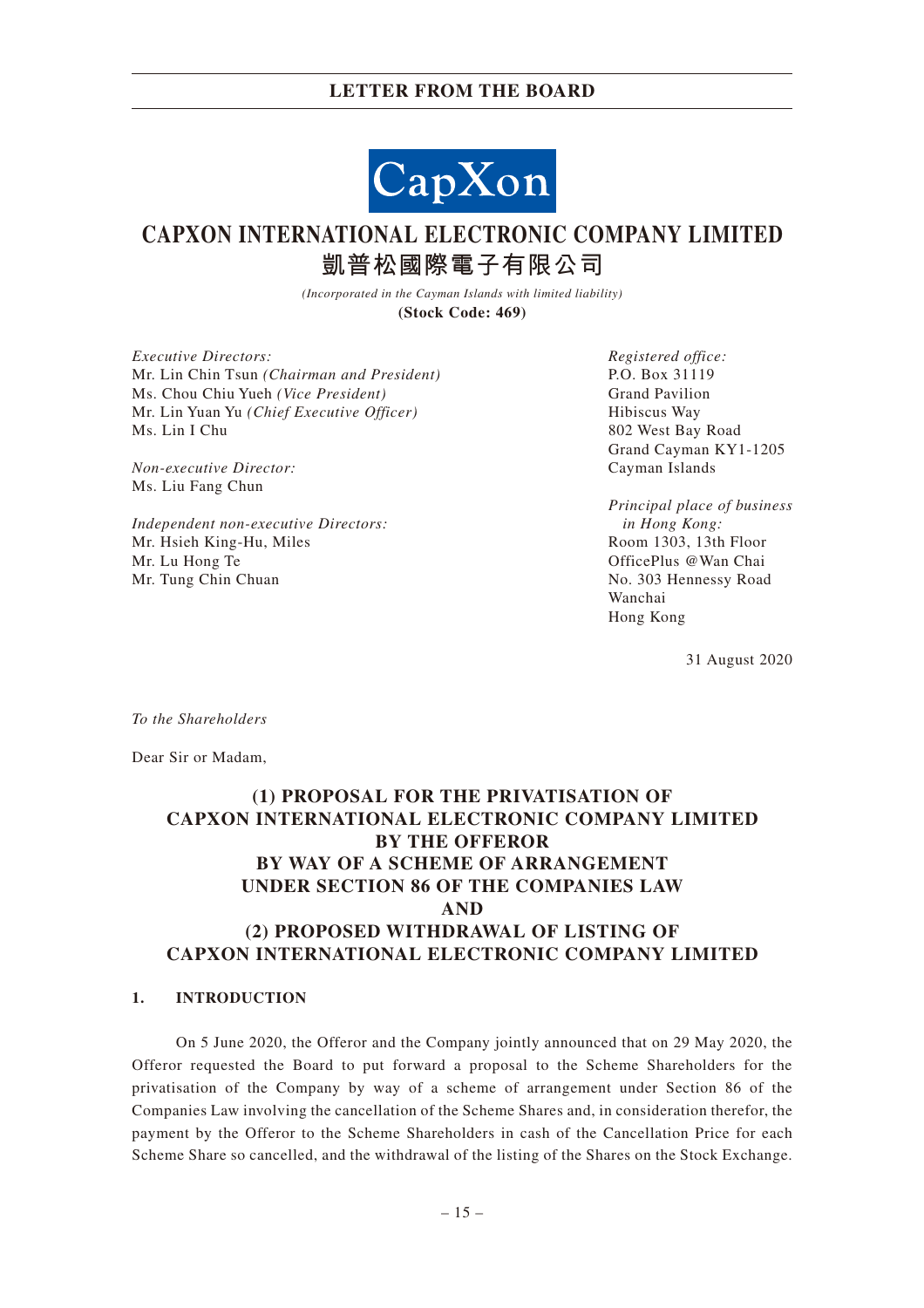If the Proposal is approved and implemented, under the Scheme, the share capital of the Company will, on the Effective Date, be reduced by cancelling and extinguishing the Scheme Shares. Simultaneously with such reduction, the share capital of the Company will be increased to its former amount by the issuance at par to the Offeror, credited as fully paid, of the aggregate number of Shares as is equal to the number of Scheme Shares cancelled. The reserve created in the Company's books of account as a result of the capital reduction will be applied in paying up in full at par the new Shares so issued, credited as fully paid, to the Offeror.

The purpose of this Scheme Document is to provide you with further information regarding the Proposal and the Scheme and the expected timetable, and to give you notices of the Court Meeting and the EGM (together with proxy forms in relation thereto). Your attention is also drawn to (i) the letter from the Independent Board Committee set out on pages 25 to 26 of this Scheme Document; (ii) the letter from the Independent Financial Adviser set out on pages 27 to 57 of this Scheme Document; (iii) the Explanatory Statement set out on pages 58 to 78 of this Scheme Document; and (iv) the terms of the Scheme set out on pages 111 to 118 of this Scheme Document.

#### **2. TERMS OF THE PROPOSAL**

#### **Cancellation Price**

Under the Scheme, the Scheme Shareholders will receive from the Offeror the Cancellation Price of HK\$0.60 in cash for every Scheme Share as consideration for the cancellation of the Scheme Shares held as at the Effective Date.

As at the Latest Practicable Date, no dividends or distribution declared by the Company was outstanding. The Company does not intend to declare any dividends or distribution during the offer period.

**The Cancellation Price will not be increased, and the Offeror does not reserve the right to do so. Shareholders and potential investors of the Company should be aware that, following the making of this statement, the Offeror will not be allowed to increase the Cancellation Price.**

#### **Comparison of value**

The Cancellation Price has been determined on a commercial basis after taking into account, among others, the prices of the Shares traded on the Stock Exchange, the trading multiples of comparable companies listed on the Stock Exchange and with reference to other privatisation transactions in Hong Kong in recent years. The Cancellation Price of HK\$0.60 per Scheme Share represents:

• a premium of approximately 79.1% over the closing price of HK\$0.335 per Share as quoted on the Stock Exchange on the Last Trading Day;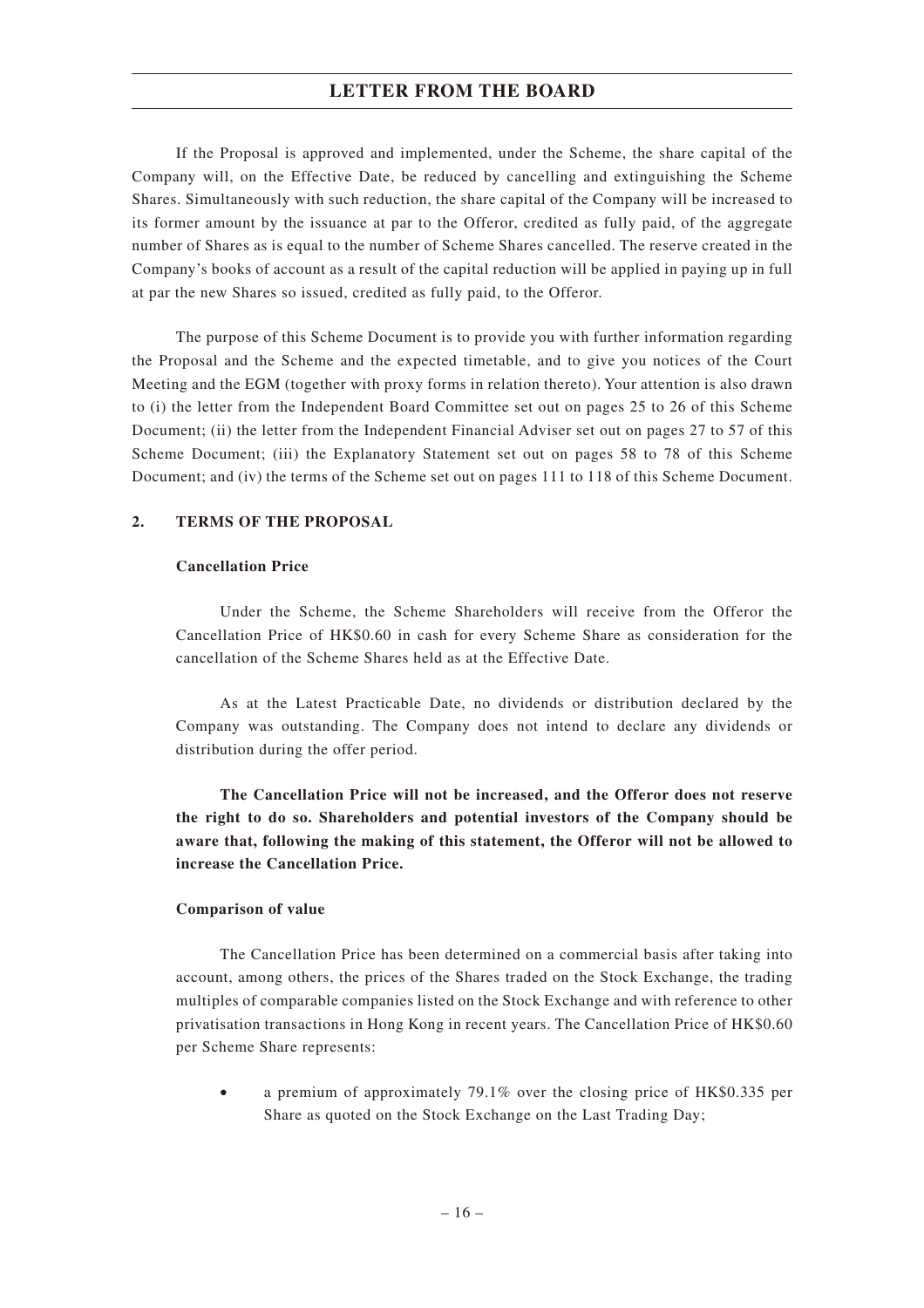- a premium of approximately 94.2% over the average closing price of approximately HK\$0.309 per Share based on the daily closing prices as quoted on the Stock Exchange for the 10 trading days up to and including the Last Trading Day;
- a premium of approximately 88.1% over the average closing price of approximately HK\$0.319 per Share based on the daily closing prices as quoted on the Stock Exchange for the 30 trading days up to and including the Last Trading Day;
- a premium of approximately 88.1% over the average closing price of approximately HK\$0.319 per Share based on the daily closing prices as quoted on the Stock Exchange for the 60 trading days up to and including the Last Trading Day;
- a premium of approximately 76.0% over the average closing price of approximately HK\$0.341 per Share based on the daily closing prices as quoted on the Stock Exchange for the 90 trading days up to and including the Last Trading Day;
- a premium of approximately  $67.1\%$  over the average closing price of approximately HK\$0.359 per Share based on the daily closing prices as quoted on the Stock Exchange for the 120 trading days up to and including the Last Trading Day;
- a premium of approximately  $54.6\%$  over the average closing price of approximately HK\$0.388 per Share based on the daily closing prices as quoted on the Stock Exchange for the 180 trading days up to and including the Last Trading Day;
- a discount of approximately 37.5% over the unaudited net asset value per Share in the Company of approximately RMB0.865 (or approximately HK\$0.960 equivalent) as at 31 December 2019, based on the audited net assets of the Group as stated in the consolidated statement of financial position of the Company included in its annual report for the financial year ended 31 December 2019, the RMB to HK\$ exchange rate of RMB1.00 to HK\$1.1101 (being the exchange rate as quoted by the People's Bank of China on the Last Trading Date) and 844,559,841 Shares in issue as at the Latest Practicable Date; and
- a premium of approximately 9.1% over the closing price of HK\$0.550 per Share as quoted on the Stock Exchange on the Latest Practicable Date.

During the Relevant Period, the highest closing price of the Shares as quoted on the Stock Exchange was HK\$0.580 per Share on 9, 12, 15, 17 and 24 June 2020 and the lowest closing price of the Shares as quoted on the Stock Exchange was HK\$0.250 per Share on 19 March 2020.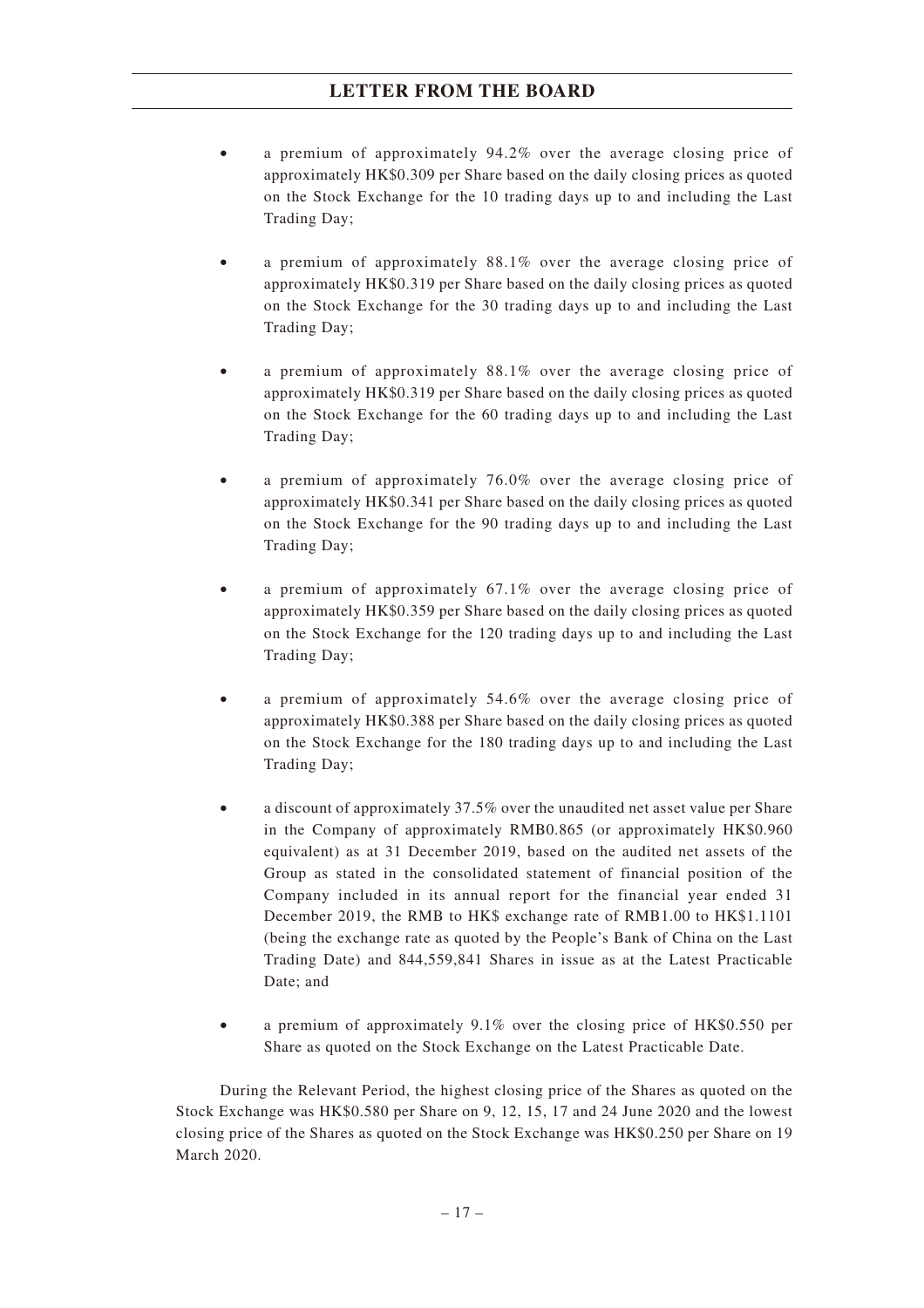#### **Total consideration and financial resources**

On the basis of the Cancellation Price of HK\$0.60 per Scheme Share and 250,065,502 Scheme Shares being in issue as at the Latest Practicable Date and assuming that no further Shares will be issued before the Scheme Record Date, the Scheme Shares are in aggregate valued at approximately HK\$150,039,301.2, which represents the amount of cash required for the Proposal.

The Offeror's payment obligations to the Scheme Shareholders in respect of the Cancellation Price in cash pursuant to and in accordance with the Scheme shall be fulfilled by the Offeror. The Offeror intends to finance the cash required for the cancellation of the Scheme Shares using the proceeds of a facility of up to HK\$180 million granted by CTBC Bank Co., Ltd., a third party independent of the Offeror.

Elstone, the financial adviser to the Offeror, is satisfied that sufficient financial resources are available to the Offeror for discharging its obligations in respect of the full implementation of the Scheme in accordance with its terms.

#### **3. CONDITIONS OF THE PROPOSAL AND THE SCHEME**

Your attention is drawn to the section headed "Conditions of the Proposal" in the Explanatory Statement on pages 60 to 62 of this Scheme Document.

#### **4. SHAREHOLDING STRUCTURE OF THE COMPANY**

As at the Latest Practicable Date, the authorised share capital of the Company is HK\$150,000,000 divided into 1,500,000,000 Shares, and the Company has 844,559,841 Shares in issue. As at the Latest Practicable Date, the Company has no other relevant securities (as defined in Note 4 to Rule 22 of the Takeovers Code) other than the 844,559,841 Shares in issue. As at the Latest Practicable Date, the Scheme Shares, comprising 250,065,502 Shares, represent approximately 29.61% of the issued share capital of the Company.

As at the Latest Practicable Date, the Offeror holds 374,585,006 Shares (representing approximately 44.35% of the issued share capital of the Company). The Offeror Concert Parties hold in aggregate 219,909,333 Shares (representing approximately 26.04% of the issued share capital of the Company). The Offeror and the Offeror Concert Parties hold in aggregate 594,494,339 Shares (representing approximately 70.39% of the issued share capital of the Company). These Shares held by the Offeror and the Offeror Concert Parties will not form part of the Scheme Shares and will not be voted on the Scheme at the Court Meeting.

The Offeror is currently the controlling shareholder of the Company, and will, under the Scheme, cancel all Scheme Shares upon the Scheme becoming effective. Simultaneously with the cancellation of the Scheme Shares upon the Scheme becoming effective, by the application of reserve created as a result of the cancellation of the Scheme Shares to increase the issued share capital of the Company to the amount prior to the cancellation and extinguishment of the Scheme Shares by the allotment and issue to the Offeror of such number of new Shares (credited as fully paid) as is equal to the number of Scheme Shares cancelled, the Offeror's shareholding in the Company will increase from approximately 44.35% as at the Latest Practicable Date to approximately 73.96% upon the Scheme becoming effective.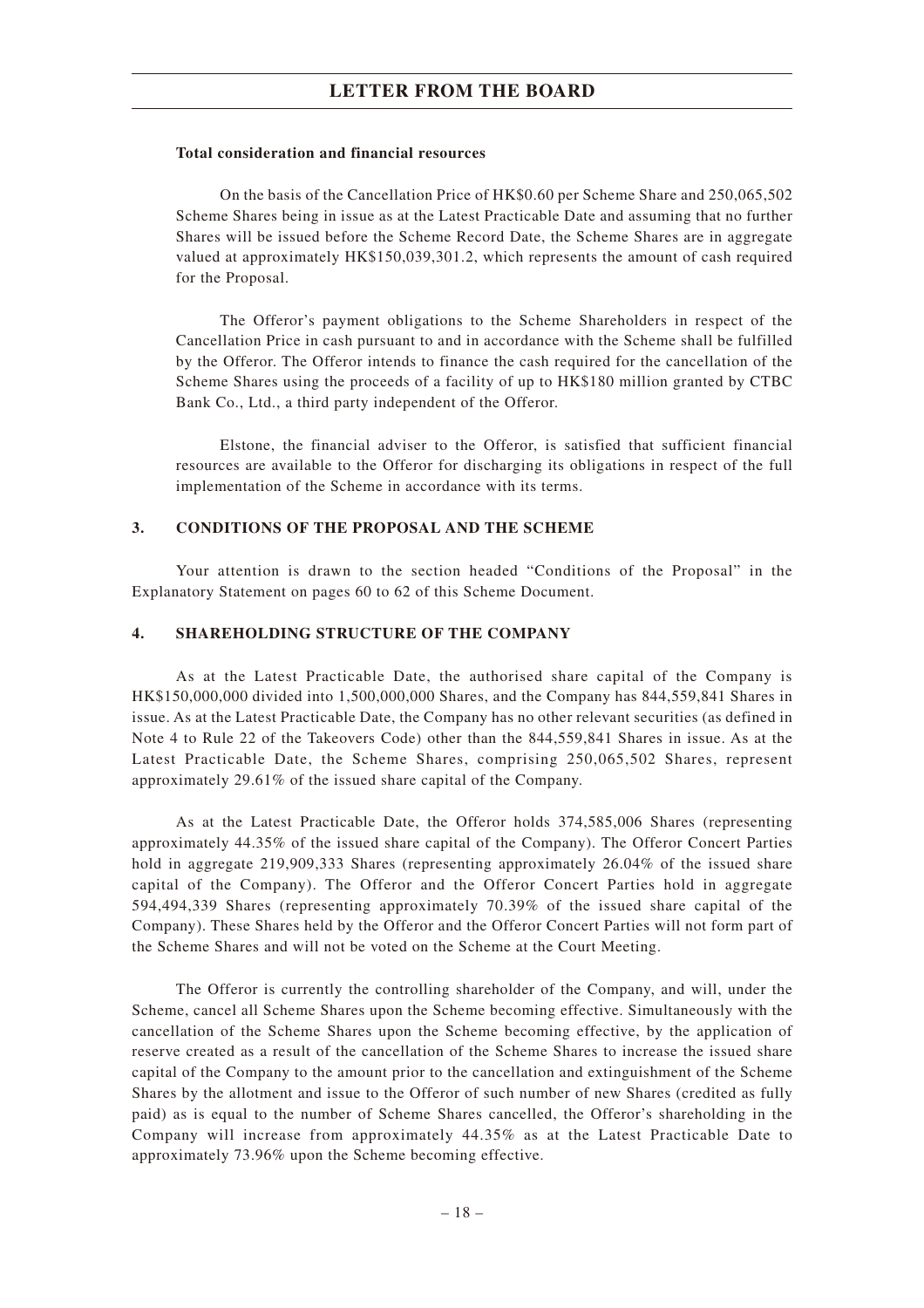On the assumption that there is no other change in shareholding of the Company before completion of the Proposal, the table below sets out the shareholding structure of the Company as at the Latest Practicable Date and immediately upon completion of the Proposal:

| <b>Shareholders</b>                                                           | As at the Latest Practicable Date |                    | Immediately upon completion of<br>the Proposal |                    |
|-------------------------------------------------------------------------------|-----------------------------------|--------------------|------------------------------------------------|--------------------|
|                                                                               | Number of                         |                    | Number of                                      |                    |
|                                                                               | <b>Shares</b>                     | $\frac{q_0(8)}{8}$ | <b>Shares</b>                                  | $\frac{q_0(8)}{8}$ |
| the Offeror $(1)$                                                             | 374,585,006                       | 44.35%             | $624,650,508^{(9)}$                            | 73.96%             |
| Offeror Concert Parties <sup><math>(1)</math></sup> not subject to the Scheme |                                   |                    |                                                |                    |
| Mr. CT Lin <sup>(2)</sup>                                                     | 101,657,378                       | 12.04%             | 101,657,378                                    | 12.04%             |
| Ms. Chou <sup>(3)</sup>                                                       | 67,955,786                        | 8.05%              | 67,955,786                                     | 8.05%              |
| Hung Yu <sup>(4)</sup>                                                        | 20,775,777                        | 2.46%              | 20,775,777                                     | 2.46%              |
| Mr. YY Lin <sup>(5)</sup>                                                     | 13,161,622                        | 1.56%              | 13,161,622                                     | 1.56%              |
| Ms. IC Lin $(6)$                                                              | 9,429,777                         | 1.12%              | 9,429,777                                      | 1.12%              |
| $Ms. Liu$ <sup><math>(7)</math></sup>                                         | 6,928,993                         | 0.82%              | 6,928,993                                      | 0.82%              |
| sub-total:                                                                    | 219,909,333                       | 26.04%             | 219,909,333                                    | 26.04%             |
| Aggregate number of Shares                                                    |                                   |                    |                                                |                    |
| held by the Offeror and the                                                   |                                   |                    |                                                |                    |
| <b>Offeror Concert Parties</b>                                                | 594,494,339                       | 70.39%             | 844,559,841                                    | 100.00%            |
| <b>Independent Shareholders</b>                                               | 250,065,502                       | 29.61%             | $\theta$                                       | $0.00\%$           |
| Total number of Shares                                                        | 844,559,841                       | 100.00%            | 844,559,841                                    | 100.00%            |
| Total number of Scheme Shares                                                 | 250,065,502                       | 29.61%             | $\theta$                                       | $0.00\%$           |

*Notes:*

5. Mr. YY Lin is the Chief Executive Officer of the Company and an executive Director, the son of Mr. CT Lin and Ms. Chou and the spouse of Ms. Liu.

6. Ms. IC Lin is an executive Director and the daughter of Mr. CT Lin and Ms. Chou.

7. Ms. Liu is a non-executive Director and the spouse of Mr. YY Lin.

8. All percentages in the above table are approximations.

<sup>1.</sup> Shares in which the Offeror and the Offeror Concert Parties are interested will not form part of the Scheme Shares and will not be cancelled and extinguished upon the Scheme becoming effective.

<sup>2.</sup> Mr. CT Lin is the Chairman and the President of the Company and an executive Director and the spouse of Ms. Chou.

<sup>3.</sup> Ms. Chou is the Vice-President of the Company and an executive Director, and the spouse of Mr. CT Lin.

<sup>4.</sup> Hung Yu is held by Ms. Chou as to approximately 53.06%, Mr. CT Lin as to approximately 37.04%, Mr. YY Lin as to approximately 4.94%, Ms. IC Lin as to approximately 2.47% and Ms. Liu as to approximately 2.49%.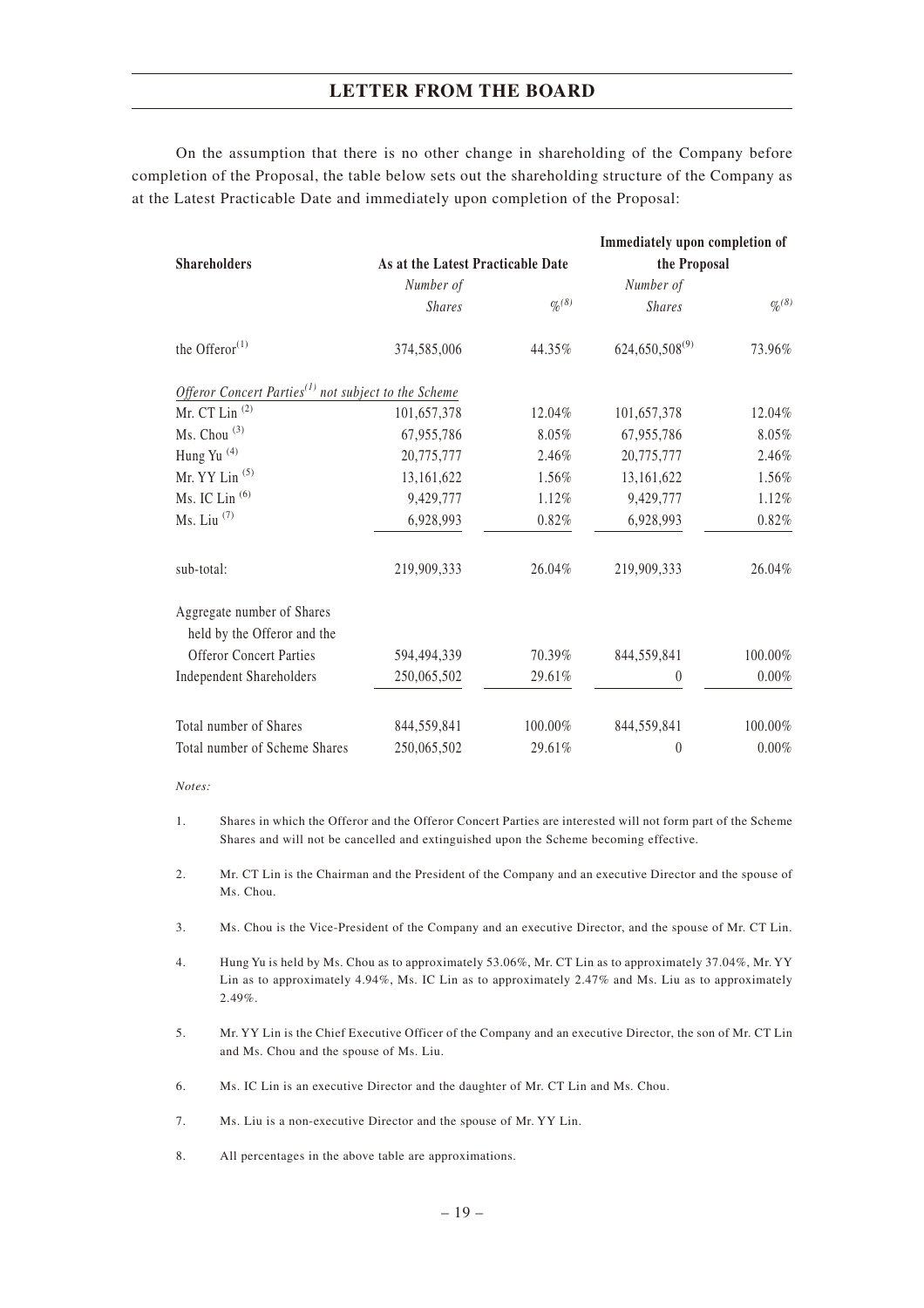9. Under the Scheme, the issued share capital of the Company will, on the Effective Date, be reduced by cancelling the Scheme Shares. On the assumption that there is no other change in shareholding of the Company before completion of the Proposal, forthwith upon such reduction, the issued share capital of the Company will be reduced by the amount of the Scheme Shares acquired and cancelled. Simultaneously with such reduction, the issued share capital of the Company will be increased to its former amount prior to the cancellation of the Scheme Shares by the issue at par to the Offeror, credited as fully paid, of the same number of Shares as the number of the Scheme Shares cancelled. The reserve created in the Company's books of account as a result of the capital reduction will be applied in paying up in full at par the new Shares so issued to the Offeror.

As at the Latest Practicable Date, (i) none of the Offeror and any of the Offeror Concert Parties holds, owns, controls or has direction over any options, warrants or convertible securities in respect of the Shares, (ii) there are no outstanding derivatives in respect of the Shares entered into by the Offeror or the Offeror Concert Parties. The Company does not have in issue any warrants, options, derivatives, convertible securities or other securities convertible into the Shares as at the Latest Practicable Date, (iii) there are no arrangements (whether by way of option, indemnity or otherwise) of the kind referred to in Note 8 to Rule 22 of the Takeovers Code in relation to the Shares or the shares of the Offeror which might be material to the Proposal; (iv) there are no agreements or arrangements to which the Offeror is a party which relate to the circumstances in which it may or may not invoke or seek to invoke a condition to the Proposal; (v) none of the Offeror or the Offeror Concert Parties has received any irrevocable commitment from any Shareholders in respect of voting at the Court Meeting and/or the EGM during the Relevant Period; and (vi) there are no relevant securities (as defined in Note 4 to Rule 22 of the Takeovers Code) in the Company which any of the Offeror or the Offeror Concert Parties has borrowed or lent.

Following the Effective Date and the withdrawal of listing of the Shares on the Stock Exchange, the Offeror and the Offeror Concert Parties will hold 100% of the issued share capital of the Company, on the assumption that there is no other change in shareholding in the Company before completion of the Proposal.

#### **5. REASONS FOR, AND BENEFITS OF, THE PROPOSAL**

You are urged to read carefully the section headed "Reasons for and benefits of the Proposal" in the Explanatory Statement on pages 68 to 70 of this Scheme Document.

#### **6. THE OFFEROR'S INTENTIONS IN RELATION TO THE GROUP**

You are urged to read the section headed "The Offeror's intentions in relation to the Group" in the Explanatory Statement on page 70 of this Scheme Document.

The Board has noted the intentions of the Offeror as disclosed in the above section in the Explanatory Statement.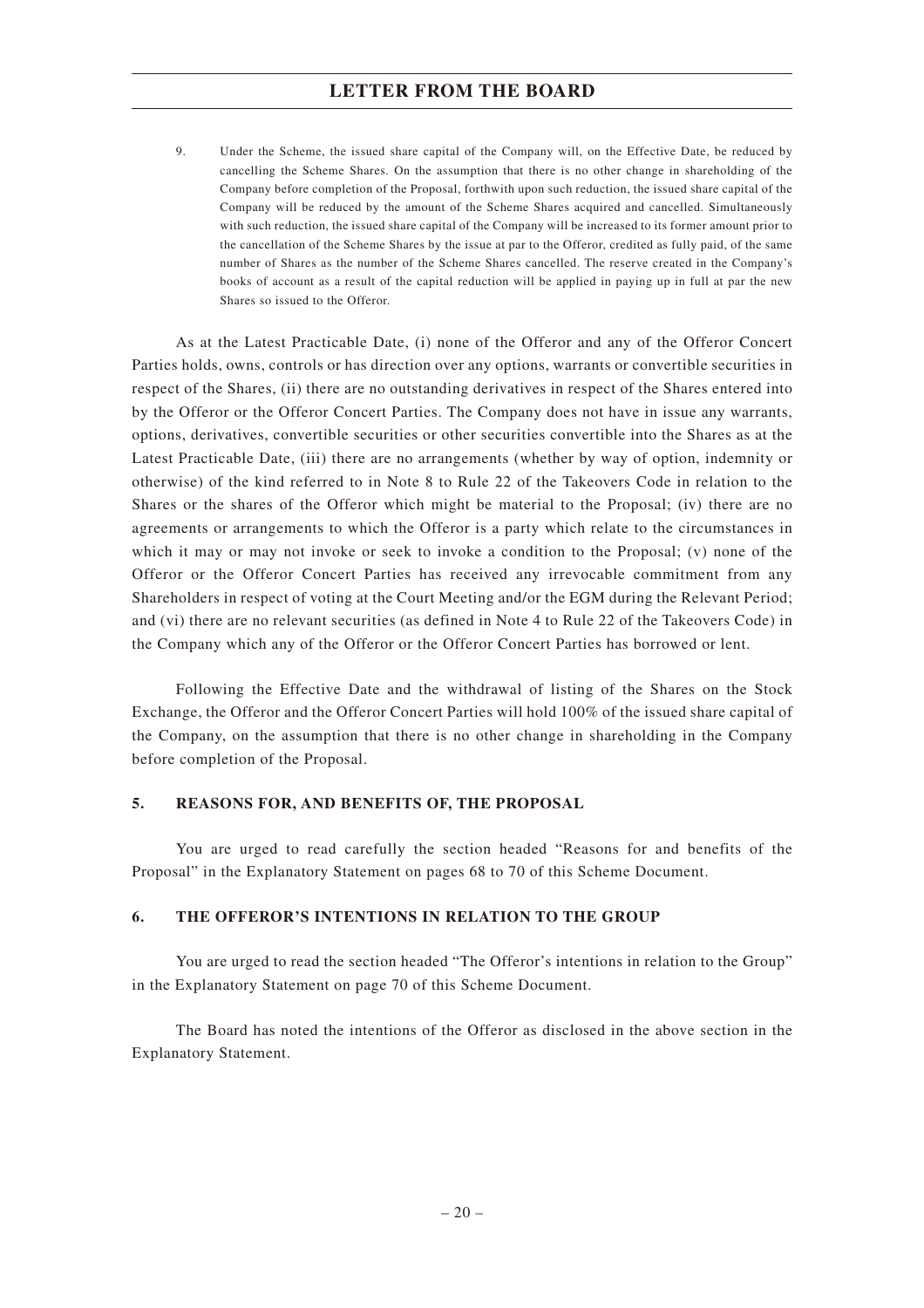#### **7. INFORMATION ON THE GROUP AND THE OFFEROR**

#### **The Group**

The Company is a company incorporated in the Cayman Islands with limited liability, whose Shares are listed on the Main Board of the Stock Exchange with the stock code 0469. The Group is principally engaged in the business of manufacturing and sale of capacitors and aluminium foils.

#### **The Offeror**

The Offeror is an investment holding company incorporated in the British Virgin Islands and its only business is the holding of the Shares. The Offeror is interested in approximately 44.35% of the issued share capital of the Company. As at the Latest Practicable Date, the Offeror is owned as to approximately 25.93% by Mr. CT Lin, approximately 7.40% by Ms. Chou, approximately 25.93% by Mr. YY Lin, approximately 25.93% by Ms. IC Lin and approximately 14.81% by Ms. Liu immediately after completion of the Subscription.

#### **8. WITHDRAWAL OF LISTING OF SHARES**

Upon the Scheme becoming effective, all Scheme Shares will be cancelled and the share certificates in respect of the Scheme Shares will thereafter cease to have effect as documents or evidence of title. In that case, all relevant requirements including the Shareholders' approval requirements under the Takeovers Code have been complied with, and the Company does not intend to retain its listing on the Stock Exchange and will make an application for the listing of Shares to be voluntarily withdrawn from the Stock Exchange in accordance with Rule 6.15(2) of the Listing Rules, with effect from 4:00 p.m. on Friday, 23 October 2020.

The Scheme Shareholders will be notified by way of an announcement, published in accordance with Rule 2.07C of the Listing Rules, of the exact dates of the last day for dealing in the Shares on the Stock Exchange and the day on which the Scheme and the withdrawal of the listing of Shares on the Stock Exchange will become effective. A detailed timetable of the Scheme is set out in the section headed "Expected Timetable" on pages 12 to 14 of this Scheme Document, which also contain, among other things, further details of the Scheme.

#### **9. IF THE SCHEME IS NOT APPROVED OR THE PROPOSAL LAPSES**

The Scheme will lapse if any of the Conditions (7) to (10) has not been fulfilled or waived by the Offeror or any of the Conditions (1) to (6) cannot be fulfilled, on or before the Long Stop Date (or such later date as the Offeror and the Company may agree or, to the extent applicable, as the Grand Court may direct and in all cases, as permitted by the Executive). The listing of the Shares on the Stock Exchange will not be withdrawn if the Scheme does not become effective or the Proposal otherwise lapses.

If the Scheme is not approved or the Proposal otherwise lapses, there are restrictions under Rule 31.1 of the Takeovers Code on making subsequent offers, to the effect that neither the Offeror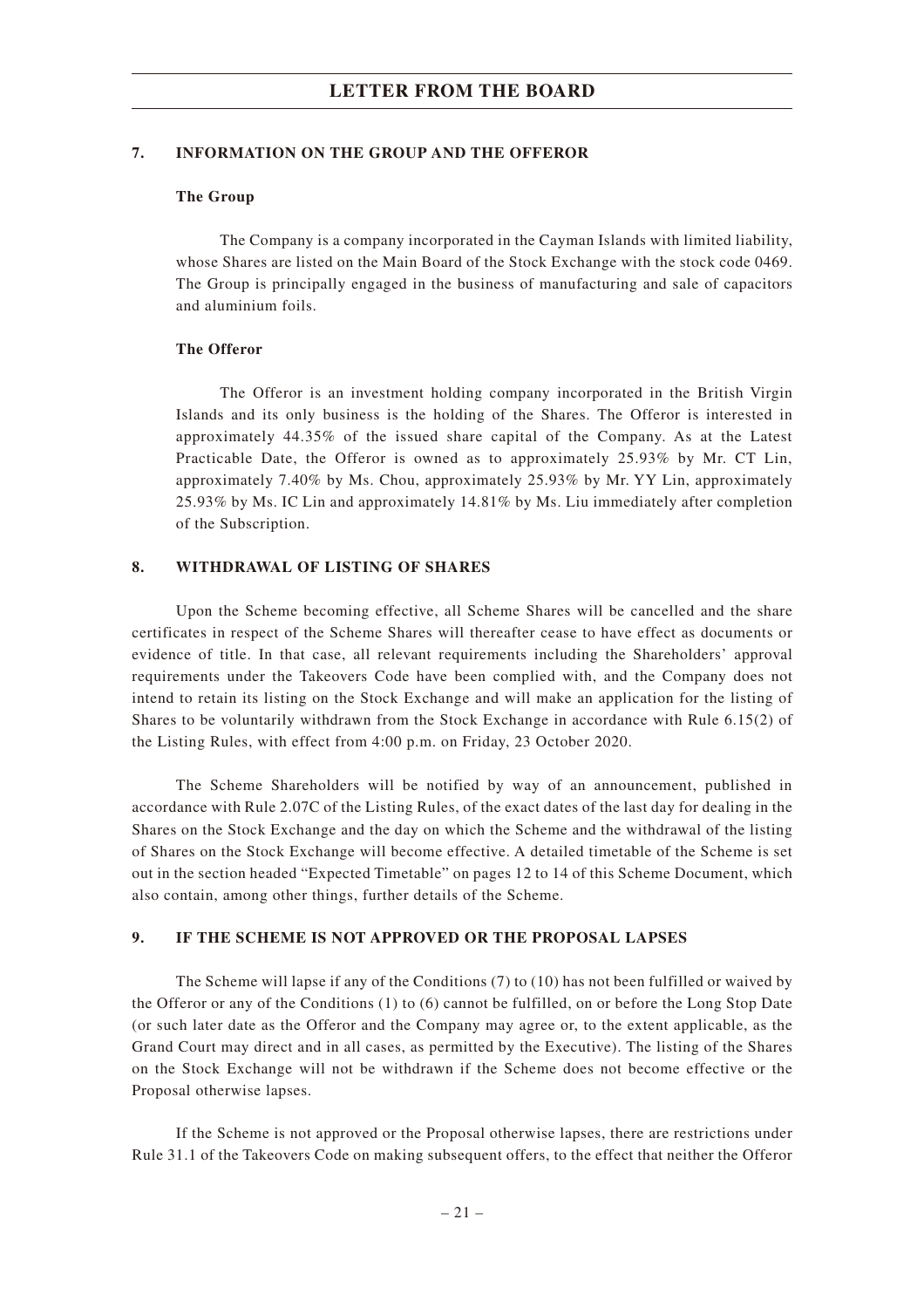nor any person who acted in concert with either of them in the course of the Proposal (nor any person who is subsequently acting in concert with any of them) may within 12 months from the date on which the Scheme is not approved or the Proposal otherwise lapses announce an offer or possible offer for the Company, except with the consent of the Executive.

If the Independent Board Committee or the Independent Financial Adviser does not recommend the Proposal, and the Scheme is not approved, all expenses incurred by the Company in connection therewith shall be borne by the Offeror in accordance with Rule 2.3 of the Takeovers Code.

#### **10. OVERSEAS SHAREHOLDERS**

As at the Latest Practicable Date, there were 178 Shareholders whose addresses as shown in the register of members of the Company were outside Hong Kong. Those 178 Shareholders included 175 Shareholders in Taiwan, two Shareholders in the PRC and one Shareholder in the US. The Company has been advised by the local counsel in the aforementioned jurisdictions that there is no restriction under the respective laws or regulations of those jurisdictions against extending the Scheme automatically or despatching this Scheme Document to those overseas Shareholders. The Scheme will be extended and this Scheme Document will be despatched to those overseas Shareholders.

If you are an overseas holder of the Scheme Shares, your attention is drawn to the section headed "Overseas Shareholders" in the Explanatory Statement on pages 72 to 73 of this Scheme Document.

#### **11. INDEPENDENT BOARD COMMITTEE**

The Independent Board Committee, which comprises the independent non-executive Directors, namely Mr. Hsieh King-Hu, Miles, Mr. Lu Hong Te and Mr. Tung Chin Chuan, has been established by the Board to make a recommendation to the Independent Shareholders as to whether the terms of the Proposal and the Scheme are, or are not, fair and reasonable and whether to vote in favour of the Scheme at the Court Meeting and the resolutions to be proposed at the EGM.

Although Ms. Liu is a non-executive Director, she owned approximately 14.81% and approximately 2.49% of the Offeror and Hung Yu, respectively, and was directly interested in approximately 0.82% of the issued share capital of the Company as at the Latest Practicable Date. Ms. Liu is therefore regarded as being interested in the Proposal and will not form part of the Independent Board Committee.

The full text of the letter from the Independent Board Committee is set out on pages 25 to 26 of this Scheme Document.

#### **12. INDEPENDENT FINANCIAL ADVISER**

Somerley has been appointed as the Independent Financial Adviser to advise the Independent Board Committee in connection with the Proposal and the Scheme. The appointment of Somerley as the Independent Financial Adviser has been approved by the Independent Board Committee.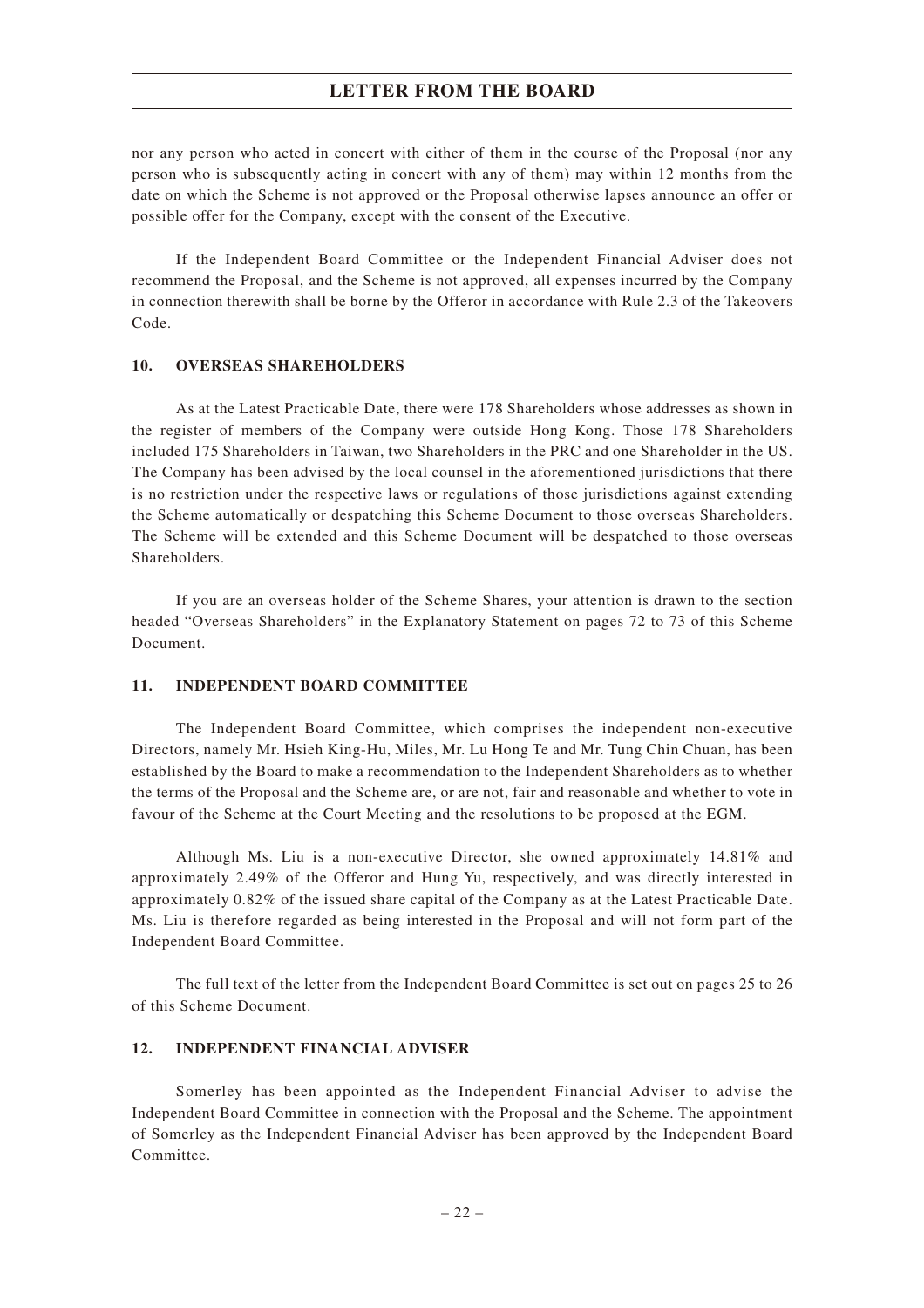The full text of the letter from the Independent Financial Adviser is set out on pages 27 to 57 of this Scheme Document.

#### **13. COURT MEETING AND EGM**

For the purpose of exercising your right to vote at the Court Meeting and the EGM, you are requested to read carefully the section headed "Court Meeting and EGM" in the Explanatory Statement on pages 74 to 75 of this Scheme Document, the section headed "Actions to be taken" on pages 1 to 5 of this Scheme Document, and the notice of the Court Meeting and the notice of the EGM on pages 119 to 121 and pages 122 to 124, respectively, of this Scheme Document.

#### **14. ACTIONS TO BE TAKEN**

The actions which you are required to take in relation to the Proposal are set out under the section headed "Actions to be taken" on pages 1 to 5 of this Scheme Document and the section headed "Actions to be taken" in the Explanatory Statement on pages 75 to 78 of this Scheme Document.

#### **15. RECOMMENDATIONS**

Somerley has been appointed as the Independent Financial Adviser to advise the Independent Board Committee in connection with the Proposal and the Scheme. The appointment of Somerley as the Independent Financial Adviser has been approved by the Independent Board Committee. The full text of the letter from the Independent Financial Adviser containing its recommendations and the principal factors and reasons that it has taken into consideration in arriving at its recommendations is set out on pages 27 to 57 of this Scheme Document. We would advise you to read this letter and the letter from the Independent Financial Adviser carefully before you take any action in respect of the Proposal.

The Independent Board Committee, having considered the terms of the Proposal and the Scheme, and having taken into account the advice of the Independent Financial Adviser, in particular the factors, reasons and recommendations as set out in the letter from the Independent Financial Adviser on pages 27 to 57 of the Scheme Document, has set out its recommendations on pages 25 to 26 of this Scheme Document.

#### **16. TAXATION**

It is emphasised that none of the Offeror, the Company, Elstone, the Independent Financial Adviser and the Share Registrar or any of their respective directors, officers or associates or any other person involved in the Proposal accepts responsibility for any taxation effects on, or liabilities of, any persons or persons as a result of their acceptance or rejection of the Proposal. Accordingly, you are urged to read the section entitled "Taxation and Independent Advice" in the Explanatory Statement set out on page 74 of this Scheme Document and if you are in any doubt as to any aspect of this Scheme Document or as to the action to be taken, you should consult an appropriately qualified professional adviser.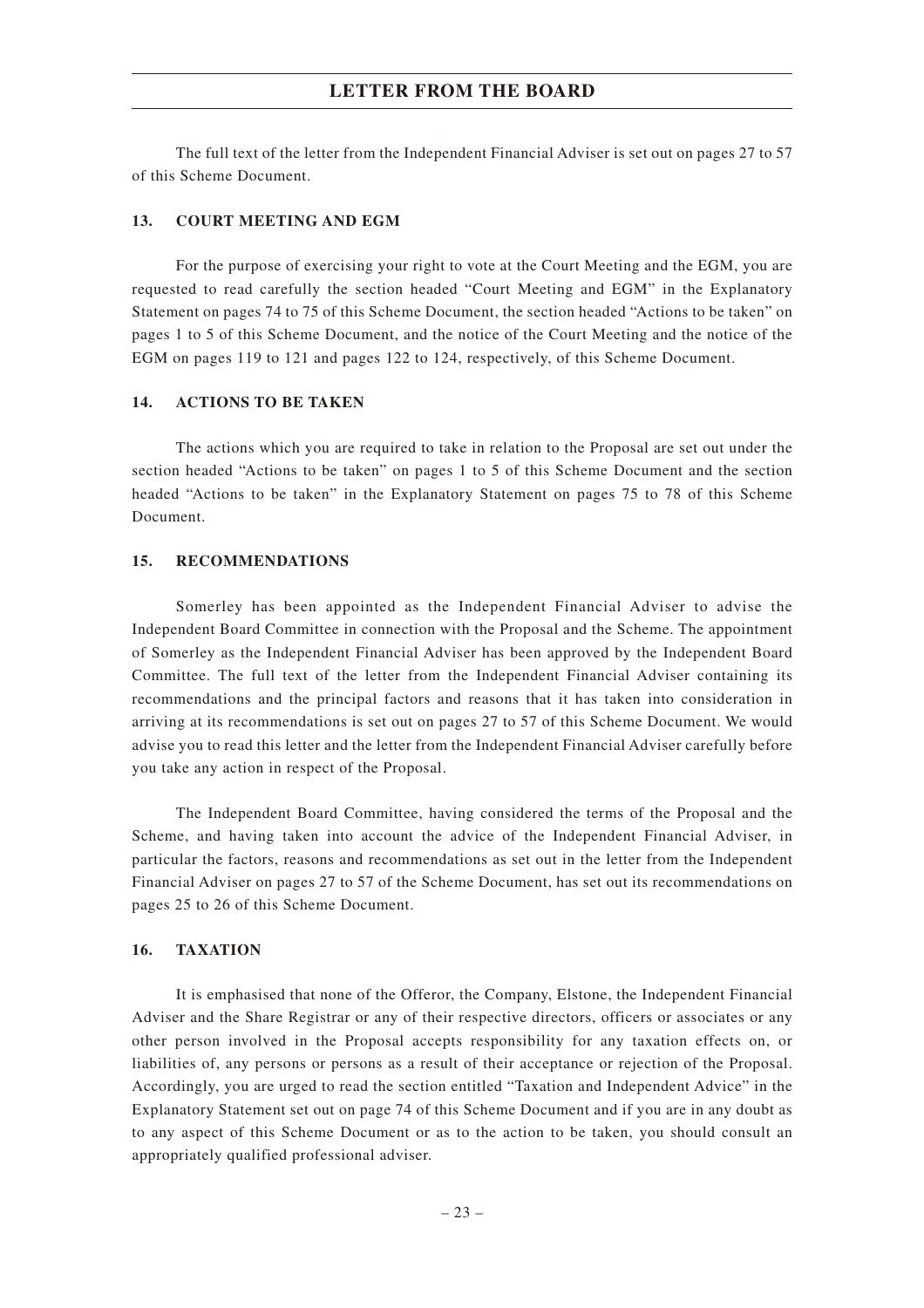### **17. FURTHER INFORMATION**

You are urged to read carefully the letter from the Independent Board Committee set out on pages 25 to 26 of this Scheme Document, the letter from the Independent Financial Adviser set out on pages 27 to 57 of this Scheme Document, the Explanatory Statement, the Scheme, the notice of the Court Meeting and the notice of the EGM on pages 58 to 78, 111 to 118, 119 to 121 and 122 to 124, respectively, of this Scheme Document and the other appendices to this Scheme Document.

> Yours faithfully, By order of the Board **Capxon International Electronic Company Limited Lin Chin Tsun** *Chairman*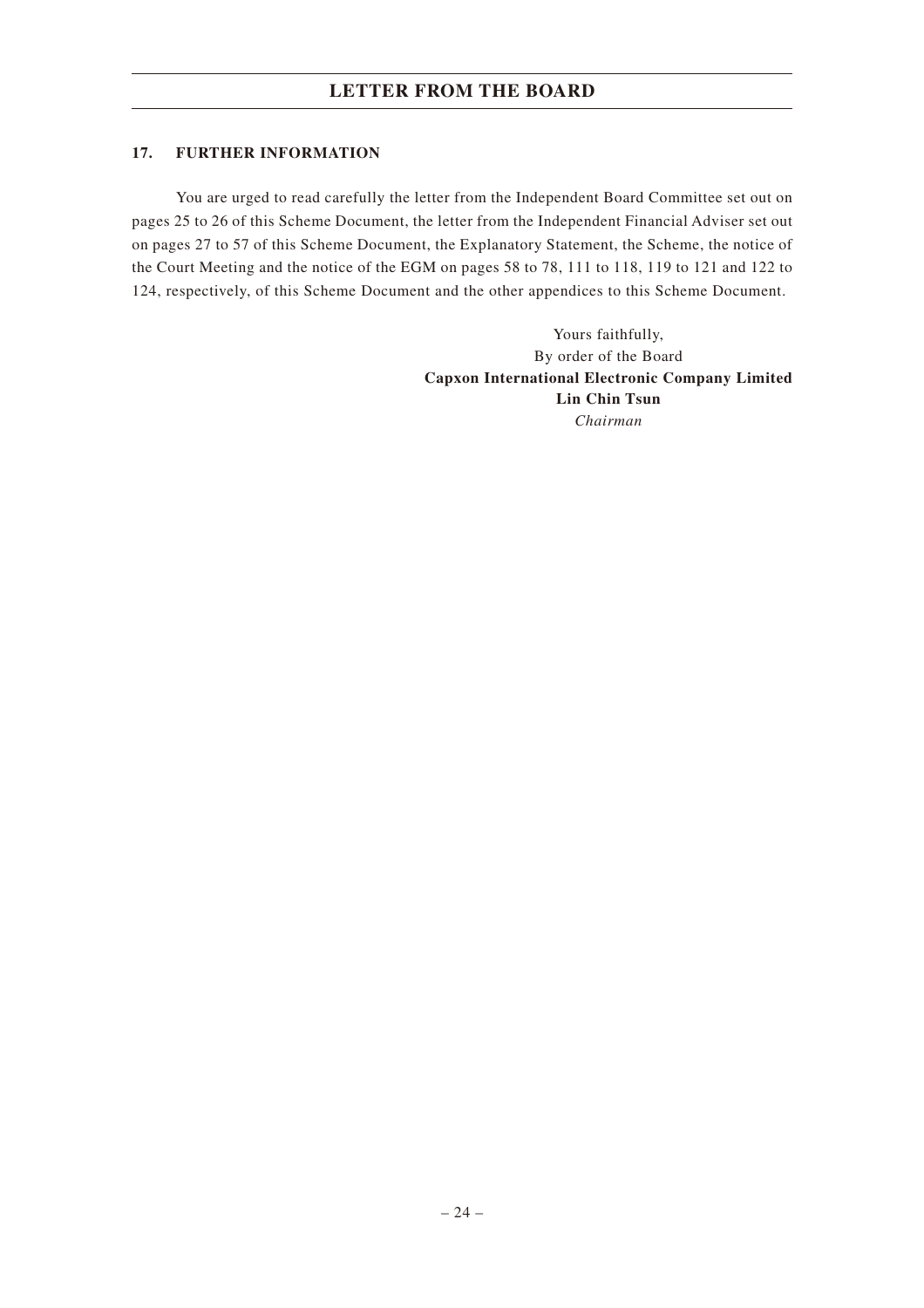### **LETTER FROM THE INDEPENDENT BOARD COMMITTEE**



# **CAPXON INTERNATIONAL ELECTRONIC COMPANY LIMITED 凱普松國際電子有限公司**

*(Incorporated in the Cayman Islands with limited liability)* **(Stock Code: 469)**

31 August 2020

To the Independent Shareholders

Dear Sir or Madam,

# **(1) PROPOSAL FOR THE PRIVATISATION OF CAPXON INTERNATIONAL ELECTRONIC COMPANY LIMITED BY THE OFFEROR BY WAY OF A SCHEME OF ARRANGEMENT UNDER SECTION 86 OF THE COMPANIES LAW AND (2) PROPOSED WITHDRAWAL OF LISTING OF CAPXON INTERNATIONAL ELECTRONIC COMPANY LIMITED**

We refer to the joint announcement dated 5 June 2020 issued by the Offeror and the Company and the document dated 31 August 2020 jointly issued by the Offeror and the Company in relation to the Proposal (the "**Scheme Document**"), of which this letter forms part. Unless the context requires otherwise, terms used in this letter shall have the same meanings as those defined in the Scheme Document.

We have been appointed by the Board as the Independent Board Committee to make a recommendation to the Independent Shareholders in respect of the Proposal and the Scheme, details of which are set out in the letter from the Board on pages 15 to 24 of the Scheme Document and the Explanatory Statement on pages 58 to 78 of the Scheme Document.

Somerley, the Independent Financial Adviser, has been appointed with our approval, to advise us in connection with the Proposal and the Scheme. The details of its advice and the principal factors and reasons taken into consideration in arriving at its recommendations are set out in the letter from the Independent Financial Adviser on pages 27 to 57 of the Scheme Document.

In the letter from the Independent Financial Adviser as set out on pages 27 to 57 of the Scheme Document, the Independent Financial Adviser states that it considers the terms of the Proposal and the Scheme are fair and reasonable so far as the Independent Shareholders are concerned, and advises the Independent Board Committee to recommend the Independent Shareholders to vote in favour of the relevant resolution(s) to be proposed at the Court Meeting and the EGM to approve the Scheme and implement the Proposal.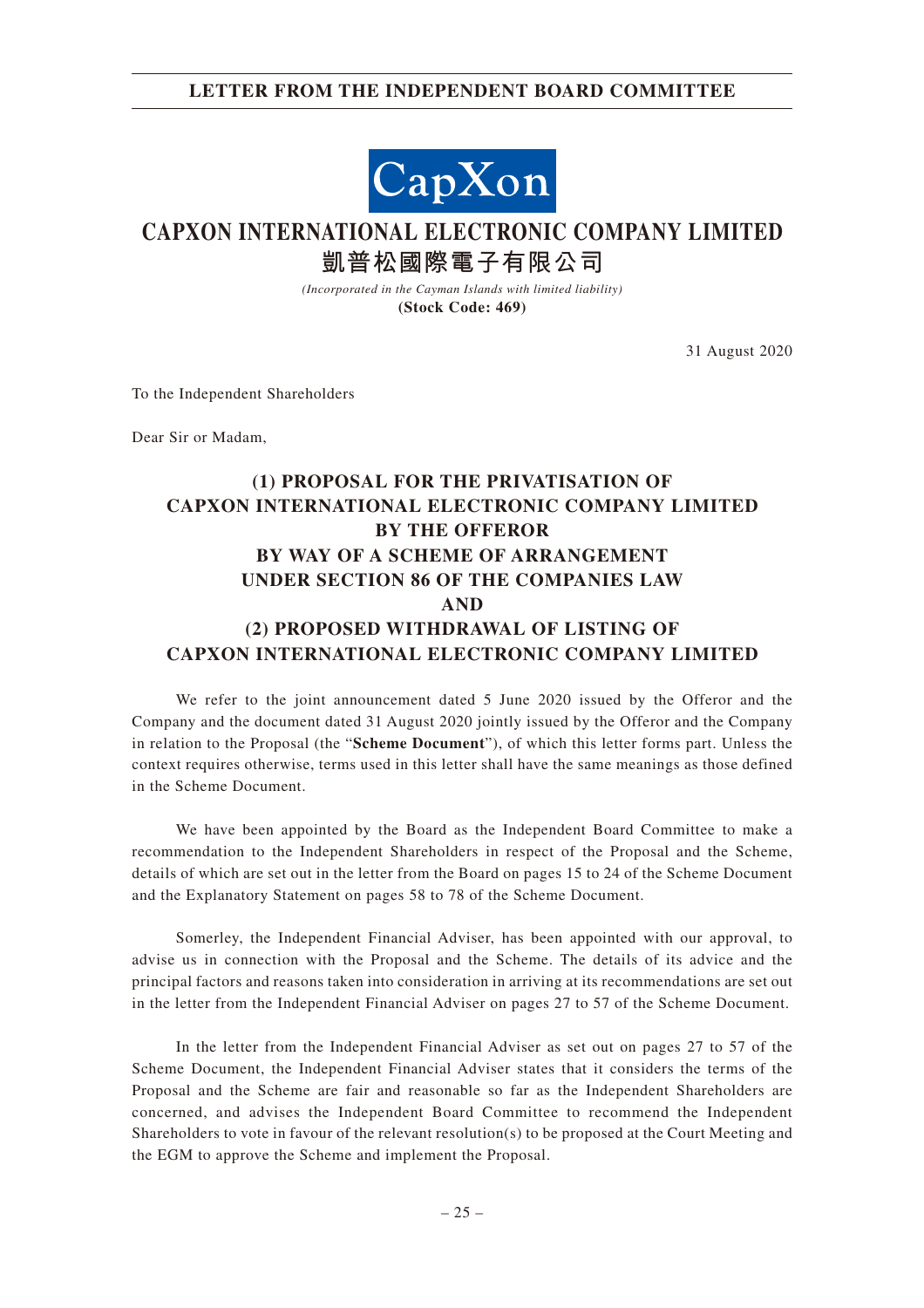## **LETTER FROM THE INDEPENDENT BOARD COMMITTEE**

The Independent Board Committee, having considered the terms of the Proposal and the Scheme, and having taken into account the advice of the Independent Financial Adviser, in particular the factors, reasons and recommendations as set out in the section headed "Letter from the Independent Financial Adviser" of the Scheme Document, considers that the terms of the Proposal and the Scheme are fair and reasonable so far as the Independent Shareholders are concerned.

Accordingly, the Independent Board Committee recommends:

- (a) the Independent Shareholders to vote in favour of the resolution to approve the Scheme at the Court Meeting;
- (b) the Independent Shareholders to vote, at the EGM, in favour of (i) the special resolution to approve and give effect to the reduction of the number of issued Shares in the share capital of the Company by cancelling and extinguishing the Scheme Shares; and (ii) the ordinary resolution to, simultaneously with the cancellation and extinguishment of the Scheme Shares referred to in (i) above, increase the issued share capital of the Company to the amount prior to the cancellation and extinguishment of the Scheme Shares by an application of the reserve created as a result of the aforesaid cancellation and extinguishment of the Scheme Shares to pay up in full at par such number of new Shares as is equal to the number of Scheme Shares cancelled and extinguished as a result of the Scheme, credited as fully paid, to be allotted and issued to the Offeror.

The Independent Board Committee draws the attention of the Independent Shareholders to (i) the letter from the Board set out on pages 15 to 24 of the Scheme Document; (ii) the letter from the Independent Financial Adviser set out on pages 27 to 57 of the Scheme Document, which sets out the factors and reasons taken into account by the Independent Financial Adviser in arriving at its recommendations to the Independent Board Committee; and (iii) the Explanatory Statement set out on pages 58 to 78 of the Scheme Document.

### Yours faithfully, **The Independent Board Committee**

**Mr. Hsieh King-Hu, Miles** *Independent non-executive Director*

**Mr. Lu Hong Te** *Independent non-executive Director*

**Mr. Tung Chin Chuan** *Independent non-executive Director*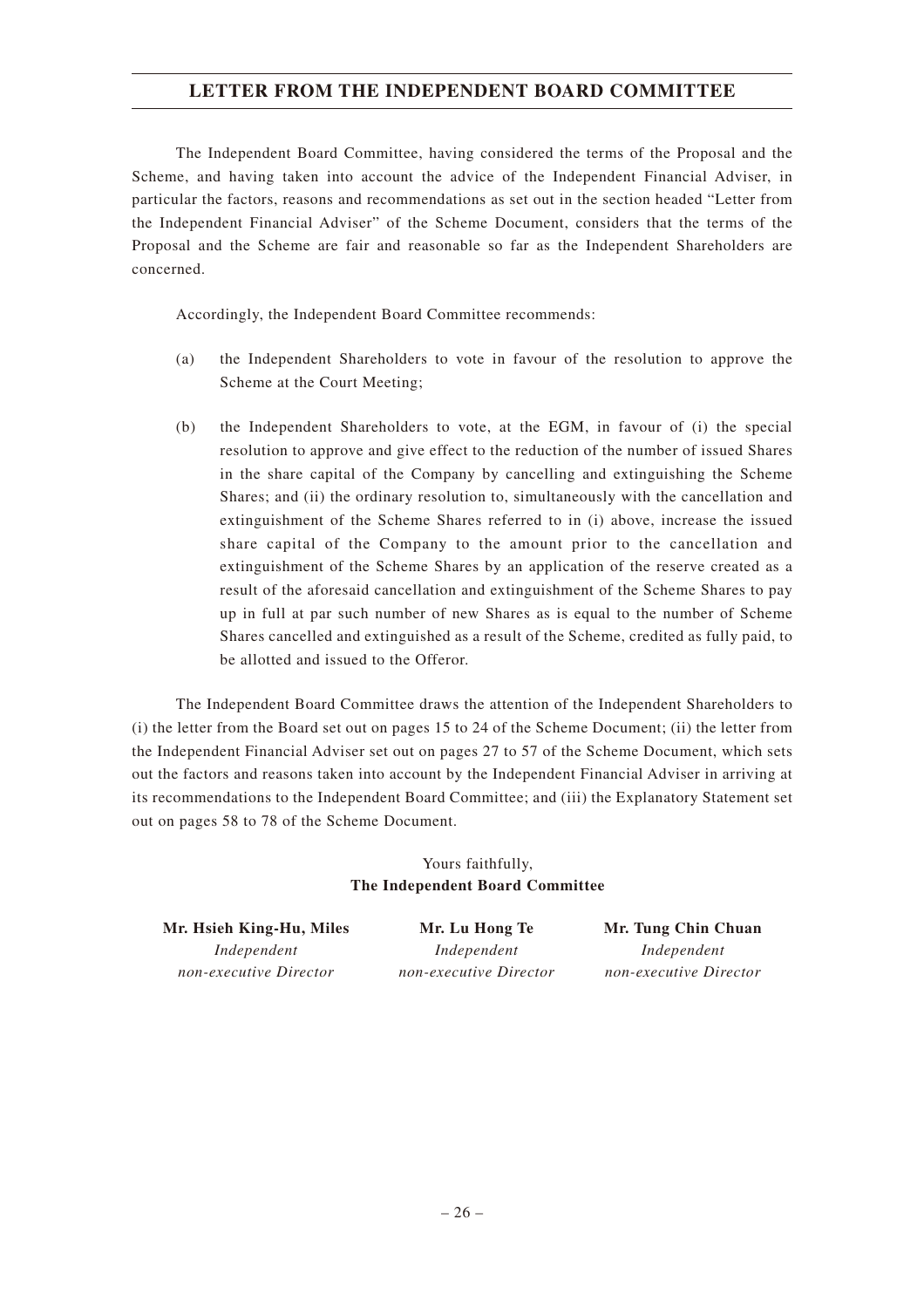*Set out below is the letter of advice from Somerley Capital Limited, the Independent Financial Adviser to the Independent Board Committee regarding the Proposal and the Scheme prepared for the purpose of incorporation in this Scheme Document.*



# **SOMERLEY CAPITAL LIMITED**

20th Floor China Building 29 Queen's Road Central Hong Kong

31 August 2020

*To: the Independent Board Committee*

Dear Sirs,

### **PROPOSAL FOR THE PRIVATISATION OF CAPXON INTERNATIONAL ELECTRONIC COMPANY LIMITED BY THE OFFEROR BY WAY OF A SCHEME OF ARRANGEMENT (UNDER SECTION 86 OF THE COMPANIES LAW) AND PROPOSED WITHDRAWAL OF LISTING OF CAPXON INTERNATIONAL ELECTRONIC COMPANY LIMITED**

#### **INTRODUCTION**

We refer to our appointment to advise the Independent Board Committee in connection with the Proposal and the Scheme. Details of the Proposal and the Scheme are set out in the Scheme Document dated 31 August 2020, of which this letter forms part. Terms used in this letter shall have the same meanings as those defined in the Scheme Document unless the context otherwise requires.

On 5 June 2020, the Company and the Offeror jointly announced that on 29 May 2020, the Offeror requested the Board to put forward a proposal to the Scheme Shareholders for the privatisation of the Company by way of a scheme of arrangement under Section 86 of the Companies Law involving the cancellation of the Scheme Shares and, in consideration thereof, the payment to the Scheme Shareholders of the Cancellation Price of HK\$0.60 in cash for each Scheme Share so cancelled, and the withdrawal of the listing of the Shares on the Stock Exchange.

The Independent Board Committee comprising the following independent non-executive Directors, namely Mr. Hsieh King-Hu, Miles, Mr. Lu Hong Te and Mr. Tung Chin Chuan, has been established to make a recommendation to the Independent Shareholders as to (i) whether the terms of the Proposal and the Scheme are, or are not, fair and reasonable; and (ii) whether to vote in favour of the relevant resolution(s) to be proposed at the Court Meeting and the EGM to approve and implement the Proposal. As disclosed in the letter from the Board in the Scheme Document, although Ms. Liu in her capacity acts as a non-executive Director, she owned approximately 14.81% and approximately 2.49% of the Offeror and Hung Yu, respectively, and was directly interested in approximately 0.82% of the issued share capital of the Company as at the Latest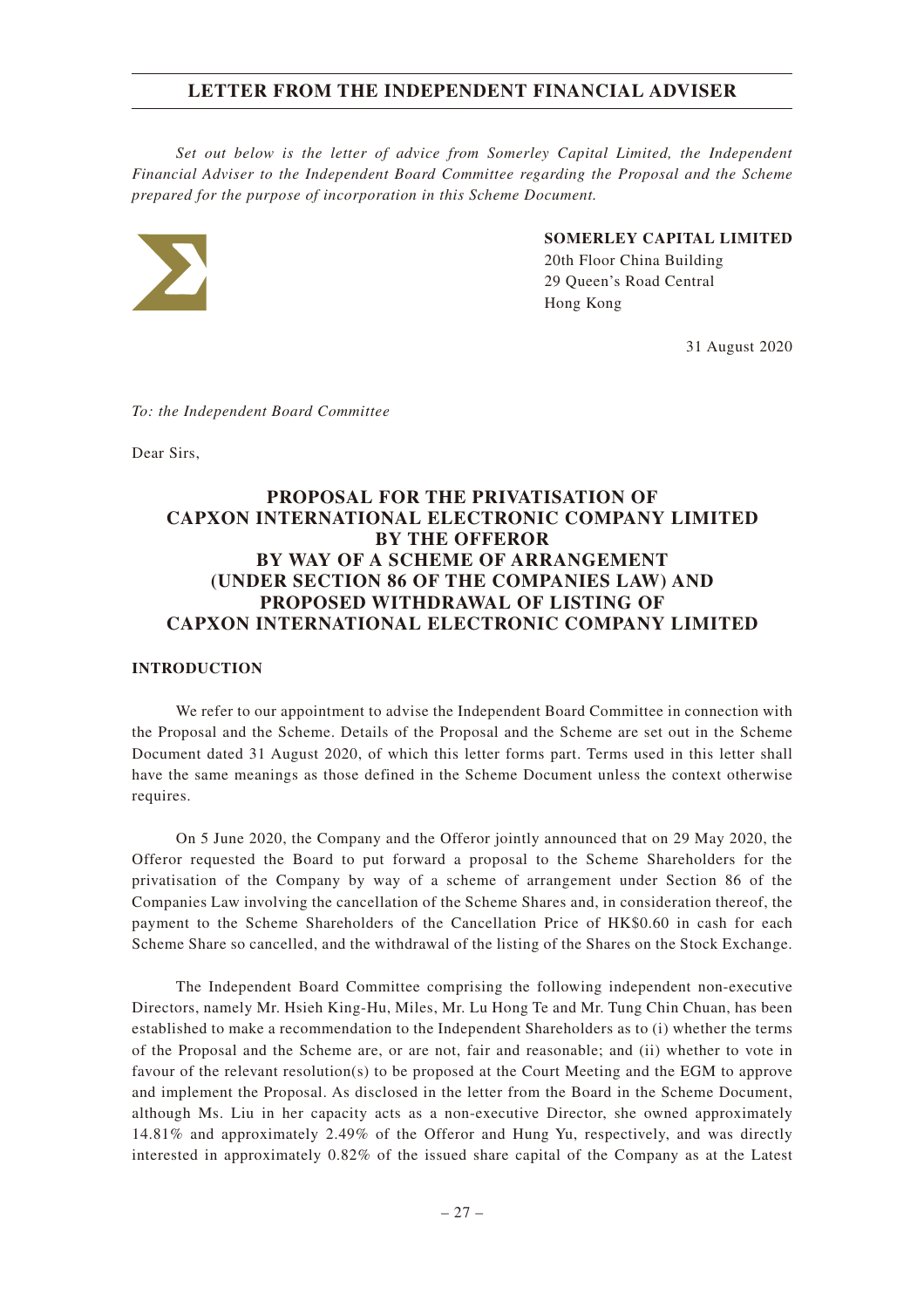Practicable Date. Ms. Liu is therefore regarded as being interested in the Proposal and will not form part of the Independent Board Committee. The Independent Board Committee has approved our appointment as the Independent Financial Adviser to advise the Independent Board Committee in these regards.

We are not associated with the Company, the Offeror, or any party acting, or presumed to be acting, in concert with any of them and we did not act as an independent financial adviser to other transactions of the Company in the last two years. Accordingly, we are considered eligible to give independent advice on the Proposal and the Scheme. Apart from normal professional fees paid or payable to us in connection with this appointment, no arrangement exists whereby we will receive any fees or benefits from the Company, the Offeror or any party acting, or presumed to be acting, in concert with any of them.

In formulating our opinion, we have relied on the information and facts supplied, and the opinions expressed, by the Directors and management of the Group, which we have assumed to be true, accurate and complete. We have reviewed, among other things, the annual reports of the Company for each of the two years ended 31 December 2018 (the "**2018 Annual Report**") and 31 December 2019 (the "**2019 Annual Report**"), the interim results announcement of the Company for the six months ended 30 June 2020 published on 25 August 2020 (the "**2020 Interim Results Announcement**"), the property valuation report prepared by Vincorn Consulting and Appraisal Limited (the "**Valuer**"), the trading performance of the Shares on the Stock Exchange up to the Latest Practicable Date, and information set out in the Scheme Document. We have sought and received confirmation from the Directors that no material facts have been omitted from the information supplied and opinions expressed to us. We consider that the information we have received is sufficient for us to reach our opinion and give our advice and recommendation set out in this letter. We have no reason to believe that any material information has been omitted or withheld, or to doubt the truth or accuracy of the information provided. We have, however, not conducted any independent investigation into the business and affairs of the Group, the Offeror or any of their respective associates or any party acting, or presumed to be acting, in concert with any of them, nor have we carried out any independent verification of the information supplied. We have also assumed that all representations contained or referred to in the Scheme Document were true at the time they were made and at the date of the Scheme Document and will continue to be true up to the respective time of the Court Meeting and the EGM, and Independent Shareholders will be informed of any material change as soon as possible.

We have not considered the tax and regulatory implications on the Independent Shareholders of the implementation of the Proposal since these are particular to their individual circumstances. In particular, the Independent Shareholders who are overseas residents or subject to overseas taxation or Hong Kong taxation on securities dealings should consider their own tax position and, if in any doubt, should consult their own professional advisers.

#### **PRINCIPAL TERMS OF THE PROPOSAL AND THE SCHEME**

#### **The Proposal and the Scheme and the Cancellation Price**

On 29 May 2020, the Offeror requested the Board to put forward a proposal to the Scheme Shareholders for the privatisation of the Company by way of a scheme of arrangement under Section 86 of the Companies Law involving the cancellation of the Scheme Shares and, in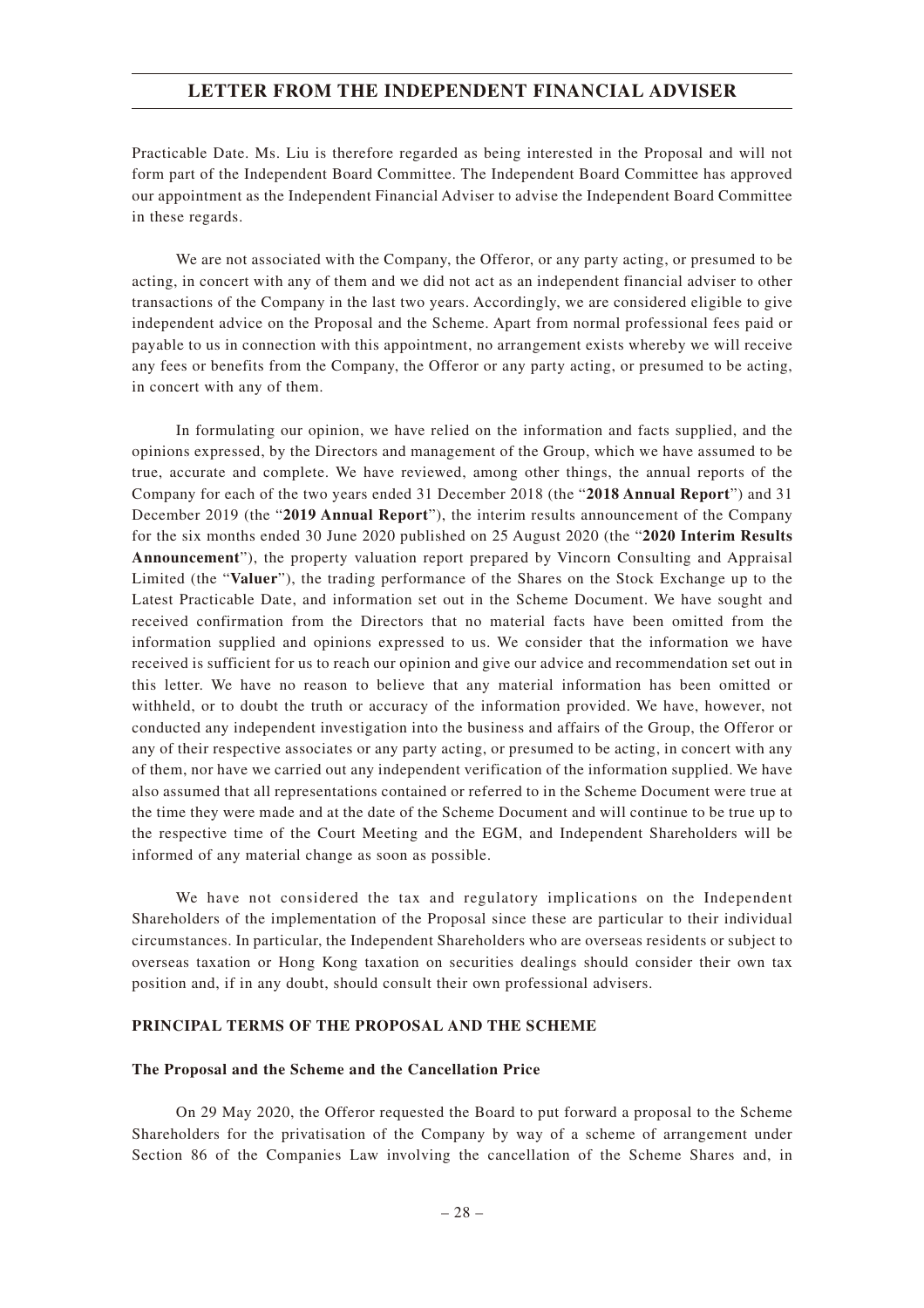consideration therefor, the payment by the Offeror to the Scheme Shareholders of the Cancellation Price in cash for each Scheme Share so cancelled, and the withdrawal of the listing of the Shares on the Stock Exchange.

If the Proposal is approved and implemented, under the Scheme, the share capital of the Company will, on the Effective Date, be reduced by cancelling and extinguishing the Scheme Shares. Simultaneously with such reduction, the share capital of the Company will be increased to its former amount by the issuance at par to the Offeror, credited as fully paid, of the aggregate number of Shares as is equal to the number of Scheme Shares cancelled. The reserve created in the Company's books of account as a result of the capital reduction will be applied in paying up in full at par the new Shares so issued, credited as fully paid, to the Offeror.

#### **Cancellation Price**

Under the Scheme, the Scheme Shareholders will receive from the Offeror the Cancellation Price of HK\$0.60 in cash for every Scheme Share as consideration for the cancellation of the Scheme Shares held as at the Effective Date.

As disclosed in the Explanatory Statement, as at the Latest Practicable Date, no dividends or distribution declared by the Company was outstanding. The Company does not intend to declare any dividends or distribution during the offer period.

As disclosed in the Explanatory Statement, **the Cancellation Price will not be increased, and the Offeror does not reserve the right to do so.**

According to the Explanatory Statement, the Cancellation Price has been determined on a commercial basis after taking into account, among others, the prices of the Shares traded on the Stock Exchange, the trading multiples of comparable companies listed on the Stock Exchange and with reference to other privatisation transactions in Hong Kong in recent years.

During the Relevant Period, the highest closing price of the Shares as quoted on the Stock Exchange was HK\$0.580 per Share on 9, 12, 15, 17 and 24 June 2020 and the lowest closing price of the Shares as quoted on the Stock Exchange was HK\$0.250 per Share on 19 March 2020.

#### **Total consideration and financial resources**

On the basis of the Cancellation Price of HK\$0.60 per Scheme Share and 250,065,502 Scheme Shares being in issue as at the Latest Practicable Date and assuming that no further Shares will be issued before the Scheme Record Date, the Scheme Shares are in aggregate valued at approximately HK\$150,039,301.2, which represents the amount of cash required for the Proposal.

The Offeror's payment obligations to the Scheme Shareholders in respect of the Cancellation Price in cash pursuant to and in accordance with the Scheme shall be fulfilled by the Offeror. As disclosed in the Explanatory Statement, the Offeror intends to finance the cash required for the cancellation of the Scheme Shares using the proceeds of a facility of up to HK\$180 million granted by CTBC Bank Co., Ltd., a third party independent of the Offeror. Elstone, the financial adviser to the Offeror, is satisfied that sufficient financial resources are available to the Offeror for discharging its obligations in respect of the full implementation of the Scheme in accordance with its terms.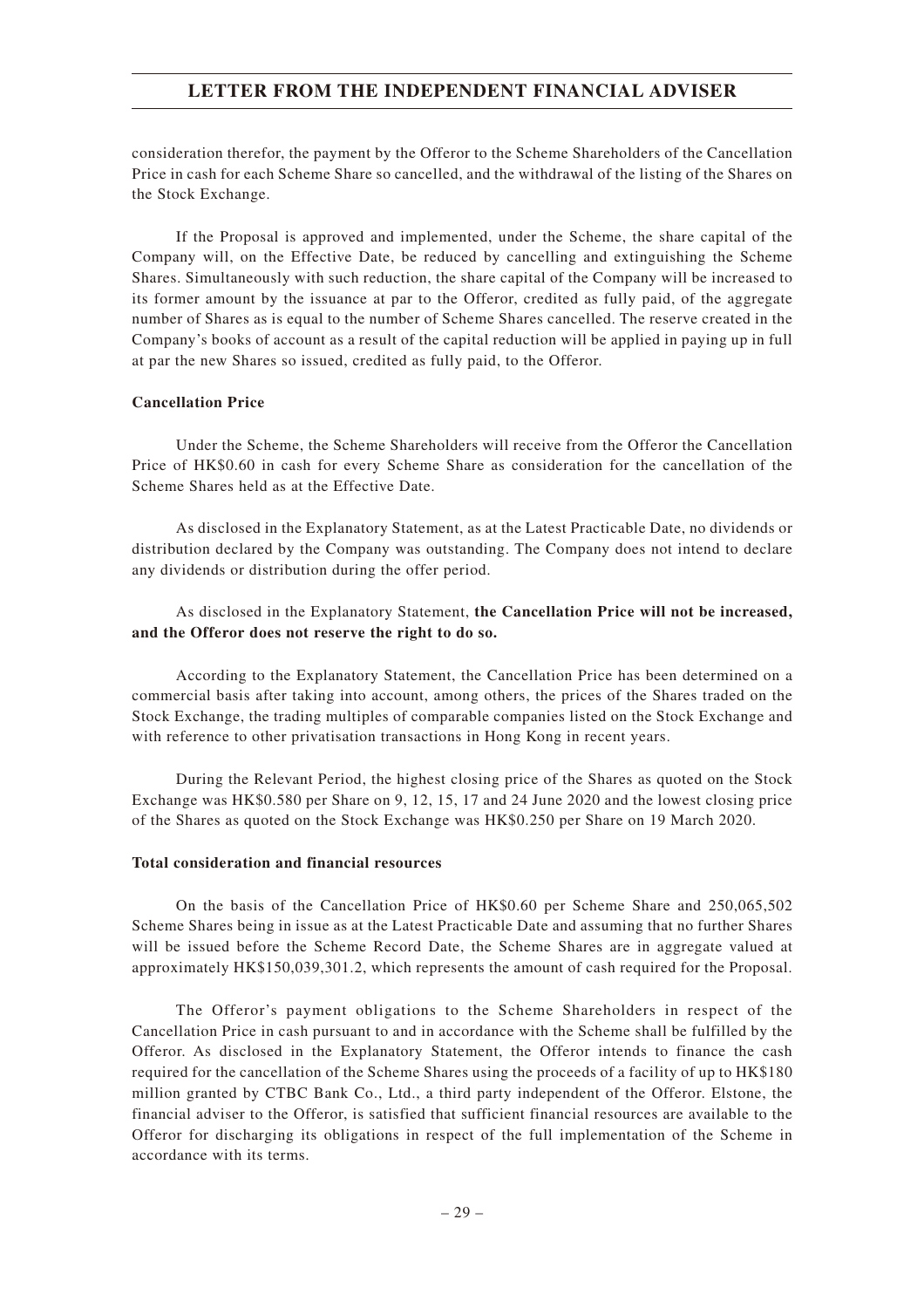#### **Conditions of the Proposal and the Scheme**

The implementation of the Proposal is, and the Scheme will become effective and binding on the Company and all Shareholders subject to the fulfilment or waiver (as applicable) of the following:

- (1) the approval of the Scheme (by way of poll) by a majority in number of the Independent Shareholders representing not less than three-fourths in value of the Scheme Shares held by the Independent Shareholders present and voting either in person or by proxy at the Court Meeting;
- (2) (a) the Scheme is approved (by way of poll) by the Independent Shareholders holding at least 75% of the votes attaching to the Scheme Shares held by Independent Shareholders that are voted either in person or by proxy at the Court Meeting; and
	- (b) the number of votes cast (by way of poll) by Independent Shareholders present and voting either in person or by proxy at the Court Meeting against the resolution to approve the Scheme at the Court Meeting is not more than 10% of the votes attaching to all Scheme Shares held by all Independent Shareholders;
- (3) (a) the passing of a special resolution by a majority of not less than three-fourths of the votes cast by the Shareholders present and voting in person or by proxy at the EGM to approve and give effect to the reduction of the number of issued Shares in the share capital of the Company by cancelling and extinguishing the Scheme Shares; and (b) the passing of an ordinary resolution by a simple majority of the votes cast by the Shareholders present and voting in person or by proxy at the EGM to, simultaneously with the cancellation and extinguishment of the Scheme Shares referred to in (a) above, increase in the issued share capital of the Company to the amount prior to the cancellation and extinguishment of the Scheme Shares by an application of the reserve created as a result of the aforesaid cancellation and extinguishment of the Scheme Shares to pay up in full at par such number of new Shares as is equal to the number of Scheme Shares cancelled and extinguished as a result of the Scheme, credited as fully paid, to be allotted and issued to the Offeror;
- (4) the sanction of the Scheme (with or without modifications) by the Grand Court and its confirmation of the reduction of the number of issued Shares in the share capital of the Company, and the delivery to the Registrar of Companies in the Cayman Islands of a copy of the order of the Grand Court for registration;
- (5) compliance, to the extent necessary, with the procedural requirements and conditions, if any, under Sections 15 and 16 of the Companies Law in relation to the reduction of the number of issued Shares in the issued share capital of the Company;
- (6) all necessary Authorisations in connection with the Proposal and the Scheme having been obtained from, given by or made with or by (as the case may be) the Relevant Authorities and remaining in full force and effect without modification, in the Cayman Islands, Hong Kong, Taiwan and any other relevant jurisdictions;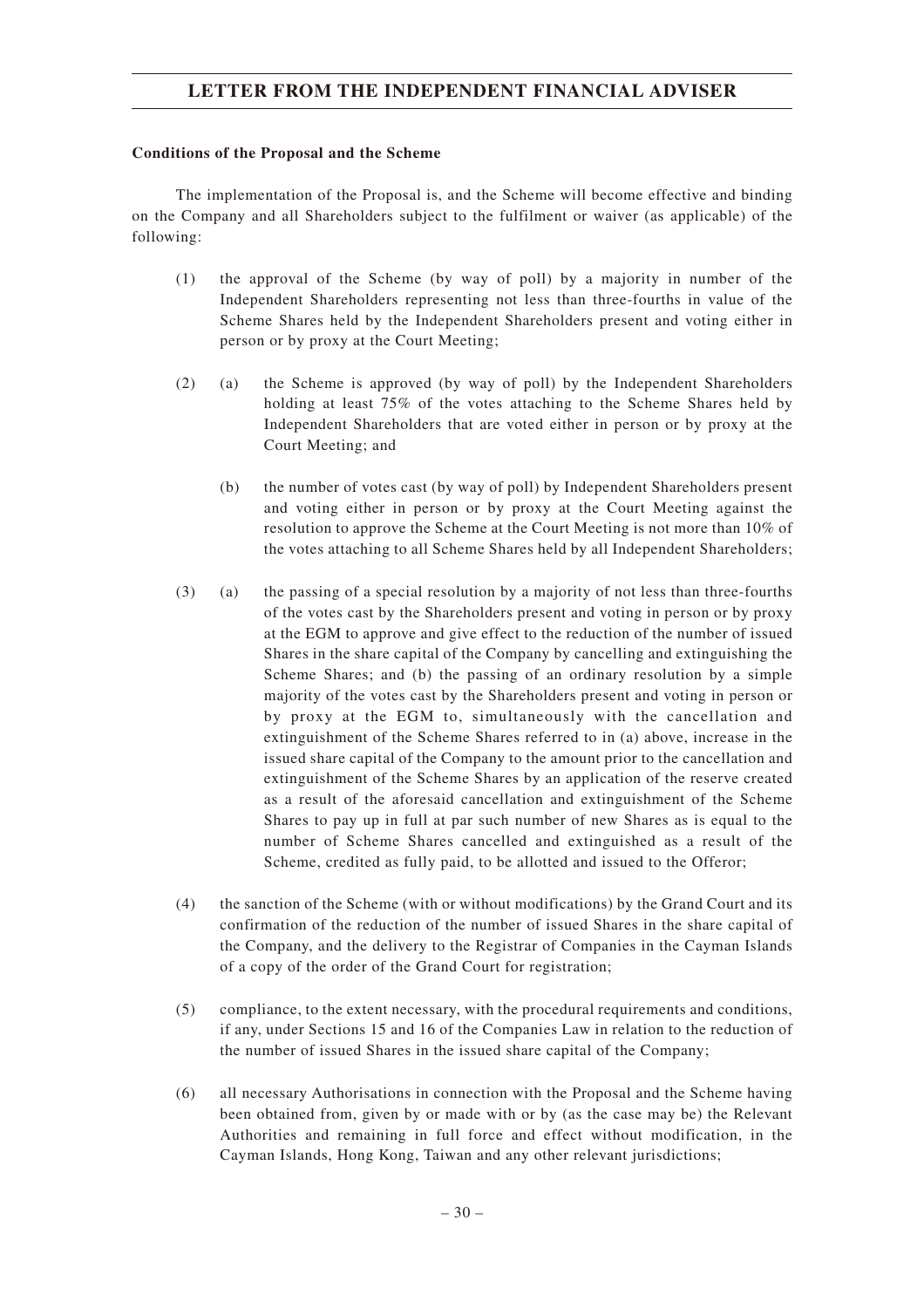- (7) all necessary consents (including consents from the relevant lenders) in connection with the Proposal and the withdrawal of listing of Shares from the Stock Exchange which may be required under any existing contractual obligations of the Company being obtained and remained in effect;
- (8) no government, governmental, quasi-governmental, statutory or regulatory body, court or agency in any jurisdiction having taken or instituted any action, proceeding or suit (or enacted, made or proposed, and there not continuing to be outstanding, any statute, regulation, demand or order) that would make the Proposal or the Scheme or its implementation in accordance with its terms void, unenforceable, illegal or impracticable (or which would impose any material and adverse conditions or obligations with respect to the Proposal or the Scheme or its implementation in accordance with its terms), other than such actions, proceedings or suits as would not have a material adverse effect on the legal ability of the Offeror to proceed with the Proposal or the Scheme;
- (9) since the Announcement Date, there having been no adverse change in the business, assets, financial or trading positions, profits or prospects of any member of the Group (to an extent which is material in the context of the Company and its subsidiaries taken as a whole or in the context of the Proposal); and
- (10) save as publicly announced prior to the Announcement Date, there not having been any instituted or remaining outstanding litigation, arbitration proceedings, prosecution or other legal proceedings to which any member of the Group is a party (whether as plaintiff, defendant or otherwise) and no such proceedings will be threatened in writing against any such member (and no investigation by any government or quasi-governmental, supranational, regulatory or investigative body or court against or in respect of any such member or the business carried on by any such member will be threatened in writing, announced, instituted or remain outstanding by, against or in respect of any such member), in each case which is material and adverse in the context of the Group taken as a whole or in the context of the Proposal.

#### **Approval from MOEAIC on the Proposal required**

The Company is incorporated in the Cayman Islands, and the operations of the Group are mainly in the PRC. The Offeror Shareholders and their concert parties are Taiwan citizens, and increase of the interests of the Offeror in the Company is considered as overseas and mainland China investments by Taiwan citizens.

The Offeror Shareholders have, through their TW Agent, made enquiries with the Investment Commission of MOEAIC and obtained a reply therefrom that an approval from MOEAIC is required in respect of the Proposal. The obtaining of the approval from MOEAIC will be part of Condition (6) as stated above.

As disclosed in the Explanatory Statement, the Offeror Shareholders have applied for and obtained the approval from MOEAIC on the Proposal based on the post-Subscription shareholding of the Offeror as at the Latest Practicable Date. In relation to Condition (6), apart from the aforementioned, the Offeror is not aware of any other Authorisations which is necessary for the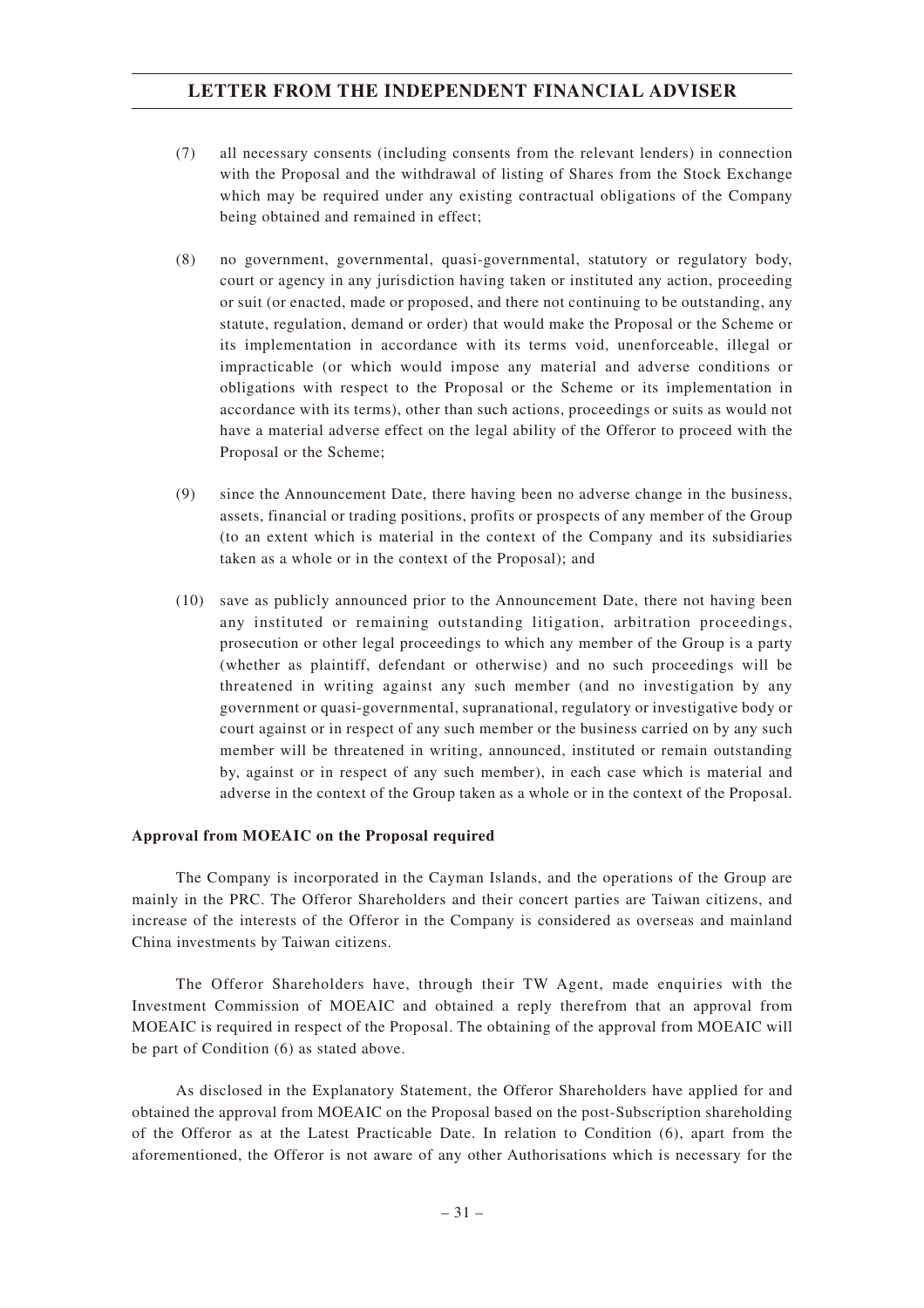Proposal. In respect of the Conditions (7) to (10) the Offeror is not currently aware of any Authorisations or consents which are required, and any other matter that would constitute a breach to Conditions (7) to (10).

The Offeror reserves the right to waive Conditions (7) to (10) either in whole or in part, either generally or in respect of any particular matter. Conditions  $(1)$ ,  $(2)$ ,  $(3)$ ,  $(4)$ ,  $(5)$  and  $(6)$ cannot be waived in any event. Pursuant to Note 2 to Rule 30.1 of the Takeovers Code, the Offeror may only invoke any or all of the Conditions as a basis for not proceeding with the Scheme if the circumstances which give rise to a right to invoke any such Condition are of a material significance to the Offeror in the context of the Proposal. All of the Conditions will have to be fulfilled or waived, as applicable, on or before the Long Stop Date (or such later date as the Offeror and the Company may agree or, to the extent applicable, as the Grand Court may direct and in all cases, as permitted by the Executive), failing which the Proposal and the Scheme will lapse.

The Company has no right to waive any of the Conditions.

As disclosed in the Explanatory Statement, the Proposal has been approved by the Offeror Directors, but is not required to be approved by the shareholders of the Offeror.

As further disclosed in the Explanatory Statement, assuming that the Conditions are satisfied or validly waived (as applicable), it is expected that the Scheme will become effective on or around Wednesday, 21 October 2020 (Cayman Islands time).

#### **Scheme of Arrangement under Section 86 of the Companies Law and the Court Meeting**

Pursuant to Section 86 of the Companies Law, where an arrangement is proposed between a company and its members or any class of them, the Grand Court may, on the application of the company or any member of the company, order a meeting of the members of the company or class of members, as the case may be, to be summoned in such manner as the Grand Court directs.

It is expressly provided in Section 86 of the Companies Law that if a majority in number representing 75% in value of the members or class of members, as the case may be, present and voting either in person or by proxy at the meeting held as directed by the Grand Court as aforesaid, agree to any arrangement, the arrangement shall, if sanctioned by the Grand Court, be binding on all members or class of members, as the case may be, and also on the company. For the avoidance of doubt, the Grand Court will be ordering a meeting of a class of members being the Scheme Shareholders.

Upon the Scheme becoming effective, it will be binding on the Company and all Scheme Shareholders, regardless of how they voted (or whether they voted) at the Court Meeting and the EGM.

#### **Shareholding structure of the Company and effect of the Proposal and the Scheme**

As at the Latest Practicable Date, the authorised share capital of the Company was HK\$150,000,000 divided into 1,500,000,000 Shares, and the Company had 844,559,841 Shares in issue. As at the Latest Practicable Date, the Company has no other relevant securities (as defined in Note 4 to Rule 22 of the Takeovers Code) other than the 844,559,841 Shares in issue. As at the Latest Practicable Date, the Scheme Shares, comprising 250,065,502 Shares, represent approximately 29.61% of the issued share capital of the Company.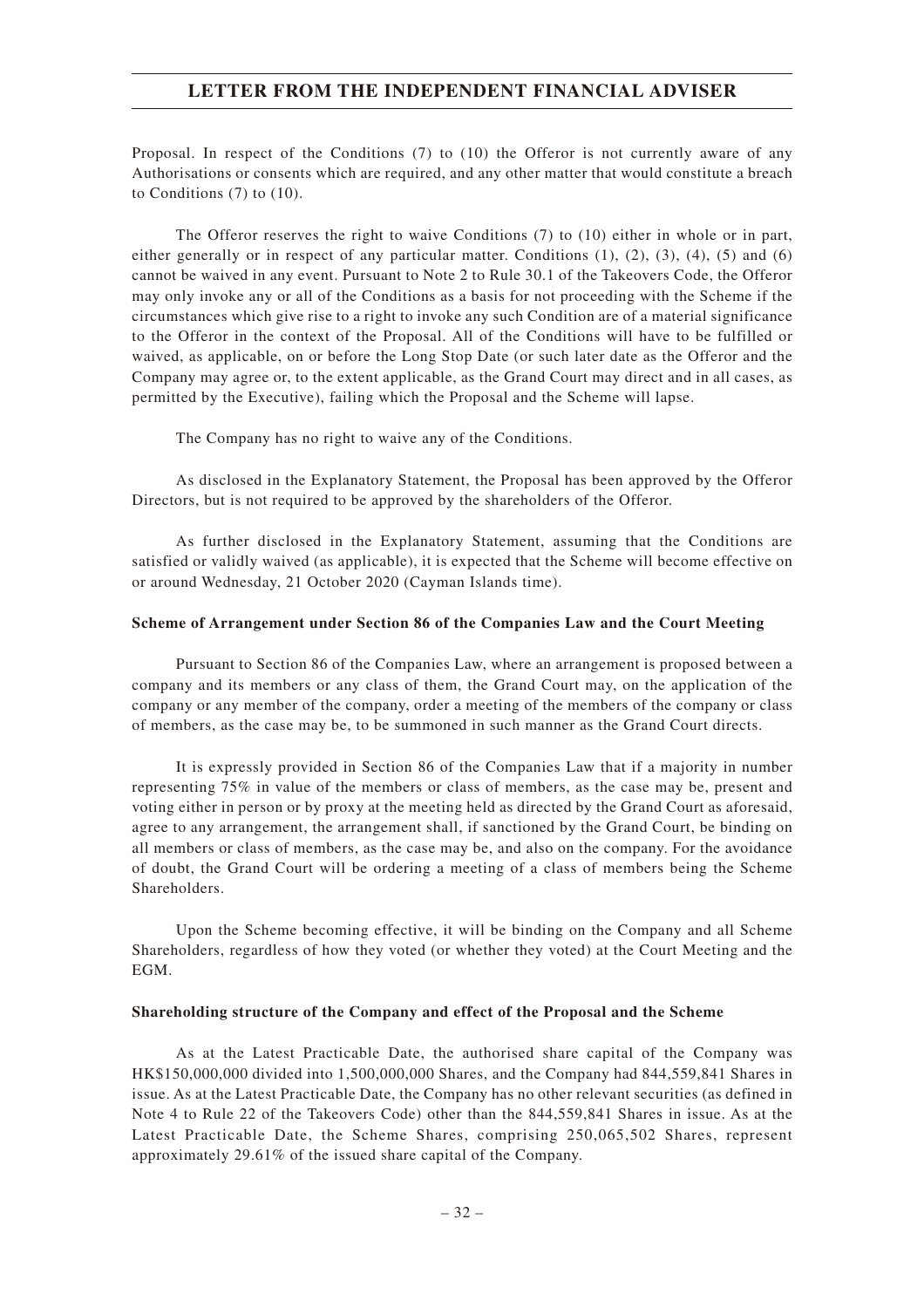As at the Latest Practicable Date, the Offeror held 374,585,006 Shares (representing approximately 44.35% of the issued share capital of the Company); the Offeror Concert Parties held in aggregate 219,909,333 Shares (representing approximately 26.04% of the issued share capital of the Company); and the Offeror and the Offeror Concert Parties held in aggregate 594,494,339 Shares (representing approximately 70.39% of the issued share capital of the Company). These Shares held by the Offeror and the Offeror Concert Parties will not form part of the Scheme Shares and will not be voted on the Scheme at the Court Meeting.

The Offeror is the controlling shareholder of the Company, and will, under the Scheme, cancel all Scheme Shares in the Company upon the Scheme becoming effective. Simultaneously with the cancellation of the Scheme Shares upon the Scheme becoming effective, by the application of reserve created as a result of the cancellation of the Scheme Shares to increase the issued share capital of the Company to the amount prior to the cancellation and extinguishment of the Scheme Shares by the allotment and issue to the Offeror of such number of new Shares (credited as fully paid) as is equal to the number of Scheme Shares cancelled, the Offeror's shareholding in the Company will increase from approximately 44.35% as at the Latest Practicable Date to approximately 73.96% upon the Scheme becoming effective.

Following the Effective Date and the withdrawal of listing of the Shares on the Stock Exchange, the Offeror and the Offeror Concert Parties will hold the entire issued share capital of the Company, on the assumption that there is no other change in shareholding in the Company before completion of the Proposal.

### **Warnings:**

**Shareholders and potential investors should be aware that the implementation of the Proposal and the Scheme are subject to conditions being fulfilled or waived, as applicable, and thus the Proposal may or may not be implemented, and the Scheme may or may not become effective. Shareholders and potential investors should therefore exercise caution when dealing in the securities of the Company. Persons who are in doubt as to the action they should take should consult their stockbroker, bank manager, solicitor or other professional advisers.**

### **PRINCIPAL FACTORS AND REASONS CONSIDERED**

In formulating our opinion and recommendation with regard to the Proposal and the Scheme, we have taken into account the following principal factors and reasons:

## *1. Information of the Group*

### 1.1. Background information of the Group

The Company is a limited liability company incorporated in the Cayman Islands. The Shares have been listed on the Stock Exchange since 7 May 2007. The Group engages in two operating segments, namely the manufacture and sale of capacitors and the manufacture and sale of aluminum foils under its own brand name.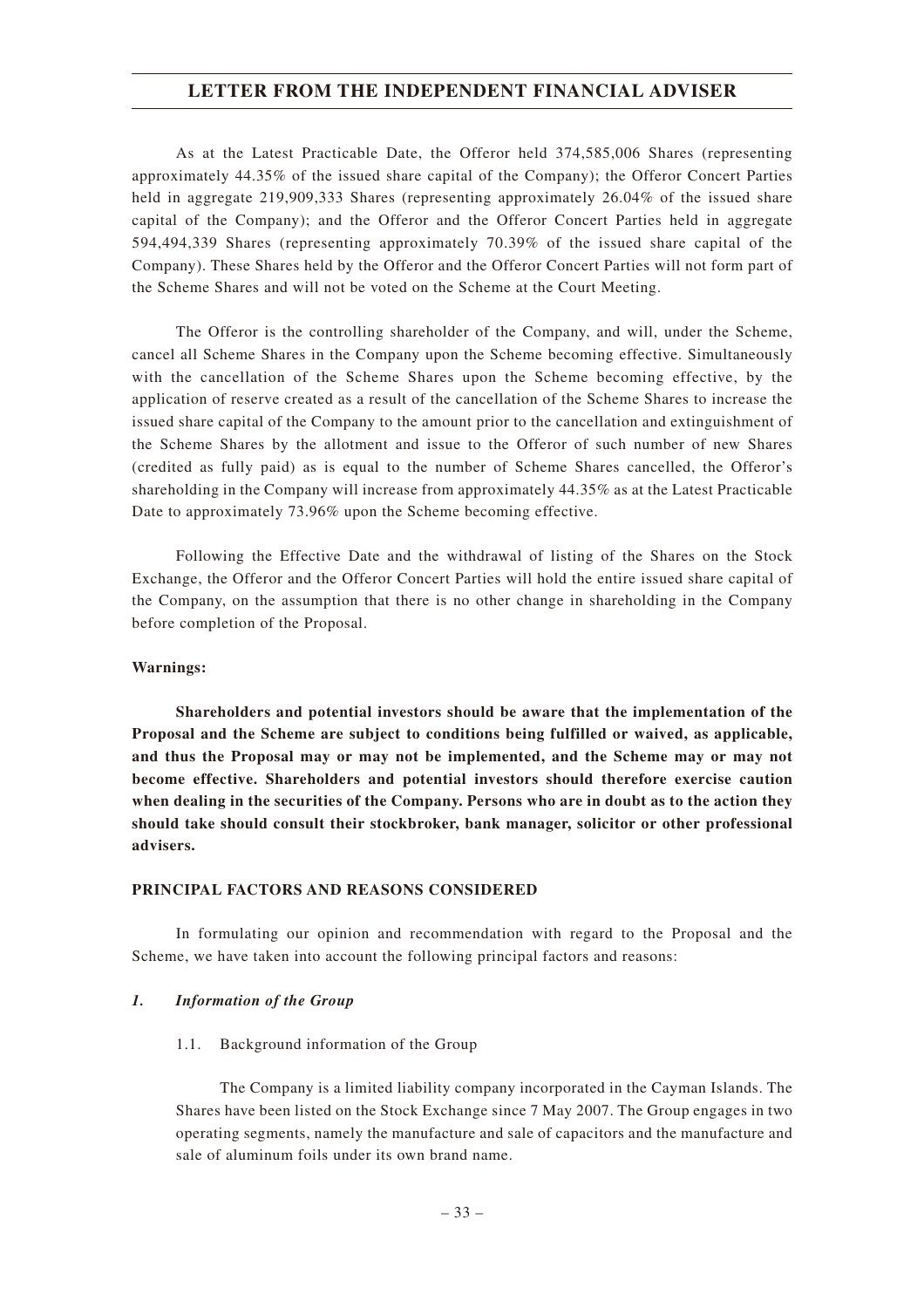### 1.2. Financial information of the Group

### *(i) Financial performance*

Set out below is a summary of the Group's consolidated financial performance for the three years ended 31 December 2017, 2018 and 2019 ("**FY2017**", "**FY2018**" and "**FY2019**" respectively), and for the six months ended 30 June 2019 and 2020 ("**1H2019**" and "**1H2020**" respectively) (collectively, the "**Period**") as extracted from the 2018 Annual Report, the 2019 Annual Report and the 2020 Interim Results Announcement:

|                                                                               | For the six months ended |                 |                 | For the financial year ended |                 |
|-------------------------------------------------------------------------------|--------------------------|-----------------|-----------------|------------------------------|-----------------|
|                                                                               | 30 June                  |                 |                 | 31 December                  |                 |
|                                                                               | 2020<br>RMB'000          | 2019<br>RMB'000 | 2019<br>RMB'000 | 2018<br>RMB'000              | 2017<br>RMB'000 |
| Revenue                                                                       |                          |                 |                 |                              |                 |
| Capacitors                                                                    | 611,340                  | 554,647         | 1,288,397       | 1,172,606                    | 1,045,836       |
| Aluminum foil                                                                 | 29,785                   | 42,304          | 79,464          | 29,721                       | 23,268          |
|                                                                               | 641,125                  | 596,951         | 1,367,861       | 1,202,327                    | 1,069,104       |
| Cost of sales                                                                 | (465, 951)               | (431, 257)      | (986, 075)      | (861, 459)                   | (798, 445)      |
| Gross profit                                                                  | 175,174                  | 165,694         | 381,786         | 340,868                      | 270,659         |
| Distribution and selling costs                                                | (42, 444)                | (34,680)        | (78, 740)       | (80, 486)                    | (70,900)        |
| Administrative expenses<br>Other income and expenses                          | (52,053)                 | (49,007)        | (120, 507)      | (102, 551)                   | (85,663)        |
| net)                                                                          | (20, 431)                | (18, 945)       | (28, 267)       | (23, 265)                    | (34, 397)       |
| Impairment losses under<br>expected credit loss model,                        |                          |                 |                 |                              |                 |
| net of reversal                                                               | (11, 977)                | (3,470)         | (12, 304)       |                              |                 |
| Impairment loss on trade and<br>other receivables, net of                     |                          |                 |                 |                              |                 |
| reversal                                                                      |                          |                 |                 | (4,802)                      | (2,614)         |
| Impairment loss on deposits<br>paid for acquisition of<br>property, plant and |                          |                 |                 |                              |                 |
| equipment                                                                     |                          |                 |                 |                              | (5,289)         |
| Other gains/losses                                                            | (892)                    | (5, 175)        | (2,272)         | (1,203)                      | (38, 156)       |
| Interest on provision for                                                     |                          |                 |                 |                              |                 |
| damages                                                                       | (4, 734)                 | (4, 477)        | (9,224)         | (8,756)                      | (8, 834)        |
| Finance costs                                                                 | (5, 418)                 | (4,888)         | (9,220)         | (7,205)                      | (1,703)         |
| Profit before tax                                                             | 37,225                   | 45,052          | 121,252         | 112,600                      | 23,103          |
| Income tax expense                                                            | (9, 585)                 | (12, 489)       | (28, 705)       | (48,955)                     | (24, 915)       |
| Profit/(loss) for the year                                                    | 27,640                   | 32,563          | 92,547          | 63,645                       | (1, 812)        |
| Profit/(loss) attributable to:                                                |                          |                 |                 |                              |                 |
| Owners of the Company                                                         | 27,824                   | 32,615          | 92,731          | 64,761                       | (2,040)         |
| Non-controlling interests                                                     | (184)                    | (52)            | (184)           | (1, 116)                     | 228             |
|                                                                               | 27,640                   | 32,563          | 92,547          | 63,645                       | (1, 812)        |
|                                                                               |                          |                 |                 |                              |                 |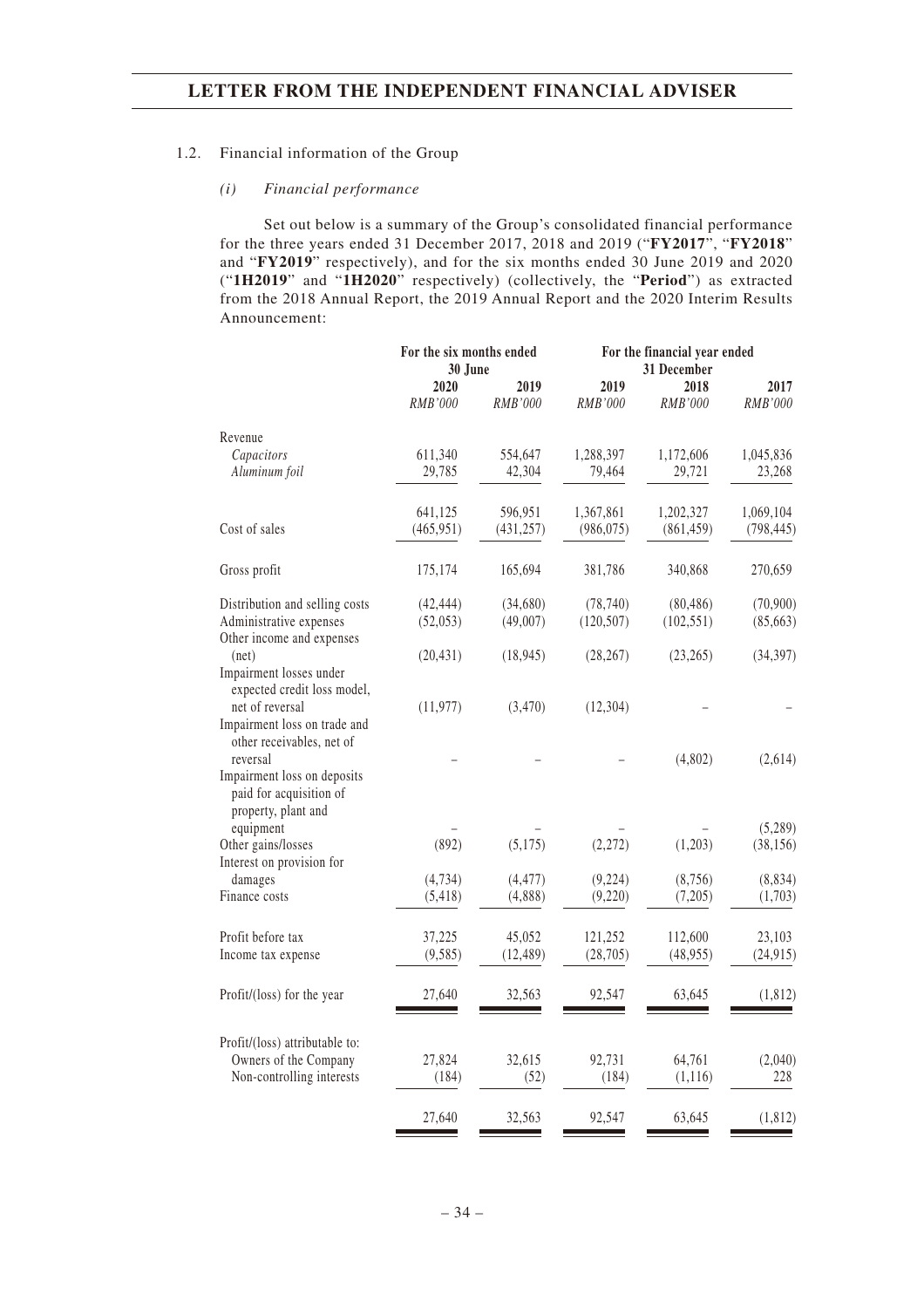#### *Revenue*

Total revenue of the Group had shown a gradual upward trend during the three financial years ended 31 December 2019, increasing by approximately 12.5% from approximately RMB1,069.1 million in FY2017 to approximately RMB1,202.3 million in FY2018 and by another 13.8% to approximately RMB1,367.9 million in FY2019. The largest contributor to the Group's total revenue is the manufacturing and sales of capacitors, which represented over 90% of total revenue for each of the three financial years ended 31 December 2019.

Revenue generated from the capacitor segment increased by approximately 12.1% in FY2018 mainly due to the launch and sale of the Group's newly developed solid-state capacitors, high voltage capacitors and charging piles. Revenue from the Group's aluminum foil segment increased by approximately 27.7% in FY2018 mainly because of the increase in demand and expansion in production. Revenue generated from the manufacture and sale of capacitors increased by approximately 9.9% in FY2019 mainly due to increase of sales to new customers. Sales of aluminum foils on the other hand increased by approximately 167.7% in FY2019 mainly because of the benefits derived from the Group's upgrading of technologies concerning production line as well as the function and quality of products which strengthened customers' confidence in use and thus improving the sales of aluminum foils.

Total revenue of the Group for 1H2020 had also shown an increase by approximately 7.4% from approximately RMB597.0 million in 1H2019 to approximately RMB641.1 million in 1H2020, being consistent with the growth trend as demonstrated by the prior three financial years. Revenue generated from the capacitor segment increased by approximately 10.2% from approximately RMB554.6 million in 1H2019 to approximately RMB611.3 million in 1H2020, mainly attributable to the increase in demand for local made capacitors by some domestic customers as an alternative to foreign sources due to logistic complications as a result of COVID-19 outbreak. However, revenue from the Group's aluminum foil segment dropped by approximately 29.6% from approximately RMB42.3 million in 1H2019 to approximately RMB29.8 million in 1H2020, as a result of the decrease in purchase orders due to the outbreak of COVID-19 pandemic in China.

### *Gross profit*

Gross profit increased by approximately 25.9% in FY2018 from approximately RMB270.7 million in FY2017 to approximately RMB340.9 million in FY2018 mainly in line with the improvements in revenue as well as lower costs associated with the manufacturing process as a result of technology advancement. The Group's gross profit for FY2019 reported a further increase of approximately 12.0% and this was mainly in line with the improvements in total revenue for the year.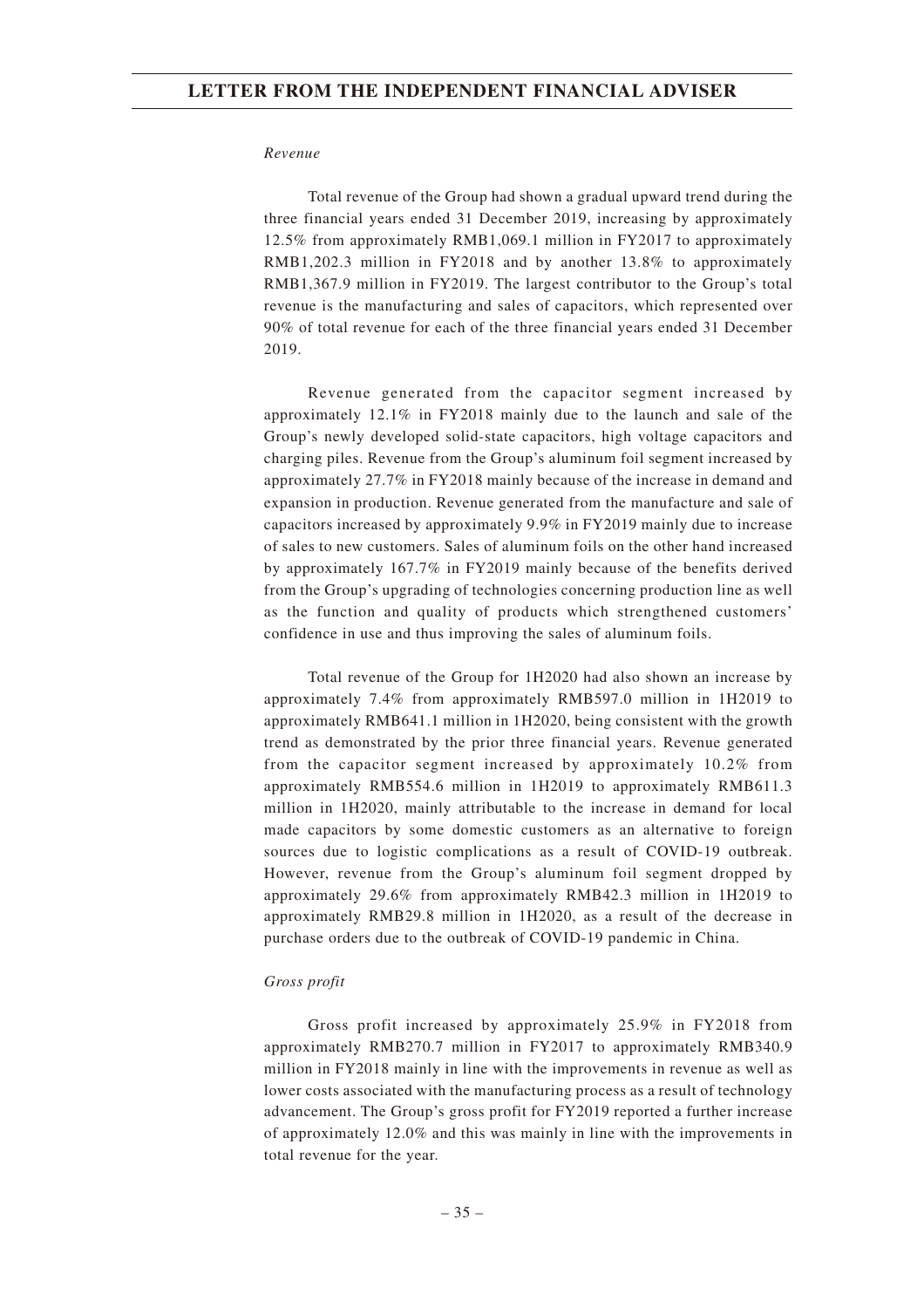Gross profit increased by approximately 5.7% from approximately RMB165.7 million in 1H2019 to approximately RMB175.2 million in 1H2020 which was in line with the overall improvements in total revenue.

### *Net profit attributable to owners of the Company*

The Group reported a net profit attributable to owners of the Company of approximately RMB64.8 million in FY2018 as compared to a net loss attributable to owners of the Company of approximately RMB2.0 million in FY2017 mainly as a result of (i) the absence in FY2018 of an one-off impairment loss of approximately RMB5.3 million recognised on deposits paid for acquisition of property, plant and equipment in FY2017; (ii) a drop in other losses recognised in FY2018 by approximately RMB37.0 million compared to FY2017 as a result of an one-off loss of approximately RMB18.0 million recognised in FY2017 relating to the termination of a co-operation agreement and a smaller net foreign exchange loss recognised in FY2018 as compared to that of FY2017; and (iii) the smaller other net expenses recognised in FY2018 as a result of the drop in depreciation costs relating to property, plant and equipment from approximately RMB10.3 million recognised in FY2017 to approximately RMB1.7 million recognised for FY2018. Such decline in depreciation costs was due to the cessation of a subsidiary of the Company during FY2017.

Net profit attributable to owners of the Company increased from approximately RMB64.8 million in FY2018 to approximately RMB92.7 million in FY2019 mainly as a result of increase in revenue as described above as well as lower distribution and selling costs incurred during the year partly off-set by the increase in administrative expenses and the recognition of an impairment loss on trade and other receivables (net of reversal).

The Group reported a lower net profit attributable to owners of the Company of approximately RMB27.8 million in 1H2020 as compared to the net profit attributable to owners of the Company of approximately RMB32.6 million in 1H2019 mainly as a result of (i) the increase in of distribution and selling costs by approximately RMB7.8 million in 1H2020 due to increases in staff costs and commission fee paid; (ii) increase in administrative expenses of approximately RMB3.0 million in 1H2020 mainly due to increases in costs relating to counter measures against COVID-19 such as isolation of employees and transportation to minimize disruptions to the Group's operation; and (iii) a growth of impairment losses under expected credit loss model by approximately RMB8.5 million in 1H2020 mainly relating to deposits paid that have become credit-impaired.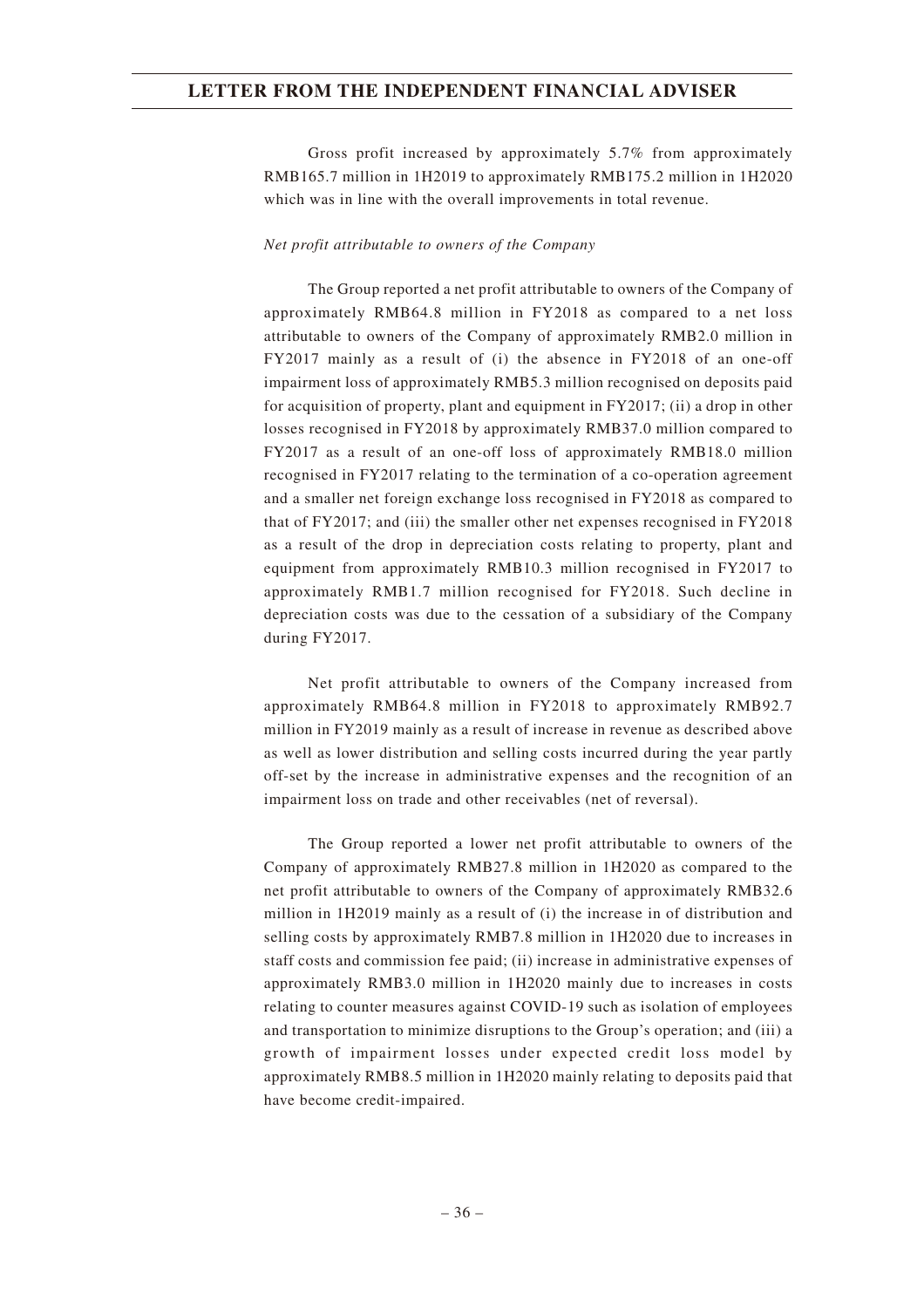### *(ii) Financial position*

Set out below is a summary of the consolidated financial position of the Group as at 31 December 2018 and as at 31 December 2019, as extracted from the 2019 Annual Report and the consolidated financial position of the Group as at 30 June 2020 as extracted from the 2020 Interim Results Announcement:

|                                      |                | As at          |                |
|--------------------------------------|----------------|----------------|----------------|
|                                      | 30 June        | 31 December    |                |
|                                      | 2020           | 2019           | 2018           |
|                                      | <b>RMB'000</b> | <b>RMB'000</b> | <b>RMB'000</b> |
| <b>Non-current assets</b>            |                |                |                |
| Property, plant and equipment        | 536,989        | 519,674        | 491,426        |
| Right-of-use assets                  | 37,006         | 29,138         |                |
| Land use rights                      |                |                | 21,667         |
| Deposits paid for acquisition of     |                |                |                |
| property, plant and equipment        | 34,802         | 33,269         | 25,842         |
| Pledged deposit in                   |                |                |                |
| a financial institution              | 15,000         | 2,090          | 2,064          |
| Other non-current assets             | 2,988          | 2,194          | 8              |
|                                      |                |                |                |
|                                      | 626,785        | 586,365        | 541,007        |
|                                      |                |                |                |
| <b>Current assets</b><br>Inventories | 233,947        | 215,489        | 204,188        |
| Trade and other receivables          | 579,058        | 599,711        | 435,047        |
| Other current assets                 | 4,572          | 2,373          | 3,613          |
| Fixed bank deposits                  | 100,000        | 45,000         | 28,221         |
| Bank balances and cash               | 190,343        | 177,445        | 248,918        |
|                                      |                |                |                |
|                                      | 1,107,920      | 1,040,018      | 920,668        |
| <b>TOTAL ASSETS</b>                  | 1,734,705      | 1,626,383      | 1,461,675      |
| <b>Current liabilities</b>           |                |                |                |
| Trade and other payables             | 360,361        | 388,602        | 289,459        |
| Provision for damages                | 242,622        | 232,159        | 218,725        |
| Bank and other borrowings            | 236,083        | 189,517        | 240,383        |
| Other current liabilities            | 31,195         | 41,234         | 48,307         |
|                                      |                |                |                |
|                                      | 870,261        | 851,512        | 796,874        |
| <b>Non-current liabilities</b>       |                |                |                |
| Lease liabilities                    | 7,682          | 3,242          |                |
| Deferred income                      |                |                | 750            |
| Deferred tax liabilities             | 29,552         | 25,135         | 6,987          |
| Bank and other borrowings            | 76,485         | 16,120         | 10,114         |
|                                      | 113,719        | 44,497         | 17,851         |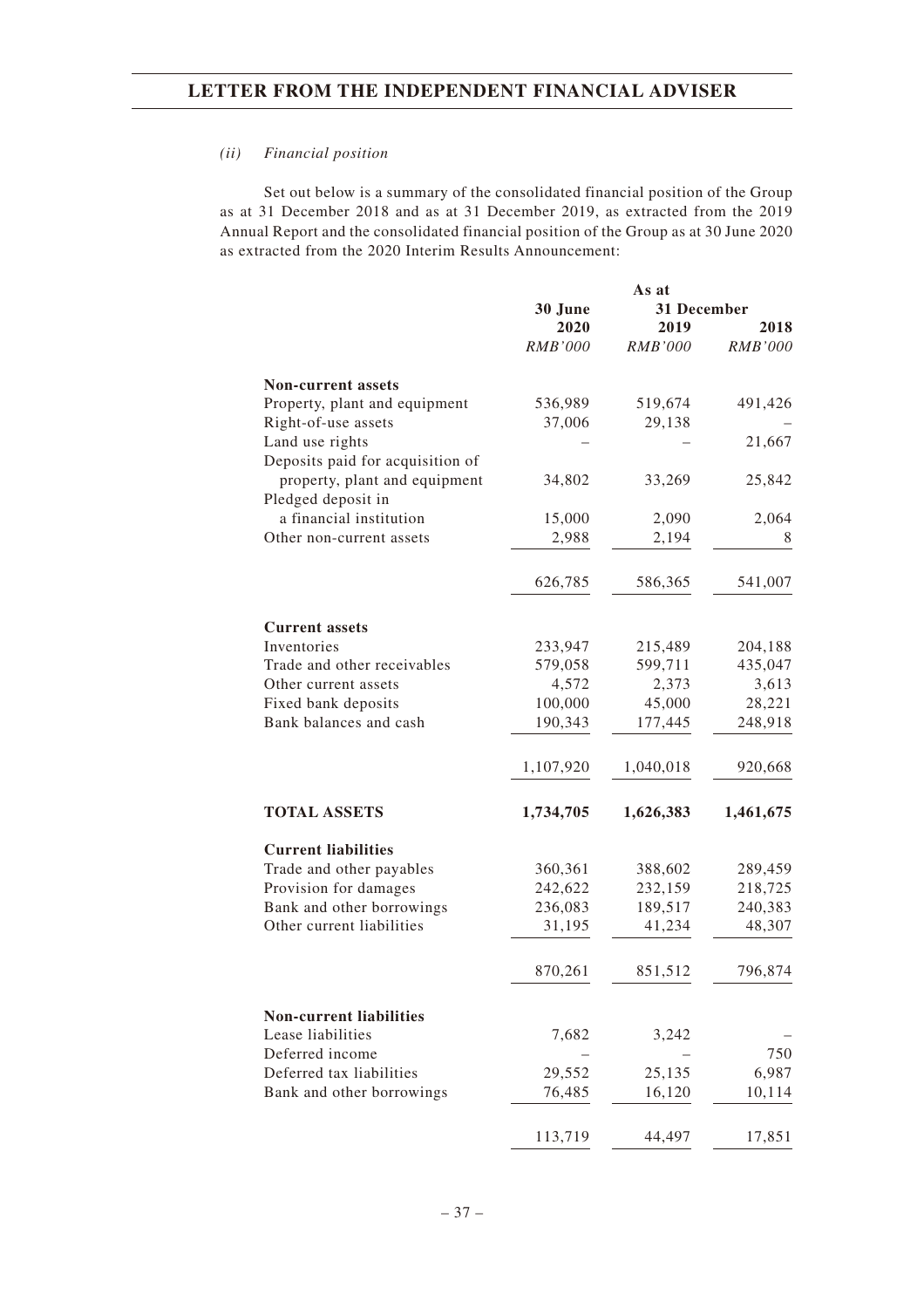|                                  |                 | As at<br>31 December |         |
|----------------------------------|-----------------|----------------------|---------|
|                                  | 30 June<br>2020 | 2019                 | 2018    |
|                                  | RMB'000         | <i>RMB'000</i>       | RMB'000 |
| <b>TOTAL LIABILITIES</b>         | 983,980         | 896,009              | 814,725 |
| Equity                           |                 |                      |         |
| Share capital                    | 82,244          | 82,244               | 82,244  |
| Share premium and reserves       | 667,948         | 647,547              | 563,916 |
| Equity attributable to owners of |                 |                      |         |
| the Company                      | 750,192         | 729,791              | 646,160 |
| Non-controlling interests        | 533             | 583                  | 790     |
| <b>TOTAL EQUITY</b>              | 750,725         | 730,374              | 646,950 |

Non-current assets of the Group as at 31 December 2018, 31 December 2019 and 30 June 2020 mainly comprised, among others, property, plant and equipment. Balance of total non-current assets slightly increased by approximately 8.4% from approximately RMB541.0 million as at 31 December 2018 to approximately RMB586.4 million as at 31 December 2019. Such increase was mainly due to the increase of around 5.8% in carrying value of property, plant and equipment from approximately RMB491.4 million as at 31 December 2018 to approximately RMB519.7 million as at 31 December 2019 mainly attributable to purchases of new equipment during the year. Balance of total non-current assets slightly increased by approximately 6.9% from approximately RMB586.4 million as at 31 December 2019 to approximately RMB626.8 million as at 30 June 2020, which was mainly attributable to: (i) the further increase in carrying value of property, plant and equipment by approximately RMB17.3 million mainly as a result of new equipment purchased during the period for the purpose of business expansion of the Group; and (ii) the increment of approximately RMB12.9 million in the non-current pledged deposit in a financial institution as at 30 June 2020 as a result of increases in bank and other borrowing which require pledged deposit.

As at each of 31 December 2018, 31 December 2019 and 30 June 2020 respectively, current assets of the Group mainly comprised inventories, trade and other receivables and bank balances and cash. Balance for total current assets as at 31 December 2019 increased by approximately 13.0% mainly because of the increases in trade and other receivables of approximately 37.9% from approximately RMB435.0 million as at 31 December 2018 to approximately RMB599.7 million as at 31 December 2019 which are generally in line with the corresponding increase in revenue. Total current assets further increased by approximately 6.5% as at 30 June 2020 mainly attributable to the increases in fixed bank deposits and bank balances and cash by approximately 122.2% and 7.3% following the drawdowns from existing and new bank and other borrowings made during the period.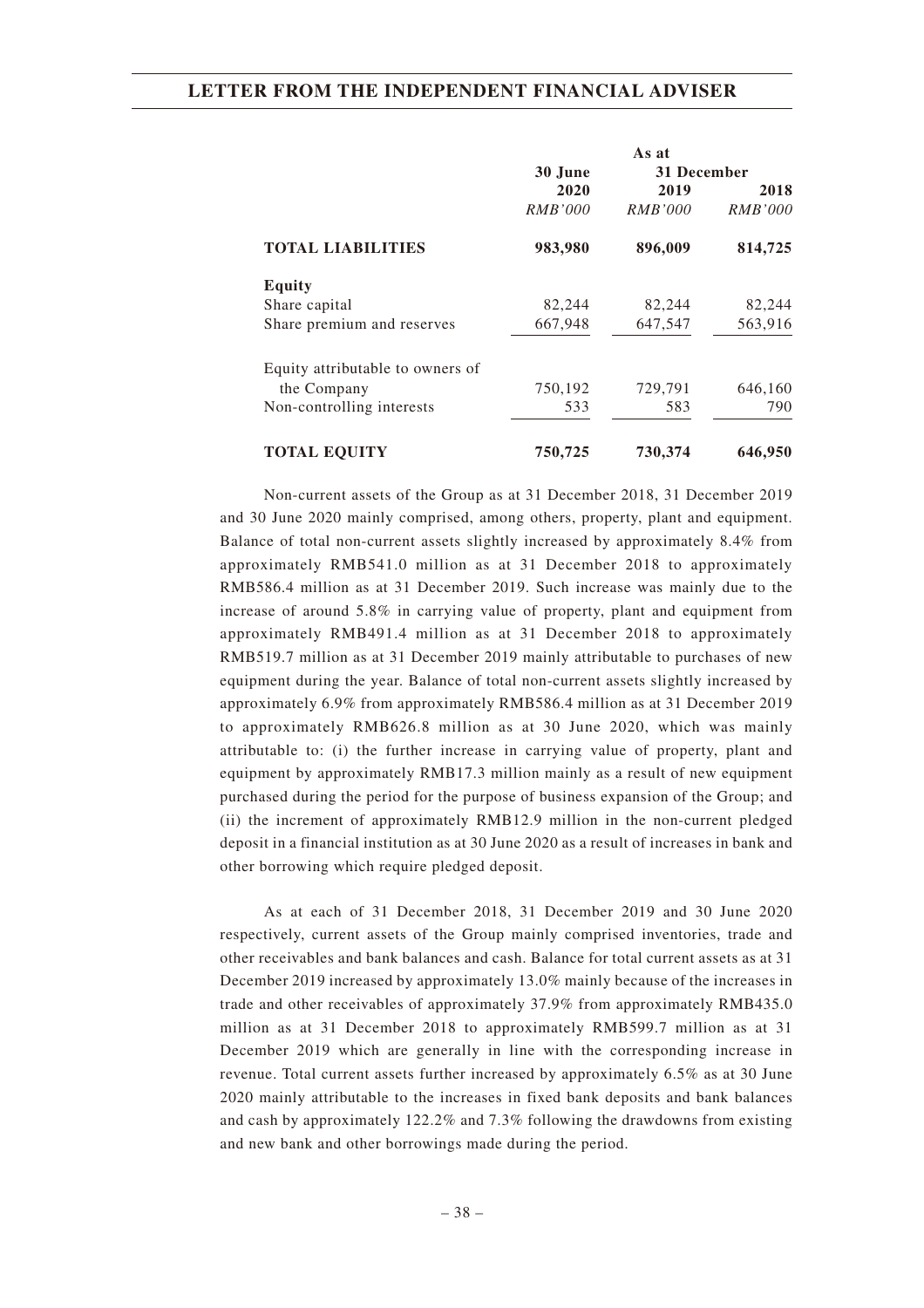Current liabilities of the Group as at 31 December 2018, 31 December 2019 and 30 June 2020 mainly comprised, among other things, trade and other payables, provision for damages as well as bank and other borrowings. The balance as at 31 December 2019 increased from approximately RMB796.9 million as at 31 December 2018 to approximately RMB851.5 million as at 31 December 2019, representing a 6.9% growth and such increment was mainly a result of the increases in (i) trade and other payables of approximately 34.2%; and (ii) provision for damages of approximately 6.2%. The increase in the balance for trade and other payables was mainly attributable to and was generally in line with the expanded business operations of the Group.

The balance for provision for damages is in relation to an ongoing prolonged proceeding against the Company's subsidiary Capxon Electronic Industrial Co., Ltd ("**Capxon Taiwan**") (the "**Litigation**") in relation to an arbitration claim filed by a customer (the "**Claimant**") in 2011 for damages totaling 2,427,186,647 Japanese Yen (approximately equal to RMB151.2 million) (the "**Arbitration**"). We note that relevant payables/provisions for damages relating to the Litigation have been accrued/provided for in the consolidated accounts of the Group since 2014. Based on the disclosures in the 2020 Interim Results Announcement, the legal proceedings in the High Court of Hong Kong (the "**HK Court**") in relation to matters relevant to the Arbitration are still on-going and the winding up procedures of Capxon Taiwan are still in progress.

The balance as at 30 June 2020 increased from approximately RMB851.5 million as at 31 December 2019 to approximately RMB870.3 million as at 30 June 2020, representing a small increase of around 2.2% and such increment was mainly a result of increases in (i) provision for damages of approximately 4.5% in relation to the ongoing proceeding against Capxon Taiwan as mentioned above; and (ii) bank and other borrowings of around 24.6% mainly as a result of higher financing need of the Group.

Non-current liabilities of the Group as at 31 December 2018, 31 December 2019 and 30 June 2020 mainly comprised deferred tax liabilities and bank and other borrowings. The balance for total non-current liabilities of the Group as at 31 December 2019 increased from approximately RMB17.9 million as at 31 December 2018 to approximately RMB44.5 million as at 31 December 2019 mainly as a result of increases in deferred tax liabilities and increase in bank borrowings. Total non-current liabilities of the Group as at 30 June 2020 increased from approximately RMB44.5 million as at 31 December 2019 to approximately RMB113.7 million as at 30 June 2020 mainly as a result of increases in bank and other borrowings by approximately RMB60.4 million due to higher financing need of the Group.

As disclosed in the 2019 Annual Report, gearing ratio (as represented by the net debt (including trade payables) divided by the sum of equity attributable to owners of the Company and net debt) was approximately 37.1% as at 31 December 2019, representing an increase of approximately 5.3% as compared to that of 31 December 2018. Such increase was mainly due to the increase in trade and bills payable of approximately RMB75.9 million and the decrease in cash and cash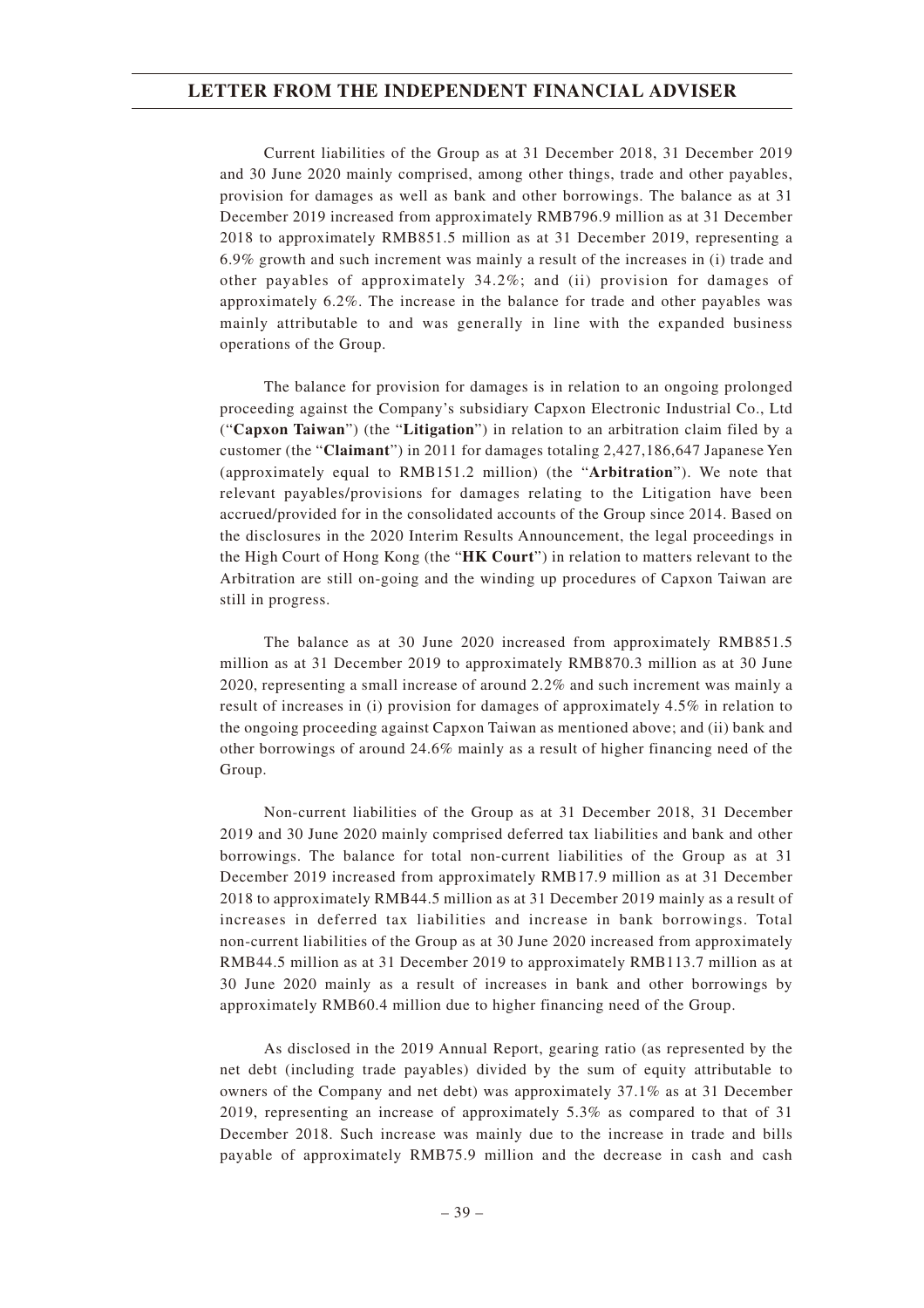equivalents of approximately RMB71.5 million. As disclosed in the 2020 Interim Results Announcement, gearing ratio (as represented by the net debt (including trade payables) divided by the sum of equity attributable to owners of the Company and net debt) was approximately 40.28% as at 30 June 2020, representing an increase of approximately 3.2% as compared to that of 31 December 2019. Such increase was mainly due to the increase in bank and other borrowings of approximately RMB106.9 million.

Equity attributable to owners of the Company ("**NAV**") increased by approximately 12.9% from approximately RMB646.2 million as at 31 December 2018 to approximately RMB729.8 million as at 31 December 2019, and slightly increased further by around 2.8% to approximately RMB750.2 million as at 30 June 2020. NAV per Share, based on the total number of issued Shares of 844,559,841 as at the Latest Practicable Date, was approximately RMB0.864 (equivalent to approximately HK\$0.959) as at 31 December 2019 and approximately RMB0.888 (equivalent to approximately HK\$0.986) as at 30 June 2020. Save for the interim dividend of HK\$0.05 per Share for FY2017 paid to Shareholders in December 2017, no other dividend has been declared and paid by the Company to its Shareholders during the Period.

### 1.3. Valuation on property interests of the Group

The property interests of the Group (including but not limited to, interests in land and buildings held by the Group) (collectively, the "**Properties**") have been valued by the Valuer. The full text of the valuation report and certificate of the Properties for their respective market value in existing state as at 30 June 2020 (the "**Valuation Report**") is set out in Appendix II to the Scheme Document. According to the Valuation Report, the total market value in existing state of the Properties attributable to the Group in the PRC and Taiwan was approximately RMB702.5 million (equivalent to approximately HK\$779.8 million) as at 30 June 2020 (the "**Valuation**"). We understand from the management of the Group that all of the Properties since their construction and/or acquisition have been and are currently occupied by the Group as its own production bases, office uses or staff dormitory. As stated in the Valuation Report, the property interests held by the Group do not comprise land being developed or with immediate development potential.

We have reviewed the Valuation Report and discussed with the Valuer the methodology of and bases and assumptions adopted for the valuations and the adjustments made to arrive at the Valuation. We noted that the Valuer has valued those Properties which are located in the PRC, being the properties referred to under group 1 as set out under the Valuation Report involving purpose-built industrial plants with limited comparable sales in the market, using the cost approach. As disclosed in the Valuation Report, such approach is based on an estimate of the value for the existing use of the land by referencing with the available land sale transactions in the locality, plus the current gross replacement (reproduction) costs of the improvements, less allowances for physical deterioration and all relevant forms of obsolescence and optimisation. For the remaining Properties which are located in Taiwan under group 2, we noted that the Valuer adopted the market approach, and such approach involves the analysis of recent market evidence of similar properties to compare with the subject under valuation. According to the Valuer, recent market sales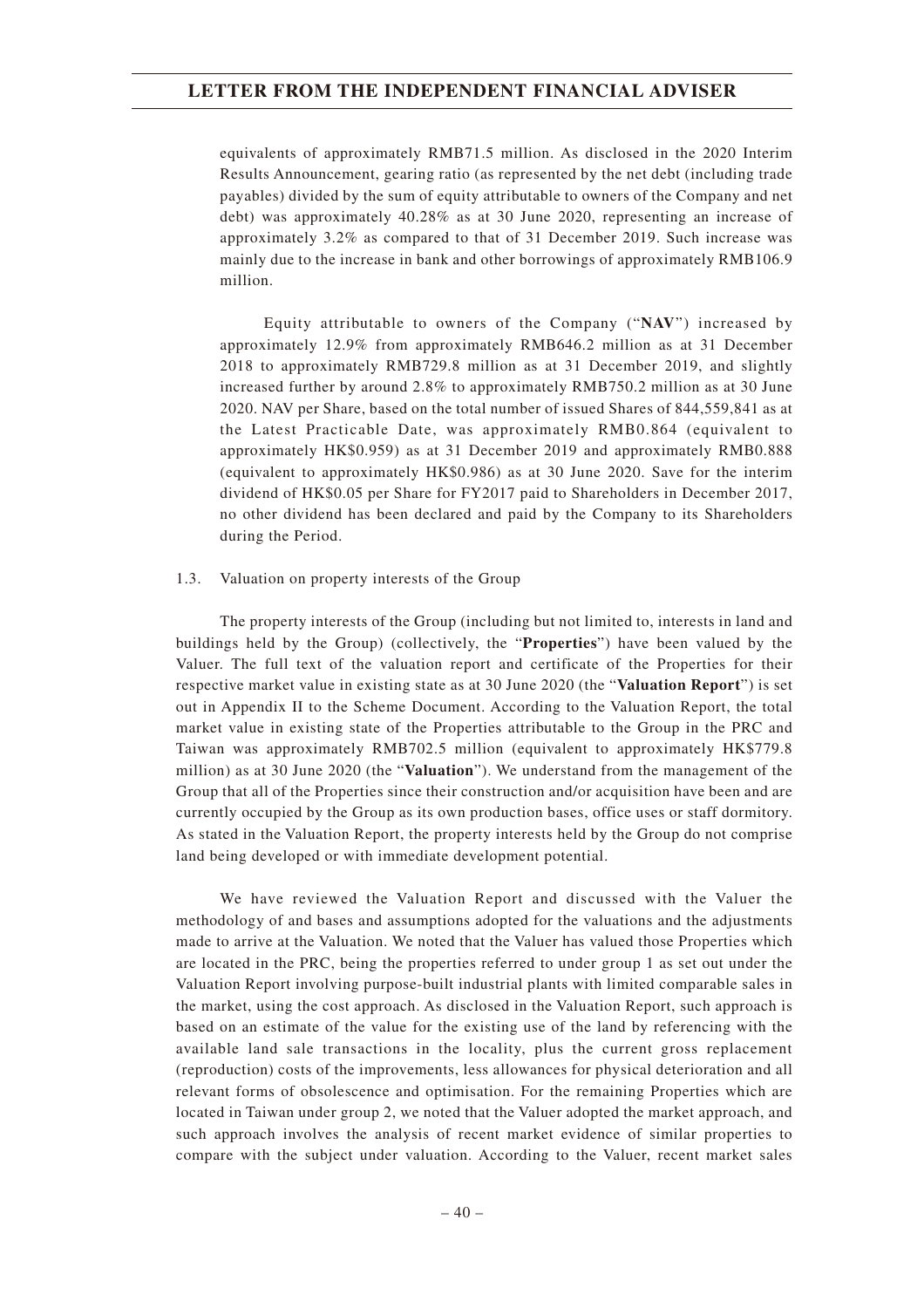evidence relating to properties that are similar to the Properties in Taiwan is generally available. We have reviewed and understand that the market data was derived from the sale of three properties located in the same building(s) and/or areas within close proximity to those Properties in Taiwan that were transacted within the past three years. Based on our review, we noted that each comparable is analysed on the basis of its unit rate; each attribute of the comparables is then compared with the subject and where there are any differences, the unit rate is adjusted to arrive at the appropriate unit rate for the subject by making percentage adjustments to the unit rate based on various factors, such as time, location, building age, building quality. The above valuation methodologies are, in our opinion, commonly used and reasonable approaches in establishing the respective market value of the Properties.

As further disclosed in the Valuation Report, based on the legal opinion provided to the Valuer by the Group's PRC legal adviser, certain portion of the Properties in group 1 have not yet been granted with proper title certificate(s) of building ownership rights, and such portion of the Properties are not freely transferable as at 31 May 2020. As such, the Valuer has not attributed any commercial value to that portion of the property. We understand from the PRC legal adviser, Tian Yuan Law Firm, and as stated in its PRC legal opinion that it is unlikely for the Company to obtain the relevant title certificate(s) for the ownership of the building and land use rights as the construction of such Properties have not strictly complied with the relevant PRC regulations.

Further to the above, in compliance with the requirements under note  $(1)(d)$  to Rule 13.80 of the Listing Rules, we have assessed the qualification and experience of the responsible person of the Valuer for its engagement as the independent professional valuer for the Valuation. We note that Mr. Vincent Cheung, the responsible person in charge of the Valuation, is a fellow of the Royal Institution of Chartered Surveyors, a member of the Hong Kong Institute of Surveyors, a Registered Professional Surveyor (General Practice) under the Surveyors Registration Ordinance (Cap. 417) in Hong Kong and a member of China Institute of Real Estate Appraisers and Agents, a member of Hong Kong Securities and Investment Institute, a member of Institute of Shopping Centre Management, a member of Hong Kong Institute of Real Estate Administrators and a Registered Real Estate Appraiser and Agent People's Republic of China, who has over 23 years of experience in the valuation of properties of similar magnitude and nature in the subject region. We have been confirmed by both the Company and the Valuer that neither of them is aware of any relationship which may render the Valuer not independent and we are satisfied that the Valuer is independent from the Company. Furthermore, the Valuer has also confirmed that it is an independent third party to the Offeror. In addition, we have also reviewed the Valuer's terms of engagement and noted that the scope of work is appropriate for arriving at the opinion of the market value on the Properties. Nothing has come to our attention that the Company has made any formal or informal representation to the Valuer that contravenes our understanding of the Valuation. The Valuer has also confirmed that the Valuation has been prepared in accordance with the HKIS Valuation Standards 2017 published by The Hong Kong Institute of Surveyors effective from 30 December 2017 with reference to the International Valuation Standards published by the International Valuation Standards Council effective from 31 January 2020; and the requirements set out in the Chapter 5 and Practice Note 12 of the Listing Rules; and Rule 11 of the Takeovers Code.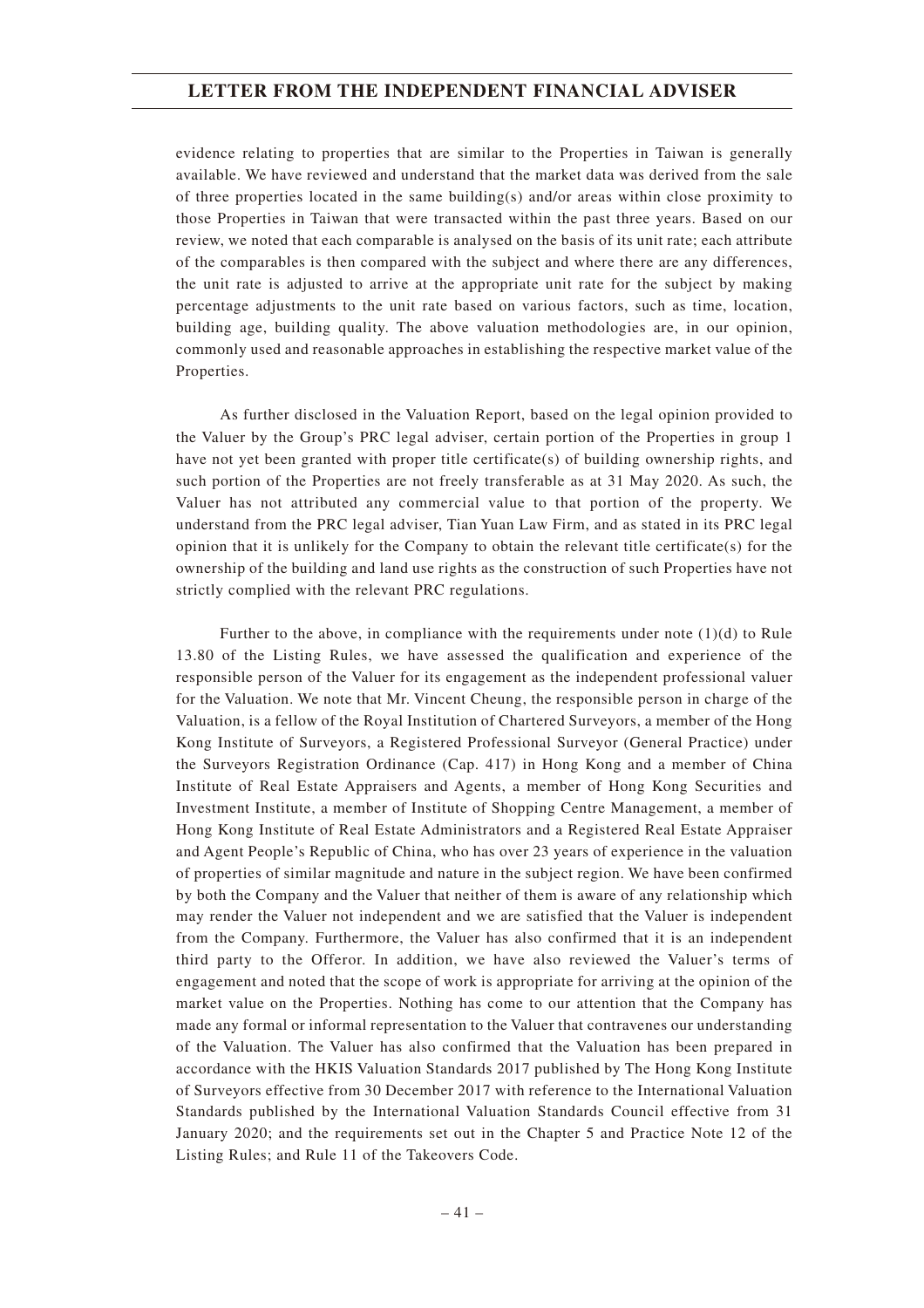#### 1.4. Adjusted NAV

In evaluating the Proposal and the Scheme, we have taken into account the adjusted consolidated NAV (the "**Adjusted NAV**"), which is provided by the Company and calculated based on the unaudited consolidated NAV as at 30 June 2020, adjusted with reference to the Valuation as at 30 June 2020. Details of the adjustment are set out in the table below.

|                                                                                    | <i>RMB'000</i> |
|------------------------------------------------------------------------------------|----------------|
| Consolidated NAV as at 30 June 2020                                                | 750,192        |
| Add:<br>Revaluation surplus arising from the Valuation (Note 1)                    | 264,103        |
| Adjusted NAV                                                                       | 1,014,295      |
| Adjusted NAV per Share (HK\$) (Note 2)                                             | 1.33           |
| <b>Cancellation Price (HK\$)</b>                                                   | 0.60           |
| Discount represented by the Cancellation Price to<br><b>Adjusted NAV per Share</b> | 54.9%          |

*Notes:*

2. Based on 844,559,841 Shares in issue as at the Latest Practicable Date.

As set out in the above table, the Cancellation Price of HK\$0.60 per Share represents a discount of approximately 54.9% to the Adjusted NAV per Share of approximately HK\$1.33.

The appreciation in value of the Properties represented by the Valuation as shown above was mainly attributable to the fact that most of the Properties have been stated at cost in the consolidated financial statements of the Group since their construction or acquisition in accordance with the accounting policy adopted by the Group. We also note that all of the Properties since the completion of their constructions or their acquisitions have been and are currently occupied by the Group for its own operations, as factories, offices or as staff dormitories. According to the Directors, the Group has no intention to dispose of or transfer the relevant property interests and accordingly, such appreciation amount is unlikely to be realised. As also set out in the Explanatory Statement, it is the intention of the Offeror that the Group shall maintain its existing business, which principally comprises the manufacture and sale of capacitors and aluminum foils, and the Offeror has no plan to introduce any material changes to the business and/or assets of the Group, to redeploy its fixed assets or to discontinue the employment of employees of the Group as a result of the Proposal. Having

<sup>1.</sup> This represents a revaluation surplus calculated by reference to the fair value of the Properties as at 30 June 2020 as disclosed in the Valuation Report, net of the book value of such Properties as of 30 June 2020 and the associated deferred tax in the relevant jurisdictions.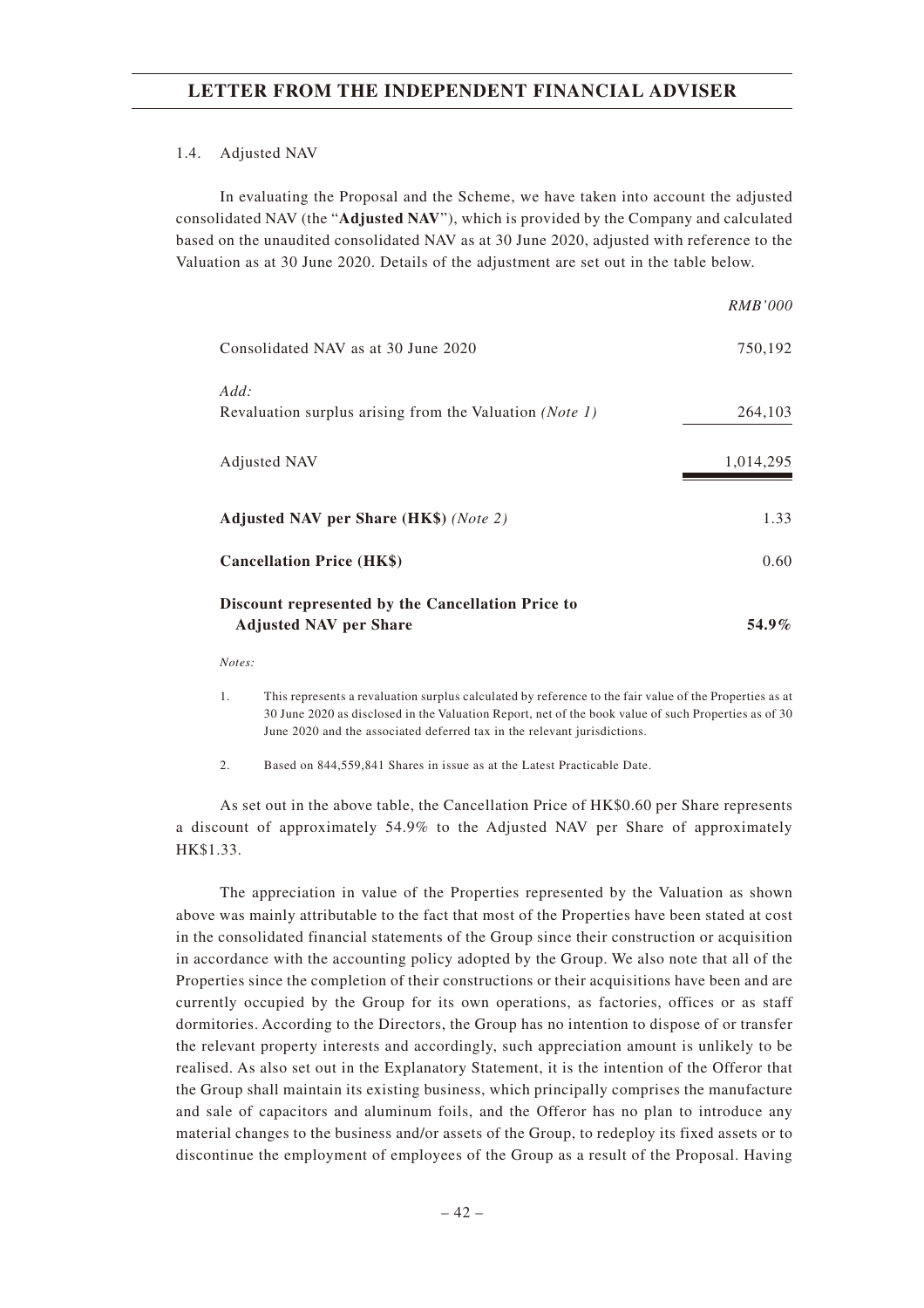considered the aforesaid, we consider that the appreciation in value of the Properties is not of material relevance in considering the underlying value of the Group and accordingly, we have assigned less weight to the Adjusted NAV in comparison to our overall analyses.

### *2. Prospects of the Group*

As discussed in detail in section headed "1.2 Financial information of the Group" above, the Group is principally engaged in the manufacturing and sales of capacitors and aluminum foils which are the principal raw materials used for the production of capacitors. Although from a commercial perspective, passive components such as capacitors and aluminum foils will likely benefit from the ongoing developments in 5G related technology, artificial intelligence, blockchains and cloud, however, the industry prospect for this sector remains uncertain as it is being affected by, among others, the intensifying China and US tension particularly in the technology sector. As discussed in the 2019 Annual Report, most passive components such as the components produced by the Group are in a relatively mature stage of their product lifetime and as such, there is a high correlation between industry fluctuation and the general economic cycle.

We have noted from each of the 2018 Annual Report and the 2019 Annual Report that the Group's revenue derived from its external customers in the PRC represented approximately 84.4%, 84.7% and 86.7% for each of FY2017, FY2018 and FY2019, respectively. Furthermore, we noted from the 2018 Annual Report and the 2019 Annual Report that approximately 97.7%, 97.9% and 97.6% of the Group's non-current assets (excluding pledged deposit in a financial institution and deferred tax asset) were located in the PRC for each of FY2017, FY2018 and FY2019, respectively. As a majority of the Group's business operations are conducted in the PRC, we consider the outlook of the Group's business would also largely depends on, among others, the economic prospects of the PRC as a whole. In this respect, we note from the national data published by the National Bureau of Statistics of China, gross domestic product ("**GDP**") of China have recorded a drop of around 6.8% in the first quarter of 2020 as compared to the corresponding period last year. On 22 May 2020, China government further announced in 中國第十三屆全國人民代表大會第三 次會議中國總理李克強作政府工作報告 that no GDP target will be set for the year 2020, for the first time since 1990. We have discussed and understand from the management of the Group that the Group's main products, being aluminum capacitors, are normally purchased by its customers for the purpose of manufacturing electronic devices such as communication equipment and other telecommunication tools for their export sales to international clients, including, but not limited to the US. In the midst of the intensifying China and US tension particularly on the evolving policies of the US government's sanctions on, among others, telecommunications components and products manufactured in China in general, and the impacts of COVID-19 pandemic on the China's economy and the world are yet to unfold, it is expected these factors will cast uncertainty on the Group's ability to maintain its business performance in the past. Given the above circumstances, the business prospects of the Company in the near future could be subject to challenges.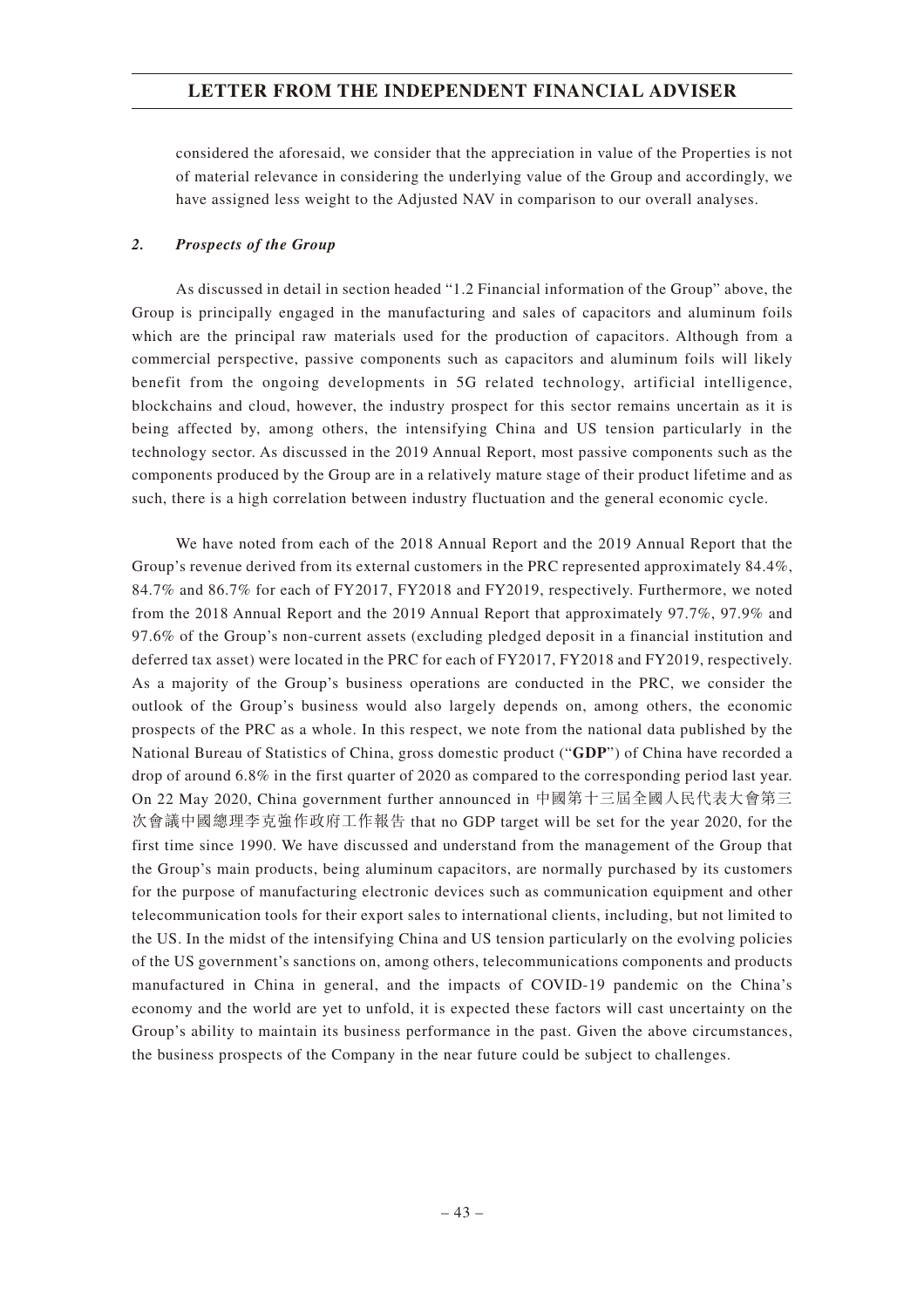#### *3. Analysis on price performance and trading liquidity of the Shares*

#### 3.1. Historical price performance of the Shares

Set out below is the movement of the closing prices of the Shares during the period from 2 January 2018 to the Latest Practicable Date (the "**Review Period**"), and the announcements of the Company relating to certain corporate events that took place during the Review Period. The Review Period, which covers a period of over 24 months, is considered to represent a sufficient period of time to provide a general overview of the recent market performance of the Shares for the purpose of this analysis:



*Source: Bloomberg*

The closing prices of the Shares ranged from HK\$0.25 to HK\$0.71 during the period between 2 January 2018 and the Last Trading Day (both dates inclusive, the "**Pre-announcement Period**"), with an average of around HK\$0.43.

Share closing prices exhibited a general decreasing trend during the year of 2018. The Share closing price fluctuated within a tight range of approximately HK\$0.39 and approximately HK\$0.46 between 2 January 2018 and 28 March 2018. The Share closing price remained the same at HK\$0.43 on 3 April 2018 after the publication of the Company's annual results announcement for FY2017 on 29 March 2018. The Share closing price subsequently declined by approximately 10.5% on 4 April 2018 and further by approximately 1.3% to approximately HK\$0.38 on 6 April 2018. Closing price of the Share thereafter stabilised within a range of HK\$0.38 and HK\$0.46 between 9 April 2018 and 15 June 2018 until the publication of an inside information announcement by the Company on 19 June 2018 in relation to the voluntary winding up of its subsidiary, Capxon Taiwan, after which the Share closing price slightly increased by approximately 2.6% from HK\$0.39 as at market close on 19 June 2018 to approximately HK\$0.40 as at market close on 20 June 2018. Trading in the Shares then continued sideways until the publication of the Company's interim results announcement for the six month period ended 30 June 2018 on 30 August 2018. The Share closing price then moderately increased by approximately 5.3% from approximately HK\$0.38 on 30 August 2018 to approximately HK\$0.40 on 31 August 2018. The Share closing price then remained within the range of approximately HK\$0.295 and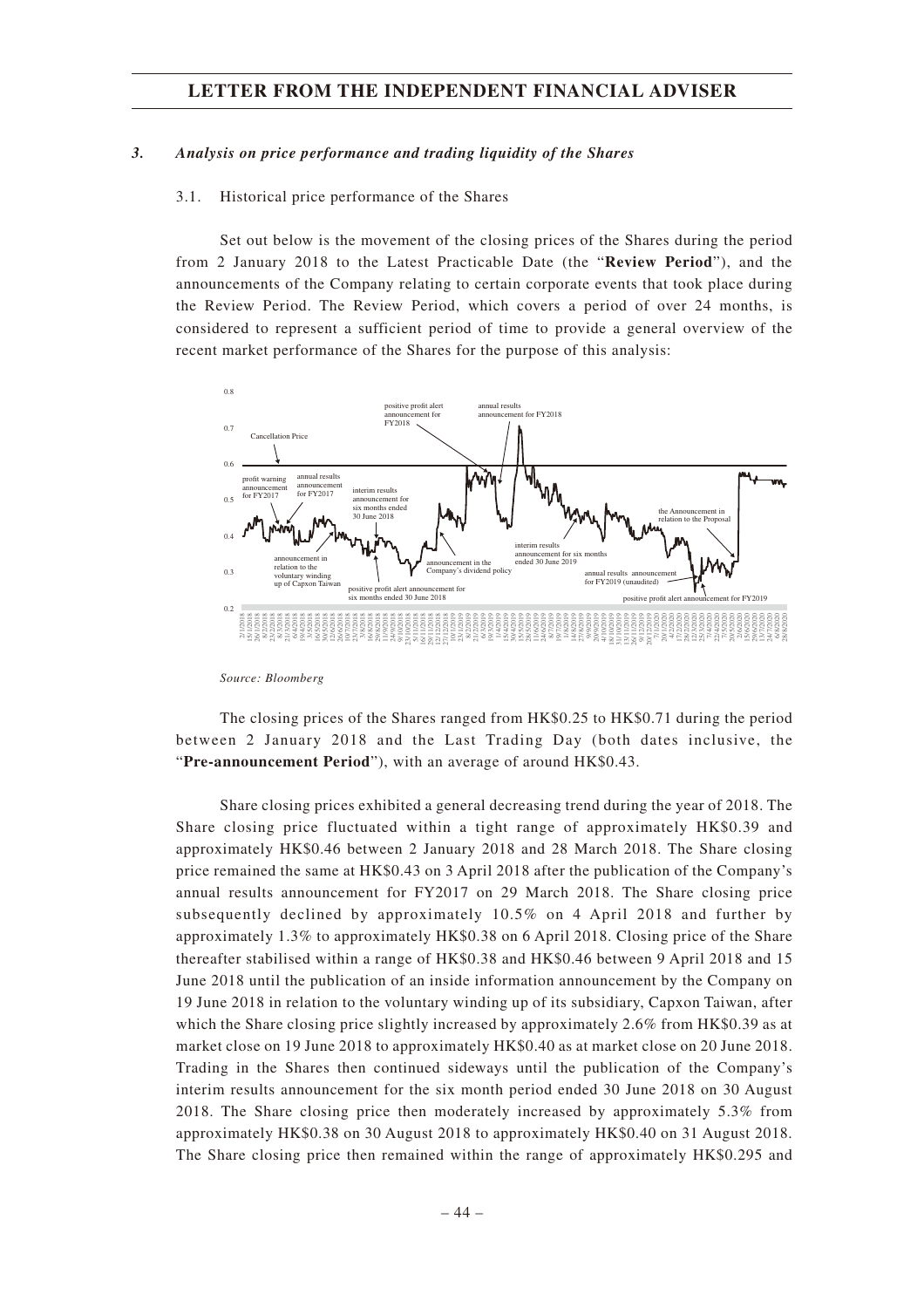HK\$0.425 between September 2018 and December 2018 until the publication of the Company's dividend policy on 14 December 2018. The Share price closed up by approximately 3.5% subsequent to the publication of the Company's announcement on 14 December 2018 and further increased by approximately 11.2% to HK\$0.495 on 17 December 2018. Closing price per Share then fluctuated in the range between HK\$0.420 and HK\$0.490 until 4 February 2019, with a remarkable soar by around 22.4% from HK\$0.490 on 4 February 2019 to HK\$0.600 each on 8 February 2019. We are advised by the Company that it was not aware of any reasons for such significant increase in Share price.

Since then, closing price per Share fluctuated in a narrow range between HK\$0.53 and HK\$0.58 each until 28 March 2019. The Share closing price declined from HK\$0.57 on 28 March 2019 by approximately 10.5% to HK\$0.51 on 29 March 2019 following the publication of its annual results announcement for FY2019 after trading hours on 28 March 2019 and led a further declining trend until the end of April 2019. In early May 2019, the Share closing price surged remarkably from approximately HK\$0.475 each on 2 May 2019 and reached its peak for the Review Period of HK\$0.710 each on 15 May 2019. However, we are advised by the Company that the Company was not aware of any reasons for the significant increase in Share price and liquidity during the said period. Since then, the Share closing price then showed a gradual downward trend and further dropped to its trough of HK\$0.250 on 19 March 2020. It gradually recovered by around 38.0% to HK\$0.345 on 31 March 2020, being the first trading day immediately after the publication of the positive profit alert announcement by the Company on 30 March 2020. The Share closing price then fluctuated in a range between HK\$0.290 and HK\$0.345 during April and May 2020, and the trading of the Share closed at HK\$0.335 on 29 May 2020, being the Last Trading Date.

Trading in the Shares was suspended from 1 June to 5 June 2020 pending the release of the Announcement in relation to the Proposal. Following the publication of the Announcement after trading hours on 5 June 2020 and the resumption of trading on 8 June 2020, the Share closing price increased by around 70.1% to HK\$0.570 on 8 June 2020. Since then the Share closing price fluctuated in a narrow range within HK\$0.540 and HK\$0.580, and the Share closing price as at Latest Practicable Date was HK\$0.550.

In summary, the Cancellation Price of HK\$0.60 per Scheme Share represents:

- (i) premium of approximately 79.1% over the closing price of HK\$0.335 per Share as quoted on the Stock Exchange on the Last Trading Day;
- (ii) a premium of approximately 94.2% over the average closing price of approximately HK\$0.309 per Share based on the daily closing prices as quoted on the Stock Exchange for the 10 trading days up to and including the Last Trading Day;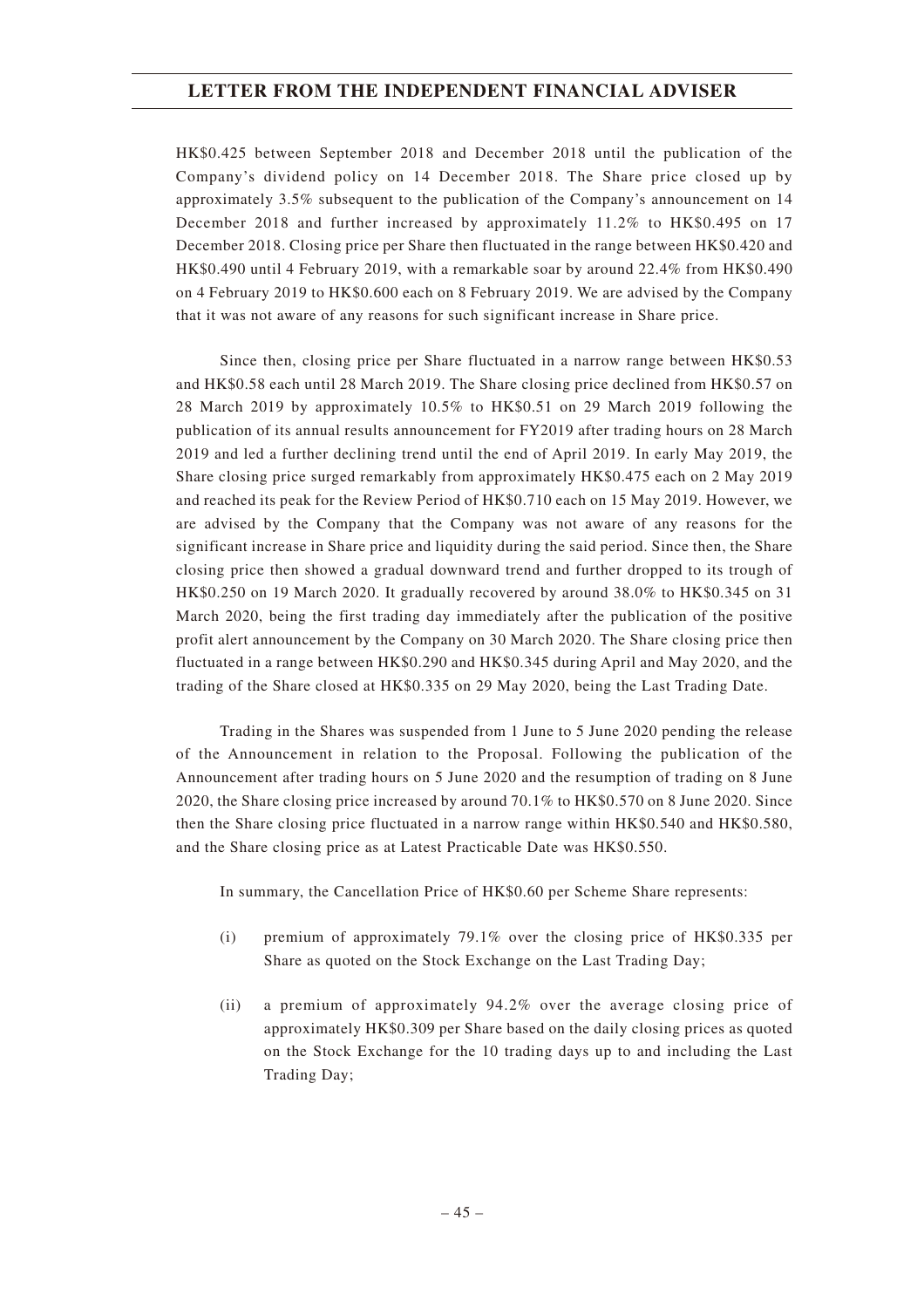- (iii) a premium of approximately 88.1% over the average closing price of approximately HK\$0.319 per Share based on the daily closing prices as quoted on the Stock Exchange for the 30 trading days up to and including the Last Trading Day;
- (iv) a premium of approximately 88.1% over the average closing price of approximately HK\$0.319 per Share based on the daily closing prices as quoted on the Stock Exchange for the 60 trading days up to and including the Last Trading Day;
- (v) a premium of approximately 76.0% over the average closing price of approximately HK\$0.341 per Share based on the daily closing prices as quoted on the Stock Exchange for the 90 trading days up to and including the Last Trading Day;
- (vi) a premium of approximately 67.1% over the average closing price of approximately HK\$0.359 per Share based on the daily closing prices as quoted on the Stock Exchange for the 120 trading days up to and including the Last Trading Day;
- (vii) a premium of approximately 54.6% over the average closing price of approximately HK\$0.388 per Share based on the daily closing prices as quoted on the Stock Exchange for the 180 trading days up to and including the Last Trading Day; and
- (viii) a premium of approximately 9.1% over the closing price of HK\$0.550 per Share as at the Latest Practicable Date.

The Share price following the publication of the Announcement is likely to be driven by the Proposal and the Scheme. As such, we consider that there is no assurance that the Share price will remain at the current levels if the Proposal and the Scheme do not take place or lapse.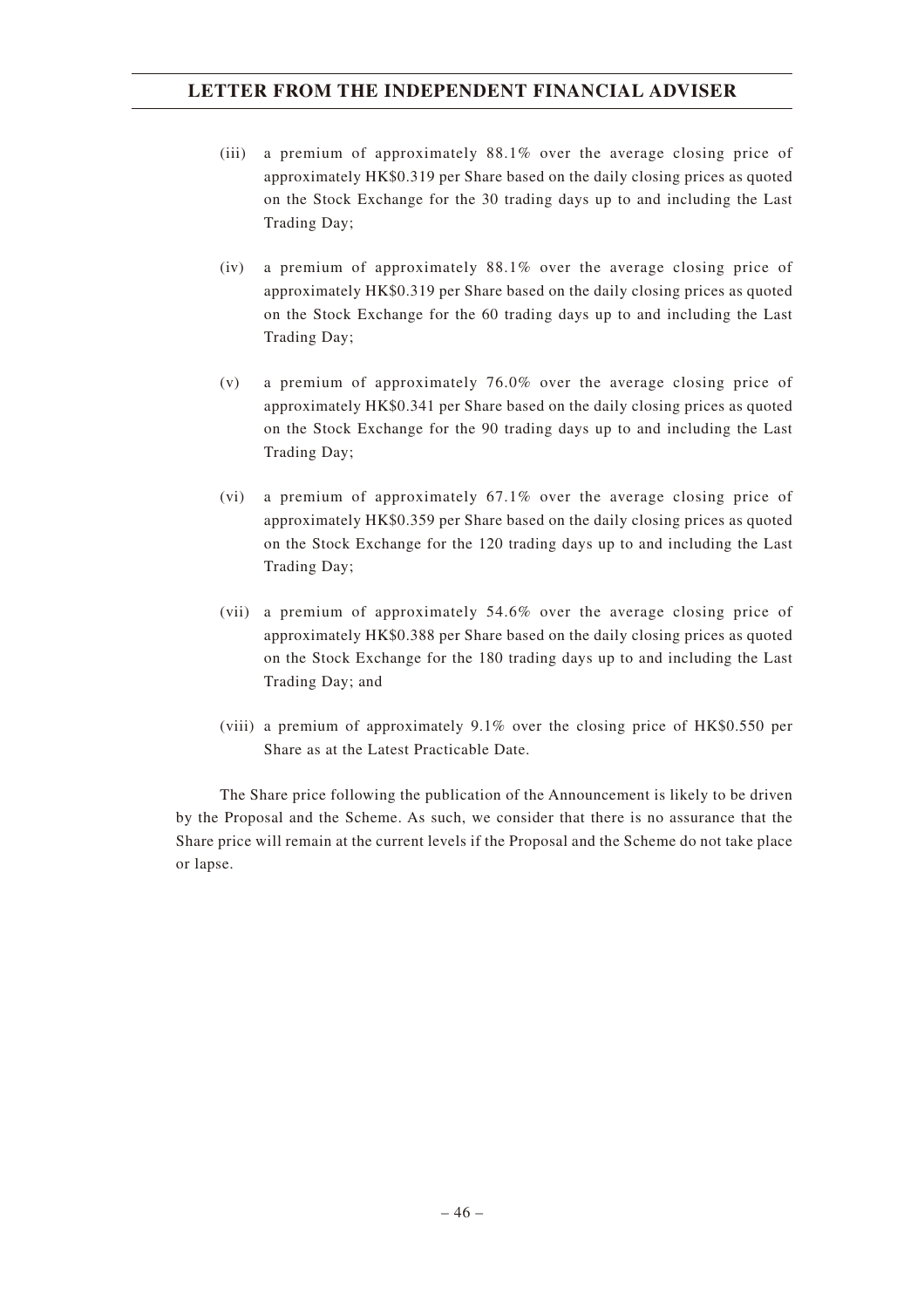## 3.2. Trading liquidity of the Shares

Set out below in the table are the average daily trading volume of the Shares and the percentages of the average daily trading volume to the total issued Shares and the public float of the Company, respectively during the Review Period:

|           |                      |                  | Approximate %    |
|-----------|----------------------|------------------|------------------|
|           |                      | Approximate %    | of average daily |
|           |                      | of average daily | trading volume   |
|           |                      | trading volume   | to the public    |
|           | <b>Average daily</b> | to the total     | float of the     |
|           | trading volume       | issued Shares    | Company          |
|           | of the Shares        | (Note 1)         | (Note 2)         |
| 2018      |                      |                  |                  |
| January   | 540,301              | $0.06\%$         | 0.22%            |
| February  | 294,006              | 0.03%            | 0.12%            |
| March     | 243,048              | 0.03%            | $0.10\%$         |
| April     | 585,000              | 0.07%            | 0.23%            |
| May       | 330,193              | 0.04%            | $0.13\%$         |
| June      | 237,200              | 0.03%            | $0.09\%$         |
| July      | 165,905              | $0.02\%$         | $0.07\%$         |
| August    | 201,876              | 0.02%            | 0.08%            |
| September | 133,789              | 0.02%            | $0.05\%$         |
| October   | 255,619              | 0.03%            | $0.10\%$         |
| November  | 99,636               | $0.01\%$         | 0.04%            |
| December  | 904,542              | 0.11%            | 0.36%            |
| 2019      |                      |                  |                  |
| January   | 140,364              | 0.02%            | 0.06%            |
| February  | 2,688,471            | 0.32%            | $1.08\%$         |
| March     | 1,969,333            | $0.23\%$         | 0.79%            |
| April     | 1,201,192            | 0.14%            | 0.48%            |
| May       | 3,122,776            | 0.37%            | 1.25%            |
| June      | 488,753              | $0.06\%$         | $0.20\%$         |
| July      | 429,818              | 0.05%            | 0.17%            |
| August    | 1,156,461            | 0.14%            | 0.46%            |
| September | 252,952              | 0.03%            | 0.10%            |
| October   | 385,810              | $0.05\%$         | $0.15\%$         |
| November  | 323,429              | 0.04%            | 0.13%            |
| December  | 709,556              | 0.08%            | 0.28%            |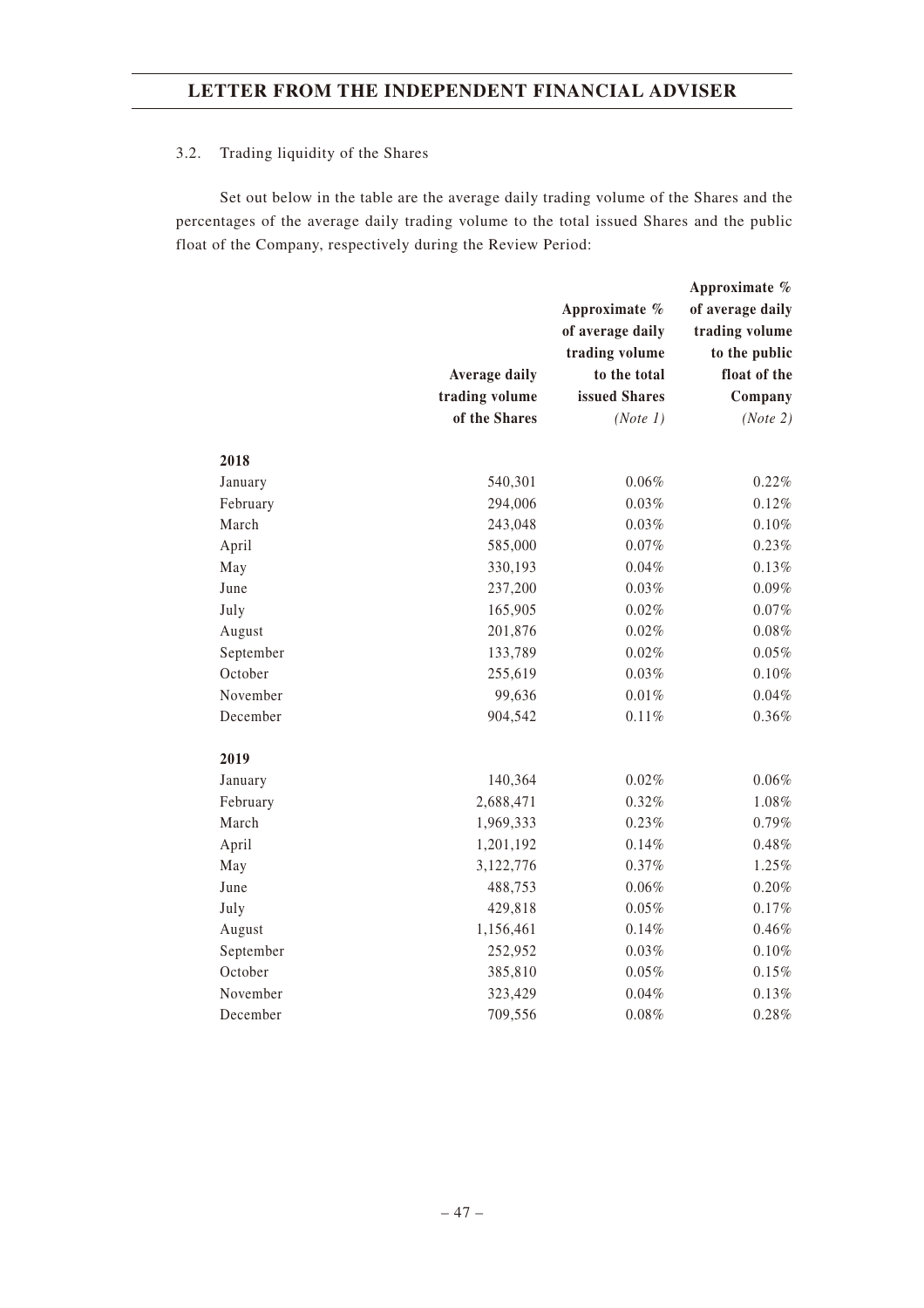|                           |                      |                  | Approximate %    |
|---------------------------|----------------------|------------------|------------------|
|                           |                      | Approximate $\%$ | of average daily |
|                           |                      | of average daily | trading volume   |
|                           |                      | trading volume   | to the public    |
|                           | <b>Average daily</b> | to the total     | float of the     |
|                           | trading volume       | issued Shares    | Company          |
|                           | of the Shares        | (Note 1)         | (Note 2)         |
| 2020                      |                      |                  |                  |
| January                   | 745,200              | $0.09\%$         | 0.30%            |
| February                  | 1,018,200            | 0.12%            | 0.41%            |
| March                     | 930,727              | 0.11%            | 0.37%            |
| April                     | 274,316              | 0.03%            | 0.11%            |
| From 1 May to 29 May 2020 |                      |                  |                  |
| (being the Last Trading)  |                      |                  |                  |
| Day)                      | 335,000              | $0.04\%$         | 0.13%            |
| Average during the        |                      |                  |                  |
| Pre-announcement Period   | 683,436              | 0.08%            | $0.27\%$         |
| From 8 June 2020 to the   |                      |                  |                  |
| Latest Practicable Date   |                      |                  |                  |
| (Note 3)                  | 2,127,220            | $0.25\%$         | $0.85\%$         |

*Source: Website of the Stock Exchange*

*Notes:*

- 1. The calculation is based on the average daily trading volumes of the Shares divided by the total issued share capital of the Company as at the end of each month or as at the Latest Practicable Date, as applicable.
- 2. The total number of Shares held by the public is calculated based on the total number of issued Shares excluding those held by the Offeror and the Offeror Concert Parties, as at the end of each month or as at the Latest Practicable Date, as applicable.
- 3. 8 June 2020, being the date of the first trading day immediately following the publication of the Announcement.

From the table above, which outlines the average daily trading volume of the Shares as a percentage of the total issued Shares and as a percentage of the public float of the Company, save for the relatively higher liquidity in February, March and May 2019, we note that the average daily trading volume of the Shares has been generally thin. The average daily trading volume of the Shares during the Pre-announcement Period was 683,436 Shares, representing around 0.08% of the total issued share capital of the Company and around 0.27% of the public float of the Company. The publication of the Announcement heightened the trading activity, with the average daily trading volume of the Shares increasing to approximately 2,127,220 Shares (representing around 0.25% and 0.85% of the total issued Share capital and of the Shares held by the public respectively) in the period from 8 June 2020 to the Latest Practicable Date. The increased trading volume of the Shares was still relatively thin. Independent Shareholders should note that the improvement in liquidity of the Shares subsequent to the publication of the Announcement may not be sustainable if the Proposal and the Scheme do not take place or lapse.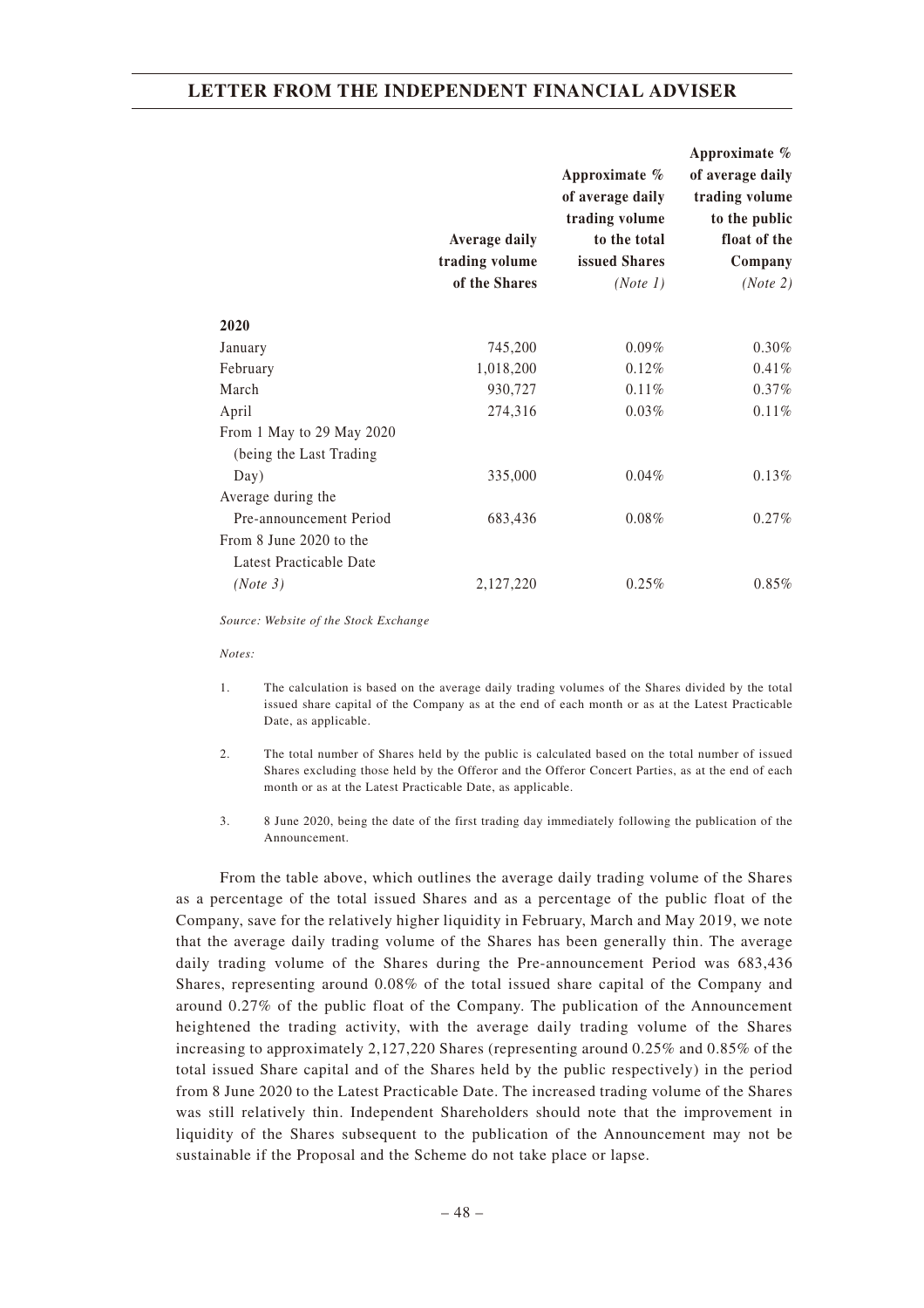Given the historical thin trading volume of the Shares, it is uncertain whether there would be sufficient liquidity in the Shares for the Independent Shareholders to dispose of a significant number of Shares in the open market without causing an adverse impact on the market price of the Shares. The Proposal and the Scheme, therefore, represent an opportunity for the Independent Shareholders, particularly for those who hold a large volume of Shares, to dispose of their entire holdings at the Cancellation Price if they so wish.

### *4. Historical discount of market price of the Shares to the NAV per Share*

We note that the Cancellation Price of HK\$0.60 represents a discount of (i) approximately 37.43% to the audited NAV per Share of approximately RMB0.864 (equivalent to approximately HK\$0.959) as at 31 December 2019; and (ii) approximately 39.15% to the unaudited NAV per Share of approximately RMB0.888 (equivalent to approximately HK\$0.986) as at 30 June 2020. In assessing the reasonableness of the discount to the NAV per Share represented by the Cancellation Price, we have looked at the performance of the Shares against the NAV per Share since 31 March 2017 (being the date of the first trading day after the Group released on 30 March 2017 its audited annual results for the financial year ended 31 December 2016) which we consider to be a reasonably sufficient period of time to provide a general overview of the recent market performance of the Shares as compared to the NAV per Share for the purpose of this analysis:

|                                                          | <b>Published</b><br>consolidated<br>NAV per |                |                                |         |                | Premium/(Discount) to |         |
|----------------------------------------------------------|---------------------------------------------|----------------|--------------------------------|---------|----------------|-----------------------|---------|
| Period                                                   | <b>Share</b>                                |                | <b>Closing price per Share</b> |         |                | NAV per Share         |         |
|                                                          | HK\$                                        | <b>Highest</b> | Lowest                         | Average | <b>Highest</b> | Lowest                | Average |
|                                                          |                                             |                |                                |         | Approx.        | Approx.               | Approx. |
|                                                          |                                             | HK\$           | <b>HK\$</b>                    | HK\$    | $\%$           | $\%$                  | $\%$    |
| 31 Mar $2017^{(1)}$ to 31 Aug 2017                       | $0.82^{(2)}$                                | 0.55           | 0.41                           | 0.47    | (32.93)        | (50.00)               | (42.68) |
| 1 Sep $2017^{(1)}$ to 29 Mar 2018                        | $0.81^{(2)}$                                | 0.53           | 0.34                           | 0.41    | (34.57)        | (58.02)               | (49.38) |
| 3 Apr 2018 <sup>(1)</sup> to 30 Aug 2018                 | $0.79^{(2)}$                                | 0.46           | 0.35                           | 0.40    | (41.77)        | (55.70)               | (49.37) |
| 31 Aug 2018 <sup>(1)</sup> to 28 Mar 2019                | $0.81^{(2)}$                                | 0.60           | 0.30                           | 0.43    | (25.93)        | (62.96)               | (46.91) |
| 29 Mar 2019 <sup>(1)</sup> to 28 Aug 2019                | $0.85^{(2)}$                                | 0.71           | 0.43                           | 0.52    | (16.47)        | (49.41)               | (38.82) |
| 29 Aug 2019 <sup>(1)</sup> to 31 Mar 2020 <sup>(4)</sup> | $0.89^{(2)}$                                | 0.50           | 0.25                           | 0.41    | (43.82)        | (71.91)               | (53.93) |
| 1 Apr $2020^{(1)}$ to 29 Apr $2020^{(5)}$                | $0.98^{(2)}$                                | 0.35           | 0.30                           | 0.32    | (64.29)        | (69.39)               | (67.35) |
| 4 May 2020 <sup>(1)</sup> to 29 May 2020 <sup>(3)</sup>  | $0.96^{(2)}$                                | 0.34           | 0.29                           | 0.31    | (64.58)        | (69.79)               | (67.71) |
|                                                          |                                             |                |                                |         |                | Simple average        | (52.02) |

#### *Notes:*

- 1. The first trading day immediately after the Company released its full year or interim results announcements.
- 2. Based on the equity attributable to the Shareholders as extracted from the Company's respective annual reports or interim reports, divided by the total number of Shares in issue as at the respective period-end date.
- 3. Being the Last Trading Day.
- 4. Being the date of the publication of the unaudited annual results announcement of the Company for FY2019.
- 5. Being the date of the publication of the audited annual results announcement of the Company for FY2019.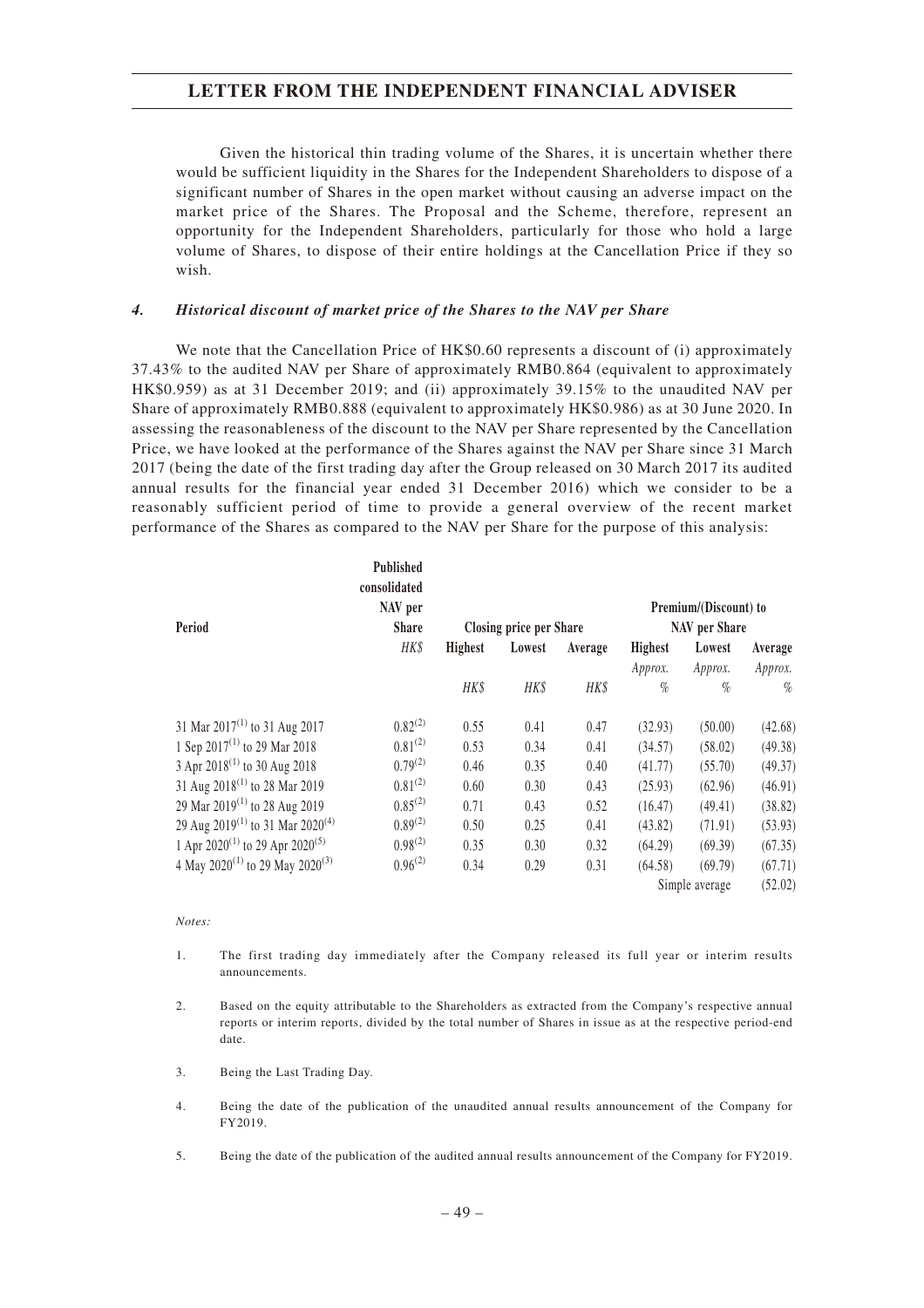Based on the analysis set out above, we note that, since 31 March 2017, being the date for which the Company published its annual results announcement for the year ended 31 December 2016 up to the Last Trading Date, the average closing price of the Shares for each of the respective periods indicated above have traded at a discount (the "**Average Discount(s)**") to the then NAV per Share. As shown above, the Average Discounts ranged from approximately 38.82% to approximately 67.71%, with an average of approximately 52.02%.

The discounts represented by the Cancellation Price of approximately 37.43% and approximately 39.15% to the audited NAV per Share as at 31 December 2019 and 30 June 2020 respectively, are close to the low end of the range of the Average Discounts as shown above.

#### *5. Peer companies*

As discussed under the section "1.1. Background information of the Group" above, the Group is mainly engaged in the manufacture and sale of capacitors and aluminum foils which are the principal raw materials used for the manufacture of capacitors under its own brand name. This is a unique industry among Hong Kong listed companies. We have conducted an exercise to identify entities whose shares are listed on the Stock Exchange which are primarily engaged in the manufacture and sale of capacitors with over 50% of its total revenue generated from such business in its latest financial year. Based on the said criteria, we have identified only one comparable entity, being Man Yue Technology Holdings Limited (stock code: 894, "**Man Yue**").

In conducting our analysis, we compared the price to earnings ratio ("**PER**") and price to book ratio ("**PBR**") of the Company implied by the Cancellation Price and those of Man Yue using the latest publicly available financial information. We consider the use of PER and PBR analyses appropriate because these ratios are widely accepted methods to evaluate a profitable manufacturing business.

|                                                          | <b>Market</b><br>capitalisation<br>as at the<br>Latest<br><b>Practicable</b><br>Date<br>$\langle$ approx.<br>HK\$ million) | PER as at<br>the Latest<br><b>Practicable</b><br>Date<br>(times) | PBR as at<br>the Latest<br><b>Practicable</b><br>Date<br>(times) |
|----------------------------------------------------------|----------------------------------------------------------------------------------------------------------------------------|------------------------------------------------------------------|------------------------------------------------------------------|
| Man Yue Technology Holdings<br>Limited (Stock code: 894) | 164.1                                                                                                                      | 5.20                                                             | 0.13                                                             |
| The Company (based on the<br>Cancellation Price)         | 506.7                                                                                                                      | 4.92                                                             | 0.61                                                             |

*Source: Website of the Stock Exchange*

*Note:* The PERs are calculated based on their respective latest audited consolidated profits attributable to owners of the respective companies for the financial year ended 31 December 2019, while the PBRs are calculated based on their respective latest published equity attributable to owners of the respective companies. The PBR of Man Yue as shown is based on the consolidated net asset value attributable to equity holders as at 31 December 2019 which is the latest published consolidated net asset value attributable to equity holders as at 4:30 p.m. on the Latest Practicable Date. The PBR of the Company is based on the NAV as at 30 June 2020.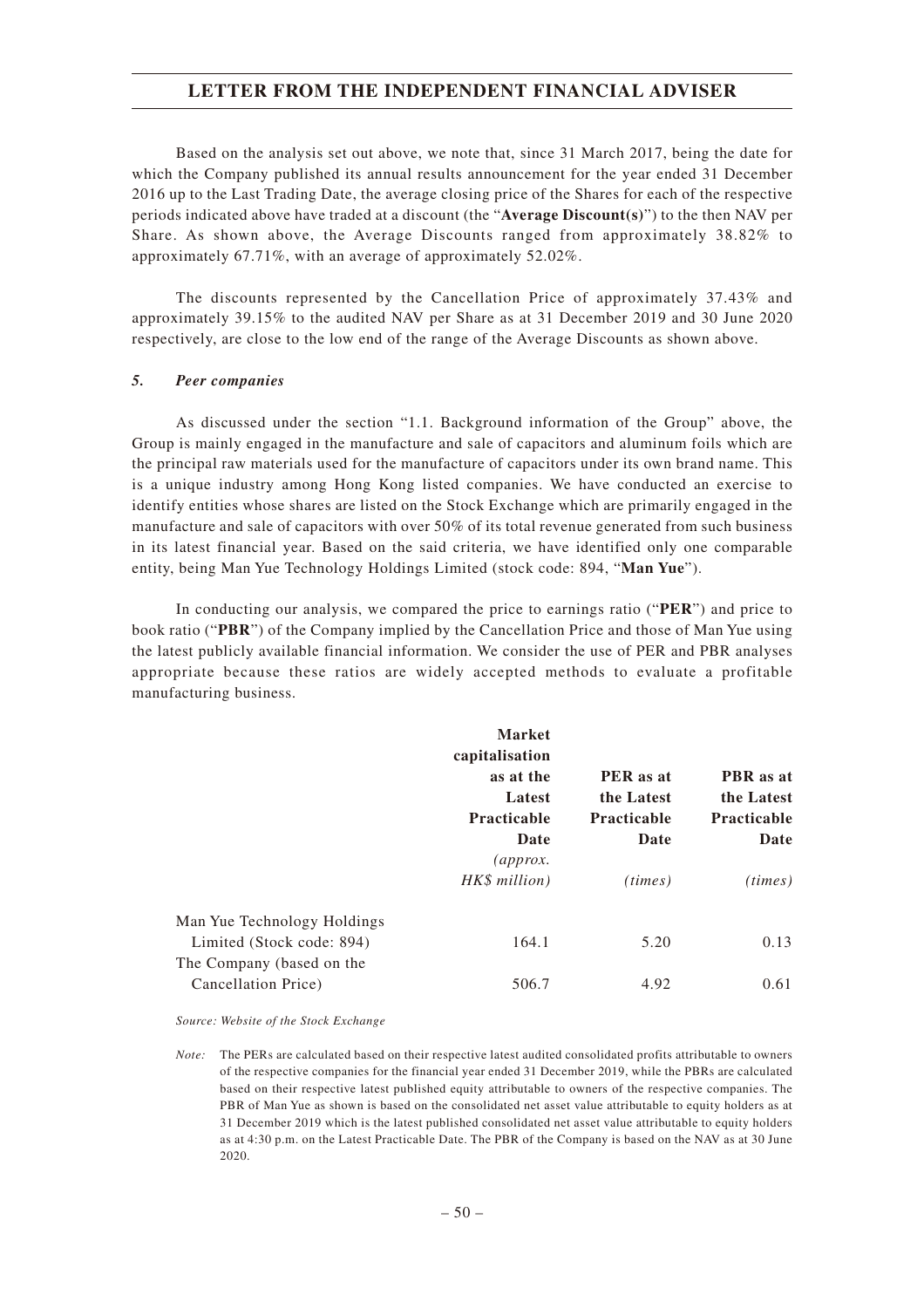As shown from the table above, the PBR implied by the Cancellation Price of approximately 0.61 times is significantly higher than that of Man Yue of around 0.13 times as at the Latest Practicable Date, which is considered favourable, whereas the PER of the Company is comparable to that of Man Yue.

Nevertheless, having stated the above, even though the PBR and PER represented by the Cancellation Price are favourable and comparable respectively comparing with its market comparable, given that we are only able to identify one comparable, we have placed less weight on this factor in our overall analysis.

### *6. Privatisation precedents*

We have compared the Proposal and the Scheme to privatisation proposals of other companies whose shares are listed on the Main Board of the Stock Exchange announced since 1 January 2019, approximately 18 months before the date of the Announcement, and up to the Latest Practicable Date, including privatisation by way of scheme of arrangement and general offer with an intention to privatise the subject companies, but excluding privatisation proposals which were not/yet to be approved (the "**Privatisation Precedents**"), which represents an exhaustive list of privatisation proposals we were able to identify from the Stock Exchange's website satisfying the above selection criteria.

Although the business nature, financial performance and position and scale of the companies listed below may vary and some aspects of pricing may be industry-specific, we consider that, in light of our selection criteria, the recent successful privatisation exercises of the Main Board listed companies under similar market conditions and sentiments can provide us with a comparative analysis of the cancellation price and the then prevailing market prices as well as a general overview of the recent market trend of the pricing of this type of transaction in the Hong Kong equity capital market as a whole. Based on the aforesaid, we regard the comparison of the Proposal with the Privatisation Precedents has reference value and is one of our analyses in assessing the fairness and reasonableness of the Cancellation Price.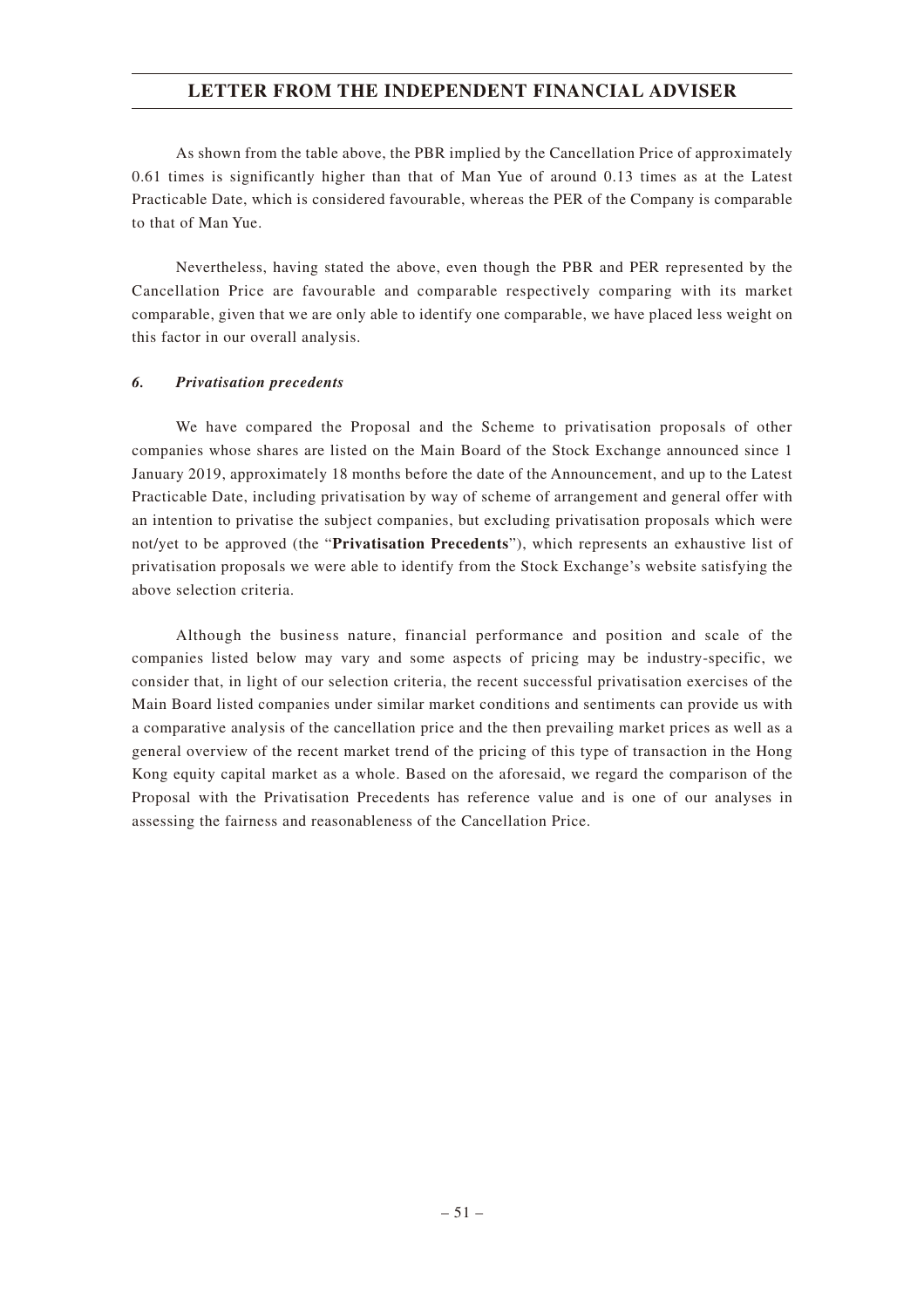|                 | days, 30 days, 60 days, 90 days, 120 days and 180                        |                                                                                                                                                       | days average share prices in respect of the Privatisation Precedents: |               |                | Premium/(discount) of the cancellation price over/(to) the (average) closing share price |                |                |                 |                 |         |
|-----------------|--------------------------------------------------------------------------|-------------------------------------------------------------------------------------------------------------------------------------------------------|-----------------------------------------------------------------------|---------------|----------------|------------------------------------------------------------------------------------------|----------------|----------------|-----------------|-----------------|---------|
|                 |                                                                          |                                                                                                                                                       |                                                                       | Last          | Last 10        | up to and including the<br>Last 30                                                       | Last 60        | Last 90        | <b>Last 120</b> | <b>Last 180</b> |         |
| Date of the     | Company name and                                                         | Principal                                                                                                                                             | Cancellation                                                          | trading       | trading        | trading                                                                                  | trading        | trading        | trading         | trading         |         |
| announcement    | stock code                                                               | Business(es)                                                                                                                                          | price<br>$HK\,(\mathcal{S})$                                          | day<br>$(\%)$ | days<br>$(\%)$ | days<br>$(\%)$                                                                           | days<br>$(\%)$ | days<br>$(\%)$ | days<br>$(\%)$  | days<br>$(\%)$  | Remarks |
| $21 - Jun - 20$ | (International) Limited<br>China Baofeng<br>(3966.HK)                    | generation and lighting<br>Photovoltaic power<br>products                                                                                             | 2.60                                                                  | 27.50         | 61.49          | 52.00                                                                                    | 42.90          | 39.00          | 36.80           | 30.70           |         |
| 20-Apr-20       | Allied Properties (H.K.)<br>Limited (56.HK)                              | hospitality related activities<br>property development,<br>services<br>Property investment,<br>and financial                                          | 1.92                                                                  | 34.30         | 40.15          | 39.10                                                                                    | 33.30          | 29.73          | 28.00           | 23.10           | Note 1  |
| $3 -$ Apr-20    | International Company<br>Limited (1151.HK and<br>Elec & Eltek<br>E16.SI) | Fabrication and distribution<br>of double-sided, multi-layer<br>interconnect printed circuit<br>and high density<br>boards                            | 18.07                                                                 | 70.47         | 46.79          | 41.50                                                                                    | 41.17          | 45.02          | 47.39           | 54.44           |         |
| 20-Mar-20       | $\mathop{\rm Li}\nolimits$ & Fung Limited<br>(494.HK)                    | sourcing and<br>Consumer goods design,<br>development,<br>logistics                                                                                   | 1.25                                                                  | 150.00        | 135.85         | 95.20                                                                                    | 72.70          | 62.10          | 57.00           | 43.80           |         |
| 27-Feb-20       | Wheelock and Company<br>Limited (20.HK)                                  | Singapore, hotel operations<br>Property development and<br>Hong Kong, the PRC and<br>investment businesses in<br>and container terminal<br>operations | 71.9                                                                  | 52.20         | 49.20          | 45.20                                                                                    | 43.90          | 45.08          | 48.13           | 45.20           | Note 2  |

The table below illustrates the premium represented by the offer/cancellation price over the respective last trading day and the respective 10

The table below illustrates the premium represented by the offer/cancellation price over the respective last trading day and the respective 10

# **LETTER FROM THE INDEPENDENT FINANCIAL ADVISER**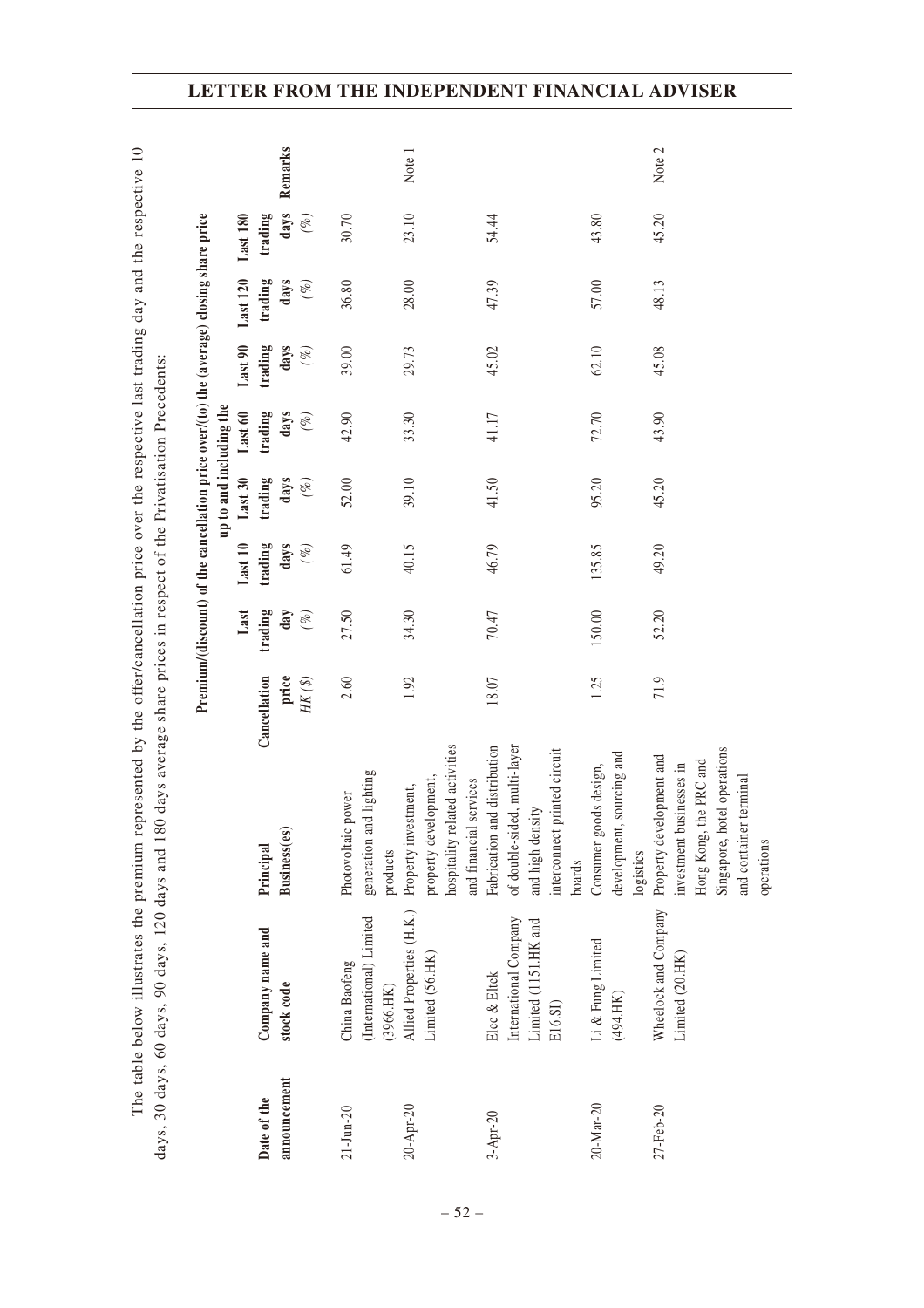|                 |                                          |                                                                           |                     |         |         |                         |         |         | Premium/(discount) of the cancellation price over/(to) the (average) closing share price |          |         |
|-----------------|------------------------------------------|---------------------------------------------------------------------------|---------------------|---------|---------|-------------------------|---------|---------|------------------------------------------------------------------------------------------|----------|---------|
|                 |                                          |                                                                           |                     |         |         | up to and including the |         |         |                                                                                          |          |         |
|                 |                                          |                                                                           |                     | Last    | Last 10 | Last 30                 | Last 60 | Last 90 | <b>Last 120</b>                                                                          | Last 180 |         |
| Date of the     | Company name and                         | Principal                                                                 | Cancellation        | trading | trading | trading                 | trading | trading | trading                                                                                  | trading  |         |
| announcement    | stock code                               | Business (es)                                                             | price               | day     | days    | days                    | days    | days    | days                                                                                     | days     | Remarks |
|                 |                                          |                                                                           | $HK\,(\mathcal{S})$ | $(\%)$  | $(\%)$  | $(\%)$                  | $(\%)$  | $(\%)$  | $(\%)$                                                                                   | $(\%)$   |         |
| $20 - Jan - 20$ | <b>BBI</b> Life Sciences                 | Life sciences research                                                    | 3.5                 | 16.28   | 31.43   | 42.45                   | 46.10   | 47.92   | 55.65                                                                                    | 56.68    |         |
|                 | Corporation (1035.HK)                    | DNA synthesis products in<br>products and services, and<br>the PRC        |                     |         |         |                         |         |         |                                                                                          |          |         |
| 12-Dec-19       | Joyce Boutique Group<br>Limited (647.HK) | distribution of leading<br>international fashion,<br>Retail and wholesale | 0.28                | 91.78   | 100.00  | 82.17                   | 62.70   | 47.37   | 40.00                                                                                    | 32.20    |         |
|                 |                                          | accessory and beauty<br>product brands                                    |                     |         |         |                         |         |         |                                                                                          |          |         |
| $27 - Nov - 19$ | China Agri-Industries                    | Oilseeds processing, rice                                                 | 4.25                | 34.07   | 40.92   | 53.17                   | 64.73   | 72.49   | 72.62                                                                                    | 70.00    |         |
|                 | Holdings Limited<br>(606.HK)             | processing and trading,<br>wheat processing and<br>brewing materials      |                     |         |         |                         |         |         |                                                                                          |          |         |
| $1-Nov-19$      | International Holdings<br>Springland     | stores and supermarkets in<br>Operation of department                     | 2.3                 | 63.10   | 64.40   | 56.80                   | 55.40   | 53.20   | 51.30                                                                                    | 48.60    |         |
|                 | Limited (1700.HK)                        | the PRC                                                                   |                     |         |         |                         |         |         |                                                                                          |          |         |
| $20 - Oct - 19$ | Dah Chong Hong                           | Integrated motor and                                                      | 3.7                 | 37.55   | 42.31   | 54.81                   | 56.12   | 54.17   | 49.80                                                                                    | 41.22    |         |
|                 | Holdings Limited<br>$(1828. \rm{HK})$    | distribution in Asia<br>consumer products                                 |                     |         |         |                         |         |         |                                                                                          |          |         |
| $3-0ct-19$      | Huaneng Renewables                       | and solar<br>Wind power                                                   | 3.17                | 18.73   | 18.28   | 29.92                   | 40.27   | 43.44   | 44.09                                                                                    | 41.52    |         |
|                 | Corporation Limited<br>(958.HK)          | power generation                                                          |                     |         |         |                         |         |         |                                                                                          |          |         |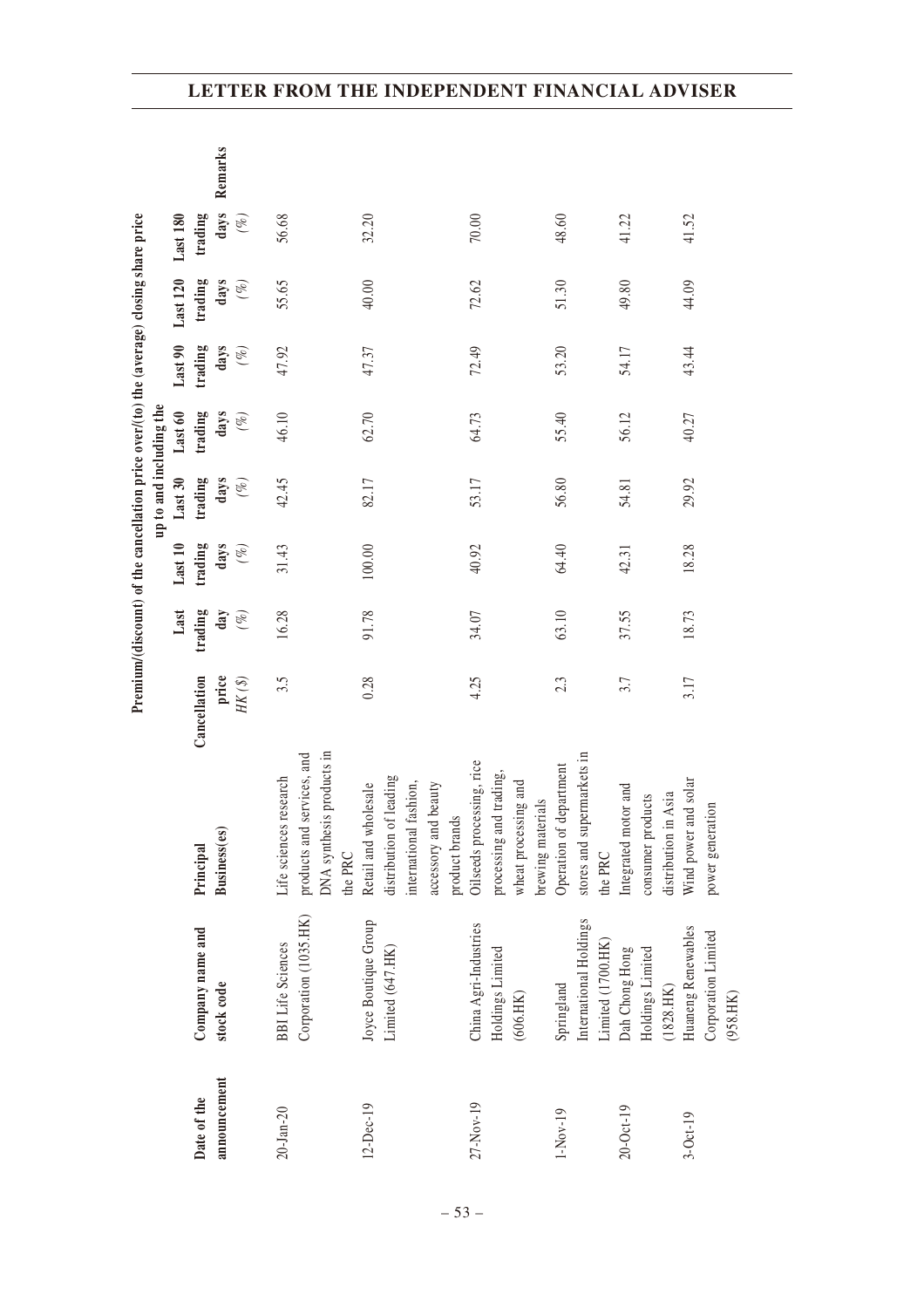|                 |                                                             |                                                                                                                              |                     |         | Premium/(discount) of the cancellation price over/(to) the (average) closing share price |                         |         |         |                 |                 |         |
|-----------------|-------------------------------------------------------------|------------------------------------------------------------------------------------------------------------------------------|---------------------|---------|------------------------------------------------------------------------------------------|-------------------------|---------|---------|-----------------|-----------------|---------|
|                 |                                                             |                                                                                                                              |                     |         |                                                                                          | up to and including the |         |         |                 |                 |         |
|                 |                                                             |                                                                                                                              |                     | Last    | Last 10                                                                                  | Last 30                 | Last 60 | Last 90 | <b>Last 120</b> | <b>Last 180</b> |         |
| Date of the     | Company name and                                            | Principal                                                                                                                    | Cancellation        | trading | trading                                                                                  | trading                 | trading | trading | trading         | trading         |         |
| announcement    | stock code                                                  | Business(es)                                                                                                                 | price               | day     | days                                                                                     | days                    | days    | days    | days            | days            | Remarks |
|                 |                                                             |                                                                                                                              | $HK\,(\mathcal{S})$ | $(\%)$  | $(\%)$                                                                                   | $(\%)$                  | $(\%)$  | $(\%)$  | $(\%)$          | $(\%)$          |         |
| $2 - Oct - 19$  | <b>AVIC</b> International<br>Holdings Limited<br>$(161.HK)$ | consumer products business<br>engineering, trading and<br>High-tech electronic<br>products, retails and<br>and international | $\circ$             | 29.12   | 58.09                                                                                    | 81.31                   | 88.63   | 100.00  | 96.08           | 92.08           |         |
|                 |                                                             | logistics                                                                                                                    |                     |         |                                                                                          |                         |         |         |                 |                 |         |
| $12 - Aug - 19$ | Limited (903.HK)<br>TPV Technology                          | Monitor and television<br>manufacturer                                                                                       | 3.86                | 41.39   | 50.78                                                                                    | 54.50                   | 74.66   | 87.38   | 104.23          | 138.79          | Note 3  |
|                 |                                                             |                                                                                                                              |                     |         |                                                                                          |                         |         |         |                 |                 |         |
| $27 - Jun - 19$ | Telecommunications<br>Asia Satellite                        | services and transponder<br>Satellite transmission                                                                           | 10.22               | 23.43   | 33.42                                                                                    | 44.44                   | 50.44   | 56.52   | 63.52           | 70.96           |         |
|                 | Holdings Limited                                            | e Asia Pacific<br>capacity in the                                                                                            |                     |         |                                                                                          |                         |         |         |                 |                 |         |
|                 | $(1135.HK)$                                                 | region                                                                                                                       |                     |         |                                                                                          |                         |         |         |                 |                 |         |
| $18 - Jun - 19$ | C.P. Lotus Corporation                                      | Operation of large scale                                                                                                     | 0.11                | $10.00$ | 12.00                                                                                    | 29.40                   | 30.30   | 26.50   | 28.10           | 21.90           |         |
|                 | (121.HK)                                                    | hypermarket stores located                                                                                                   |                     |         |                                                                                          |                         |         |         |                 |                 |         |
|                 |                                                             | in the northern, southern                                                                                                    |                     |         |                                                                                          |                         |         |         |                 |                 |         |
|                 |                                                             | and eastern parts of the                                                                                                     |                     |         |                                                                                          |                         |         |         |                 |                 |         |
|                 |                                                             | PRC                                                                                                                          |                     |         |                                                                                          |                         |         |         |                 |                 |         |
| $14$ -Jun-19    | China Automation                                            | Safety and critical control                                                                                                  | 1.5                 | 23.97   | 36.86                                                                                    | 47.78                   | 47.49   | 46.63   | 45.49           | 42.45           |         |
|                 | Group Limited                                               | system and control valves                                                                                                    |                     |         |                                                                                          |                         |         |         |                 |                 |         |
|                 | (569.HK)                                                    | specialised for                                                                                                              |                     |         |                                                                                          |                         |         |         |                 |                 |         |
|                 |                                                             | l industries,<br>and hospital business<br>petrochemical                                                                      |                     |         |                                                                                          |                         |         |         |                 |                 |         |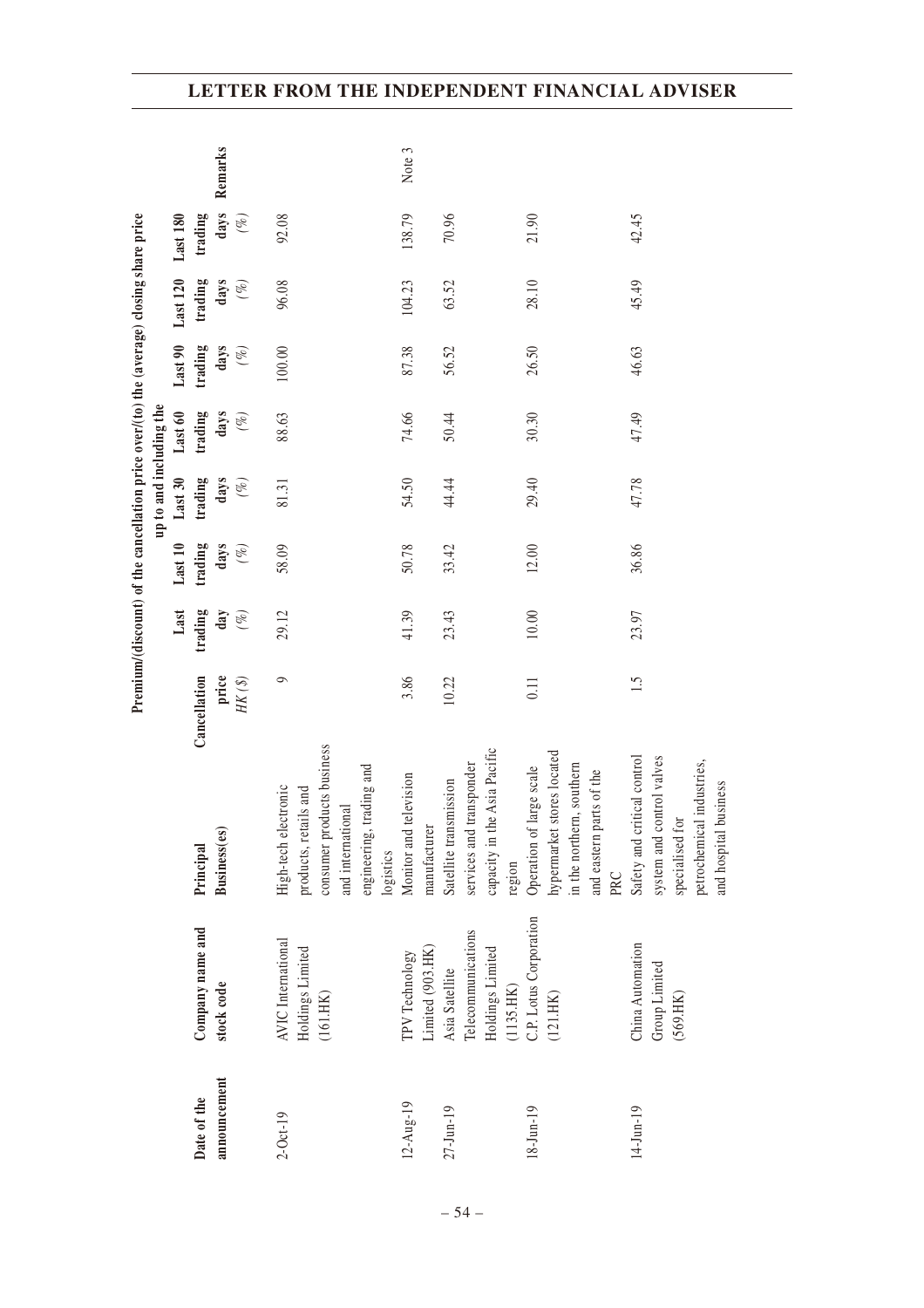|                 |                                                                                                                                                                                                                                                                                                                                                                                         |                                                                                                      |                                                                                                                           |                          |                         |                         | Premium/(discount) of the cancellation price over/(to) the (average) closing share price |                          |                          |                 |         |
|-----------------|-----------------------------------------------------------------------------------------------------------------------------------------------------------------------------------------------------------------------------------------------------------------------------------------------------------------------------------------------------------------------------------------|------------------------------------------------------------------------------------------------------|---------------------------------------------------------------------------------------------------------------------------|--------------------------|-------------------------|-------------------------|------------------------------------------------------------------------------------------|--------------------------|--------------------------|-----------------|---------|
|                 |                                                                                                                                                                                                                                                                                                                                                                                         |                                                                                                      |                                                                                                                           |                          |                         | up to and including the |                                                                                          |                          |                          |                 |         |
|                 |                                                                                                                                                                                                                                                                                                                                                                                         |                                                                                                      |                                                                                                                           | Last                     | Last 10                 | Last 30                 | Last 60                                                                                  | Last 90                  | Last 120                 | <b>Last 180</b> |         |
| Date of the     | Company name and                                                                                                                                                                                                                                                                                                                                                                        | Principal                                                                                            | Cancellation                                                                                                              | trading                  | trading                 | trading                 | trading                                                                                  | trading                  | trading                  | trading         |         |
| announcement    | stock code                                                                                                                                                                                                                                                                                                                                                                              | Business(es)                                                                                         | price                                                                                                                     | day                      | days                    | days                    | days                                                                                     | days                     | days                     | days            | Remarks |
|                 |                                                                                                                                                                                                                                                                                                                                                                                         |                                                                                                      | $HK\,(\textbf{\$})$                                                                                                       | $(\%)$                   | $(\%)$                  | $(\%)$                  | $(\%)$                                                                                   | $(\%)$                   | $(\%)$                   | $(\%)$          |         |
| $4 - A pr - 19$ | Foundation Company<br>Limited (1197.HK)<br>China Hengshi                                                                                                                                                                                                                                                                                                                                | Research and development,<br>various fiberglass fabrics<br>production and sales of                   | 2.5                                                                                                                       | 10.62                    | 16.82                   | 17.37                   | 19.05                                                                                    | 24.38                    | 25.63                    | 27.55           |         |
| 28-Mar-19       | Company Ltd (735.HK)<br><b>Energy Development</b><br>China Power Clean                                                                                                                                                                                                                                                                                                                  | owning and management of<br>Development, construction,<br>power plants<br>clean energy<br>in the PRC | 5.45                                                                                                                      | 41.90                    | 60.80                   | 78.10                   | 94.00                                                                                    | 101.90                   | 105.70                   | 88.58           | Note 4  |
|                 |                                                                                                                                                                                                                                                                                                                                                                                         | Maximum<br>Minimum<br>Average                                                                        | 150.00<br>10.00<br>43.13                                                                                                  | 135.85<br>12.00<br>49.98 | 95.20<br>17.37<br>52.51 | 94.00<br>19.05<br>53.55 | 101.90<br>24.38<br>54.60                                                                 | 105.70<br>25.63<br>55.53 | 138.79<br>21.90<br>53.88 |                 |         |
| 5 June 2020     | The Company                                                                                                                                                                                                                                                                                                                                                                             |                                                                                                      | 79.1                                                                                                                      | 94.2                     | 88.1                    | 88.1                    | 76.0                                                                                     | 67.1                     | 54.6                     |                 |         |
|                 | Source: Bloomberg and the website of the Stock Exchange                                                                                                                                                                                                                                                                                                                                 |                                                                                                      |                                                                                                                           |                          |                         |                         |                                                                                          |                          |                          |                 |         |
|                 | Note 1: The cancellation price of HK\$1.92 represents<br>the company.                                                                                                                                                                                                                                                                                                                   |                                                                                                      | the scheme cash consideration of HK\$0.42 per scheme share and the scheme cash dividend of HK\$1.50 per ordinary share of |                          |                         |                         |                                                                                          |                          |                          |                 |         |
|                 | Note 2: The cancellation price of HK\$71.90 represents the scheme cash consideration of HK\$12.00 per scheme share and the value (based on their closing prices on the last trading<br>day) of the Wharf Real Estate Investment Company Limited (1997.HK) share and The Wharf (Holdings) Limited (4.HK) share to be distributed per scheme share                                        |                                                                                                      |                                                                                                                           |                          |                         |                         |                                                                                          |                          |                          |                 |         |
|                 | Note 3: The cancellation price of HK\$3.86 represents the cash consideration for scheme share listed on The Stock Exchange of Hong Kong Limited. The scheme shareholder who<br>holds scheme shares listed on the Singapore Exchange Securities Trading Limited is entitled to the equivalent of HK\$3.86 in Singapore dollar                                                            |                                                                                                      |                                                                                                                           |                          |                         |                         |                                                                                          |                          |                          |                 |         |
|                 | Note 4: The cash alternative of HK\$5.45 for each scheme share had been used for the purpose of this comparison. The reference value of the share alternative which implies a<br>consideration for each ordinary scheme share                                                                                                                                                           |                                                                                                      | of around HK\$3.77 to HK\$5.39 as disclosed in the scheme document, is not adopted in our analysis.                       |                          |                         |                         |                                                                                          |                          |                          |                 |         |
|                 | Note 5: Premiums/(discounts) shown above for certain trading periods were independently calculated as they were not published in the respective scheme/composite documents. The<br>premiums/(discounts) (rounded to the nearest two decimal places) were derived by comparing the average closing share price (rounded to two decimal places) and the<br>respective cancellation price. |                                                                                                      |                                                                                                                           |                          |                         |                         |                                                                                          |                          |                          |                 |         |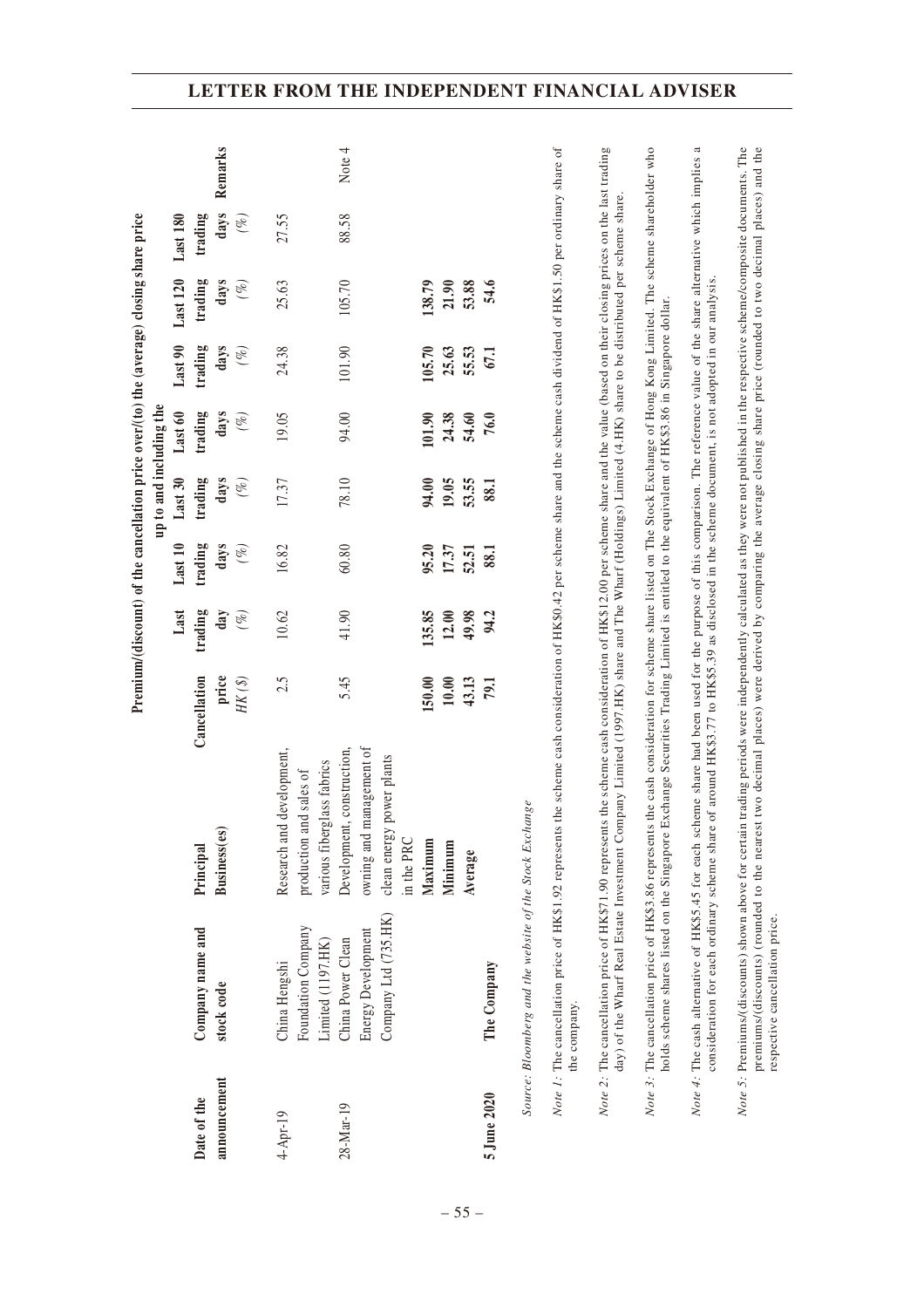Based on the table above, the average premium of the Privatisation Precedents over the last trading day share price, 10 days, 30 days, 60 days, 90 days, 120 days and 180 days share price averages were approximately 43.13%, 49.98%, 52.51%, 53.55%, 54.60%, 55.53% and 53.88% respectively. We note that the premiums represented by the Cancellation Price over the Share closing price on the Last Trading Day, and the average Share closing prices for the last 10 days, 30 days, 60 days, 90 days, 120 days and 180 days are all above the respective average premiums of the Privatisation Precedents, which are considered favourable.

## **DISCUSSION OF PRINCIPAL REASONS AND FACTORS**

We consider that the terms of the Proposal and the Scheme, including the Cancellation Price, to be fair and reasonable so far as the Independent Shareholders are concerned after taking into account all of the above principal factors and reasons, in particular:

- (1) as the impacts of the COVID-19 pandemic and intensifying China and US tension on the China's and the world economy are yet to unfold, the business prospects of the Group is subject to challenges and uncertainties as discussed in the section headed "2. Prospects of the Group" above and there is no guarantee that the existing profitability of the Group can be maintained;
- (2) the Cancellation Price represents a significant premium over the prevailing market prices of the Shares and in particular, it is also significantly higher than the average Share closing price for the Pre-announcement Period of around HK\$0.43 per Share;
- (3) given the generally thin trading volume of the Shares as discussed in the section headed "3.2 Trading liquidity of the Shares" above, it is uncertain as to whether there would be sufficient liquidity in the Shares for the Scheme Shareholders to dispose of a significant number of Shares in the open market without causing an adverse impact on the market price of the Shares and accordingly, the market trading price of the Shares may not necessarily reflect the proceeds that the Scheme Shareholders can receive by the disposal of their Shares in the open market. The Proposal and the Scheme, therefore, represent an opportunity and a viable alternative exit for the Scheme Shareholders, particularly, for those who are holding a large quantity of Shares, to dispose of their entire holdings at a price that represents a significant premium over the prevailing market prices of the Shares, if they so wish;
- (4) as illustrated in the "4. Historical discount of market price of the Shares to the NAV per Share" above, although the Cancellation Price represents discounts to the NAV per Share as at 31 December 2019 and 30 June 2020 respectively, however, such discounts are close to the low end of the range of the Average Discounts;
- (5) as also discussed in the section headed "5. Peer companies", the PBR and PER represented by the Cancellation Price are favourable and comparable respectively by comparing with its market comparable, Man Yue; and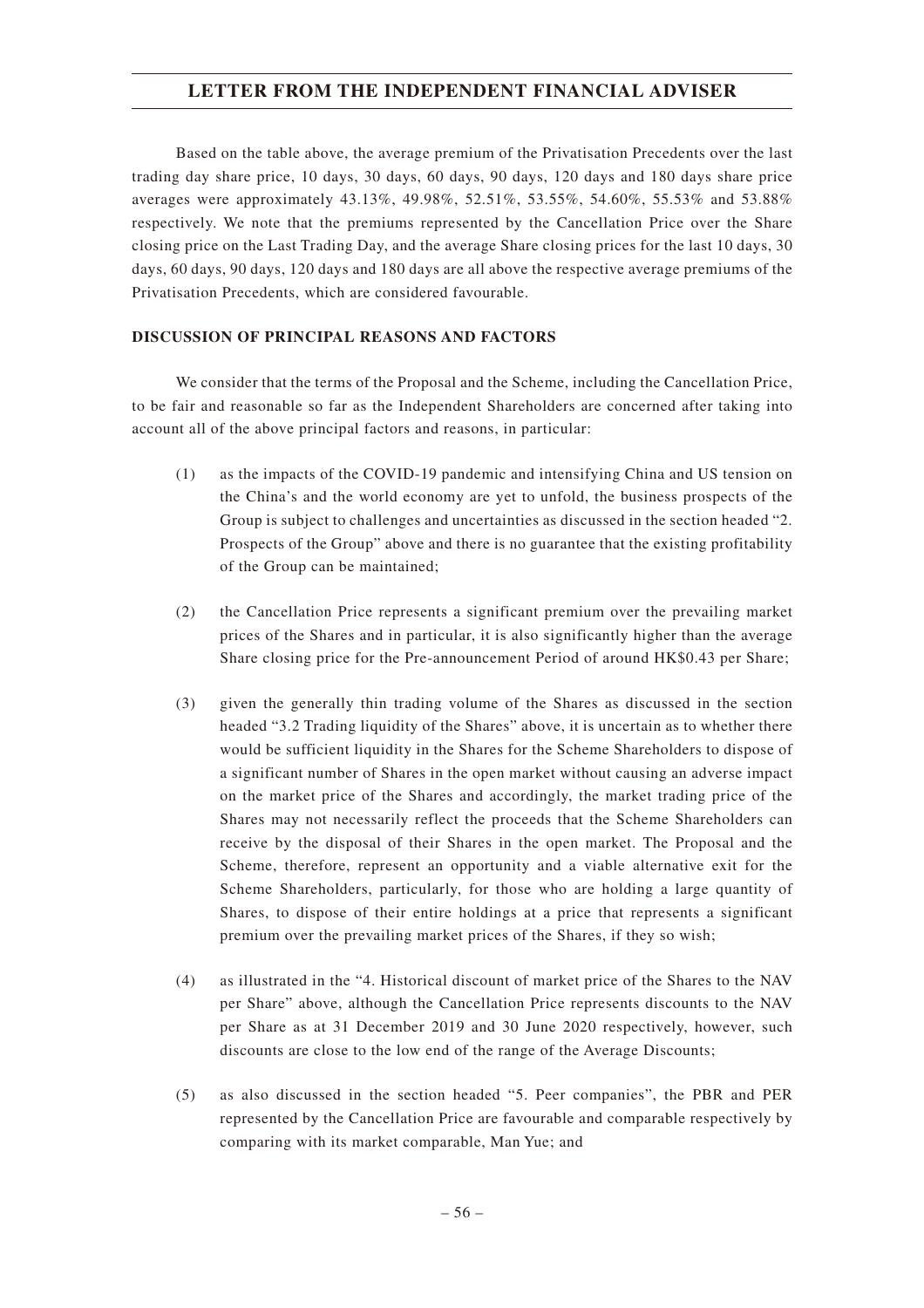(6) as discussed in the section headed "6. Privatisation precedents" above, the premiums represented by the Cancellation Price under the Proposal and the Scheme over the last trading day and the average Share closing prices for the last 10 days, 30 days, 60 days, 90 days, 120 days and 180 days Share price averages are above the corresponding average premiums of the Privatisation Precedents.

## **OPINION AND RECOMMENDATIONS**

Based on the above principal factors and reasons, we consider the terms of the Proposal, including the Cancellation Price, are fair and reasonable so far as the Independent Shareholders are concerned. Accordingly, we advise the Independent Board Committee to recommend the Independent Shareholders to vote in favour of the relevant resolutions to be proposed at the Court Meeting and the EGM respectively to approve and implement the Scheme.

The Shares have been trading in the market below the Cancellation Price since 8 June 2020 up to the Latest Practicable Date when they closed at HK\$0.55. However, there is still a possibility that the Share price may exceed the Cancellation Price in the period since the Latest Practicable Date and up to 5 October 2020, being the expected last day for trading in the Shares on the Stock Exchange. Accordingly, Shareholders are reminded to monitor the trading price and liquidity of the Shares during this period and, having regard to their own circumstances, consider selling their Shares in the open market, if the net proceeds obtained from such disposal of the Shares (after deducting all transaction costs) would be higher than HK\$0.60 per Share. Independent Shareholders should also keep in mind that, if applicable, dealings in the Shares will be suspended from 6 October 2020, being the day immediately following the expected last day for dealing in the Shares on the Stock Exchange, and up to the withdrawal of listing of the Shares from the Stock Exchange.

> Yours faithfully, for and on behalf of **SOMERLEY CAPITAL LIMITED Kenneth Chow** *Managing Director*

*Mr. Kenneth Chow is a licensed person registered with the SFC and a responsible officer of Somerley to carry out Type 6 (advising on corporate finance) regulated activity under the SFO and has over 20 years of experience in corporate finance industry.*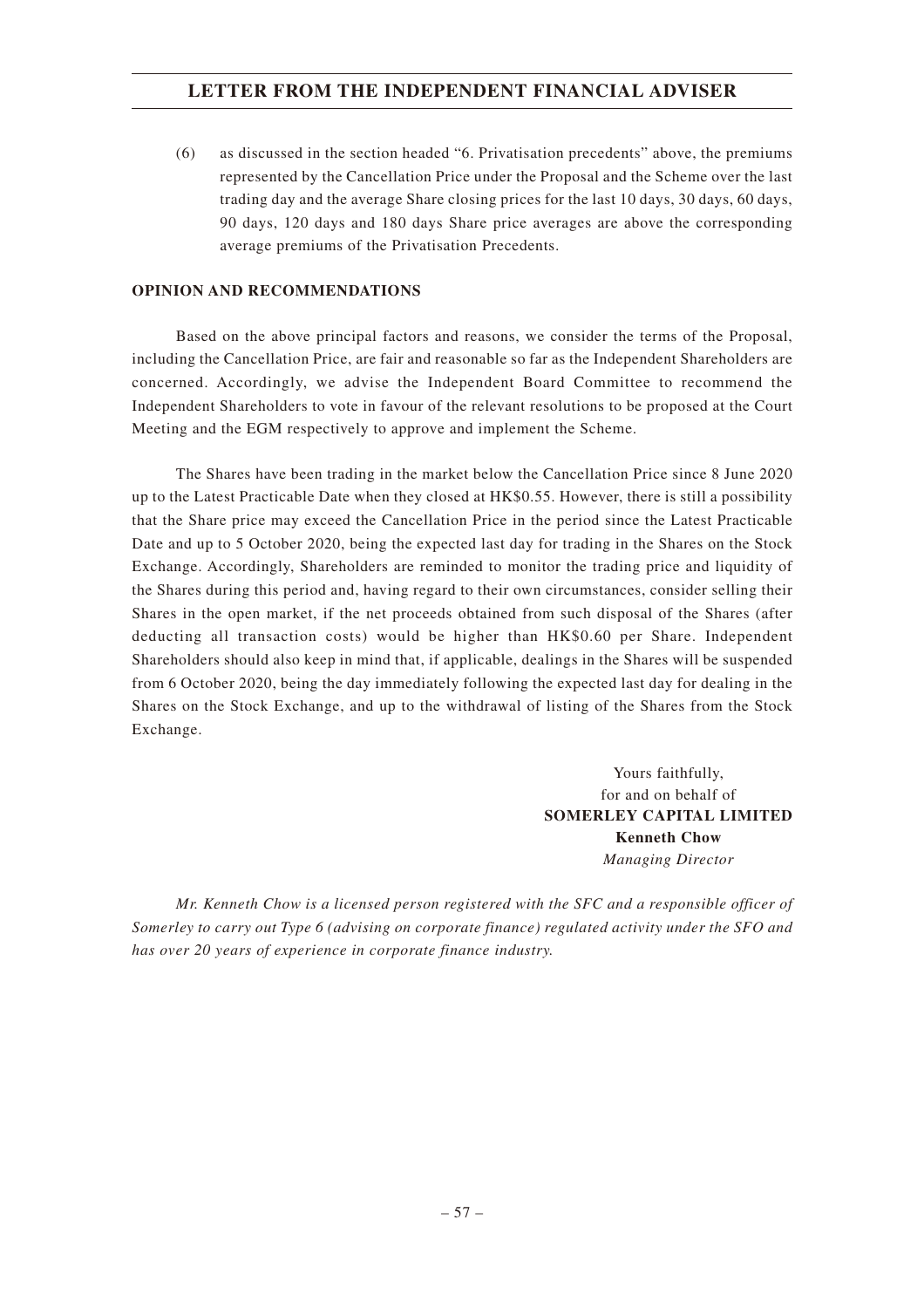*This Explanatory Statement constitutes the statement required under Order 102, rule 20 (4) (e) of the Rules of the Grand Court of the Cayman Islands 1995 (revised).*

### **SCHEME OF ARRANGEMENT TO CANCEL ALL THE SCHEME SHARES**

### **INTRODUCTION**

On 5 June 2020, the Offeror and the Company jointly announced that on 29 May 2020, the Offeror requested the Board to put forward a proposal to the Scheme Shareholders for the privatisation of the Company by way of a scheme of arrangement under Section 86 of the Companies Law involving the cancellation of the Scheme Shares and, in consideration therefor, the payment by the Offeror to the Scheme Shareholders in cash of the Cancellation Price for each Scheme Share so cancelled, and the withdrawal of the listing of the Shares on the Stock Exchange.

The Offeror has confirmed in the Announcement that the Cancellation Price will not be increased and that the Offeror did not reserve the right to do so. Shareholders and potential investors should be aware that, following the making of this statement, the Offeror will not be allowed to increase the Cancellation Price.

As at the Latest Practicable Date, the Offeror held 374,585,006 Shares (representing approximately 44.35% of the issued share capital of the Company); the Offeror Concert Parties held in aggregate 219,909,333 Shares (representing approximately 26.04% of the issued share capital of the Company); and the Offeror and the Offeror Concert Parties held in aggregate 594,494,339 Shares (representing approximately 70.39% of the issued share capital of the Company). These Shares held by the Offeror and the Offeror Concert Parties will not form part of the Scheme Shares and will not be voted on the Scheme at the Court Meeting.

The purpose of this Explanatory Statement is to explain the terms and effects of the Proposal and, specifically, to provide the Scheme Shareholders with additional information in relation to the Scheme.

Particular attention is drawn to (a) a letter from the Board set out on pages 15 to 24 of this Scheme Document; (b) a letter of recommendation from the Independent Board Committee set out on pages 25 to 26 of this Scheme Document; (c) a letter of advice from the Independent Financial Adviser set out on pages 27 to 57 of this Scheme Document; and (d) the Scheme set out in the section headed "The Scheme" to this Scheme Document.

#### **THE PROPOSAL**

The Proposal will be implemented by way of the Scheme. Under the Scheme, the Scheme Shareholders will receive from the Offeror the Cancellation Price of HK\$0.60 in cash for every Scheme Share as consideration for the cancellation of the Scheme Shares held as at the Effective Date.

As at the Latest Practicable Date, no dividends or distribution declared by the Company was outstanding. The Company does not intend to declare any dividends or distribution during the offer period.

### **THE SCHEME**

If the Proposal is approved and implemented, under the Scheme, the share capital of the Company will, on the Effective Date, be reduced by cancelling and extinguishing the Scheme Shares. Simultaneously with such reduction, the share capital of the Company will be increased to its former amount by the issuance at par to the Offeror, credited as fully paid, of the aggregate number of Shares as is equal to the number of Scheme Shares cancelled. The reserve created in the Company's books of account as a result of the capital reduction will be applied in paying up in full at par the new Shares so issued, credited as fully paid, to the Offeror.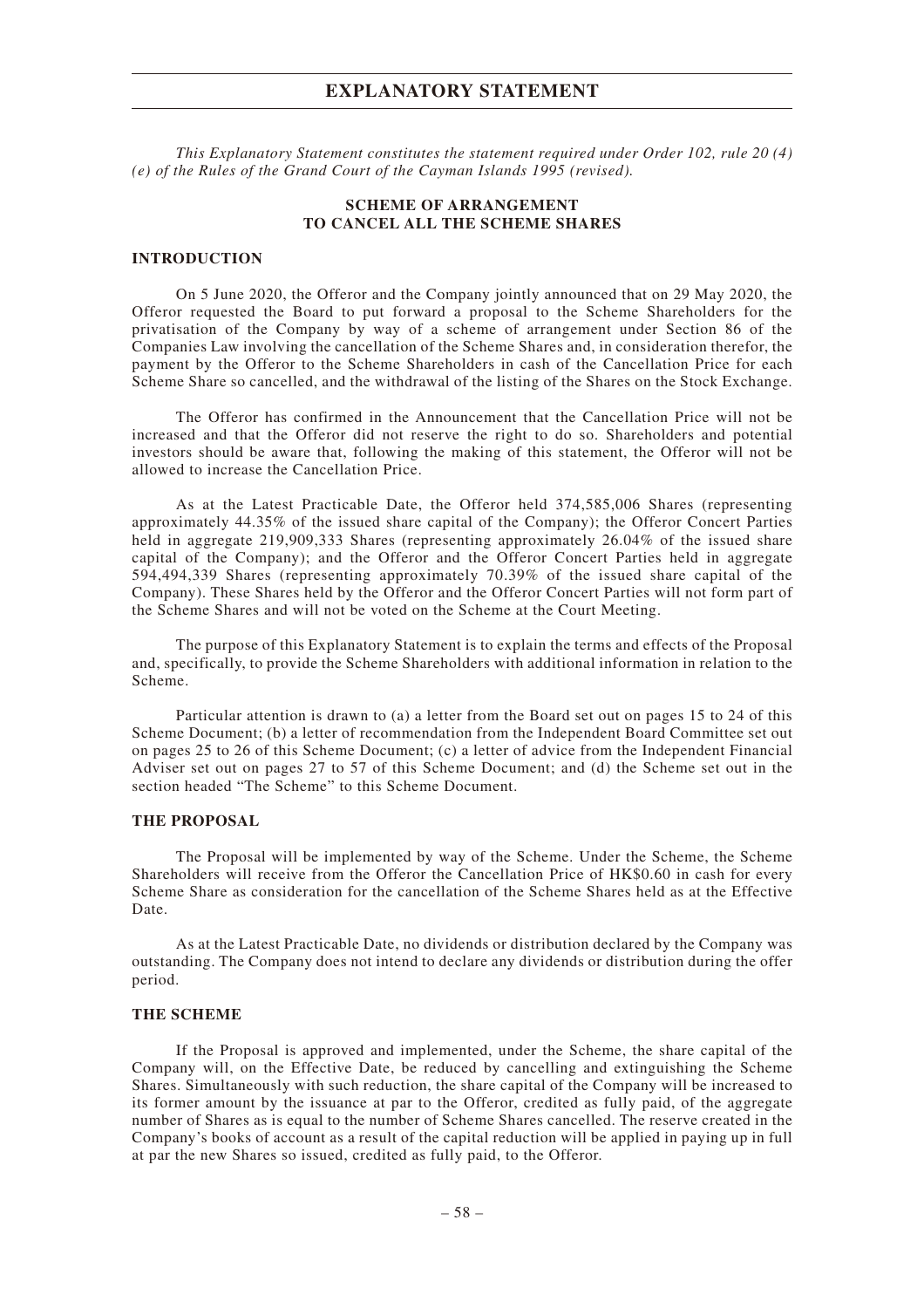The Scheme provides that, in consideration of the cancellation of the Scheme Shares, the Scheme Shareholders will be entitled to receive from the Offeror:

HK\$0.60 in cash ............................... .for every Scheme Share

# **The Offeror has advised that the Cancellation Price will not be increased and the Offeror does not reserve the right to do so.**

The Cancellation Price of HK\$0.60 per Scheme Share represents:

- (a) a premium of approximately 79.1% over the closing price of HK\$0.335 per Share as quoted on the Stock Exchange on the Last Trading Day;
- (b) a premium of approximately 94.2% over the average closing price of approximately HK\$0.309 per Share based on the daily closing prices as quoted on the Stock Exchange for the 10 trading days up to and including the Last Trading Day;
- (c) a premium of approximately 88.1% over the average closing price of approximately HK\$0.319 per Share based on the daily closing prices as quoted on the Stock Exchange for the 30 trading days up to and including the Last Trading Day;
- (d) a premium of approximately 88.1% over the average closing price of approximately HK\$0.319 per Share based on the daily closing prices as quoted on the Stock Exchange for the 60 trading days up to and including the Last Trading Day;
- (e) a premium of approximately 76.0% over the average closing price of approximately HK\$0.341 per Share based on the daily closing prices as quoted on the Stock Exchange for the 90 trading days up to and including the Last Trading Day;
- (f) a premium of approximately 67.1% over the average closing price of approximately HK\$0.359 per Share based on the daily closing prices as quoted on the Stock Exchange for the 120 trading days up to and including the Last Trading Day;
- (g) a premium of approximately 54.6% over the average closing price of approximately HK\$0.388 per Share based on the daily closing prices as quoted on the Stock Exchange for the 180 trading days up to and including the Last Trading Day; and
- (h) a discount of approximately 37.5% over the unaudited net asset value per Share in the Company of approximately RMB0.865 (or approximately HK\$0.960 equivalent) as at 31 December 2019, based on the audited net assets of the Group as stated in the consolidated statement of financial position the Company included in its annual report 2019, the RMB to HK\$ exchange rate of RMB1.00 to HK\$1.1101 (being the exchange rate as quoted by the People's Bank of China on the Last Trading Date) and 844,559,841 Shares in issue as at the Announcement Date; and
- (i) a premium of approximately  $9.1\%$  over the closing price of HK\$0.550 per Share as quoted on the Stock Exchange on the Latest Practicable Date.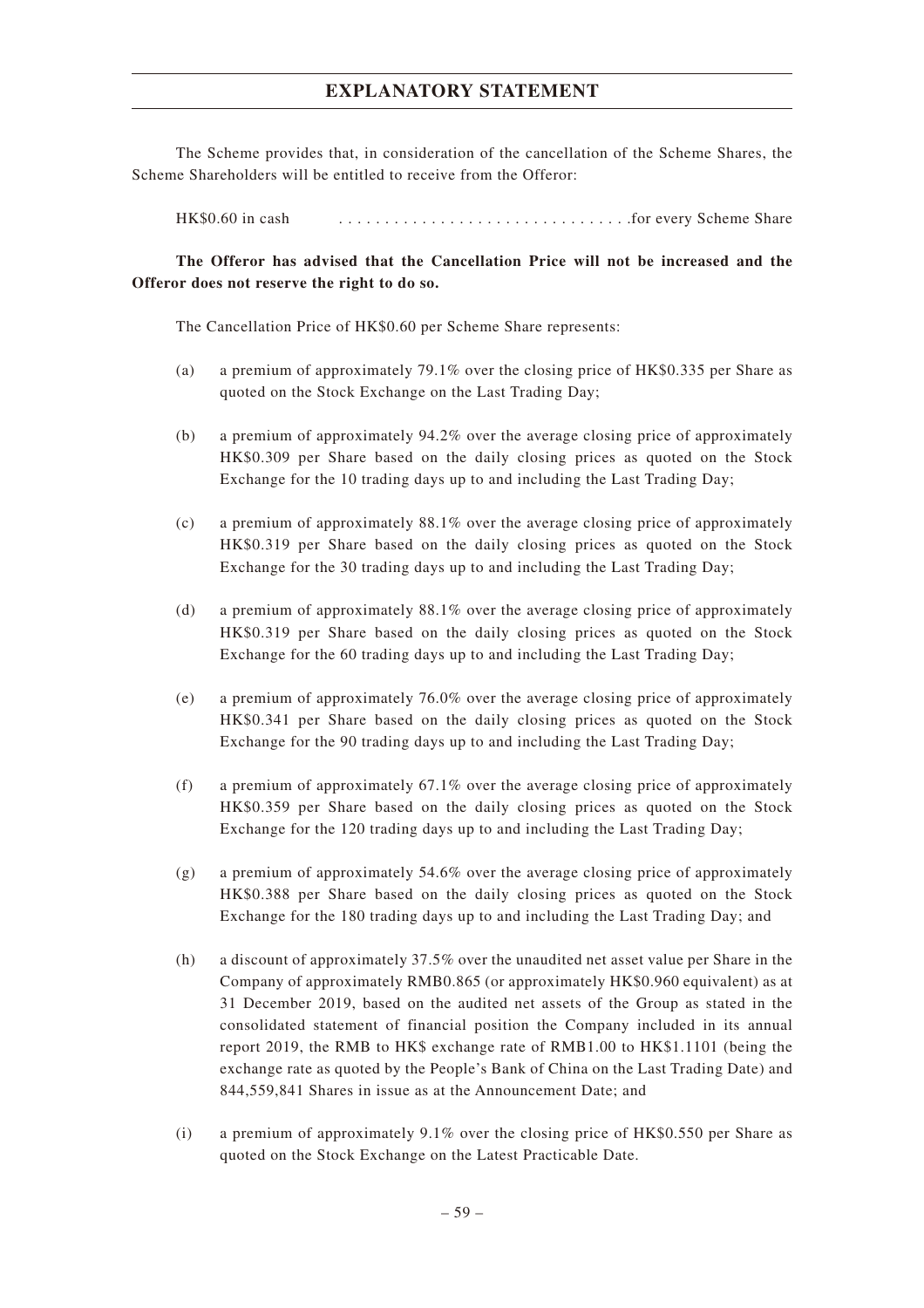The Cancellation Price has been determined on a commercial basis after taking into account, among others, the prices of the Shares traded on the Stock Exchange, the trading multiples of comparable companies listed on the Stock Exchange and with reference to other privatisation transactions in Hong Kong in recent years.

### **TOTAL CONSIDERATION AND FINANCIAL RESOURCES**

On the basis of the Cancellation Price of HK\$0.60 per Scheme Share and 250,065,502 Scheme Shares being in issue as at the Latest Practicable Date and assuming that no further Shares will be issued before the Scheme Record Date, the Scheme Shares are in aggregate valued at approximately HK\$150,039,301.2, which represents the amount of cash required for the Proposal.

The Offeror's payment obligations to the Scheme Shareholders in respect of the Cancellation Price in cash pursuant to and in accordance with the Scheme shall be fulfilled by the Offeror. The Offeror intends to finance the cash required for the cancellation of the Scheme Shares using the proceeds of a facility of up to HK\$180 million granted by CTBC Bank Co., Ltd., a third party independent of the Offeror.

Elstone, the financial adviser to the Offeror, is satisfied that sufficient financial resources are available to the Offeror for discharging its obligations in respect of the full implementation of the Scheme in accordance with its terms.

### **CONDITIONS OF THE PROPOSAL**

The implementation of the Proposal is, and the Scheme will become effective and binding on the Company and all Shareholders subject to the fulfilment or waiver (as applicable) of the following:

- (1) the approval of the Scheme (by way of poll) by a majority in number of the Independent Shareholders representing not less than three-fourths in value of the Scheme Shares held by the Independent Shareholders present and voting either in person or by proxy at the Court Meeting;
- (2) (a) the Scheme is approved (by way of poll) by the Independent Shareholders holding at least 75% of the votes attaching to the Scheme Shares held by Independent Shareholders that are voted either in person or by proxy at the Court Meeting; and
	- (b) the number of votes cast (by way of poll) by Independent Shareholders present and voting either in person or by proxy at the Court Meeting against the resolution to approve the Scheme at the Court Meeting is not more than 10% of the votes attaching to all Scheme Shares held by all Independent Shareholders;
- (3) (a) the passing of a special resolution by a majority of not less than three-fourths of the votes cast by the Shareholders present and voting in person or by proxy at the EGM to approve and give effect to the reduction of the number of issued Shares in the share capital of the Company by cancelling and extinguishing the Scheme Shares; and (b) the passing of an ordinary resolution by a simple majority of the votes cast by the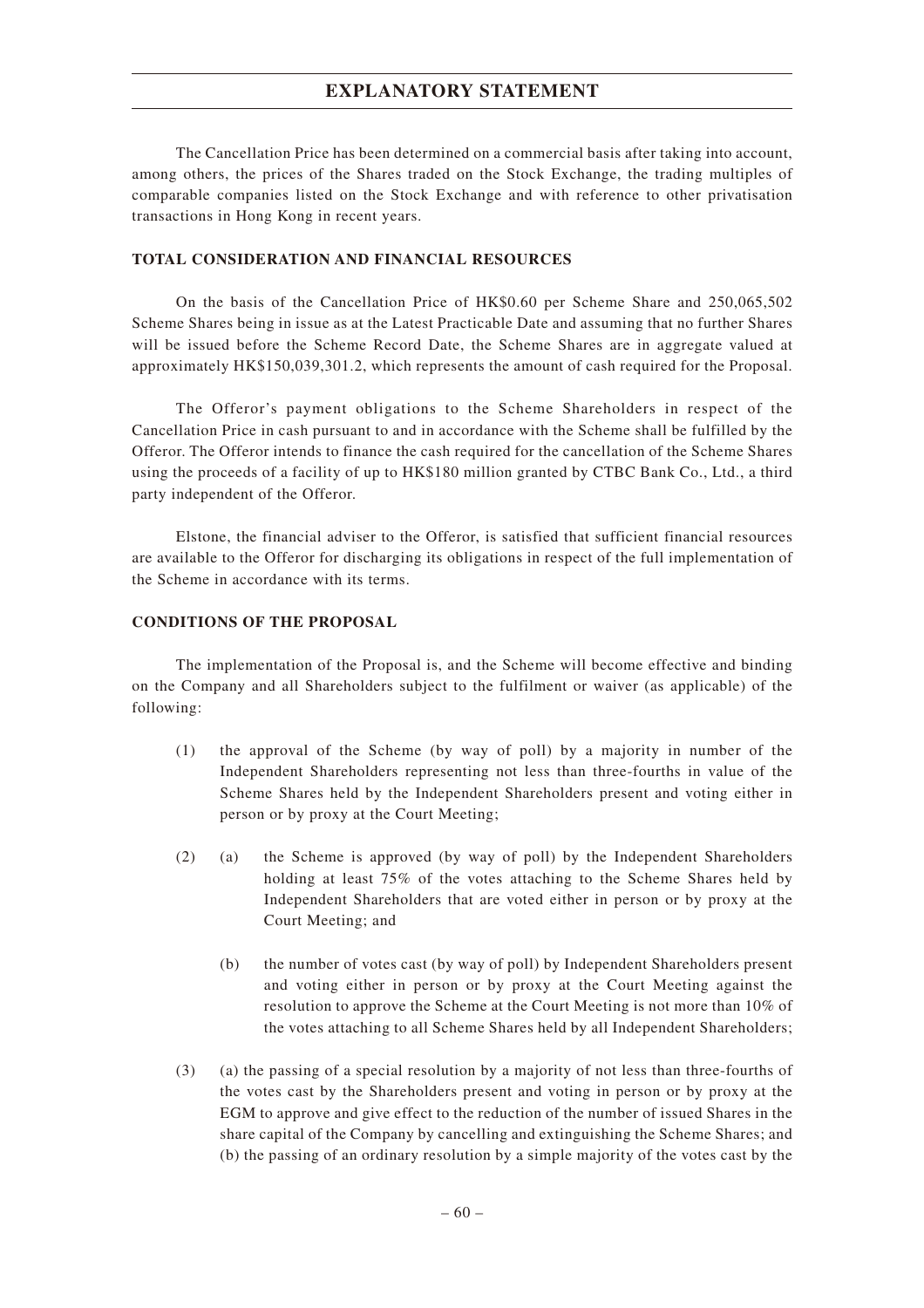Shareholders present and voting in person or by proxy at the EGM to, simultaneously with the cancellation and extinguishment of the Scheme Shares referred to in (a) above, increase the issued share capital of the Company to the amount prior to the cancellation and extinguishment of the Scheme Shares by an application of the reserve created as a result of the aforesaid cancellation and extinguishment of the Scheme Shares to pay up in full at par such number of new Shares as is equal to the number of Scheme Shares cancelled and extinguished as a result of the Scheme, credited as fully paid, to be allotted and issued to the Offeror;

- (4) the sanction of the Scheme (with or without modifications) by the Grand Court and its confirmation of the reduction of the number of issued Shares in the share capital of the Company, and the delivery to the Registrar of Companies in the Cayman Islands of a copy of the order of the Grand Court for registration;
- (5) compliance, to the extent necessary, with the procedural requirements and conditions, if any, under Sections 15 and 16 of the Companies Law in relation to the reduction of the number of issued Shares in the issued share capital of the Company;
- (6) all necessary Authorisations in connection with the Proposal and the Scheme having been obtained from, given by or made with or by (as the case may be) the Relevant Authorities and remaining in full force and effect without modification, in the Cayman Islands, Hong Kong, Taiwan and any other relevant jurisdictions;
- (7) all necessary consents (including consents from the relevant lenders) in connection with the Proposal and the withdrawal of listing of Shares from the Stock Exchange which may be required under any existing contractual obligations of the Company being obtained and remained in effect;
- (8) no government, governmental, quasi-governmental, statutory or regulatory body, court or agency in any jurisdiction having taken or instituted any action, proceeding or suit (or enacted, made or proposed, and there not continuing to be outstanding, any statute, regulation, demand or order) that would make the Proposal or the Scheme or its implementation in accordance with its terms void, unenforceable, illegal or impracticable (or which would impose any material and adverse conditions or obligations with respect to the Proposal or the Scheme or its implementation in accordance with its terms), other than such actions, proceedings or suits as would not have a material adverse effect on the legal ability of the Offeror to proceed with the Proposal or the Scheme;
- (9) since the Announcement Date, there having been no adverse change in the business, assets, financial or trading positions, profits or prospects of any member of the Group (to an extent which is material in the context of the Company and its subsidiaries taken as a whole or in the context of the Proposal); and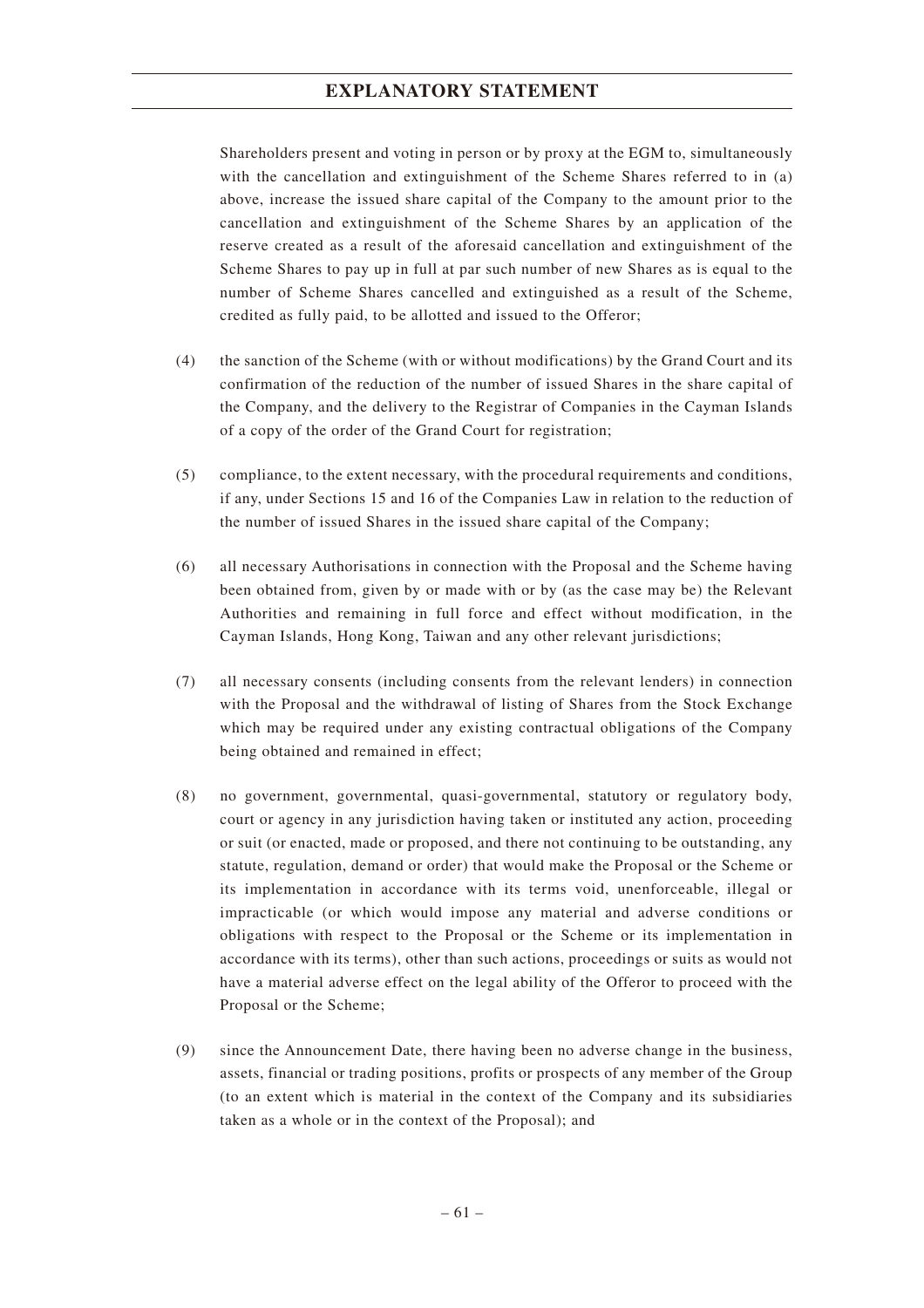(10) save as publicly announced prior to the Announcement Date, there having not been any instituted or remaining outstanding litigation, arbitration proceedings, prosecution or other legal proceedings to which any member of the Group is a party (whether as plaintiff, defendant or otherwise) and no such proceedings will be threatened in writing against any such member (and no investigation by any government or quasi-governmental, supranational, regulatory or investigative body or court against or in respect of any such member or the business carried on by any such member will be threatened in writing, announced, instituted or remain outstanding by, against or in respect of any such member), in each case which is material and adverse in the context of the Group taken as a whole or in the context of the Proposal.

### **Approval from MOEAIC on the Proposal required**

The Company is incorporated in the Cayman Islands, and the operations of the Group are mainly in the PRC. The shareholders of the Offeror and its concert parties are Taiwan citizens, and increase of the interests of the Offeror in the Company is considered as overseas and mainland China investments by Taiwan citizens.

The Offeror Shareholders have, through their TW Agent, made enquiries with the Investment Commission of MOEAIC and obtained a reply therefrom that an approval from MOEAIC is required in respect of the Proposal. The obtaining of the approval from MOEAIC will be part of Condition (6) as stated above.

On 2 July 2020, the TW Agent received a written reply from MOEAIC, clarifying and confirming its view in respect of the Proposal, that:

- (a) the Proposal is considered as overseas investments as well as mainland China investments by Taiwan citizens; and
- (b) the Proposal is deemed to be investments made by the Offeror Shareholders as individuals.

According to the Approval Principles published by MOEAIC, the Investment Limit for each individual Taiwan investor in mainland China shall not exceed US\$5.00 million. After a further enquiry made with MOEAIC on 20 July 2020, MOEAIC confirmed its final view that the Investment Limit applies to each Offeror Shareholder individually, that is, the Investment Limit for the Offeror Shareholders cannot be aggregated to allow a maximum investment amount of US\$20.00 million.

The Company estimated that the approximate amount of investments in mainland China by the Offeror as at 31 December 2019 was (for the purpose of calculation of the Investment Limit under the Approval Principles only) approximately US\$18.78 million. As each of Mr. YY Lin and Ms. IC Lin owned approximately 35% of the shareholding in the Offeror before completion of the Subscription, the approximate deemed amount of investment in mainland China made by each of them amounted to approximately US\$6.57 million and exceeded the Investment Limit.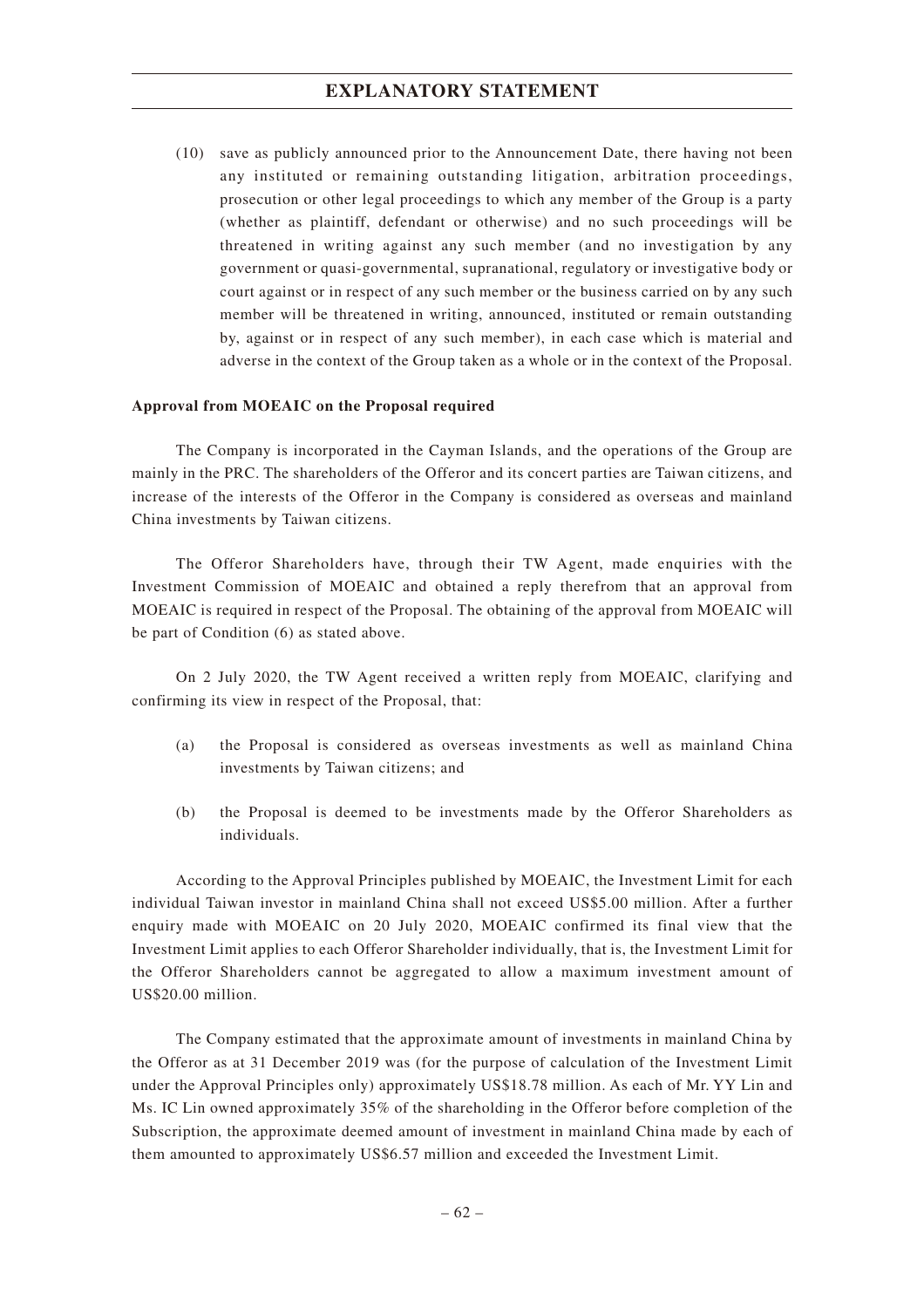#### **Subscription for shares in the Offeror by Mr. CT Lin**

In order to comply with the Investment Limit under the Approval Principles, Mr. CT Lin subscribed for 350,000 shares of the Offeror at US\$1.00 per share under the Subscription, such that the deemed approximate amounts of investment in mainland China under the Proposal of each of Mr. CT Lin, Mr. YY Lin, Ms. IC Lin, Ms. Liu and Ms. Chou will be within the Investment Limit upon completion of the Proposal. On 27 July 2020, the Subscription was irrevocably settled with the subscription shares allotted and issued to Mr. CT Lin. The shareholding of the Offeror Shareholders and their corresponding deemed approximate amount of investment in mainland China after the completion of the Subscription and as at the Latest Practicable Date are set out below:

| <b>Shareholders of Offeror</b> <sup>(Note)</sup> | Shareholding in the<br>Offeror after the Subscription | Approximate<br>deemed<br>amount of<br>investment in<br>mainland<br>China |                  |
|--------------------------------------------------|-------------------------------------------------------|--------------------------------------------------------------------------|------------------|
|                                                  | <i>Shares</i>                                         | (%)                                                                      | $(US\$ s million |
| Mr. CT Lin                                       | 350,000                                               | 25.93                                                                    | 4.87             |
| Mr. YY Lin<br>Ms. IC Lin                         | 350,000<br>350,000                                    | 25.93<br>25.93                                                           | 4.87<br>4.87     |
| Ms. Liu                                          | 200,000                                               | 14.81                                                                    | 2.78             |
| Ms. Chou                                         | 100,000                                               | 7.40                                                                     | 1.39             |
| Total:                                           | 1,350,000                                             | $100.00\%$                                                               | 18.78            |

*Note:* Mr. CT Lin, Ms. Chou, Mr. YY Lin, Ms. Liu and Ms. IC Lin are family members. Mr. CT Lin and Ms. Chou are the parents of Mr. YY Lin and Ms. IC Lin. Ms. Liu is the spouse of Mr. YY Lin.

As advised by the TW Agent, based on their enquiry with MOEAIC, the Subscription will be regarded as a mere increase of overseas investments by Mr. CT Lin but will not be regarded as an increase in investments in mainland China so long as the proceeds from the Subscription received by the Offeror will not be invested by it in mainland China. The Subscription was completed for compliance with the MOEAIC regulatory requirements to lower the deemed amount of investment in mainland China per each Offeror Shareholder, and therefore should be acceptable to MOEAIC for the purpose of complying with the Investment Limit under the Approval Principles.

### **Offeror's funding for the Proposal not affected**

The Offeror has obtained a confirmation from CTBC Bank Co., Ltd. that the granting of the facility of up to HK\$180 million to it for financing the cash required for cancellation of the Scheme Shares will not be affected by the Subscription.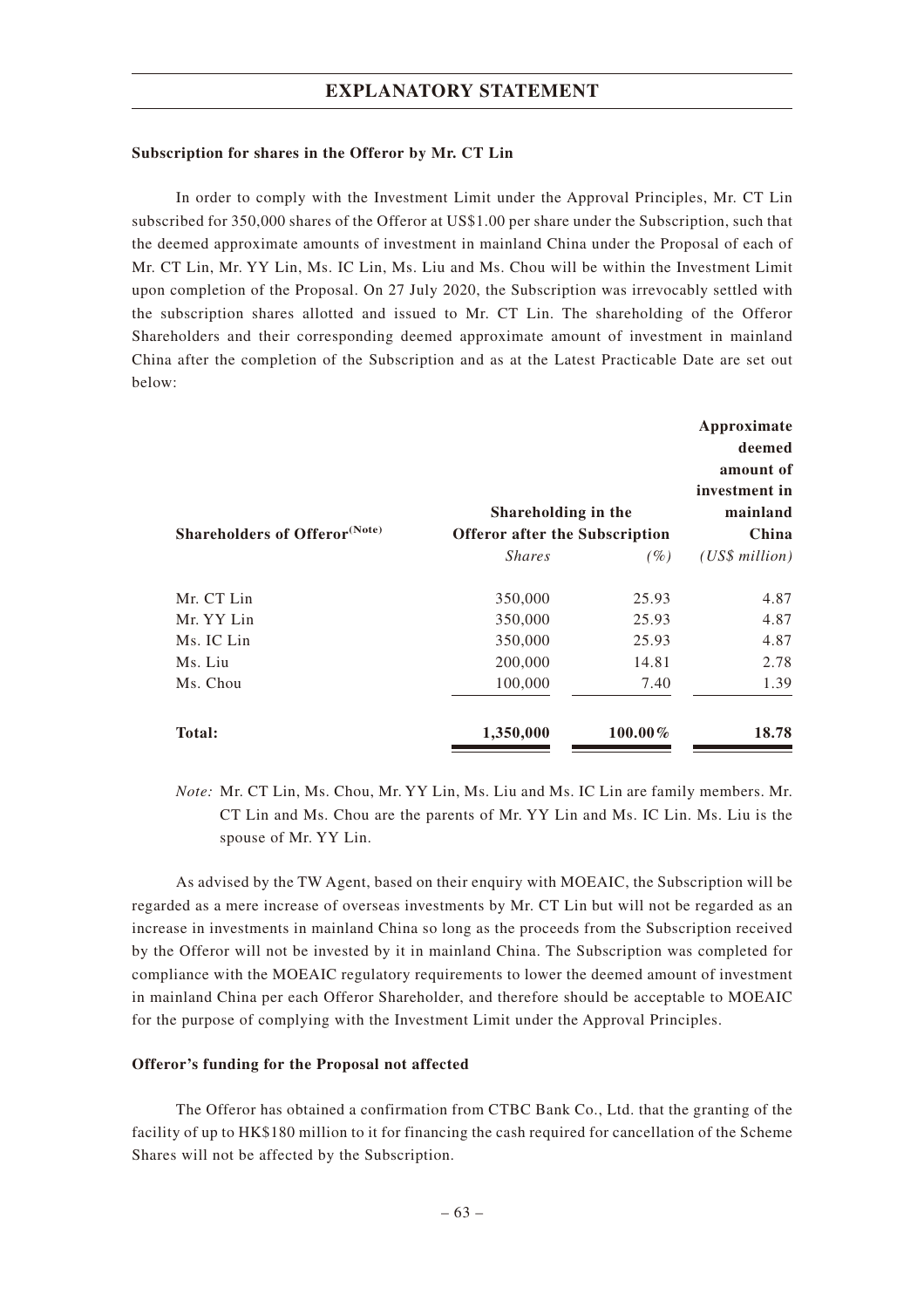On such basis, Elstone, the financial adviser to the Offeror, is satisfied that taking into account the effect of the Subscription, sufficient financial resources are available to the Offeror for discharging its obligations in respect of the full implementation of the Scheme in accordance with its terms.

#### **Consultation with the SFC on the Subscription**

The Offeror has consulted the Executive who indicated that the Subscription will not affect the proceeding of the Proposal.

#### **Approval from MOEAIC obtained**

The Subscription was completed on 27 July 2020. The Offeror Shareholders have applied for and obtained the approval from MOEAIC on the Proposal based on the post-Subscription shareholding of the Offeror as at the Latest Practicable Date.

In relation to Condition (6), apart from the aforementioned, the Offeror is not aware of any other Authorisations which is necessary for the Proposal. In respect of the Conditions (7) to (10) the Offeror is not currently aware of any Authorisations or consents which are required, and any other matter that would constitute a breach to Conditions (7) to (10).

The Offeror reserves the right to waive Conditions (7) to (10) either in whole or in part, either generally or in respect of any particular matter. Conditions  $(1)$ ,  $(2)$ ,  $(3)$ ,  $(4)$ ,  $(5)$  and  $(6)$ cannot be waived in any event. Pursuant to Note 2 to Rule 30.1 of the Takeovers Code, the Offeror may only invoke any or all of the Conditions as a basis for not proceeding with the Scheme if the circumstances which give rise to a right to invoke any such Condition are of a material significance to the Offeror in the context of the Proposal. All of the Conditions will have to be fulfilled or waived, as applicable, on or before the Long Stop Date (or such later date as the Offeror and the Company may agree or, to the extent applicable, as the Grand Court may direct and in all cases, as permitted by the Executive), failing which the Proposal and the Scheme will lapse.

The Company has no right to waive any of the Conditions.

The Proposal has been approved by the Offeror Directors, but is not required to be approved by the Offeror Shareholders.

When and only if the Conditions are satisfied or waived (as applicable), the Company shall deliver to the Registrar of Companies in the Cayman Islands for registration pursuant to Section 86(3) of the Companies Law a copy of the order of the Grand Court sanctioning the Scheme, whereupon the Scheme will become effective and binding on the Company and all the Scheme Shareholders. Assuming that the Conditions are satisfied or validly waived (as applicable), it is expected that the Scheme will become effective on or around Wednesday, 21 October 2020 (Cayman Islands time).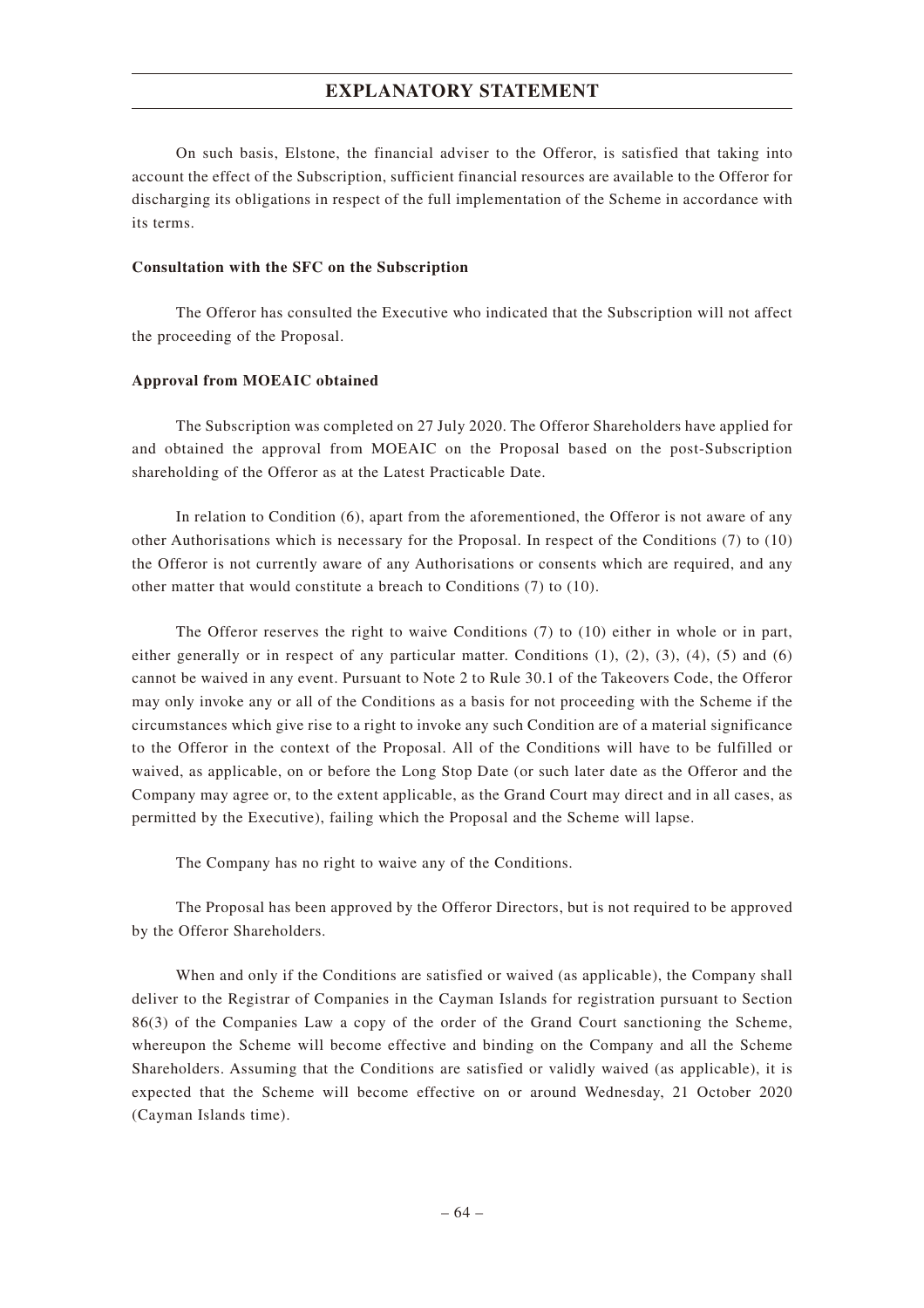**Shareholders and potential investors should be aware that the implementation of the Proposal and the Scheme are subject to conditions being fulfilled or waived, as applicable, and thus the Proposal may or may not be implemented, the Scheme may or may not become effective. Shareholders and potential investors should therefore exercise caution when dealing in the securities of the Company. Persons who are in doubt as to the action they should take should consult their stockbroker, bank manager, solicitor or other professional advisers.**

# **SHAREHOLDING STRUCTURE OF THE COMPANY AND EFFECT OF THE PROPOSAL AND THE SCHEME**

As at the Latest Practicable Date, the authorised share capital of the Company was HK\$150,000,000 divided into 1,500,000,000 Shares, and the Company had 844,559,841 Shares in issue. As at the Latest Practicable Date, the Company has no other relevant securities (as defined in Note 4 to Rule 22 of the Takeovers Code) other than the 844,559,841 Shares in issue. As at the Latest Practicable Date, the Scheme Shares, comprising 250,065,502 Shares, represent approximately 29.61% of the issued share capital of the Company.

As at the Latest Practicable Date, the Offeror held 374,585,006 Shares (representing approximately 44.35% of the issued share capital of the Company); the Offeror Concert Parties held in aggregate 219,909,333 Shares (representing approximately 26.04% of the issued share capital of the Company); and the Offeror and the Offeror Concert Parties held in aggregate 594,494,339 Shares (representing approximately 70.39% of the issued share capital of the Company). These Shares held by the Offeror and the Offeror Concert Parties will not form part of the Scheme Shares and will not be voted on the Scheme at the Court Meeting.

The Offeror is the controlling shareholder of the Company, and will, under the Scheme, cancel all Scheme Shares in the Company upon the Scheme becoming effective. Simultaneously with the cancellation of the Scheme Shares upon the Scheme becoming effective, by the application of reserve created as a result of the cancellation of the Scheme Shares to increase the issued share capital of the Company to the amount prior to the cancellation and extinguishment of the Scheme Shares by the allotment and issue to the Offeror of such number of new Shares (credited as fully paid) as is equal to the number of Scheme Shares cancelled, the Offeror's shareholding in the Company will increase from approximately 44.35% as at the Latest Practicable Date to approximately 73.96% upon the Scheme becoming effective.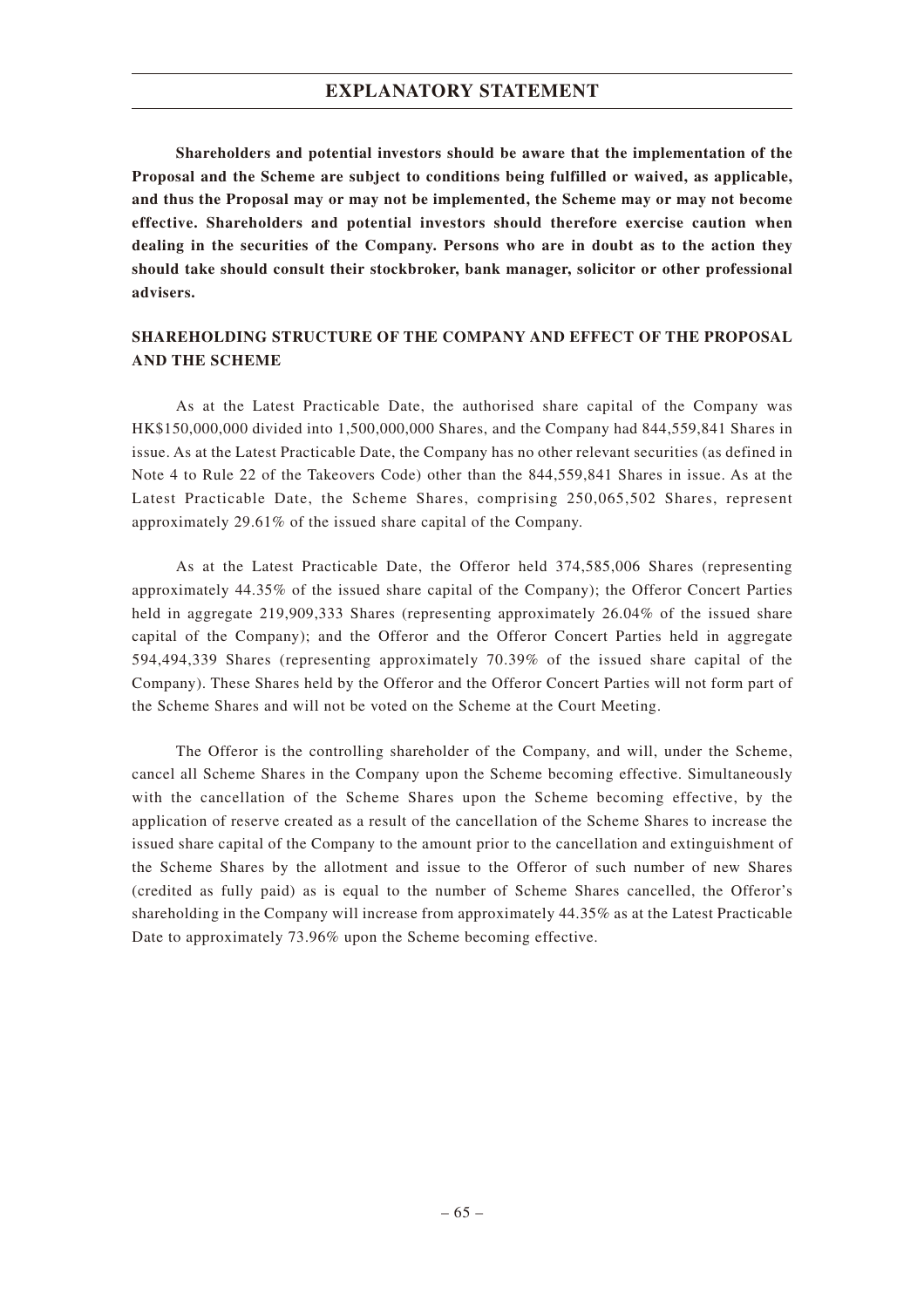On the assumption that there is no other change in shareholding of the Company before completion of the Proposal, the table below sets out the shareholding structure of the Company as at the Latest Practicable Date and immediately upon completion of the Proposal:

|                                                                               |                                   |                    | Immediately upon completion of |                         |
|-------------------------------------------------------------------------------|-----------------------------------|--------------------|--------------------------------|-------------------------|
| <b>Shareholders</b>                                                           | As at the Latest Practicable Date |                    |                                | the Proposal            |
|                                                                               | Number of                         |                    | Number of                      |                         |
|                                                                               | <b>Shares</b>                     | $\frac{q_0(8)}{6}$ | <b>Shares</b>                  | $\frac{q_0(8)}{q_0(8)}$ |
| the Offeror $(1)$                                                             | 374,585,006                       | 44.35%             | $624,650,508^{(9)}$            | 73.96%                  |
| Offeror Concert Parties <sup><math>(1)</math></sup> not subject to the Scheme |                                   |                    |                                |                         |
| Mr. $CT Lin(2)$                                                               | 101,657,378                       | 12.04%             | 101,657,378                    | 12.04%                  |
| Ms. Chou <sup>(3)</sup>                                                       | 67,955,786                        | 8.05%              | 67,955,786                     | 8.05%                   |
| Hung Yu <sup>(4)</sup>                                                        | 20,775,777                        | 2.46%              | 20,775,777                     | 2.46%                   |
| Mr. $YY$ Lin <sup>(5)</sup>                                                   | 13,161,622                        | 1.56%              | 13,161,622                     | 1.56%                   |
| Ms. IC $Lin(6)$                                                               | 9,429,777                         | 1.12%              | 9,429,777                      | 1.12%                   |
| Ms. Liu <sup>(7)</sup>                                                        | 6,928,993                         | 0.82%              | 6,928,993                      | 0.82%                   |
| sub-total:                                                                    | 219,909,333                       | 26.04%             | 219,909,333                    | 26.04%                  |
| Aggregate number of Shares                                                    |                                   |                    |                                |                         |
| held by the Offeror and the                                                   |                                   |                    |                                |                         |
| <b>Offeror Concert Parties</b>                                                | 594,494,339                       | 70.39%             | 844,559,841                    | 100.00%                 |
| <b>Independent Shareholders</b>                                               | 250,065,502                       | 29.61%             | $\theta$                       | $0.00\%$                |
| Total number of Shares                                                        | 844,559,841                       | 100.00%            | 844,559,841                    | 100.00%                 |
| <b>Total Number of Scheme Shares</b>                                          | 250,065,502                       | 29.61%             | $\theta$                       | $0.00\%$                |

#### *Notes:*

- 1. Shares in which the Offeror and the Offeror Concert Parties are interested will not form part of the Scheme Shares and will not be cancelled and extinguished upon the Scheme becoming effective.
- 2. Mr. CT Lin is the Chairman, President and an executive Director and the spouse of Ms. Chou.
- 3. Ms. Chou is the Vice-President and an executive Director, and the spouse of Mr. CT Lin.
- 4. Hung Yu is held by Ms. Chou as to 53.06%, Mr. CT Lin as to 37.04%, Mr. YY Lin as to 4.94%, Ms. IC Lin as to 2.47% and Ms. Liu as to 2.49%.
- 5. Mr. YY Lin is the Chief Executive Officer and an executive Director, the son of Mr. CT Lin and Ms. Chou and the spouse of Ms. Liu.
- 6. Ms. IC Lin is an executive Director and the daughter of Mr. CT Lin and Ms. Chou.
- 7. Ms. Liu is a non-executive Director and the spouse of Mr. YY Lin.
- 8. All percentages in the above table are approximations.
- 9. Under the Scheme, the issued share capital of the Company will, on the Effective Date, be reduced by cancelling the Scheme Shares. On the assumption that there is no other change in shareholding of the Company before completion of the Proposal, forthwith upon such reduction, the issued share capital of the Company will be reduced by the amount of the Scheme Shares acquired and cancelled. Simultaneously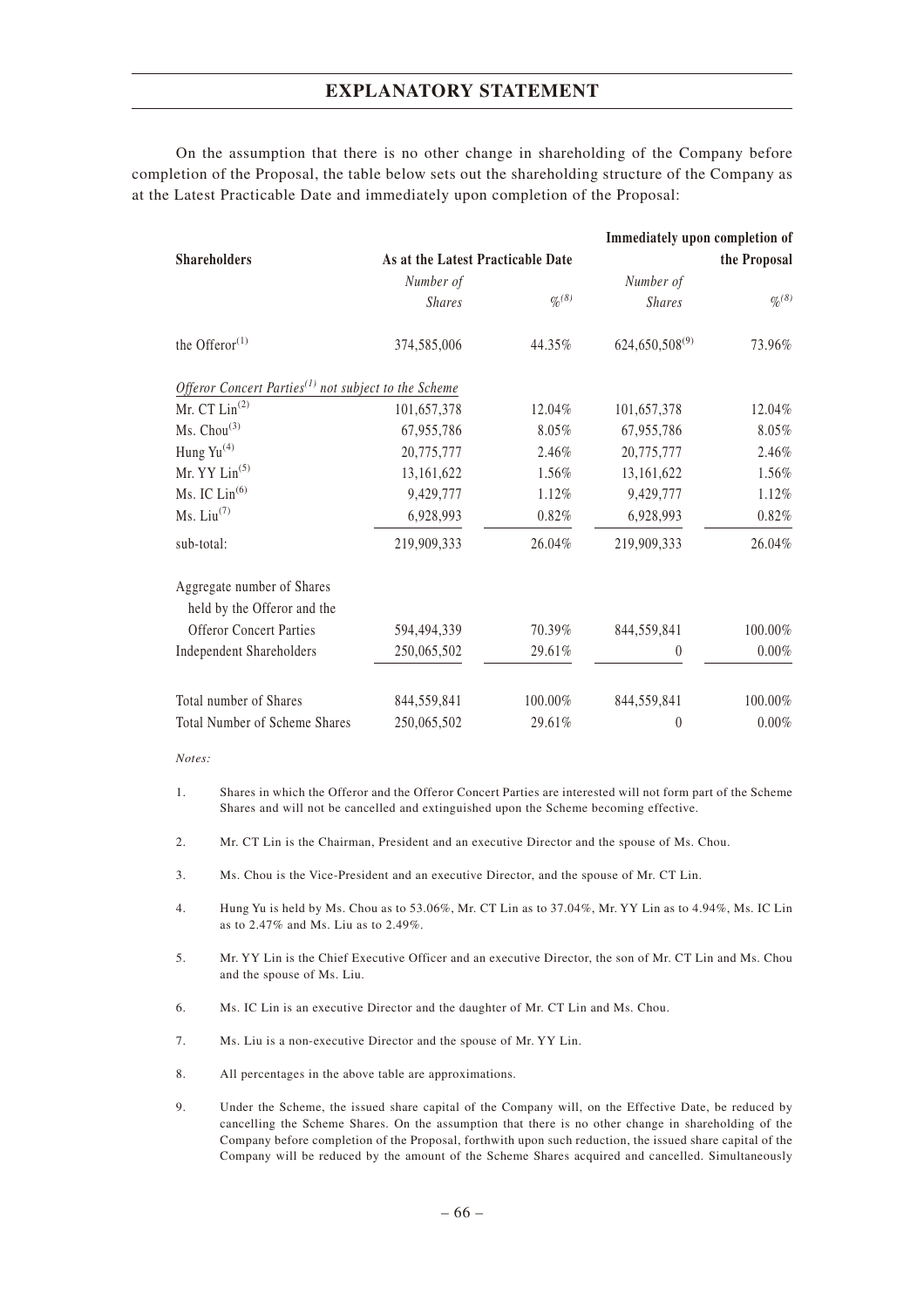with such reduction, the issued share capital of the Company will be increased to its former amount prior to the cancellation of the Scheme Shares by the issue at par to the Offeror, credited as fully paid, of the same number of Shares as the number of the Scheme Shares cancelled. The reserve created in the Company's books of account as a result of the capital reduction will be applied in paying up in full at par the new Shares so issued to the Offeror.

As at the Latest Practicable Date, (i) none of the Offeror and any of the Offeror Concert Parties holds, owns, controls or has direction over any options, warrants or convertible securities in respect of the Shares, and (ii) there are no outstanding derivatives in respect of the Shares entered into by the Offeror or the Offeror Concert Parties. The Company does not have in issue any warrants, options, derivatives, convertible securities or other securities convertible into the Shares as at the Latest Practicable Date.

Following the Effective Date and the withdrawal of listing of the Shares on the Stock Exchange, the Offeror and the Offeror Concert Parties will hold 100% of the issued share capital of the Company, on the assumption that there is no other change in shareholding in the Company before completion of the Proposal.

## **SCHEME OF ARRANGEMENT UNDER SECTION 86 OF THE COMPANIES LAW AND THE COURT MEETING**

Pursuant to Section 86 of the Companies Law, where an arrangement is proposed between a company and its members or any class of them, the Grand Court may, on the application of the company or any member of the company, order a meeting of the members of the company or class of members, as the case may be, to be summoned in such manner as the Grand Court directs.

It is expressly provided in Section 86 of the Companies Law that if a majority in number representing 75% in value of the members or class of members, as the case may be, present and voting either in person or by proxy at the meeting held as directed by the Grand Court as aforesaid, agree to any arrangement, the arrangement shall, if sanctioned by the Grand Court, be binding on all members or class of members, as the case may be, and also on the company. For the avoidance of doubt, the Grand Court will be ordering a meeting of a class of members being the Scheme Shareholders.

## **ADDITIONAL REQUIREMENTS IMPOSED BY RULE 2.10 OF THE TAKEOVERS CODE**

In addition to satisfying any requirements under the Companies Law as summarised above, under Rule 2.10 of the Takeovers Code, except with the consent of the Executive, the Scheme may only be implemented if:

- (a) the Scheme is approved by the Independent Shareholders holding at least 75% of the votes attaching to the Scheme Shares held by the Independent Shareholders that are cast either in person or by proxy at the Court Meeting; and
- (b) the number of votes cast by the Independent Shareholders present and voting either in person or by way of proxy at the Court Meeting against the resolution to approve the Scheme at the Court Meeting is not more than 10% of the votes attaching to all the Scheme Shares held by all the Independent Shareholders. As at the Latest Practicable Date, the number of votes representing 10% of the votes attached to all the Scheme Shares held by the Independent Shareholders (rounded down to the nearest number of votes) was 25,006,550.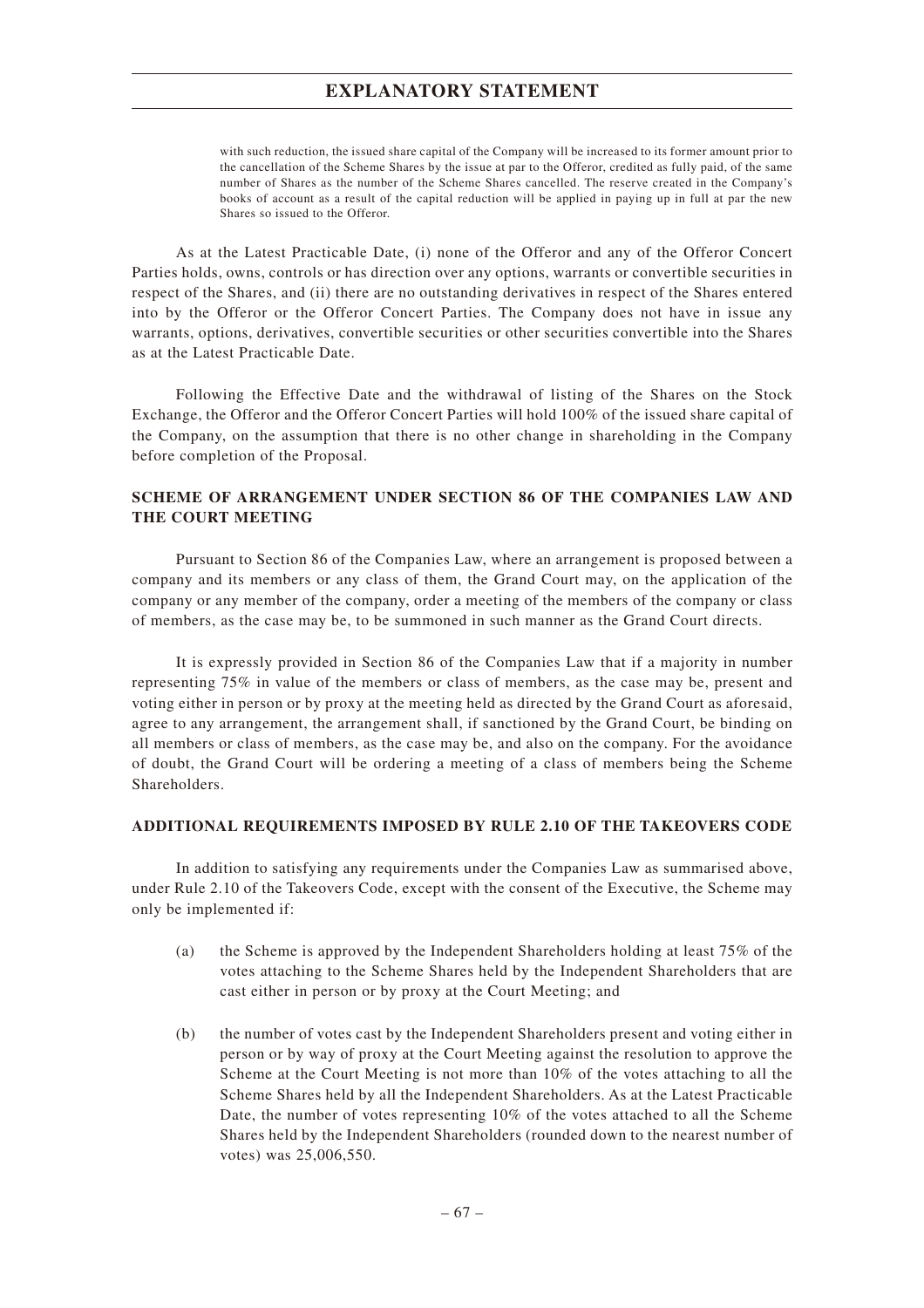### **BINDING EFFECT OF THE SCHEME**

Upon the Scheme becoming effective it will be binding on the Company and all Scheme Shareholders, regardless of how they voted (or whether they voted) at the Court Meeting and EGM.

If the Scheme becomes effective:

- (a) all the Scheme Shares will be cancelled whereupon the issued share capital of the Company shall be reduced and all share certificates for those Scheme Shares cancelled shall cease to have effect as documents or evidence of title;
- (b) simultaneously with the cancellation and reduction referred to in (a), the issued share capital of the Company will then be increased to its former amount by the creation of such number of new Shares as is equal to the number of Scheme Shares cancelled;
- (c) the credit rising in the Company's books of account as a result of the said reduction of capital will be applied in paying up in full the above-mentioned new Shares which shall be allotted and issued, credited as fully paid, to the Offeror; and
- (d) the Offeror will pay the Cancellation Price of HK\$0.60 in cash to the Scheme Shareholders for each Scheme Share held by them on the Scheme Record Date.

Pursuant to Rule 2.3 of the Takeovers Code, if the Proposal is either not recommended by the Independent Board Committee or not recommended as fair and reasonable by the Independent Financial Adviser, all expenses incurred by the Company in connection with the Proposal shall be borne by the Offeror if the Scheme is not approved. Given that the Proposal is recommended by the Independent Board Committee and is recommended as fair and reasonable by the Independent Financial Adviser, the Offeror and the Company have agreed that all costs, charges and expenses of the advisers and counsels appointed by the Company, including the Independent Financial Adviser, will be borne by the Company, whereas all costs, charges and expenses of the advisers and counsel appointed by the Offeror will be borne by the Offeror, and other costs, charges and expenses of the Scheme and the Proposal will be shared between the Offeror and the Company equally.

### **REASONS FOR AND BENEFITS OF THE PROPOSAL**

### **(i) Low trading liquidity of the Shares**

The trading liquidity of the Shares has been at a relatively low level over a prolonged period in recent years, with an average daily trading volume of approximately 727,523 Shares for the 24 months up to and including the Last Trading Day, representing less than approximately 0.09% of the total issued Shares as at the Last Trading Day. The low trading liquidity of the Shares has rendered it difficult for Shareholders to execute substantial on-market disposals timely without adversely affecting the price of the Shares. Additionally, the low trading liquidity of Shares hinders the Company's ability to raise further funds from the equity market for the Group's business developments.

### **(ii) Lack of benefit from maintaining the listing status of the Company**

The Company has not utilised its listing status for any equity fund raising activities in recent years, nor has it been able to attract any prospective strategic or financial investors to further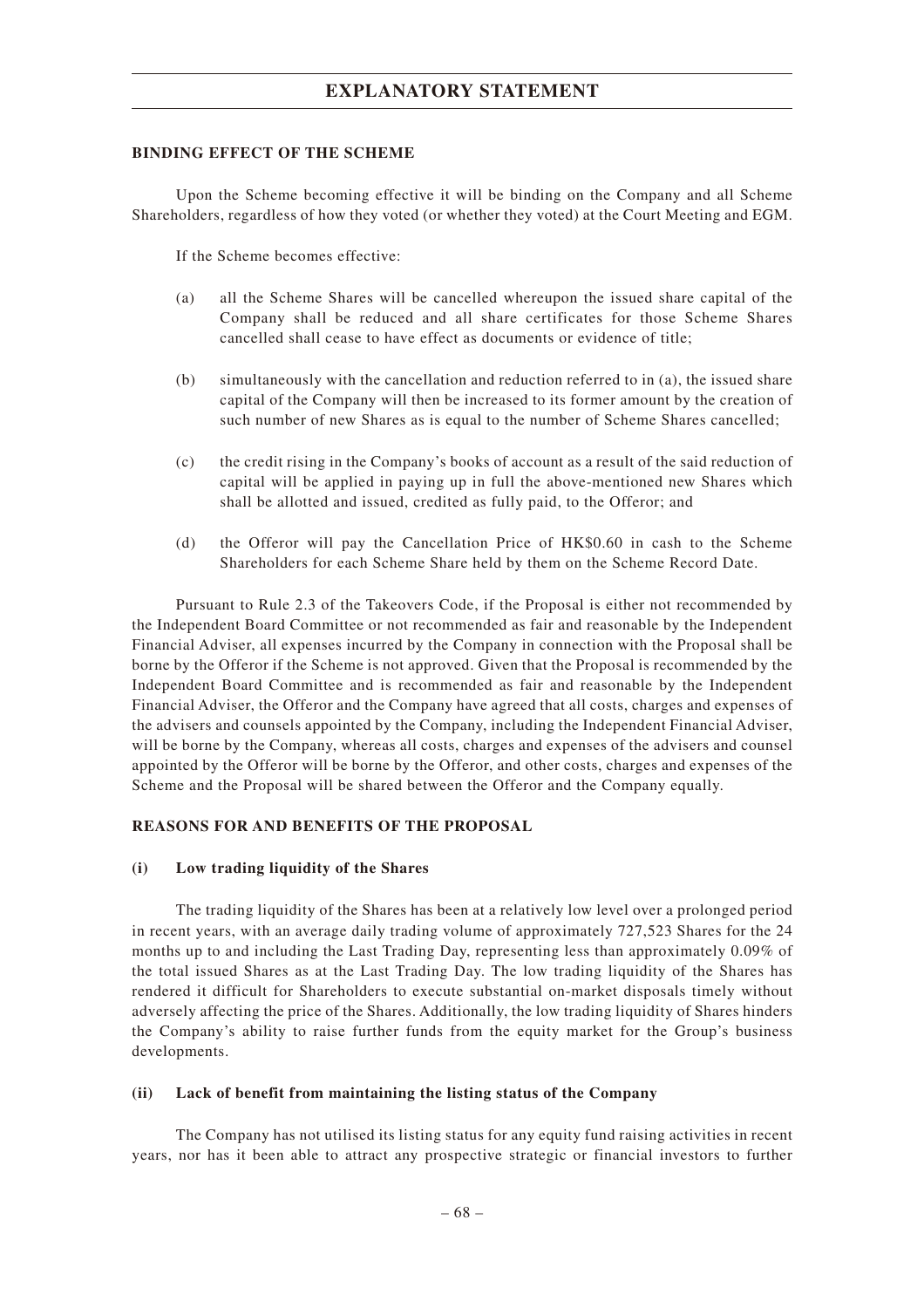commit any resources. The listing status is not expected to provide any benefit to the Company in the near term but would involve administrative, compliance and other listing-related costs and expenses being incurred. The Proposal entails the privatisation and delisting of the Company, and is expected to substantially reduce the administrative costs and management resources to be committed in maintaining its listing status and compliance with regulatory requirements.

# **(iii) Unfavourable recent judgement against the Group imposing further downward pressure on the trading price**

As disclosed in the announcement published by the Company on 15 May 2020 and its previous annual reports, a Taiwan subsidiary of the Group ("**Capxon Taiwan**") has been involved in a prolonged legal proceeding as the defendant with one of its customers (the "**Claimant**") in respect of its arbitration claim since 2011. On 3 August 2020, the Company disclosed that on 30 July 2020, on application by the Claimant, the High Court of Hong Kong made an order entitled "Injunction Prohibiting Disposal of Assets in Hong Kong" (the "**Injunction Order**") against Lancom Limited (a direct wholly-owned subsidiary of Capxon Taiwan and an indirect non-wholly owned subsidiary of the Company) and the Company, with notice to Mr. CT Lin and Ms. Chou. The Company further disclosed on 20 August 2020 that, on 19 August 2020, the Company received a sealed copy of the order made by the High Court of Hong Kong at the further hearing held on 7 August 2020 regarding the Injunction Order, at which it was ordered, among others, that the substantial hearing in relation to the Injunction Order be adjourned to 7 October 2020, and the Injunction Order be continued with variations to the scope thereof. On 23 August 2020, the Company published a supplemental announcement, in which it was disclosed that the Board was of the view that the Injunction Order (as amended by the aforesaid order made on 7 August 2020) did not have an adverse impact on the Group's business operations as a whole in view of the reasons set out therein, and that the Injunction Order (assuming to remain in force on the Effective Date) will not prevent or restrict the implementation of the Scheme in accordance with its terms based on the opinion of its legal counsel. For further details, see paragraphs headed 11. Litigation "in Appendix III General Information" to this Scheme Document. Although the Group has set aside provisions for the potential financial impact from this legal proceeding, the unfavourable court judgement is believed to have resulted in downward pressure on the Company's trading price, which has dropped by approximately 6.4% from HK\$0.315 on 15 May 2020, to HK\$0.295 on 18 May 2020. The Proposal would allow the Scheme Shareholders to exit from their investments in the Company to avoid the uncertainty involved in the relevant legal proceeding.

### **(iv) Proposal allowing the management to focus on addressing uncertainties in recent socio-economics**

As mentioned in the Company's audited annual results announcement for the year ended 31 December 2019 dated 29 April 2020, the lockdown due to the outbreak of COVID-19 in the PRC has brought the Group's manufacturing activities to a stand-still, in particular at its Yichang Production Plant in the PRC since February 2020. The duration and long term effect of the COVID-19 pandemic remains uncertain. In addition, uncertainties faced by the Group is exacerbated by (i) the intensified Sino-US trade disputes, (ii) uncertain price movements of the aluminum foils in light of the recent decrease in the second half of 2019, (iii) the inherent uncertainties of results from the Group's continuous research and development expenses, and (iv) drastically changing market outlook with the introduction of the 5G, artificial intelligence ("**AI**")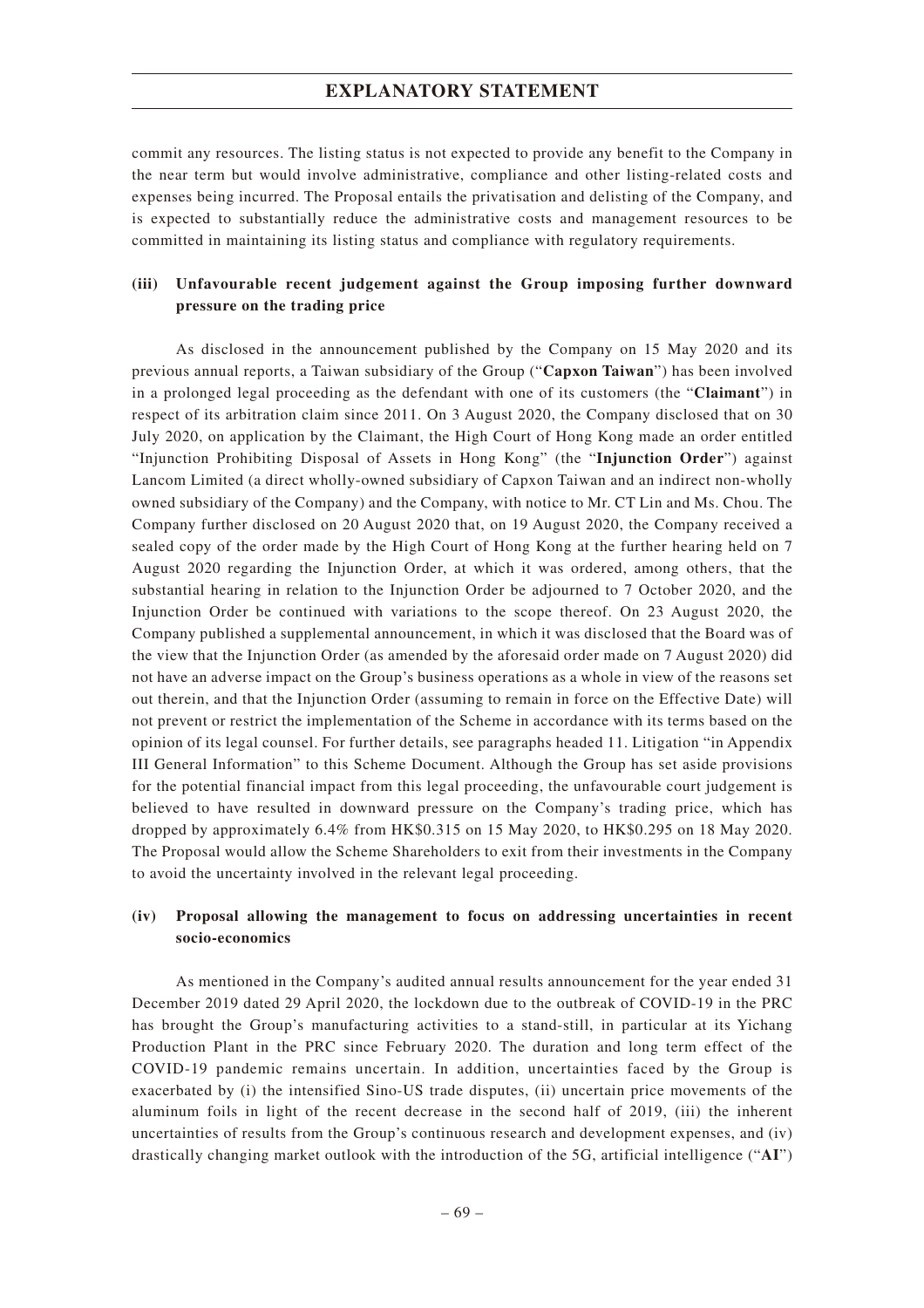and internet of things ("**IoT**") technology, among others. The Proposal can effectively free the Offeror and the management from the on-going regulatory constraints and the pressure from market expectations on the Company's stock price, and can refocus the management efforts on formulising the Group's long-term growth strategies, provide more flexibilities as a privately operated business; and will also allow the public Shareholders to avoid the abovementioned uncertainties by continuing to hold the Shares.

### **(v) An opportunity for Scheme Shareholders to realise their investment at premiums to the recent trading price levels**

Since the Company's listing in May 2007, the Share price has, for most of the time, been (i) below its initial public offering offer price and (ii) suffering from a discount of around 50% to 80% from its net asset values as stated in the financial statements of its prior year's annual reports and interim reports. Against the abovementioned (i) low trading liquidity, (ii) unfavorable legal proceeding and (iii) increasing level of uncertainties faced by the Group's operations, the Proposal provides the Scheme Shareholders an opportunity to realise their investments in the Company for cash with the Cancellation Price, which is set at premiums to the recent trading levels as set out in the paragraph headed "The Scheme" above. The Cancellation Price represents a premium of approximately (i) 79.1% over the closing price of the Shares on the Last Trading Day; (ii) 94.2% over the average closing price of the Shares for the 10 trading days up to and including the Last Trading Day; (iii) 88.1% over the average closing price of the Shares for the 30 trading days up to and including the Last Trading Day; (iv) 88.1% over the average closing price of the Shares for the 60 trading days up to and including the Last Trading Day; and (v) 67.1% over the average closing price of the Shares for the 120 trading days up to and including the Last Trading Day.

### **THE OFFEROR'S INTENTIONS IN RELATION TO THE GROUP**

It is the intention of the Offeror for the Group to maintain its existing business upon the privatisation of the Company. As stated in the Company's latest interim report, the Group will take a cautious approach to stock purchasing and business expansion. The Offeror has no plan to introduce any material changes to the business and/or assets of the Group, to redeploy its fixed assets or to discontinue the employment of employees of the Group as a result of the Proposal.

#### **IF THE SCHEME IS NOT APPROVED OR THE PROPOSAL LAPSES**

Subject to the requirements of the Takeovers Code, the Proposal will lapse if any of the Conditions has not been fulfilled or waived, as applicable, on or before the Long Stop Date. If the Scheme is not approved or the Proposal otherwise lapses, the listing of Shares on the Stock Exchange will not be withdrawn.

**If the Scheme is not approved or the Proposal otherwise lapses, there are restrictions under Rule 31 of the Takeovers Code on making subsequent offers, to the effect that neither the Offeror nor any person who acted in concert with it in the course of the Proposal (nor any person who is subsequently acting in concert with any of them) may, within 12 months from the date on which the Scheme is not approved or the Proposal otherwise lapses, announce an offer or possible offer for the Company, except with the consent of the Executive. The Offeror has no intention to seek such consent.**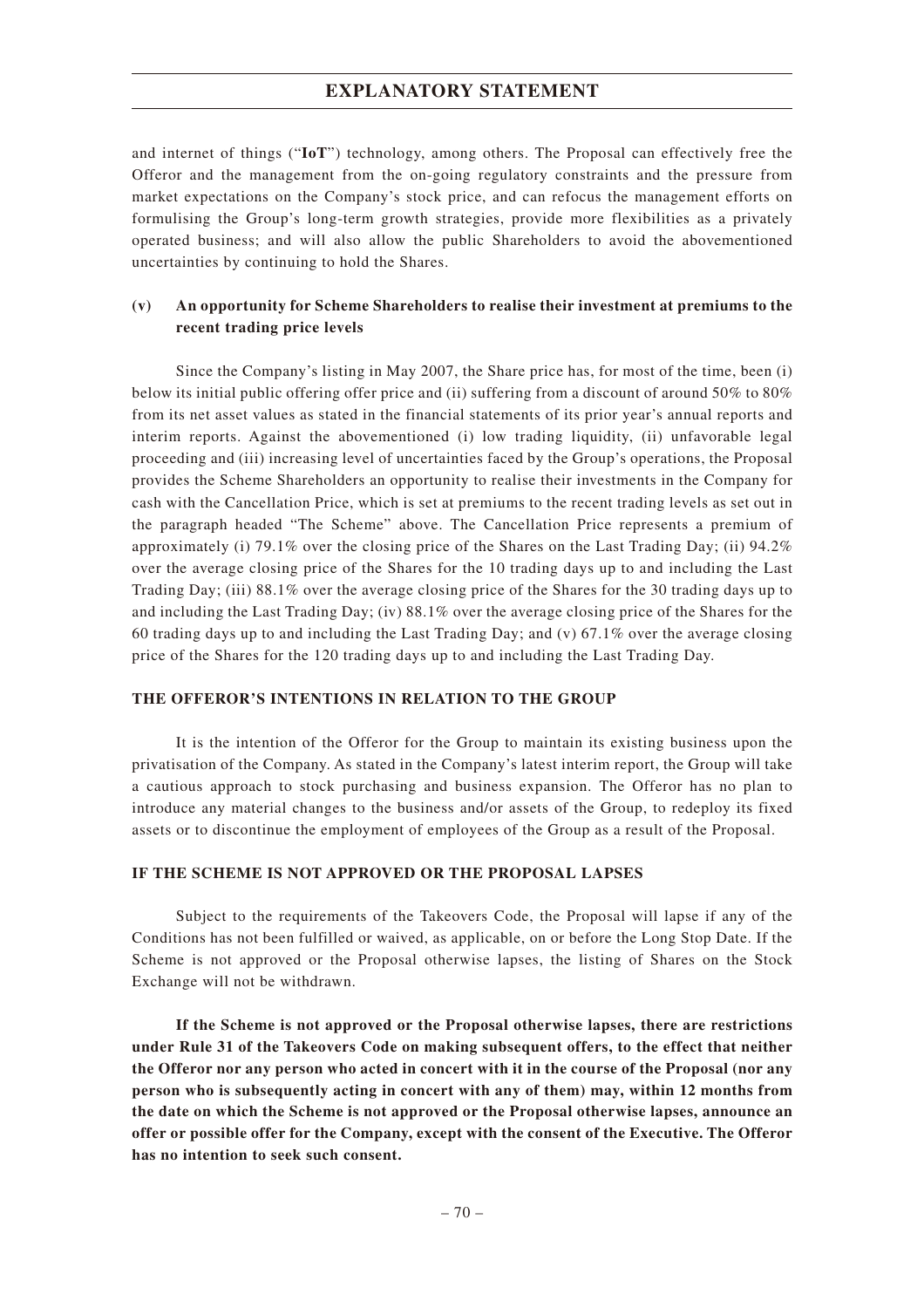#### **INFORMATION ABOUT THE OFFEROR**

The Offeror is an investment holding company incorporated in the British Virgin Islands and its only business is the holding of the Shares. The Offeror is interested in approximately 44.35% of the issued share capital of the Company. As at the Latest Practicable Date, the Offeror is owned as to approximately 25.93% by Mr. CT Lin, approximately 7.40% by Ms. Chou, approximately 25.93% by Mr. YY Lin, approximately 25.93% by Ms. IC Lin and approximately 14.81% by Ms. Liu.

#### **INFORMATION ABOUT THE COMPANY**

The Company is a company incorporated in the Cayman Islands with limited liability, whose Shares are listed on the Main Board of the Stock Exchange with the stock code 0469. The Group is principally engaged in the business of manufacturing and selling capacitors.

Your attention is drawn to the section headed "Appendix I — Financial information relating to the Group" and the section headed "Appendix III — General information" of this Scheme Document.

#### **WITHDRAWAL OF LISTING OF SHARES**

Upon the Scheme becoming effective, all Scheme Shares will be cancelled (with the equivalent number of new Shares being issued as fully paid to the Offeror simultaneously) and the share certificates for the Scheme Shares will thereafter cease to have effect as documents or evidence of title. In that case, all relevant requirements, including the Shareholders' approval requirements under the Takeovers Code have been complied with, and the Company does not intend to retain its listing on the Stock Exchange and will make an application for the listing of Shares to be withdrawn voluntarily from the Stock Exchange in accordance with Rule 6.15(2) of the Listing Rules, with effect from 4:00 p.m. on Friday, 23 October 2020.

The Scheme Shareholders will be notified by way of an announcement, published in accordance with Rule 2.07C of the Listing Rules, of the exact dates of the last day for dealing in Shares and the day on which the Scheme and the withdrawal of listing of Shares on the Stock Exchange will become effective.

#### **REGISTRATION AND PAYMENT**

Assuming that the Scheme Record Date falls on Wednesday, 21 October 2020, it is proposed that the register of members of the Company will be closed from Wednesday, 14 October 2020 (or such other date as Shareholders may be notified by an announcement) onwards in order to determine entitlements under the Scheme. In order to qualify for entitlements under the Scheme, Scheme Shareholders should ensure that the transfers of Shares to them are lodged with the Share Registrar at Level 54, Hopewell Centre, 183 Queen's Road East, Hong Kong for registration in their names or in the names of their nominees no later than 4:30 p.m. (Hong Kong time) on Tuesday, 13 October 2020.

Upon the Scheme becoming effective, the Cancellation Price will be paid to the Scheme Shareholders whose names appear in the register of members of the Company on the Scheme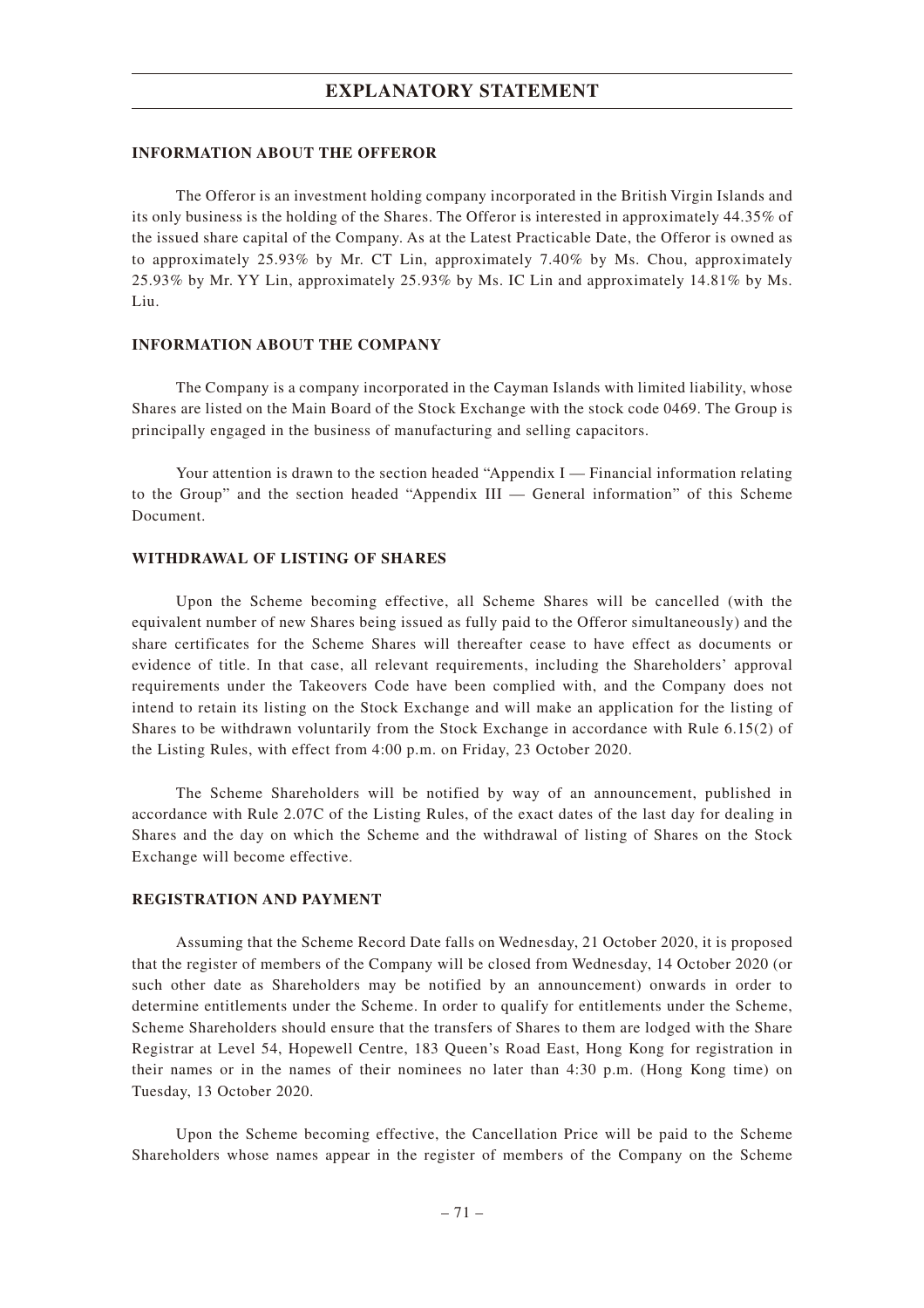Record Date for each Scheme Share as soon as possible but in any event within seven (7) business days (as defined in the Takeovers Code) following the Effective Date. On the basis that the Scheme becomes effective on Wednesday, 21 October 2020 (Cayman time), the cheques for the payment of the Cancellation Price are expected to be despatched on or before Friday, 30 October 2020.

Cheques for the payment of the Cancellation Price will be sent by ordinary post addressed to the persons entitled thereto at their respective registered addresses or, in the case of joint holders, to the registered address of that joint holder whose name then stands first in the register of members of the Company in respect of the joint holding. All such cheques will be posted at the risk of the persons entitled thereto and none of the Offeror, the Company, Elstone, the Independent Financial Adviser and the Share Registrar and their respective directors, employees, officers, agents, advisers, associates and affiliates and any other persons involved in the Proposal will be responsible for any loss or delay in transmission.

On or after the day being six (6) calendar months after the posting of such cheques, the Offeror shall have the right to cancel or countermand payment of any such cheque which has not been cashed or has been returned uncashed and shall place all monies represented thereby in a deposit account in the Offeror's name with a licensed bank in Hong Kong selected by the Offeror.

The Offeror shall hold such monies until the expiry of six (6) years from the Effective Date and shall, prior to such date, make payments therefrom of the sums payable pursuant to the Scheme to persons who satisfy the Offeror that they are respectively entitled thereto and the cheques of which they are payees have not been cashed. Any payments made by the Offeror shall not include any interest accrued on the sums to which the respective persons are entitled pursuant to the Scheme. The Offeror shall exercise its absolute discretion in determining whether or not it is satisfied that any person is so entitled, and a certificate of the Offeror to the effect that any particular person is so entitled or not so entitled, as the case may be, shall be conclusive and binding upon all persons claiming an interest in the relevant monies.

On the expiry of six (6) years from the Effective Date, the Offeror shall be released from any further obligation to make any payments under the Scheme and the Offeror shall be absolutely entitled to the balance (if any) of the sums then standing to the credit of the deposit account in its name, including accrued interest subject to any deduction required by law and expenses incurred.

Assuming that the Scheme becomes effective, the register of members of the Company will be updated accordingly to reflect the cancellation of all the Scheme Shares and all existing certificates for the Scheme Shares will cease to have effect as documents or evidence of title as from the Effective Date, which is expected to be on Wednesday, 21 October 2020 (Cayman time).

Settlement of the Cancellation Price to which any Scheme Shareholder is entitled will be implemented in full in accordance with the terms of the Proposal without regard to any lien, right of set-off, counterclaim or other analogous right to which the Offeror may otherwise be, or claim to be, entitled against such Scheme Shareholder.

### **OVERSEAS SHAREHOLDERS**

This Scheme Document has been prepared for the purposes of complying with the laws of Hong Kong, the Takeovers Code and the Listing Rules and the information disclosed may not be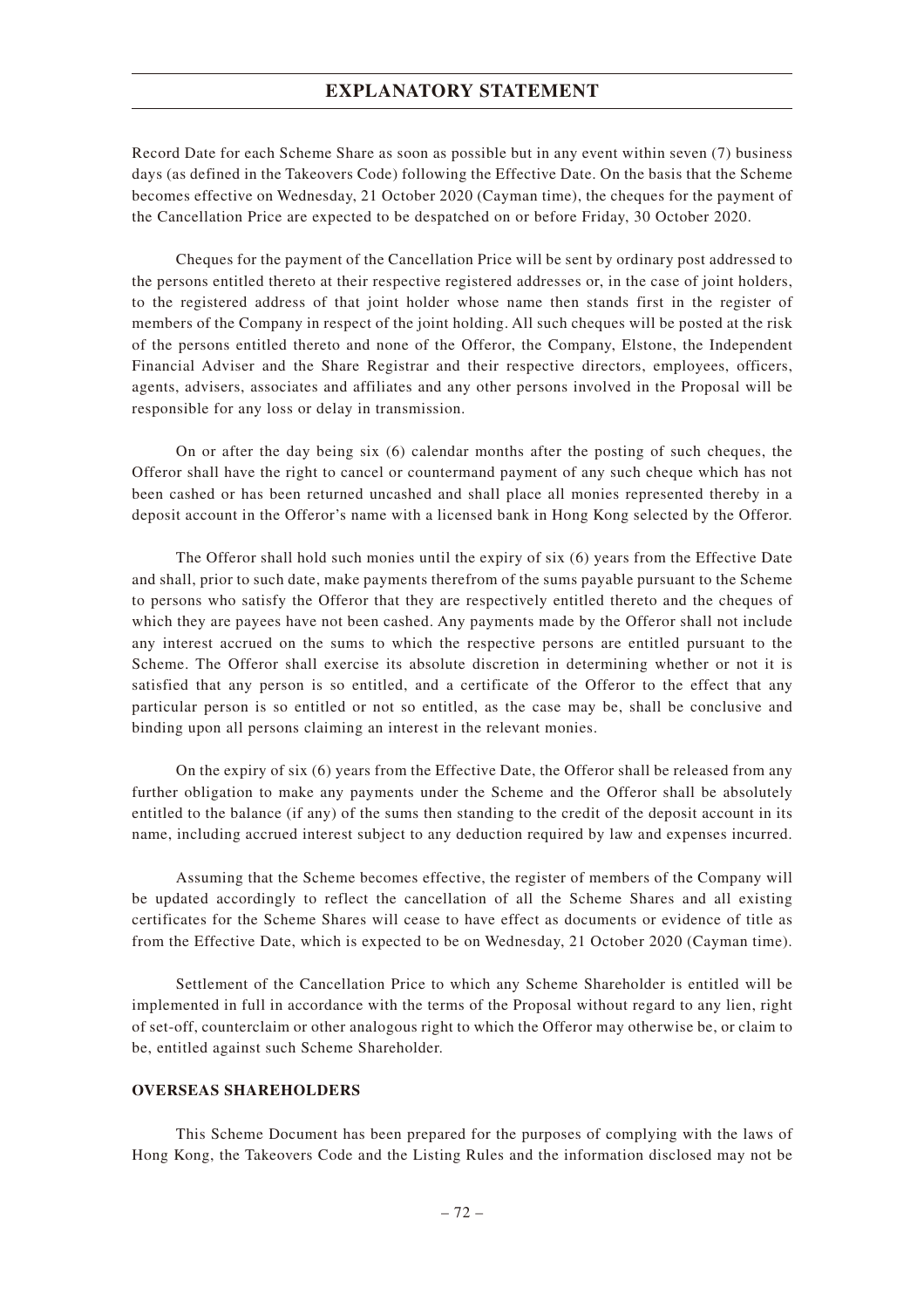the same as that which would have been disclosed if this Scheme Document had been prepared in accordance with the laws of jurisdictions outside Hong Kong.

The making and implementation of the Proposal to Scheme Shareholders who are not resident in Hong Kong may be subject to the laws of the relevant jurisdictions in which such Scheme Shareholders are located. Such Scheme Shareholders should inform themselves about and observe any applicable legal, tax or regulatory requirements.

It is the responsibility of any overseas Scheme Shareholders wishing to take any action in relation to the Proposal to satisfy themselves as to the full observance of the laws of the relevant jurisdiction in connection therewith, including the obtaining of any governmental, exchange control or other consents which may be required, the compliance with the necessary formalities and the payment of any issue, transfer or other taxes due in such jurisdiction.

Any acceptance by the Scheme Shareholders will be deemed to constitute a representation and warranty from such persons to Offeror and the Company and their respective advisers that those laws and regulatory requirements have been complied with. For the avoidance of doubt, neither HKSCC nor HKSCC Nominees will give or be subject to the above warranty and representation. If you are in doubt as to your position, you should consult your professional advisers.

In the event that the receipt of the Scheme Document by overseas Scheme Shareholders is prohibited by any relevant law or regulation or may only be effected after compliance with conditions or requirements that the Directors regard as unduly onerous or burdensome (or otherwise not in the best interests of the Company or the Shareholders), the Scheme Document will not be despatched to such overseas Scheme Shareholders, if the Executive is satisfied that it would be unduly burdensome to despatch the Scheme Document to such overseas Scheme Shareholders. The Executive will be concerned to see that all material information in the Scheme Document is made available to such Scheme Shareholders. In such a case, the Offeror and the Company reserve the right to make arrangements in respect of the Shareholders not resident in Hong Kong in relation to the Proposal. Such arrangements may include notifying any matter in connection with the Scheme or Proposal to the Shareholders having a registered overseas address by announcement or by advertisement in a newspaper which may or may not be circulated in the jurisdiction within which such Shareholders are resident. The notice will be deemed to have been sufficiently given despite any failure by such Shareholders to receive or see that notice.

As at the Latest Practicable Date, there were 178 Shareholders whose addresses as shown in the register of members of the Company were outside Hong Kong. Those 178 Shareholders included 175 Shareholders in Taiwan, two Shareholders in the PRC, and one Shareholder in the US. The Company has been advised by the local counsel in the aforementioned jurisdictions that there is no restriction under the respective laws or regulations of those jurisdictions against extending the Scheme automatically or despatching this Scheme Document to those overseas Shareholders. The Scheme will be extended and this Scheme Document will be despatched to those overseas Shareholders. Further announcement(s) will be made if restrictions apply to any overseas Scheme Shareholders.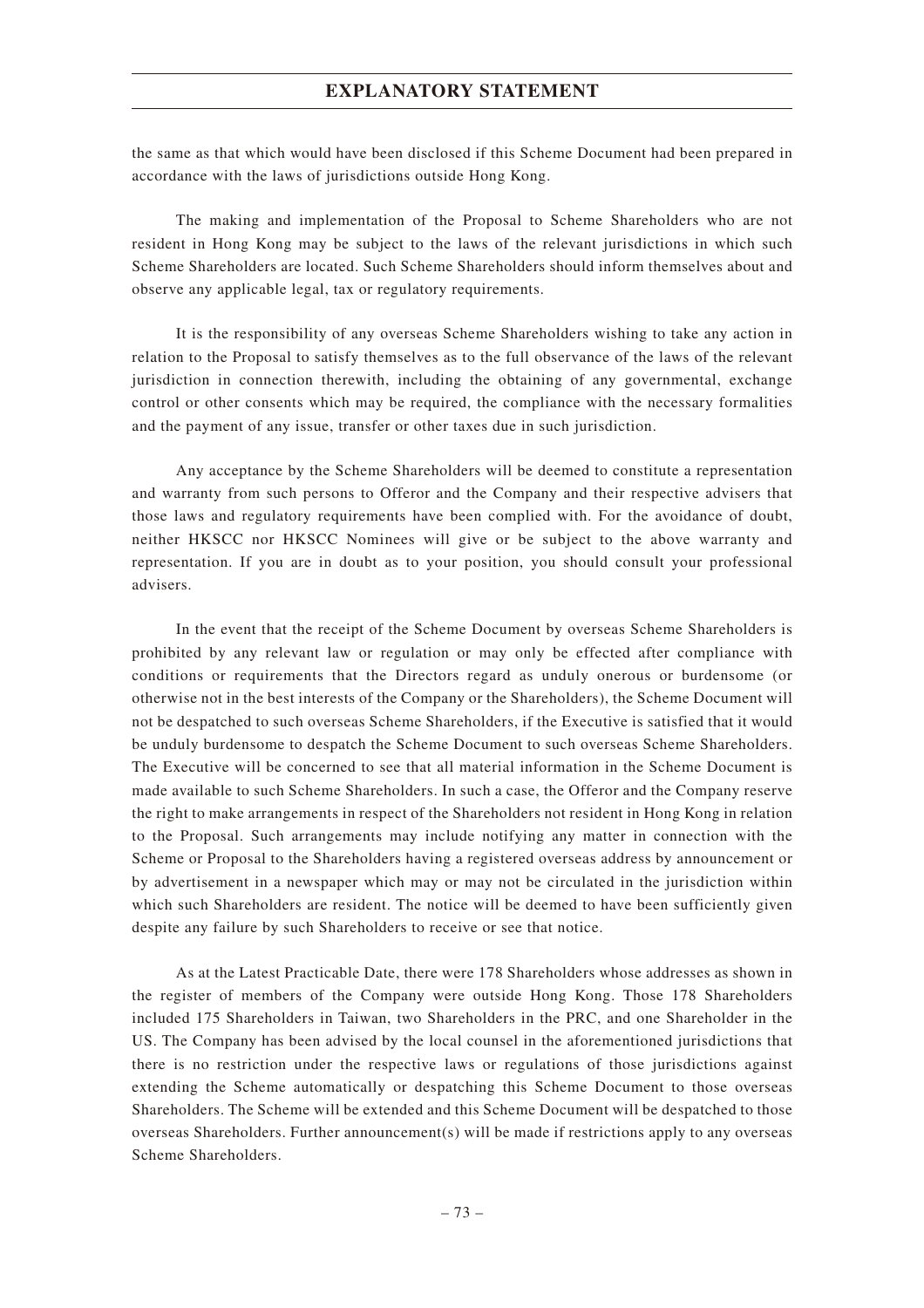#### **TAXATION AND INDEPENDENT ADVICE**

As the cancellation of the Scheme Shares upon the Scheme becoming effective does not involve the sale and purchase of any Hong Kong stock, no stamp duty will be payable pursuant to the Stamp Duty Ordinance, Chapter 117 of the Laws of Hong Kong, in this respect.

The Scheme Shareholders, whether in Hong Kong or in other jurisdictions, are recommended to consult their own professional advisers if they are in any doubt as to the taxation implications of the Proposal and, in particular, whether the receipt of the Cancellation Price will make them liable to taxation in Hong Kong or in other jurisdictions.

It is emphasised that none of the Offeror, the Company, professional advisers and their respective directors, employees, officers, agents, advisers, associates and affiliates and any other persons involved in the Proposal accept responsibility for any tax or other effects on, or liabilities of, any person or persons as a result of their approval or rejection, or the implementation, of the Proposal.

#### **COURT MEETING AND EGM**

The Grand Court has directed that the Court Meeting be convened for the purpose of considering and, if thought fit, approving the Scheme (with or without modification). The Scheme will be subject to the approval by the Independent Shareholders, whose names appear in the register of members of the Company as at the Meeting Record Date, at the Court Meeting in the manner referred to in the section headed "Conditions of the Proposal" above in this Explanatory Statement.

As at the Latest Practicable Date, the Offeror holds 374,585,006 Shares (representing approximately 44.35% of the issued share capital of the Company). The Offeror Concert Parties hold in aggregate 219,909,333 Shares (representing approximately 26.04% of the issued share capital of the Company). The Offeror and the Offeror Concert Parties hold in aggregate 594,494,339 Shares (representing approximately 70.39% of the issued share capital of the Company). These Shares held by the Offeror and the Offeror Concert Parties will not form part of the Scheme Shares and will not be voted on the Scheme at the Court Meeting.

The Chairman is the person appointed by the Court required to convene the Court Meeting. Mr. CT Lin, an executive Director has been designated as the Chairman of the Court Meeting, or, failing him, Ms. Chou, also an executive Director, or, failing her, any other Director to act as Chairman of the Court Meeting.

Immediately following the conclusion of the Court Meeting, the EGM will be held for the purpose of considering and, if thought fit, approving (i) the reduction of the share capital of the Company by cancelling and extinguishing the Scheme Shares; and (ii) simultaneously with the cancellation and extinguishment of the Scheme Shares referred to in (i) above, the restoration of the number of issued Shares to the amount prior to the cancellation and extinguishment of the Scheme Shares by issuing such number of new Shares which is equivalent to the number of Scheme Shares cancelled and extinguished, credited as fully paid, to the Offeror. All Shareholders whose names appear in the register of members of the Company as at the Meeting Record Date will be entitled to attend and vote in respect of the resolutions at the EGM. The Offeror has indicated that,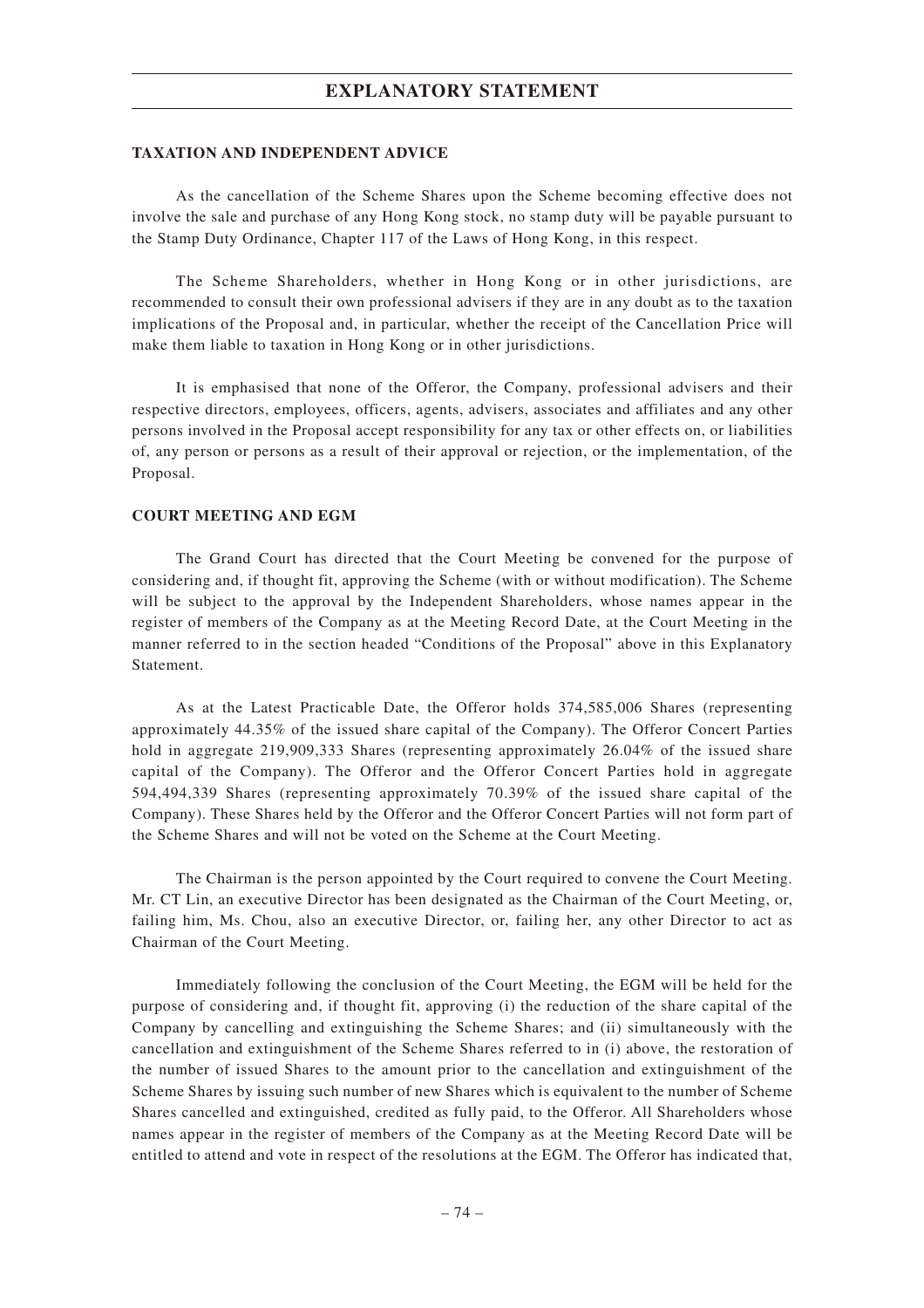if the Scheme is approved at the Court Meeting, at the EGM, the Offeror will vote in favour of the special resolution to be proposed to approve the reduction of the share capital of the Company by cancelling and extinguishing the Scheme Shares and the ordinary resolution to be proposed to approve a restoration of the number of issued Shares to its former amount by issuing to the Offeror such number of new Shares as is equal to the number of the Scheme Shares cancelled.

Notice of the Court Meeting is set out on pages 119 to 121 of this Scheme Document. The Court Meeting will be held on at 10:00 a.m. on Wednesday, 23 September 2020 at the time and place specified in the notice.

Notice of the EGM is set out on pages 122 to 124 of this Scheme Document. The EGM will be held at the same place and on the same date at 11:30 a.m. or, if later, immediately after the conclusion or adjournment of the Court Meeting.

Please refer to the section headed "Actions to be taken" of this Scheme Document for precautionary measures being implemented by the Company in order to prevent and control the spread of the novel coronavirus (COVID-19) and to safeguard the health and safety of all attendees at the Court Meeting and the EGM, including (a) compulsory body temperature checks; (b) compulsory wearing of surgical face masks for each attendee; (c) appropriate social distancing arrangements will be maintained at the Court Meeting and the EGM; and (d) no food or drinks or souvenirs will be served or distributed at the Court Meeting and/or the EGM. Any person who does not comply with the precautionary measures or is subject to any Hong Kong Government prescribed quarantine may be denied entry into and/or may be required to leave the venue of the Court Meeting and/or the EGM.

### **ACTIONS TO BE TAKEN**

#### **Actions to be taken by Shareholders**

For the purpose of determining the entitlements of the holders of Scheme Shares to attend and vote at the Court Meeting and the entitlements of the Shareholders to attend and vote at the EGM, the register of members of the Company will be closed from Friday, 18 September 2020 to Wednesday, 23 September 2020 (both days inclusive) and during such period, no transfer of Shares will be effected. In order to qualify to vote at the Court Meeting and the EGM, all transfers accompanied by the relevant share certificates must be lodged with the Share Registrar at Level 54, Hopewell Centre, 183 Queen's Road East, Hong Kong before 4:30 p.m., on Thursday, 17 September 2020.

A **pink** form of proxy for use at the Court Meeting and a **white** form of proxy for use at the EGM are enclosed with this Scheme Document sent to the Registered Owners.

Whether or not you are able to attend the Court Meeting and/or the EGM or any adjournment thereof in person, if you are a Scheme Shareholder, you are strongly urged to complete and sign the enclosed **pink** form of proxy in respect of the Court Meeting, and if you are a Shareholder, we strongly urge you to complete and sign the enclosed **white** form of proxy in respect of the EGM, in accordance with the instructions printed thereon, and to lodge them with the Share Registrar at Level 54, Hopewell Centre, 183 Queen's Road East, Hong Kong. **In order to be valid, the pink form of proxy for use at the Court Meeting should be lodged no later than 48 hours before the**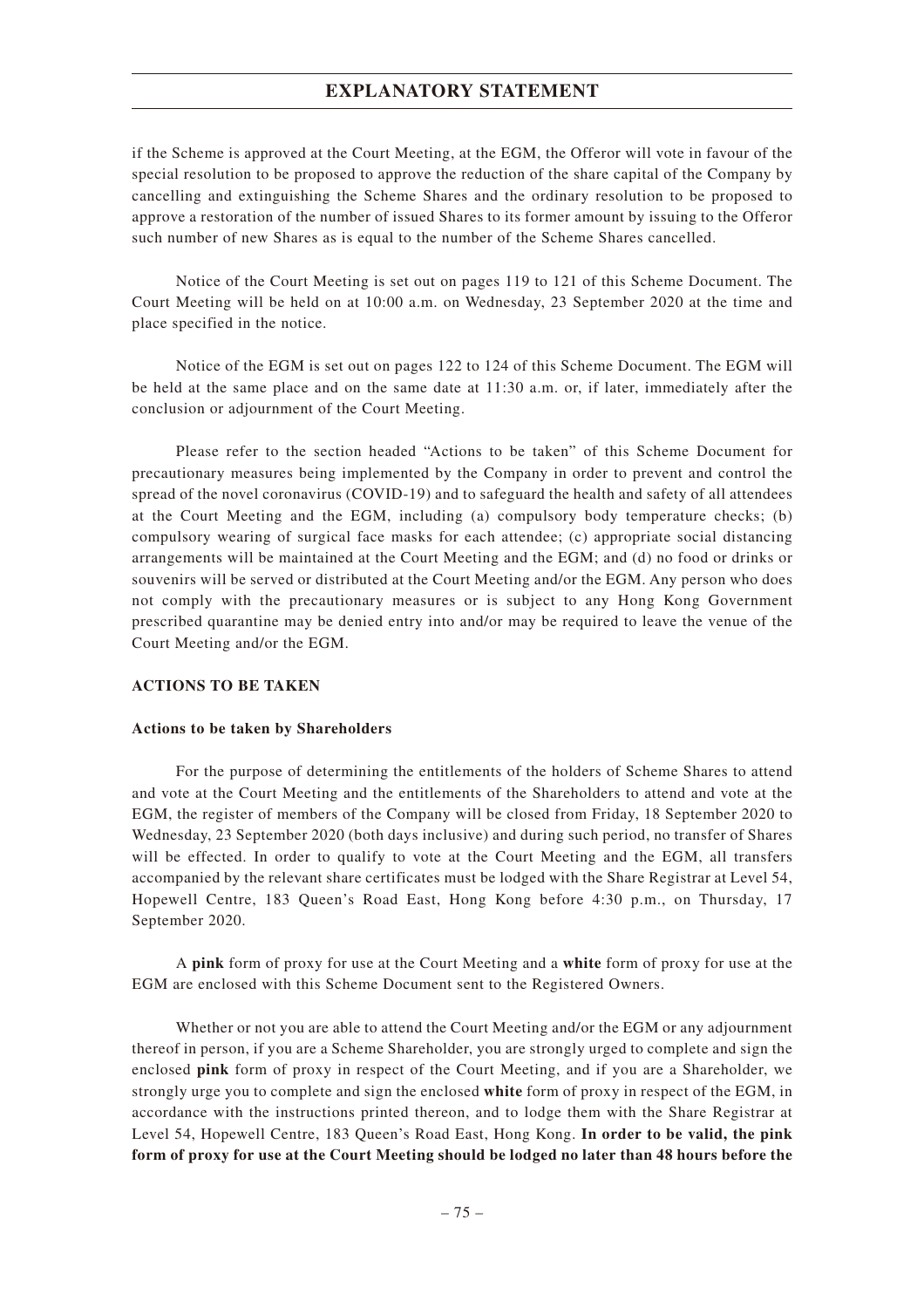**time appointed for holding the Court Meeting (i.e. 10:00 a.m. on Monday, 21 September 2020) or any adjournment thereof, and the white form of proxy for use at the EGM should be lodged no later than 48 hours before the time appointed for holding the EGM (i.e. 11:30 a.m. on Monday, 21 September 2020 or any adjournment thereof.** The completion and return of a form of proxy for the Court Meeting and/or the EGM will not preclude you from attending and voting in person at the relevant meeting or any adjournment thereof. In the event that you attend and vote at the relevant meeting or any adjournment thereof after having lodged your form of proxy, the returned form of proxy will be deemed to have been revoked by operation of law.

If you do not appoint a proxy and you do not attend and vote at the Court Meeting and/or the EGM, you will still be bound by the outcome of the Court Meeting and/or the EGM. You are therefore strongly urged to attend and vote at the Court Meeting and/or the EGM in person or by proxy.

Voting at the Court Meeting and the EGM will be taken by poll as required under the Listing Rules and the Takeovers Code.

The Company and the Offeror will make an announcement in relation to the results of the Court Meeting and the EGM and, if all the resolutions are passed at those meetings, further announcements will be made in relation to, among other things, the results of the hearing of the petition for the sanction of the Scheme by the Grand Court, the Effective Date and the date of withdrawal of listing of Shares from the Stock Exchange in accordance with the requirements of the Takeovers Code and the Listing Rules.

# **Actions to be taken by Beneficial Owners whose Shares are held by a Registered Owner or deposited in CCASS**

No person shall be recognised by the Company as holding any Shares on trust.

If you are a Beneficial Owner whose Shares are registered in the name of a nominee, trustee, depositary or any other authorised custodian or third party, you should contact such Registered Owner to give instructions to and/or to make arrangements with such Registered Owner as to the manner in which the Shares beneficially owned by you should be voted at the Court Meeting and/or the EGM.

If you are a Beneficial Owner who wishes to attend the Court Meeting and/or the EGM personally, you should:

- (a) contact the Registered Owner directly to make the appropriate arrangements with the Registered Owner to enable you to attend and vote at the Court Meeting and/or the EGM and, for such purpose, the Registered Owner may appoint you as its proxy; or
- (b) arrange for some or all of the Shares registered in the name of the Registered Owner to be transferred into your own name.

The appointment of a proxy by the Registered Owner at the Court Meeting and/or the EGM shall be in accordance with all relevant provisions in the articles of association of the Company.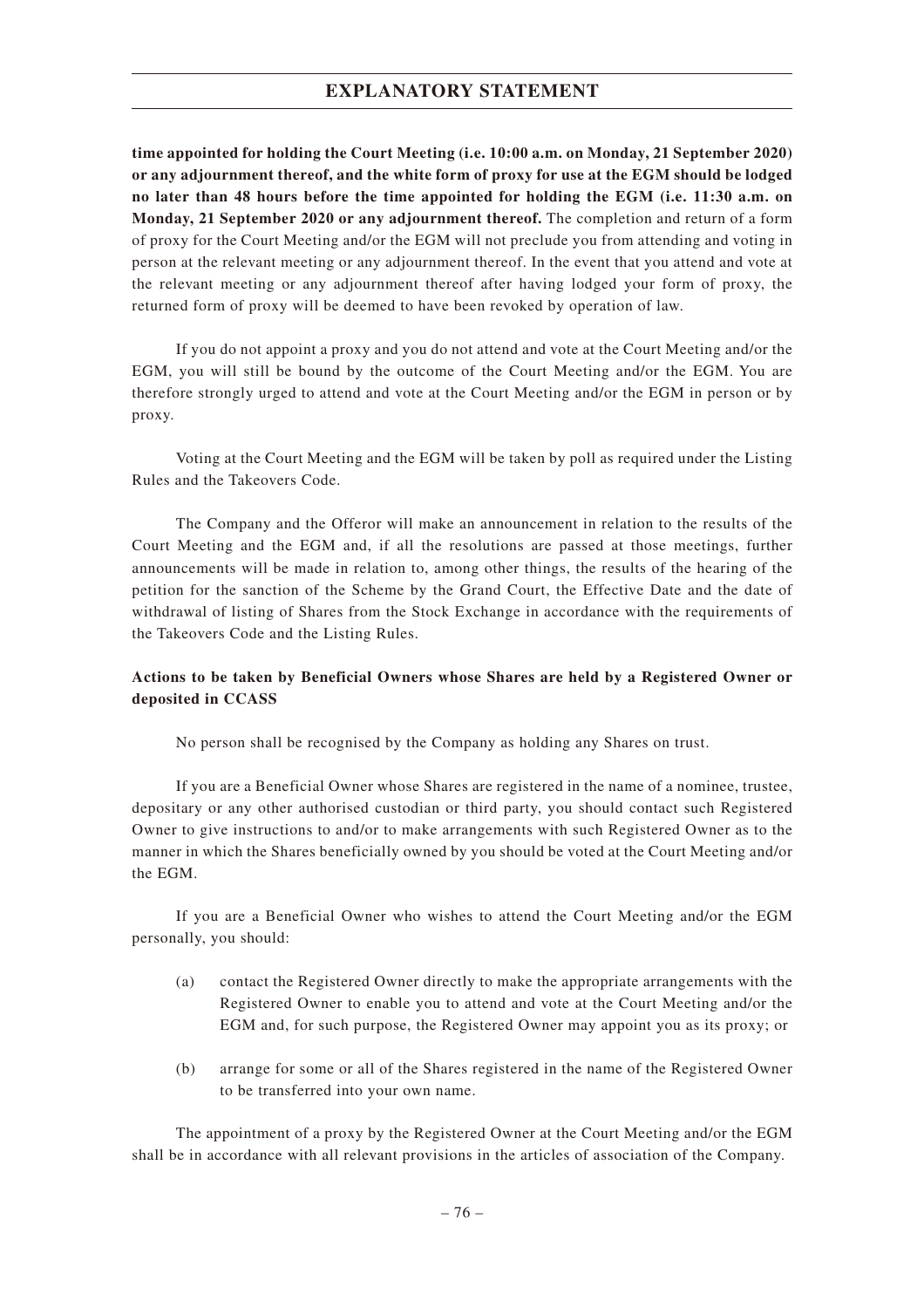In the case of the appointment of a proxy by the Registered Owner, the relevant forms of proxy shall be completed and signed by the Registered Owner and shall be lodged in the manner and no later than the latest time for lodging the relevant forms of proxy as more particularly set out in this Scheme Document.

The completion and return of a form of proxy for the Court Meeting and/or the EGM will not preclude the Registered Owner from attending and voting in person at the relevant meeting or any adjournment thereof. In the event that the Registered Owner attends and votes at the relevant meeting or any adjournment thereof after having lodged his forms of proxy, the returned form of proxy will be deemed to have been revoked by operation of law.

**If you are a Beneficial Owner whose Shares are deposited in CCASS and registered under the name of HKSCC Nominees, you must, unless you are an Investor Participant, contact your broker, custodian, nominee or other relevant person who is, or has, in turn, deposited such Shares with, a CCASS Participant regarding voting instructions to be given to such persons, or alternatively to arrange for some or all of such Shares to be withdrawn from CCASS and transferred into your own name, if you wish to vote at the Court Meeting and/or the EGM in respect of the Scheme.** The procedure for voting in respect of the Scheme by the Investor Participants and the Other CCASS Participants with respect to Shares registered under the name of HKSCC Nominees shall be in accordance with "An Operating Guide for Investor Participants", the "General Rules of CCASS" and the "CCASS Operational Procedures" in effect from time to time. You should contact your broker, custodian, nominee or other relevant person in advance of the deadline in respect of the Court Meeting and/or the EGM set by them, in order to provide such person with sufficient time to provide HKSCC Nominees with instructions in relation to the manner in which your Shares should be voted at the Court Meeting and/or the EGM.

If you are a Beneficial Owner whose Shares are deposited in CCASS, you may also elect to become a Shareholder of record, and thereby have the right to attend and vote at the Court Meeting (if you are an Independent Shareholder) and the EGM (as a Shareholder). You can become a Shareholder of record by withdrawing your Shares from CCASS and becoming a Registered Owner of such Shares. For withdrawal of Shares from CCASS and registration thereof, you will be required to pay to CCASS a withdrawal fee per board lot withdrawn, a registration fee for each share certificate issued, stamp duty on each transfer instrument and, if your Shares are held through a financial intermediary, any other relevant fees charged by your financial intermediary. You should contact your broker, custodian, nominee or other relevant person in advance of the deadline in respect of the Court Meeting and/or the EGM set by them, in order to provide such broker, custodian, nominee or other relevant person with sufficient time to withdraw the Shares from CCASS and register them in your name.

In accordance with the direction from the Grand Court, for the purpose of calculating the "majority in number", HKSCC Nominees Limited shall be permitted to vote once for or once against the Scheme in accordance with the majority instructions received from CCASS Participants (as defined under the General Rules of CCASS). The number of votes cast in favour of the Scheme and the number of CCASS Participants on whose instructions they are cast and the number of votes cast against the Scheme and the number of CCASS Participants on whose instructions they are cast will be disclosed to the Grand Court and may be taken into account in deciding whether or not the Grand Court should exercise its discretion to sanction the Scheme. If you are a Beneficial Owner and wish to be counted individually in the calculation of the "majority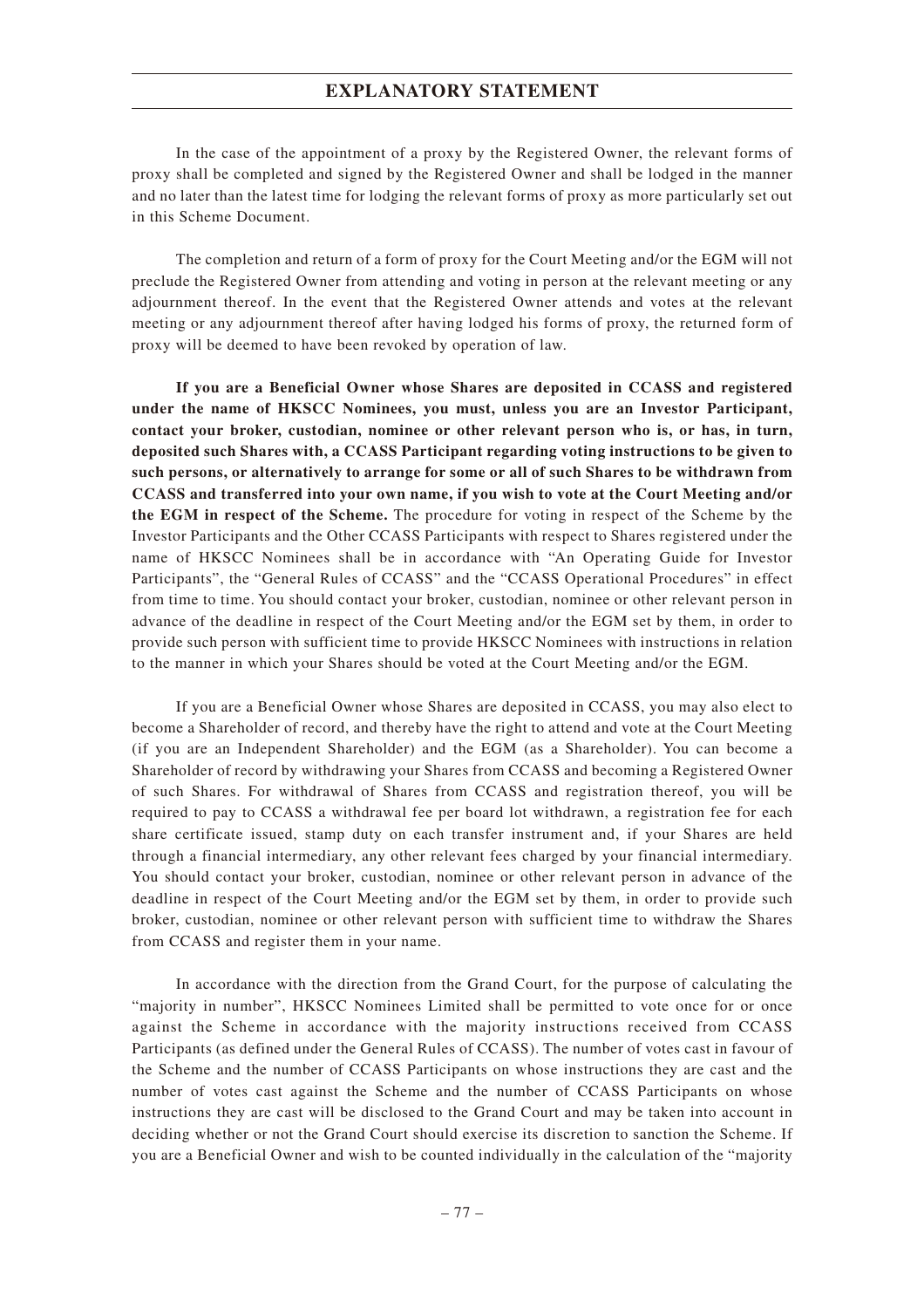in number" requirement at the Court Meeting, you should make arrangements for some or all of the Shares registered in the name of the Registered Owner to be transferred into your own name.

#### **EXERCISE YOUR RIGHT TO VOTE**

**IF YOU ARE A SHAREHOLDER OR A BENEFICIAL OWNER, THE OFFEROR AND THE COMPANY STRONGLY ENCOURAGE YOU TO EXERCISE YOUR RIGHT TO VOTE OR GIVE INSTRUCTIONS TO THE RELEVANT REGISTERED OWNER TO VOTE IN PERSON OR BY PROXY AT THE COURT MEETING AND AT THE EGM. IF YOU KEEP ANY SHARES IN A SHARE LENDING PROGRAMME, THE OFFEROR AND THE COMPANY URGE YOU TO RECALL ANY OUTSTANDING SHARES ON LOAN TO AVOID MARKET PARTICIPANTS USING BORROWED STOCK TO VOTE.**

**IF YOU ARE A REGISTERED OWNER HOLDING SHARES ON BEHALF OF BENEFICIAL OWNERS, THE OFFEROR AND THE COMPANY WOULD BE GRATEFUL IF YOU WOULD INFORM THE RELEVANT BENEFICIAL OWNERS ABOUT THE IMPORTANCE OF EXERCISING THEIR RIGHT TO VOTE.**

**IF YOU ARE IN ANY DOUBT AS TO THE ACTION TO BE TAKEN, YOU ARE ENCOURAGED TO CONSULT YOUR LICENSED SECURITIES DEALER OR REGISTERED INSTITUTION IN SECURITIES, BANK MANAGER, SOLICITOR, PROFESSIONAL ACCOUNTANT OR OTHER PROFESSIONAL ADVISER.**

Your attention is drawn to the following:

- (a) the paragraph headed "15. Recommendations" in the letter from the Board of this Scheme Document;
- (b) the letter from the Independent Board Committee set out in this Scheme Document; and
- (c) the letter from Independent Financial Adviser set out in this Scheme Document.

### **FURTHER INFORMATION**

Further information in relation to the Proposal is set out in the appendices to this Scheme Document, all of which form part of this Explanatory Statement.

Shareholders and Scheme Shareholders should rely only on the information contained in this Scheme Document. None of the Company, the Offeror, Elstone, the Independent Financial Adviser and the Share Registrar and their respective directors, employees, officers, agents, advisers, associates and affiliates and any other persons involved in the Proposal have authorised anyone to provide you with information that is different from what is contained in this Scheme Document.

### **LANGUAGE**

In case of any inconsistency, the English language text of this Scheme Document and the accompanying forms of proxy shall prevail over the Chinese language text.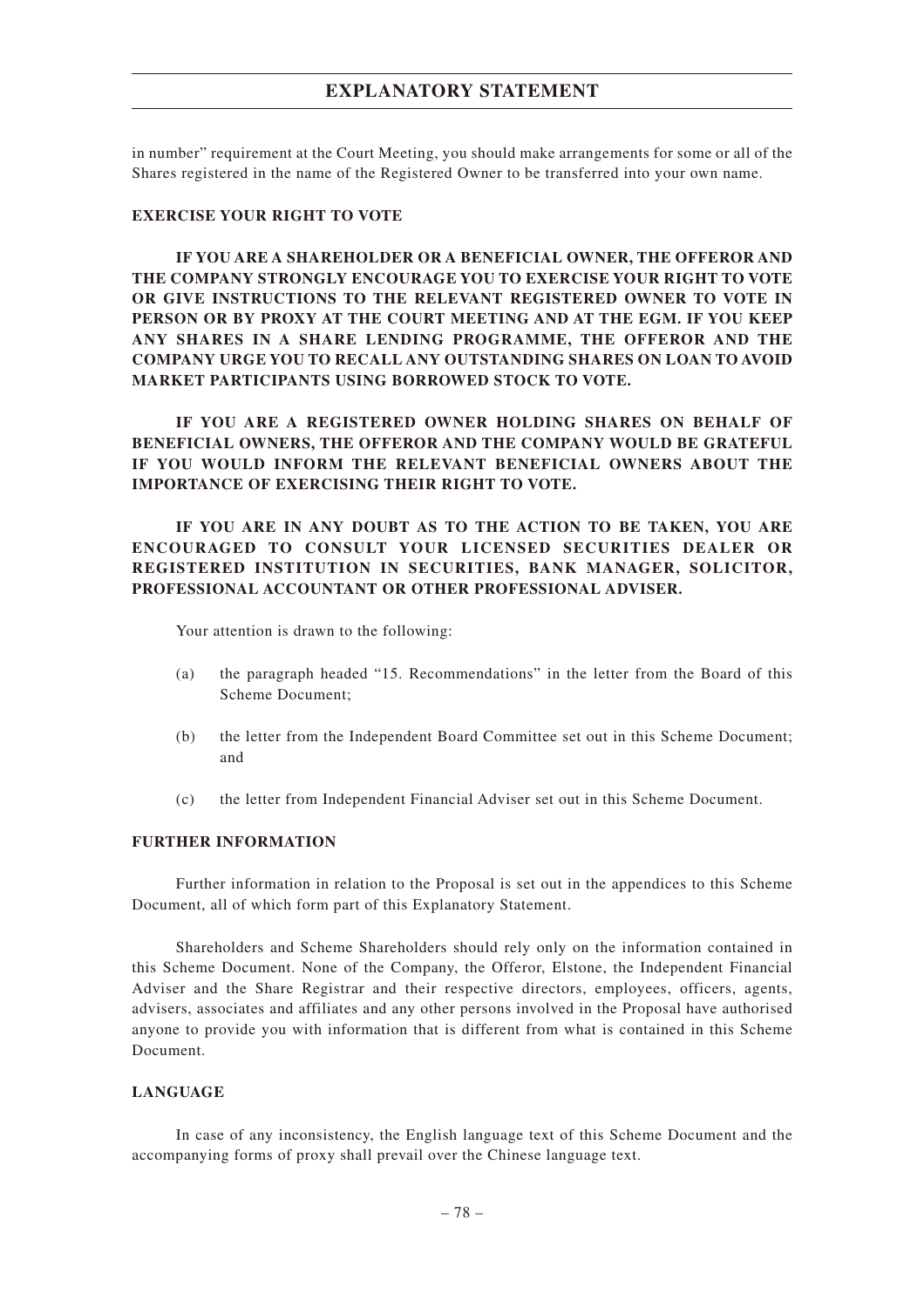### **1. FINANCIAL SUMMARY**

Set out below is a summary of the audited consolidated financial information of the Group for each of the three years ended 31 December 2017, 31 December 2018 and 31 December 2019 and the unaudited consolidated financial information of the Group for each of the six months ended 30 June 2019 and 30 June 2020. The figures for the years ended 31 December 2017, 31 December 2018 and 31 December 2019 are extracted from the annual reports of the Company for the respective years and the figures for each of the six months ended 30 June 2019 and 30 June 2020 are extracted from the interim report of the Company for the six months ended 30 June 2019 and the interim results announcement of the Company for the six months ended 30 June 2020.

The auditors' reports issued by the auditors of the Company, Deloitte Touche Tohmatsu, in respect of the audited consolidated financial statements of the Group for each of the three years ended 31 December 2017, 31 December 2018 and 31 December 2019 did not contain any modified opinion, emphasis of matter or material uncertainty related to going concern.

There was no item which was exceptional because of its size, nature or incidence that was recorded in the audited consolidated financial statements of the Group for each of the financial years ended 31 December 2017, 2018 and 2019 and the unaudited consolidated financial statements of the Group for each of the six months ended 30 June 2019 and 30 June 2020.

|                                         |                |                                |                |                      | (Unaudited) |
|-----------------------------------------|----------------|--------------------------------|----------------|----------------------|-------------|
|                                         |                | (Audited)                      |                | For six months ended |             |
|                                         |                | For the year ended 31 December |                | 30 June              |             |
|                                         | 2017           | 2018                           | 2019           | 2019                 | 2020        |
|                                         | <b>RMB'000</b> | <b>RMB'000</b>                 | <b>RMB'000</b> | <i>RMB'000</i>       | RMB'000     |
| Revenue                                 | 1,069,104      | 1,202,327                      | 1,367,861      | 596,951              | 641,125     |
| Cost of sales                           | (798, 445)     | (861, 459)                     | (986, 075)     | (431, 257)           | (465, 951)  |
| Gross profit                            | 270,659        | 340,868                        | 381,786        | 165,694              | 175,174     |
| Profit before tax                       | 23,103         | 112,600                        | 121,252        | 45,052               | 37,225      |
| Income tax expense                      | (24, 915)      | (48, 955)                      | (28,705)       | (12, 489)            | (9,585)     |
| Profit (loss) for the year attributable |                |                                |                |                      |             |
| to owners of the Company                | (2,040)        | 64,761                         | 92,731         | 32,615               | 27,640      |
| Profit (loss) for the year attributable |                |                                |                |                      |             |
| to non-controlling interest             | 228            | (1,116)                        | (184)          | (52)                 | (184)       |
| Other comprehensive (expense)           |                |                                |                |                      |             |
| income                                  | 13,436         | (16, 538)                      | (9,123)        | (4,719)              | (7, 289)    |
| Total comprehensive income              |                |                                |                |                      |             |
| (expense) for the year attributable     |                |                                |                |                      |             |
| to owners of the Company                | 12,229         | 47,953                         | 83,631         | 27,896               | 20,401      |
| Total comprehensive income              |                |                                |                |                      |             |
| (expense) for the year attributable     |                |                                |                |                      |             |
| to non-controlling interests            | (605)          | (846)                          | (207)          | (52)                 | (50)        |
| Earnings (loss) per share (RMB          |                |                                |                |                      |             |
| cents) (Basic)                          | (0.24)         | 7.67                           | 10.98          | 3.86                 | 3.29        |

#### **Summary Consolidated Statement of Profit or Loss and Other Comprehensive Income**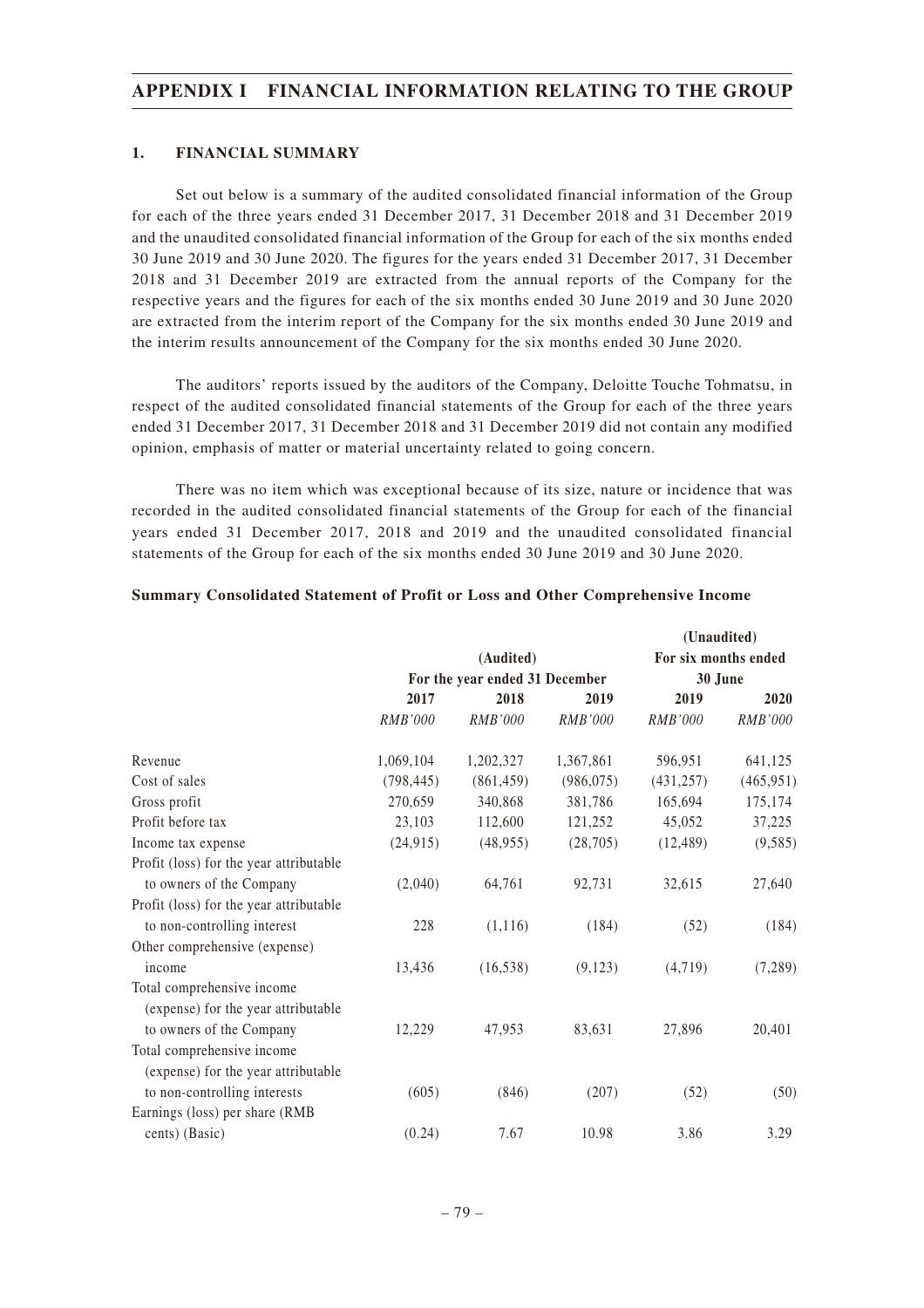|                                   |                |                                |      | (Unaudited)          |             |
|-----------------------------------|----------------|--------------------------------|------|----------------------|-------------|
|                                   |                | (Audited)                      |      | For six months ended |             |
|                                   |                | For the year ended 31 December |      | 30 June              |             |
|                                   | 2017           | 2018                           | 2019 | 2019                 | <b>2020</b> |
| Total amount of dividends paid to |                |                                |      |                      |             |
| shareholders of the Company       | HK\$42,227,992 |                                |      |                      |             |
| Dividends per share               | HK\$0.05       |                                |      |                      |             |

### **2. CONSOLIDATED FINANCIAL STATEMENTS**

The Company is required to set out or refer to in this Scheme Document the consolidated statement of financial position, consolidated statement of cash flows and any other primary statement as shown in (i) the audited consolidated financial statements of the Group for the year ended 31 December 2019 (the "**2019 Financial Statements**"), and (ii) the unaudited consolidated interim financial statements of the Group for the six months ended 30 June 2020 (the "**2020 Interim Financial Statements**"), together with the notes to the relevant published accounts which are of major relevance to the appreciation of the above financial information.

The 2019 Financial Statements are set out on pages 47 to 109 of the annual report of the Company for the year ended 31 December 2019 (the "**Annual Report 2019**"), which was published on 14 May 2020. The Annual Report 2019 is posted on the Company's website at http://www.capxongroup.com and the website of the Stock Exchange at http://www.hkexnews.hk. Please also see below a direct link to the Annual Report 2019:

### https://www1.hkexnews.hk/listedco/listconews/sehk/2020/0514/2020051400491.pdf

The audited consolidated financial statements of the Group for the year ended 31 December 2018 are set out on pages 46 to 103 of the annual report of the Company for the year ended 31 December 2018 (the "**Annual Report 2018**"), which was published on 25 April 2019. The Annual Report 2018 is posted on the Company's website at http://www.capxongroup.com and the website of the Stock Exchange at http://www.hkexnews.hk. Please also see below a direct link to the Annual Report 2018:

### https://www1.hkexnews.hk/listedco/listconews/sehk/2019/0425/ltn20190425383.pdf

The audited consolidated financial statements of the Group for the year ended 31 December 2017 are set out on pages 45 to 95 of the annual report of the Company for the year ended 31 December 2017 (the "**Annual Report 2017**"), which was published on 24 April 2018. The Annual Report 2017 is posted on the Company's website at http://www.capxongroup.com and the website of the Stock Exchange at http://www.hkexnews.hk. Please also see below a direct link to the Annual Report 2017:

#### https://www1.hkexnews.hk/listedco/listconews/sehk/2018/0424/ltn20180424349.pdf

The 2020 Interim Financial Statements are set out in the interim results announcement of the Company for the six months ended 30 June 2020 (the "**Interim Results Announcement 2020**"), which was published on 25 August 2020. The Interim Results Announcement 2020 is posted on the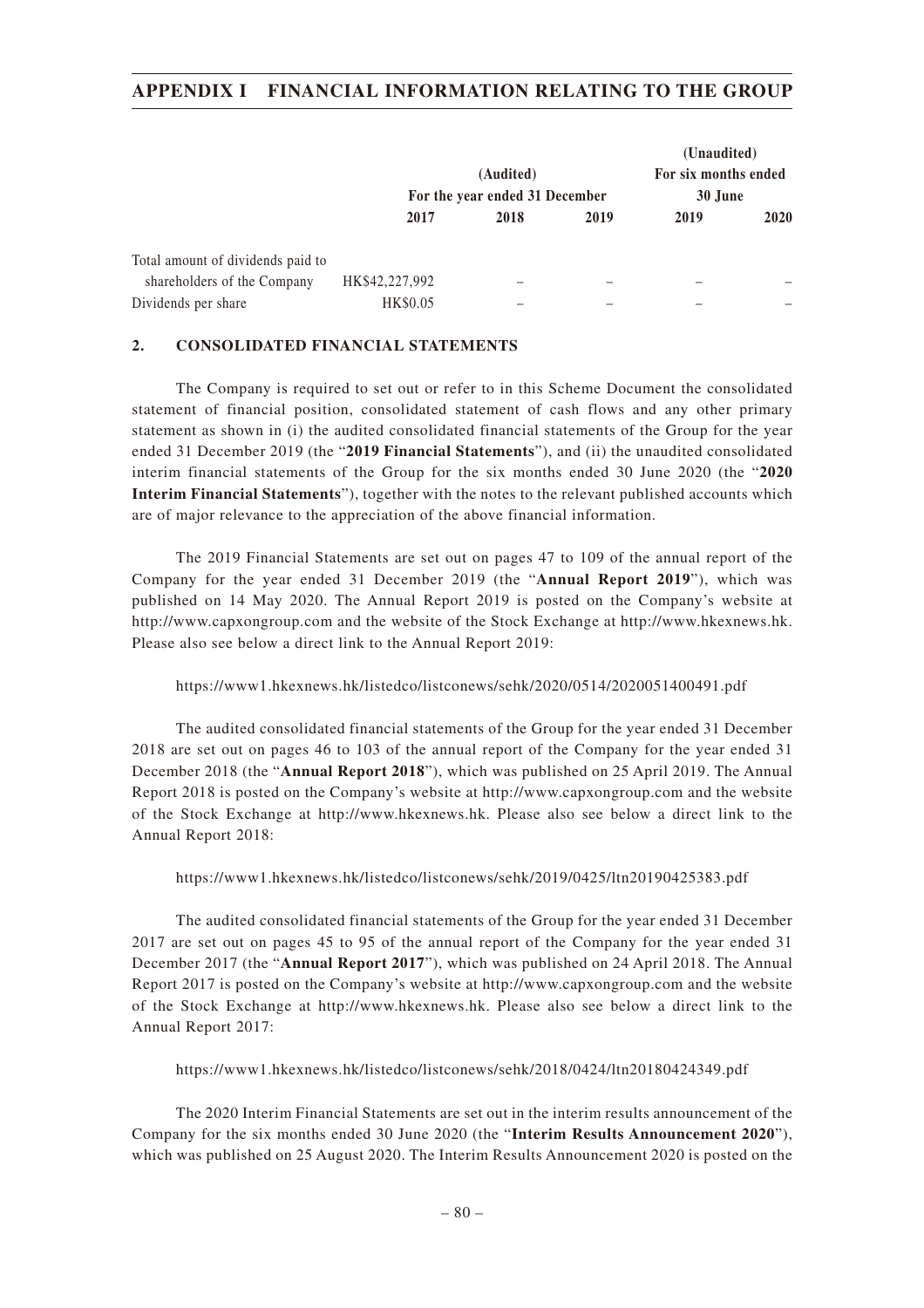Company's website at http://www.capxongroup.com and the website of the Stock Exchange at http://www.hkexnews.hk. Please also see below a direct link to the Interim Results Announcement 2020:

https://www1.hkexnews.hk/listedco/listconews/sehk/2020/0825/2020082500789.pdf

The unaudited consolidated interim financial statements of the Group for the six months ended 30 June 2019 (the "**2019 Interim Financial Statements**") are set out on pages 23 to 56 of the interim report of the Company for the six months ended 30 June 2019 (the "**Interim Report 2019**"), which was published on 9 September 2019. The Interim Report 2019 is posted on the Company's website at http://www.capxongroup.com and the website of the Stock Exchange at http://www.hkexnews.hk. Please also see below a direct link to the Interim Report 2019:

https://www1.hkexnews.hk/listedco/listconews/sehk/2019/0919/2019091900309.pdf

The 2019 Financial Statements and 2020 Interim Financial Statements (but not any other part of the Annual Report 2019 and Interim Results Announcement 2020 in which they appear) are incorporated by reference into this Scheme Document and form part of this Scheme Document.

### **3. STATEMENT OF INDEBTEDNESS**

### **Statement of Indebtedness**

As at the close of business on 30 June 2020, being the latest practicable date for the purpose of this indebtedness statement prior to the printing of this Scheme Document, the indebtedness of the Group was as follows:

- (a) Bank borrowings of approximately RMB209,921,000 in total, of which RMB186,382,000 were secured by the letters of guarantee issued by another bank, the Group's property, plant and equipment and right-of-use assets, and guaranteed by a wholly-owned subsidiary and a director of the Company, bank borrowings of RMB22,346,000 were secured by Group's property, plant and equipment or Group's pledged bank deposit and guaranteed by certain directors of the Company and a bank borrowing of RMB1,193,000 was secured by Group's pledged bank deposit and the property of certain directors and guaranteed by certain directors of the Company;
- (b) Other borrowings of approximately RMB102,647,000 in total, of which RMB95,859,000 were secured by the Group's property, plant and equipment and pledged deposit in a financial institution and guaranteed by wholly-owned subsidiaries of the Company and certain directors of the Company, and other borrowing of RMB6,788,000 was secured by the Group's pledged deposit in a financial institution and guaranteed by a director of the Company;
- (c) Non-trade amounts due to related parties of approximately RMB4,069,000 were unsecured and unguaranteed; and
- (d) Lease liabilities amounting to approximately RMB16,220,000 were secured by rental deposits and unguaranteed.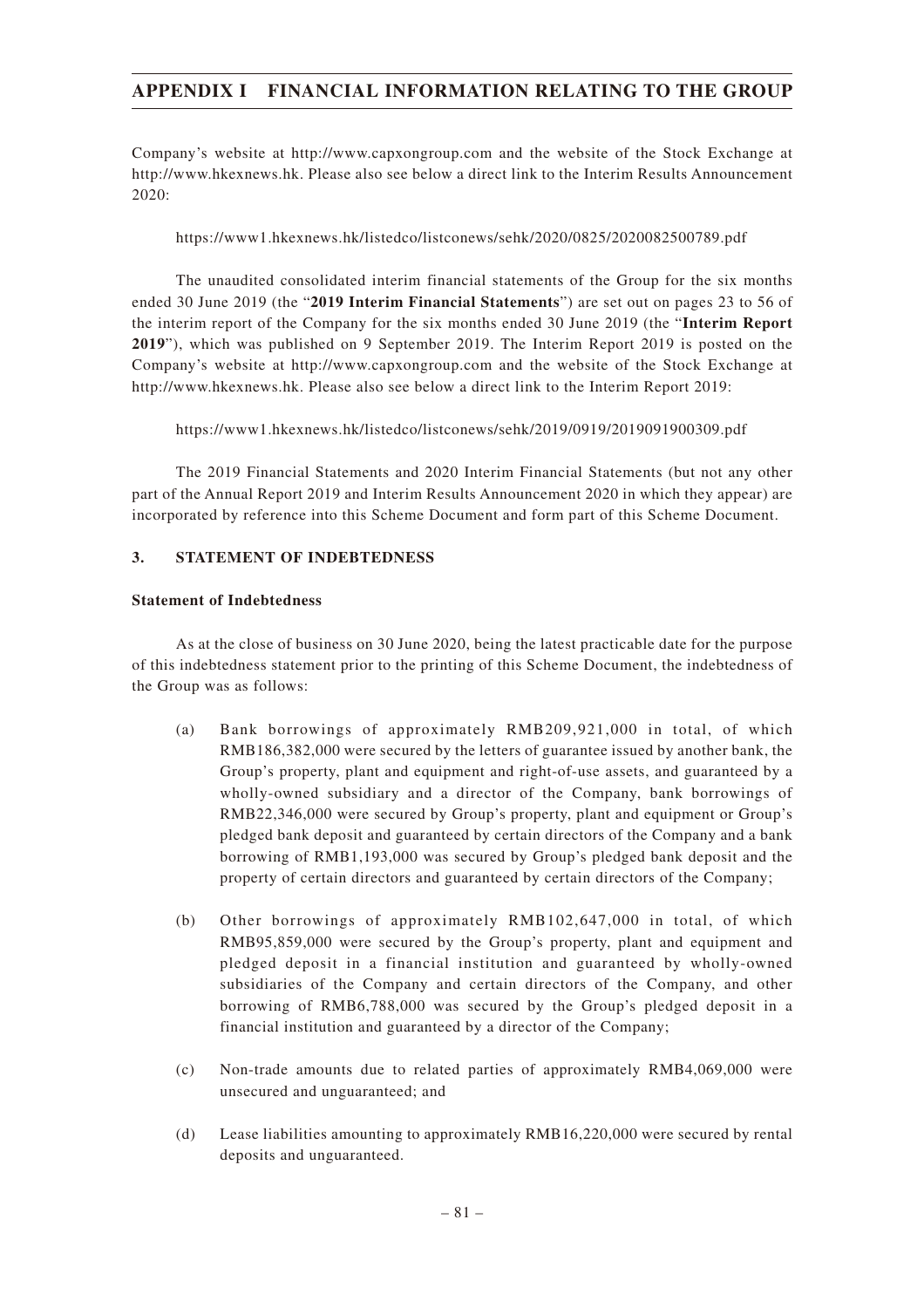In addition, the Group is involved in an arbitration claim against the Company's subsidiary in Taiwan by one of its customers. An aggregate amount of RMB242,622,000 was provided for as at 30 June 2020, in respect of damages, interest and arbitration related expenses. For details of the status of this arbitration claim, please see paragraphs headed "11. Litigation" in "Appendix III — General Information" to this Scheme Document.

Save as aforesaid or otherwise disclosed herein, and apart from intra-group liabilities, intra-group guarantees and normal trade payables in the ordinary course of business, as at the close of business on 30 June 2020, the Group did not have any material outstanding (i) debt securities, whether issued and outstanding, authorised or otherwise created but unissued, or term loans, whether guaranteed, unguaranteed, secured (whether the security is provided by the Group or by third parties) or unsecured; (ii) other borrowings or indebtedness in the nature of borrowings including bank overdrafts and liabilities under acceptances (other than normal trade bills) or acceptance credits or hire purchase commitments, whether guaranteed, unguaranteed, secured or unsecured; (iii) mortgage or charges; or (iv) guarantees or other contingent liabilities.

### **4. MATERIAL CHANGE**

The Directors confirm that, save for the following matters, there had been no material change in the financial or trading position or outlook of the Group since 31 December 2019, being the date to which the latest published audited consolidated financial statements of the Group were made up, up to and including the Latest Practicable Date:

- (1) as disclosed in the Interim Results Announcement 2020:
	- (i) as compared to the corresponding period in 2019, the Company recorded (a) an increase in impairment losses under the expected credit loss model, net of reversal, by approximately 245.2% for the six months ended 30 June 2020 ("**1H2020**") as a result of deposits paid that has become credit-impaired; (b) an increase in distribution and selling costs by approximately 22.4% in 1H2020 due to increases in staff costs and commission fee; and (c) an improvement in other gains and losses by approximately 82.8% in 1H2020 as a result of among others, reporting of a foreign exchange gain as compared to a foreign exchange loss in the corresponding period in 2019; and
	- (ii) the increase in the total (current and non-current) bank and other borrowings by approximately 52.0% as at 30 June 2020 as compared to the balance as at 31 December 2019 due to additional new bank and other borrowings obtained in 1H2020 for, among others, the purpose of general working capital, which was attributable to the corresponding increase in the aggregated balance for fixed bank deposits and bank balances and cash by around 30.5% as at 30 June 2020 as compared to the balance as at 31 December 2019;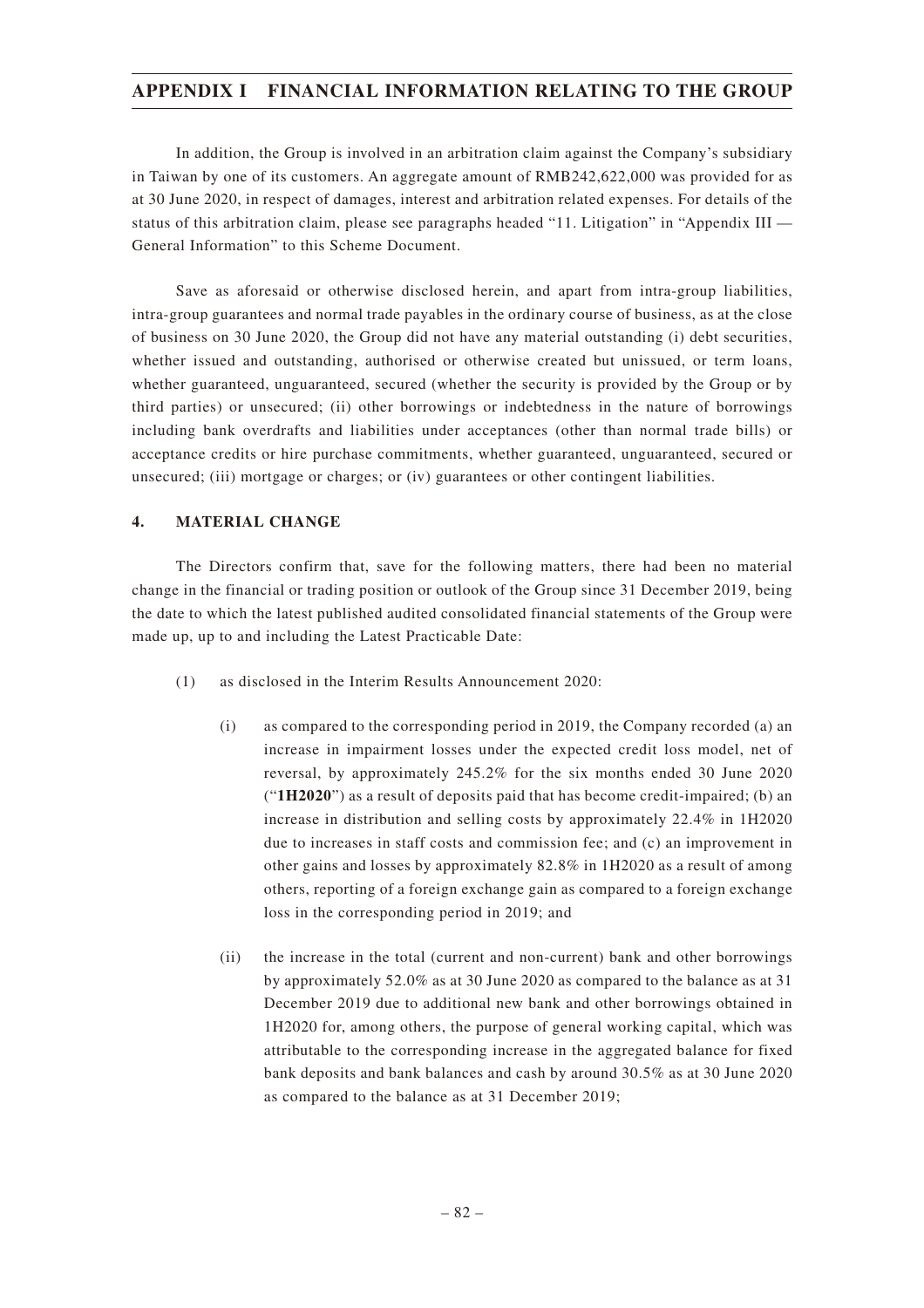- (2) as disclosed in the announcement published by the Company on 15 May 2020 and its previous annual reports, the Company has been involved in a prolonged legal proceeding as the defendant with the Claimant, in respect of its arbitration claim against Capxon Taiwan since 2011 for damages allegedly suffered by the Claimant with respect to certain alleged defective electrolytic capacitors supplied by Capxon Taiwan; and as further disclosed in the announcement published by the Company on 3 August 2020, on 30 July 2020, on application by the Claimant, the High Court of Hong Kong made an order entitled "Injunction Prohibiting Disposal of Assets in Hong Kong" (the "**Injunction Order**") against Lancom Limited (a direct wholly-owned subsidiary of Capxon Taiwan and an indirect non-wholly owned subsidiary of the Company) and the Company, with notice to Mr. CT Lin and Ms. Chou. As further disclosed in the Company's announcement on 20 August 2020, among others, the substantial hearing on 7 August 2020 in relation to the Injunction Order, was adjourned to 7 October 2020, and the Injunction Order was continued with variations to the scope thereof; and
- (3) as disclosed in details in the Annual Report 2019, the outbreak of COVID-19 in early 2020 has caused certain impact on the Group's businesses, and given the dynamic nature of these circumstances and unpredictability of future developments, including government policies and measures in response to the COVID-19 outbreak, the management of the Group is still unable to estimate its potential financial impact to the Group and the actual effects, if any, will be reflected in the Group's consolidated financial statements for the year ending 31 December 2020.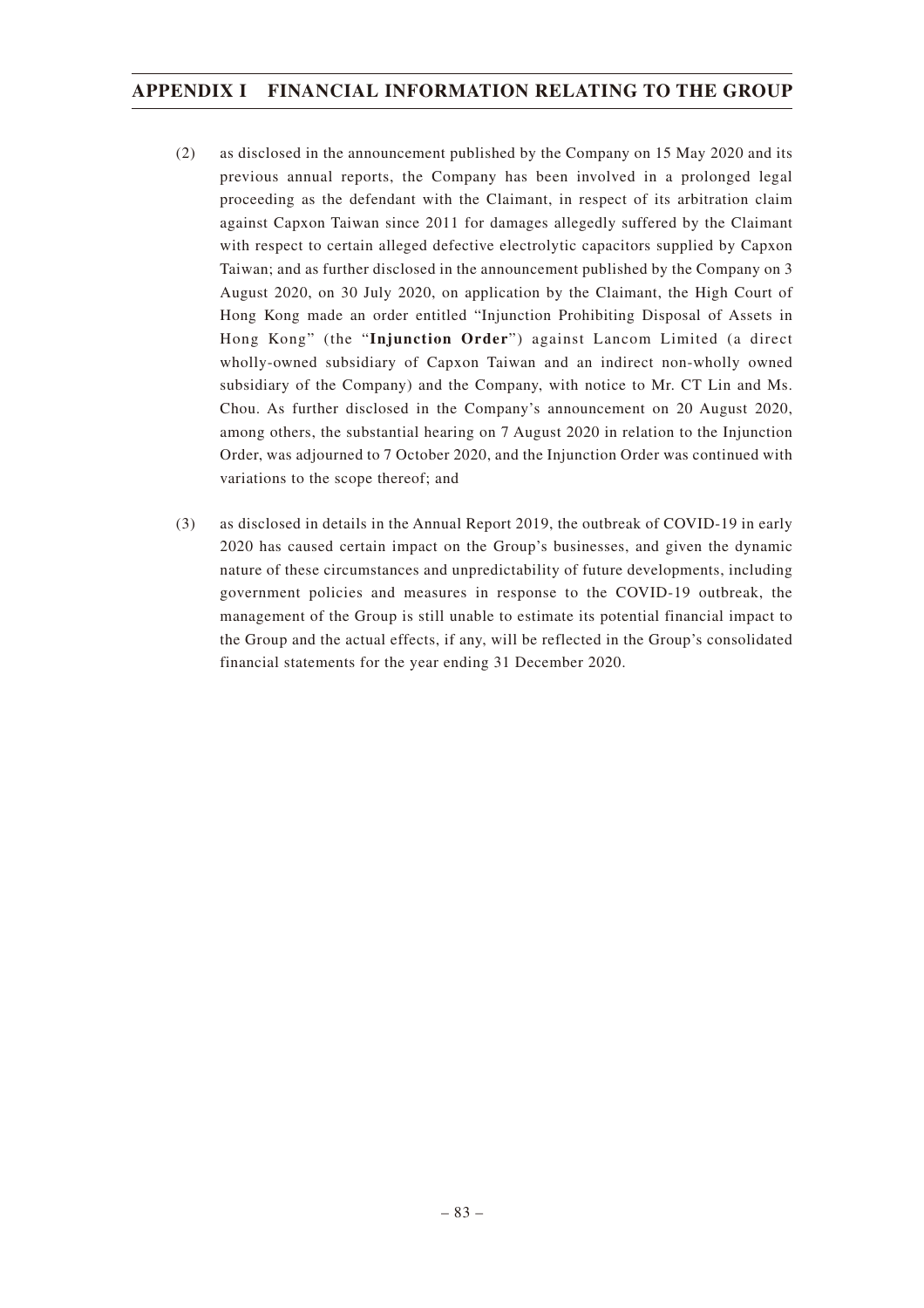*The following is the text of a letter, a valuation summary and valuation certificates prepared for the purpose of incorporation in this circular received from Vincorn Consulting and Appraisal Limited, an independent valuer, in connection with its valuation of the property interests held by the Group. Terms defined in this appendix applies to this appendix only.*

**Vincorn Consulting and Appraisal Limited** 21/F No. 268 Des Voeux Road Central Hong Kong



#### **The Board of Directors**

Capxon International Electronic Company Limited P.O. Box 31119 Grand Pavilion Hibiscus Way 802 West Bay Road Grand Cayman, KY1-1205 Cayman Islands

31 August 2020

Dear Sirs,

#### **INSTRUCTION AND VALUATION DATE**

We refer to your instructions for us to assess the Market Values of all property interests held by Capxon International Electronic Company Limited (the "Company") and its subsidiaries (hereinafter together referred to as the "Group") for the purposes of public disclosure. We confirm that we have carried out inspection, made relevant enquiries, searches and obtained such further information as we consider necessary in order to provide you with our opinion of the Market Values of the property interests as at 30 June 2020 (the "Valuation Date").

#### **VALUATION STANDARDS**

The valuation has been prepared in accordance with the HKIS Valuation Standards 2017 published by The Hong Kong Institute of Surveyors effective from 30 December 2017 with reference to the International Valuation Standards published by the International Valuation Standards Council effective from 31 January 2020; and the requirements set out in the Chapter 5 and Practice Note 12 of the Rules Governing the Listing of Securities on The Stock Exchange of Hong Kong Limited issued by The Stock Exchange of Hong Kong Limited; and Rule 11 of the Hong Kong Code on Takeovers and Mergers published by the Securities and Futures Commission.

### **VALUATION BASIS**

Our valuation has been undertaken on the basis of Market Value. Market Value is defined as "the estimated amount for which an asset or liability should exchange on the valuation date between a willing buyer and a willing seller in an arm's-length transaction after proper marketing and where the parties had each acted knowledgeably, prudently and without compulsion".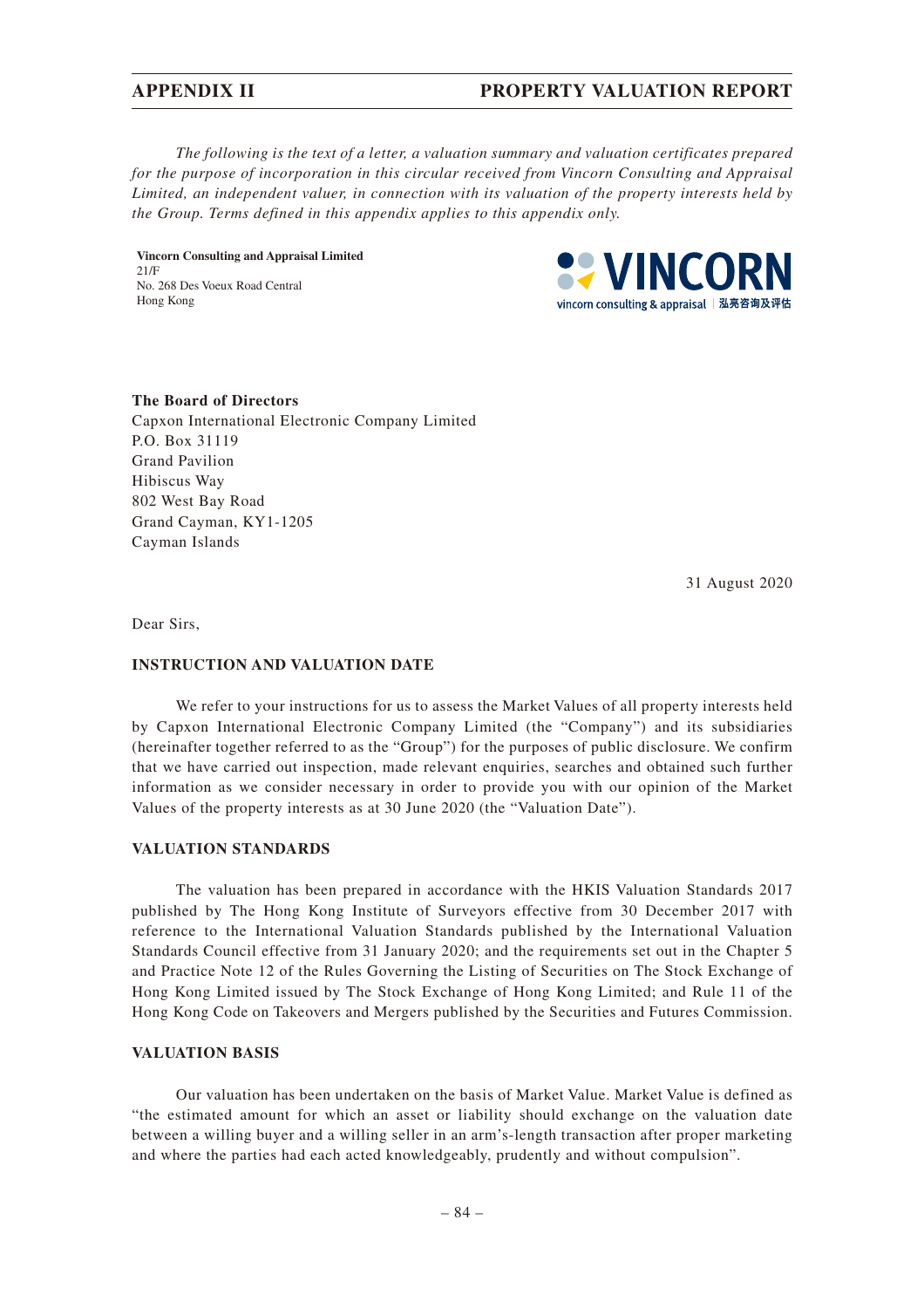As per the information provided by the Group, the property interests held by the Group do not comprise land being developed or with immediate development potential.

#### **VALUATION ASSUMPTIONS**

Our valuation has been made on the assumption that the seller sells the property interests in the market without the benefit of a deferred term contract, leaseback, joint venture, management agreement or any similar arrangement, which could serve to affect the values of the property interests.

No allowances have been made for any charges, mortgages or amounts owing on the property interests, nor for any expenses or taxations which may be incurred in effecting a sale.

### **POTENTIAL TAX LIABILITIES**

As advised by the Group, the potential tax liabilities which may arise from the sale of the property interests include:

- (a) Property interests located in The People's Republic of China ("**The PRC**"):
	- (i) Value added tax on the consideration at a rate of 9% (plus a surcharge)
	- (ii) Corporate income tax on the profit from the sale of property at a rate of  $25\%$ ; and
	- (iii) Land value appreciation tax on appreciated land value at progressive tax rates as follows:

| <b>Progressive tax rate</b> |
|-----------------------------|
| 30%                         |
| 40%                         |
| 50%                         |
| $60\%$                      |
|                             |

- (b) Property interests located in Taiwan:
	- (i) Corporate income tax on the profit from the sale of property at a rate of 20%;
	- (ii) Land value appreciation tax on appreciated land value at progressive tax rates as follows:

# Appreciated land value **Progressive tax rate**

| Not more than $100\%$                 | 20%     |
|---------------------------------------|---------|
| More than 100% but not more than 200% | $30\%*$ |
| More than $200\%$                     | $40\%*$ |

adjusted by terms of ownership rights of land held and inflation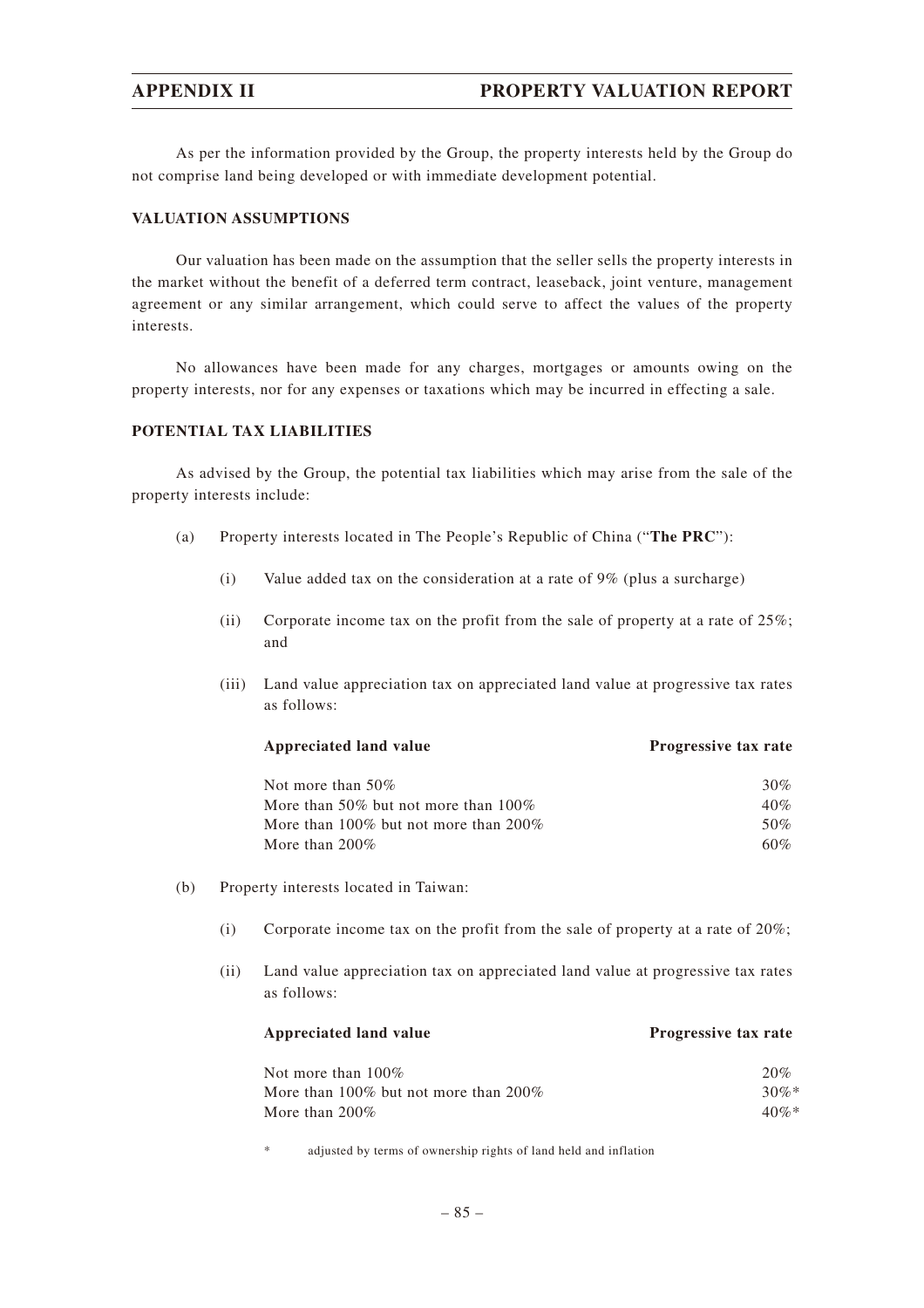(iii) Integrated housing and land tax on profit from the sale of property minus appreciated land value at rate of 20% (incorporated into corporate income tax assessment).

For the property interests held by the Group in Group 1 and Group 2, they are continued to be held by the Group and with no intention for disposal. Hence, the likelihood of any potential tax liabilities of these property interests being crystallized is remote.

### **VALUATION METHODOLOGY**

The property interests in Group 1 comprise purpose-built industrial plants, which have limited comparable sales in the market. Hence, when valuing the property interests in Group 1, we have adopted Cost Approach.

The property interests in Group 2 comprise various industrial units of a standard industrial building, which have sufficient comparable sales in the market. Hence, when valuing the property interests in Group 2, we have adopted Market Approach.

Cost Approach is subject to an assumption of adequate potential profitability of the business (or to service potential of the entity from the use of assets as a whole) paying due regard to the total assets employed. This technique is based on an estimate of the value for the existing use of the land, plus the current gross replacement (reproduction) costs of the improvements, less allowances for physical deterioration and all relevant forms of obsolescence and optimisation. In arriving at the value of the land, reference has been made to the land sale transactions as available in the locality. It generally provides the most reliable indication of value for a property in the absence of a known market based on comparable sales.

Market Approach is universally considered as the most accepted valuation approach for valuing most forms of property. This involves the analysis of recent market evidence of similar properties to compare with the subject under valuation. Each comparable is analysed on the basis of its unit rate; each attribute of the comparables is then compared with the subject and where there are any differences, the unit rate is adjusted in order to arrive at the appropriate unit rate for the subject. This is done by making percentage adjustments to the unit rate for various factors, such as time, location, building age, building quality and so on.

#### **LAND TENURE AND TITLE INVESTIGATION**

We have been provided with copies of documents in relation to the titles of the property interests. However, we have not scrutinized the original documents to verify ownership or to verify any amendments, which may not appear on the copies handed to us. We have relied to a considerable extent on the information provided by the Group.

We have relied on the advices given by The PRC legal adviser of the Group, Tian Yuan Law Firm, and Taiwan legal adviser of the Group, Chien Yeh Law Offices, regarding the titles of the property interests in The PRC and Taiwan respectively. We do not accept liability for any interpretation that we have placed on such information, which is extracted from the legal opinion provided by the legal advisers.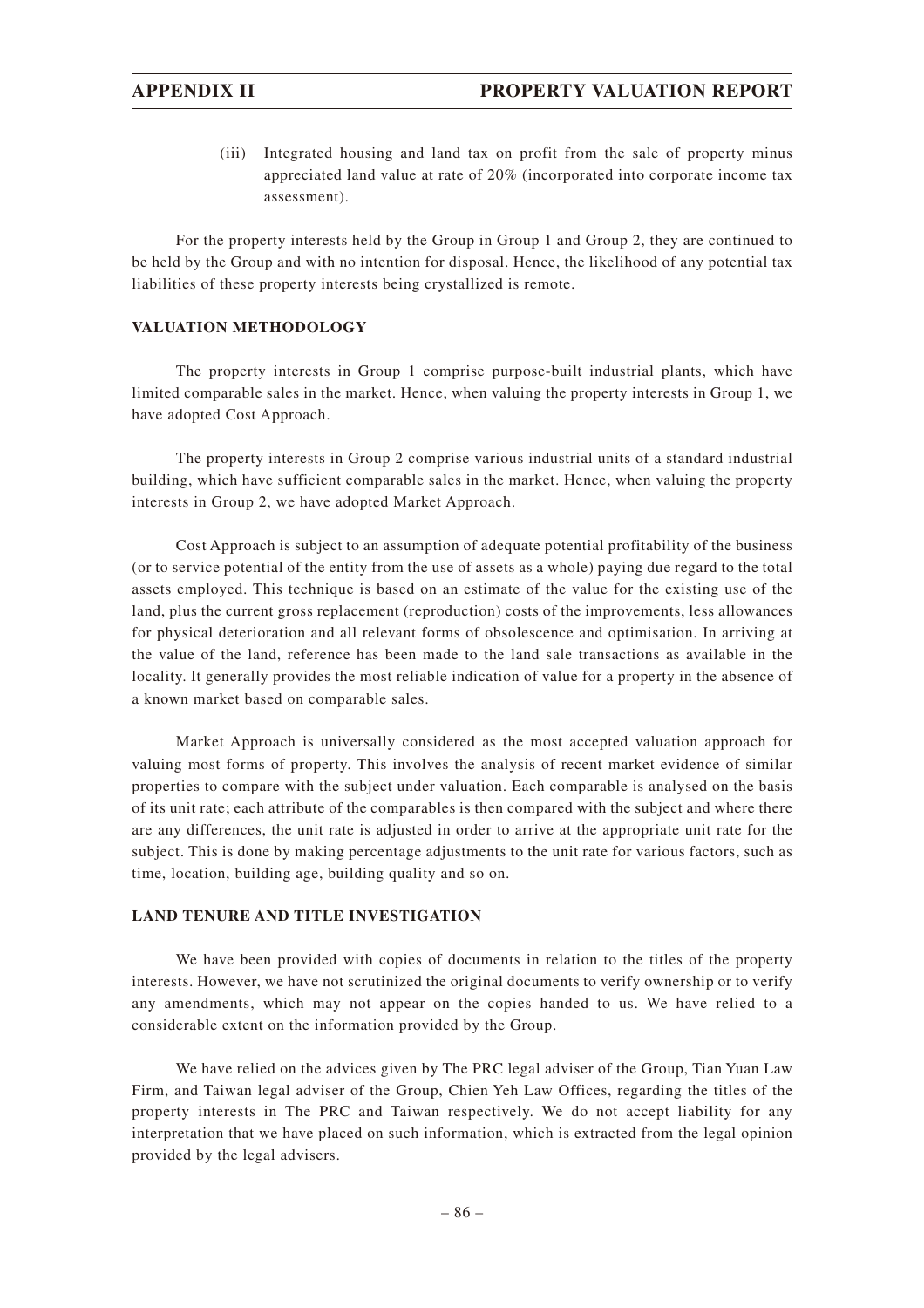All legal documents disclosed in this letter, the valuation summary and the valuation certificates are for reference only. No responsibility is assumed for any legal matters concerning the legal titles to the property interests set out in this letter, the valuation summary and the valuation certificates.

#### **INFORMATION SOURCES**

We have relied to a considerable extent on the information provided by the Group and the legal advisers, in respect of the titles of the property interests in The PRC and Taiwan. We have also accepted advice given to us on matters such as identification of the properties, particulars of occupancy, areas and all other relevant matters. Dimensions, measurements and areas included in the valuation are based on information contained in the documents provided to us and are, therefore, only approximations.

We have also been advised by the Group that no material factors or information have been omitted or withheld from the information supplied and consider that we have been provided with sufficient information to reach an informed view. We believe that the assumptions used in preparing our valuation are reasonable and have had no reason to doubt the truth and accuracy of the information provided to us by the Group which is material to the valuation.

#### **INSPECTION AND INVESTIGATIONS**

The properties were inspected externally and internally. Although not all areas were accessible for viewing at the time of inspection, we have endeavoured to inspect all areas of the properties. Investigations were carried out as necessary. Our investigations have been conducted independently and without influence from any third party in any manner.

We have not tested any services of the properties and are therefore unable to report on their present conditions. We have not undertaken any structural surveys of the properties and are therefore unable to comment on the structural conditions. We have not carried out any investigations on site to determine the suitability of the ground conditions for any future developments. Our valuation is prepared on the assumption that these aspects are satisfactory and that no extraordinary expenses or delays will be required.

We have not carried out any on-site measurements to verify the correctness of the areas in respect of the properties but have assumed that the areas shown on the documents or deduced from the plans are correct. All documents and plans have been used as reference only and all dimensions, measurements and areas are therefore approximations.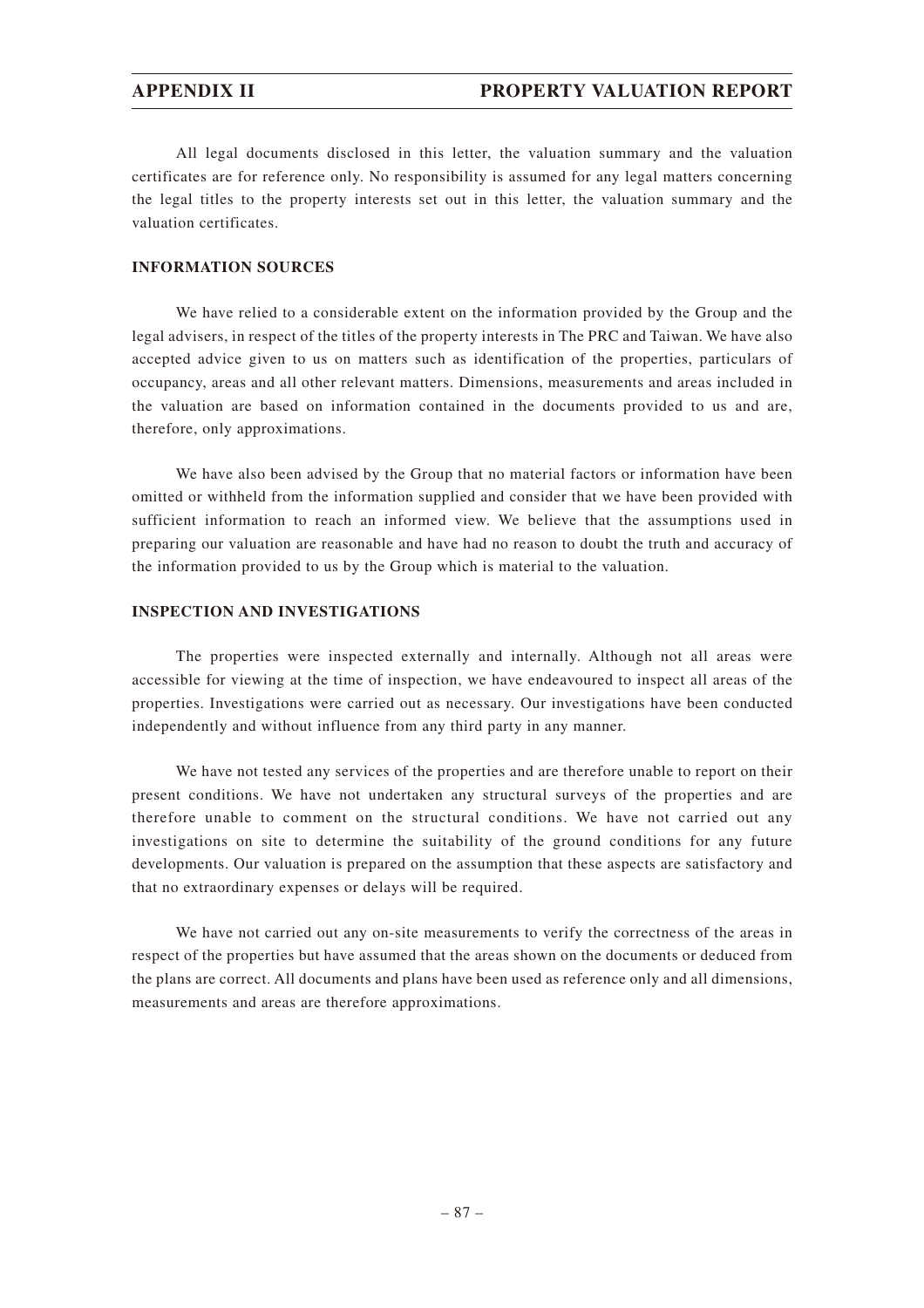### **CURRENCY**

Unless otherwise stated, all monetary figures stated in this report are in Renminbi ("RMB") and New Taiwan Dollar ("TWD"). The exchange rate adopted in our valuation is approximately TWD1.00 = RMB0.24 which was approximately the prevailing exchange rates as at the Valuation Date.

The valuation summary and the valuation certificates are attached hereto.

Yours faithfully, For and on behalf of **Vincorn Consulting and Appraisal Limited**

**Vincent Cheung** *BSc (Hons) MBA FRICS MHKIS RPS(GP) MCIREA MHKSI MISCM MHIREA Registered Real Estate Appraiser & Agent PRC Managing Director*

*Note:* Vincent Cheung is a fellow of the Royal Institution of Chartered Surveyors, a member of the Hong Kong Institute of Surveyors, a Registered Professional Surveyor (General Practice) under the Surveyors Registration Ordinance (Cap. 417) in Hong Kong Special Administrative Region ("Hong Kong"), a member of China Institute of Real Estate Appraisers and Agents, a member of Hong Kong Securities and Investment Institute, a member of Institute of Shopping Centre Management, a member of Hong Kong Institute of Real Estate Administrators and a Registered Real Estate Appraiser and Agent People's Republic of China. He is suitably qualified to carry out the valuation and has over 23 years of experience in the valuation of properties of this magnitude and nature in the subject region.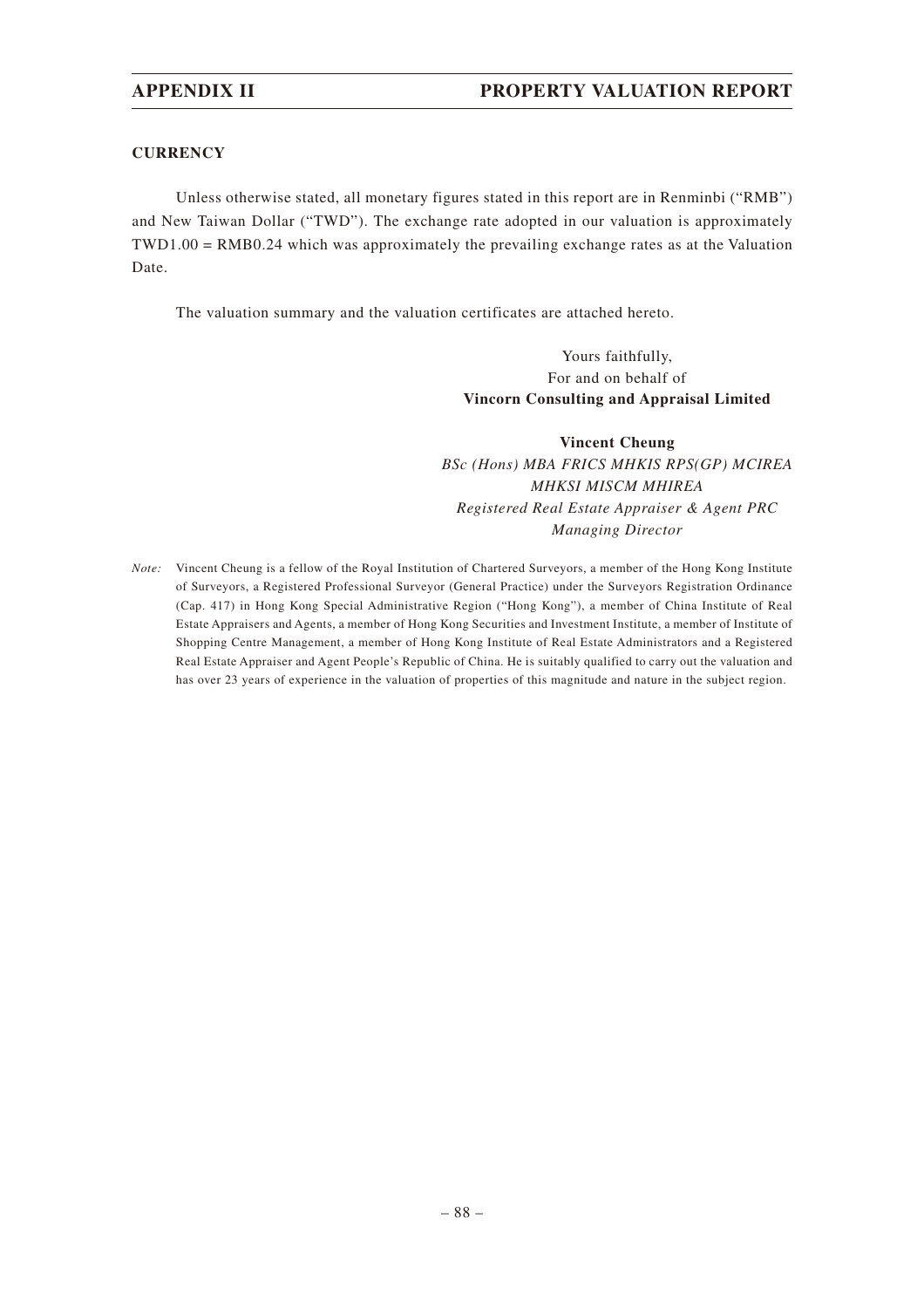# **VALUATION SUMMARY**

# **Group 1 – Property Interests Held by the Group for Occupation in The PRC**

| No.            | <b>Property</b>                                                                                                                                        | Market Value as at<br><b>30 June 2020</b> | <b>Interest</b><br><b>Attributable</b><br>to the Group | Market Value as at<br>30 June 2020<br><b>Attributable</b><br>to the Group |
|----------------|--------------------------------------------------------------------------------------------------------------------------------------------------------|-------------------------------------------|--------------------------------------------------------|---------------------------------------------------------------------------|
| $\mathbf{1}$   | An Industrial Plant Located<br>at No. 4132 Songbai Road,<br>Guangming District,<br>Shenzhen,<br>Guangdong Province,<br>The PRC                         | RMB419,200,000                            | 100%                                                   | RMB419,200,000                                                            |
| $\overline{2}$ | An Industrial Plant Located<br>at No. 168 Jiangnan Avenue,<br>Dianjun District, Yichang,<br>Hubei Province,<br>The PRC                                 | RMB192,300,000                            | 100%                                                   | RMB192,300,000                                                            |
| 3              | An Industrial Plant Located<br>at Nanraocheng Road,<br>Guchengwan Town,<br>Donghe District, Baotou,<br>Inner Mongolia Autonomous<br>Region,<br>The PRC | RMB68,700,000                             | 100%                                                   | RMB68,700,000                                                             |
| Sub-total:     |                                                                                                                                                        | RMB680,200,000                            |                                                        | RMB680,200,000                                                            |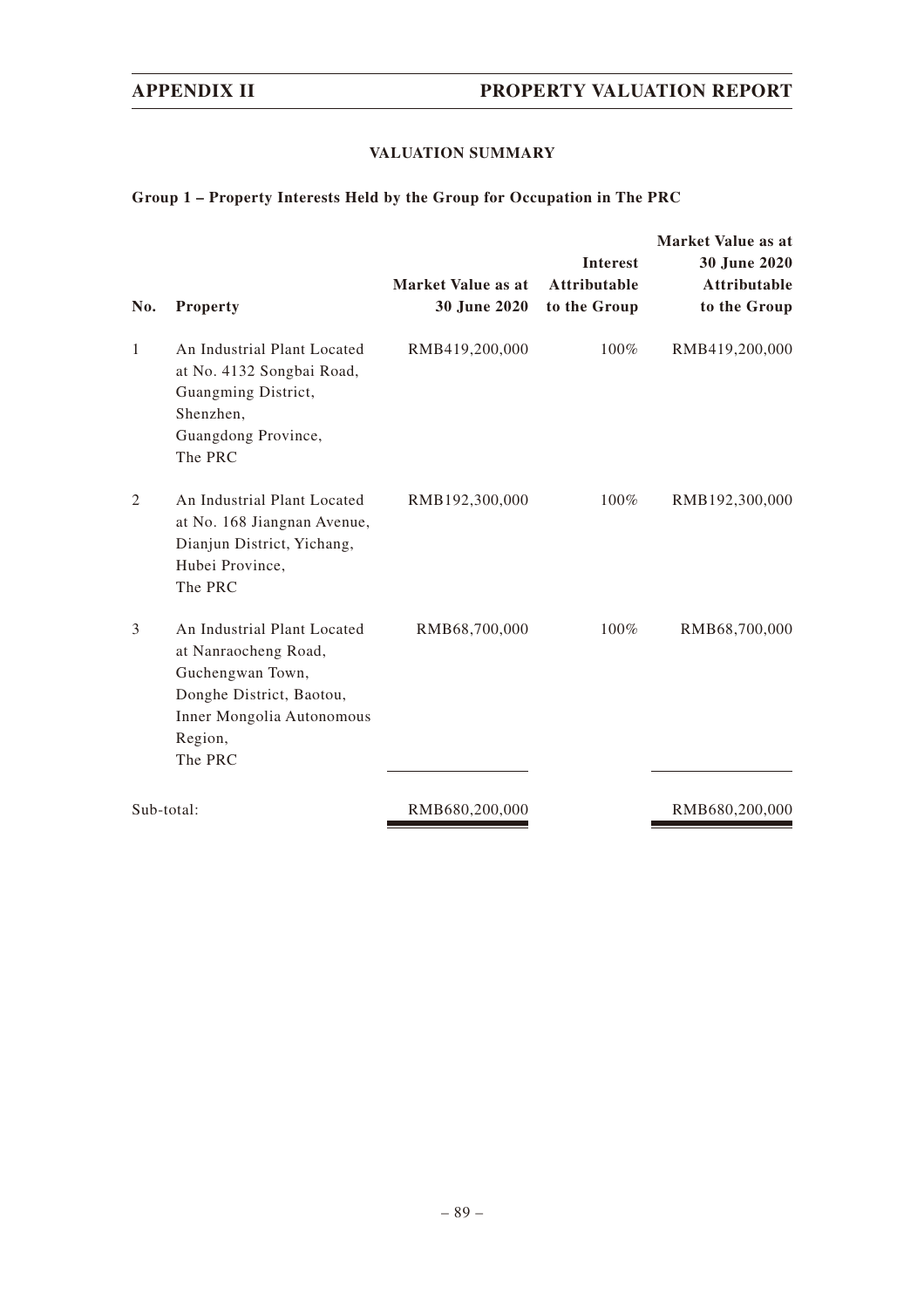| No.            | <b>Property</b>                                                                                                                                                                                                                                | Market Value as at<br>30 June 2020 | <b>Interest</b><br><b>Attributable</b><br>to the Group | Market Value as at<br>30 June 2020<br><b>Attributable to</b><br>the Group |
|----------------|------------------------------------------------------------------------------------------------------------------------------------------------------------------------------------------------------------------------------------------------|------------------------------------|--------------------------------------------------------|---------------------------------------------------------------------------|
| $\overline{4}$ | Industrial Units on 5th Floor<br>and Car Parking Space Nos.<br>6, 7, 8, 9, 10, 11, 19, 20, 21,<br>38, 39 and 40 on Basement<br>3rd Floor, Nos. 155-157 &<br>165-167 Da Tong Road<br>2nd Section, Xizhi District,<br>New Taipei City,<br>Taiwan | TWD92,800,000<br>(RMB22, 272, 000) | $100\%$                                                | TWD92,800,000<br>(RMB22, 272, 000)                                        |
| Sub-total:     |                                                                                                                                                                                                                                                | TWD92,800,000<br>(RMB22,272,000)   |                                                        | TWD92,800,000<br>(RMB22, 272, 000)                                        |
| <b>Total:</b>  |                                                                                                                                                                                                                                                | RMB702,472,000                     |                                                        | RMB702,472,000                                                            |

# **Group 2 – Property Interests Held by the Group for Occupation in Taiwan**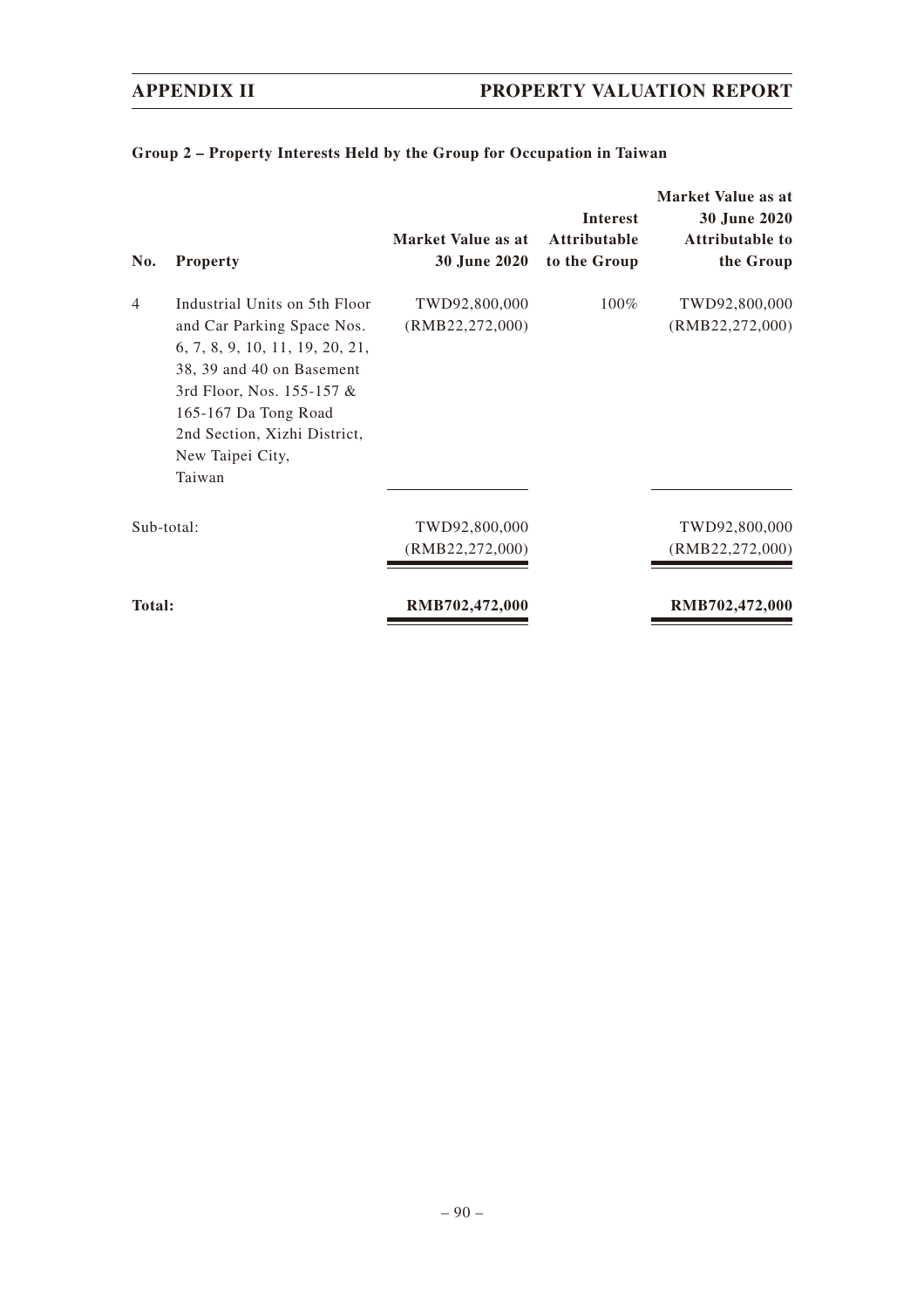#### **VALUATION CERTIFICATE**

#### **Group 1 – Property Interests Held by the Group for Occupation in The PRC**

| No. | <b>Property</b>     | <b>Description and Tenure</b>   | <b>Occupancy Particulars</b> | Market Value as at<br>30 June 2020 |
|-----|---------------------|---------------------------------|------------------------------|------------------------------------|
|     |                     |                                 |                              |                                    |
| 1   | An Industrial Plant | The property comprises a        | As per our on-site           | RMB419,200,000                     |
|     | Located at No. 4132 | parcel of land, on which four   | inspection and the           | (Renminbi Four)                    |
|     | Songbai Road,       | workshops, four dormitories, a  | information provided by      | Hundred Nineteen                   |
|     | Guangming District, | composite dormitory with a      | the Group, the property      | Million and Two                    |
|     | Shenzhen, Guangdong | canteen therein, an office and  | is currently occupied by     | Hundred Thousand)                  |
|     | Province, The PRC   | various ancillary buildings are | the Group for industrial     |                                    |
|     |                     | erected.                        | purposes.                    | 100% Interest                      |
|     |                     |                                 |                              | Attributable to the                |
|     |                     | As per the Real Estate Title    |                              | Group:                             |
|     |                     | Certificate, the subject site   |                              |                                    |
|     |                     | has a site area of              |                              | RMB419,200,000                     |
|     |                     | approximately 59,898.10         |                              | (Renminbi Four)                    |
|     |                     | square metres ("sq.m."). As     |                              | Hundred Nineteen                   |
|     |                     | per the Real Estate Title       |                              | Million and Two                    |
|     |                     | Certificate and the             |                              | Hundred Thousand)                  |
|     |                     | information provided by the     |                              |                                    |
|     |                     | Group, the property has a total |                              |                                    |
|     |                     | Gross Floor Area ("GFA") of     |                              |                                    |
|     |                     | approximately 98,557.93         |                              |                                    |
|     |                     | sq.m. As per the Real Estate    |                              |                                    |
|     |                     | Title Certificate, it was       |                              |                                    |
|     |                     | completed in about 2007.        |                              |                                    |
|     |                     | The land use rights of the      |                              |                                    |
|     |                     | property were granted for a     |                              |                                    |
|     |                     | term expiring on 29 June 2050   |                              |                                    |

*Notes:*

- 1. The property was inspected by Xiaolong Liu *MComm* with an experience of 5 years in the real estate and construction industry on 12 June 2020.
- 2. The valuation and this certificate were prepared by Vincent Cheung *FRICS MHKIS RPS(GP) MCIREA MHKSI MISCM MHIREA Registered Real Estate Appraiser & Agent PRC* and Kit Cheung *MRICS MHKIS RPS(GP) MCIREA Registered Real Estate Appraiser PRC*.
- 3. Pursuant to a State-owned Land Use Rights Grant Contract, Shen Di He Zi (2000) No. 4048 dated 30 June 2000 and entered into between Shenzhen Planning State-owned Land Bureau and 豐賓電子(深圳)有限公司, the land use rights of the property with a site area of 59,898.10 sq.m. were granted to 豐賓電子(深圳)有限公司 for a term of 50 years for industrial uses at a consideration of RMB5,217,940.
- 4. Pursuant to the Real Estate Title Certificate, Shen Fang Di Zi No. 8000101283 dated 9 August 2010 and issued by Shenzhen Real Estate Title Registration Centre, the land use rights of the property with a site area of 59,898.10 sq.m. and the building ownership rights of a portion of the property with a total GFA of 87,257.93 sq.m. were legally vested in 豐賓電子(深圳)有限公司. The land use rights were granted for a term expiring on 29 June 2050 for industrial uses.
- 5. As per the Real Estate Title Certificate, the property is restricted for industrial uses only.

for industrial uses.

6. Pursuant to a Mortgage Agreement, 07300DY20198022 dated 17 January 2019 and entered into between 寧波銀行 股份有限公司深圳分行 as the lender and 豐賓電子(深圳)有限公司 as the borrower, the property was subject to a mortgage with a maximum loan amount of RMB250,000,000.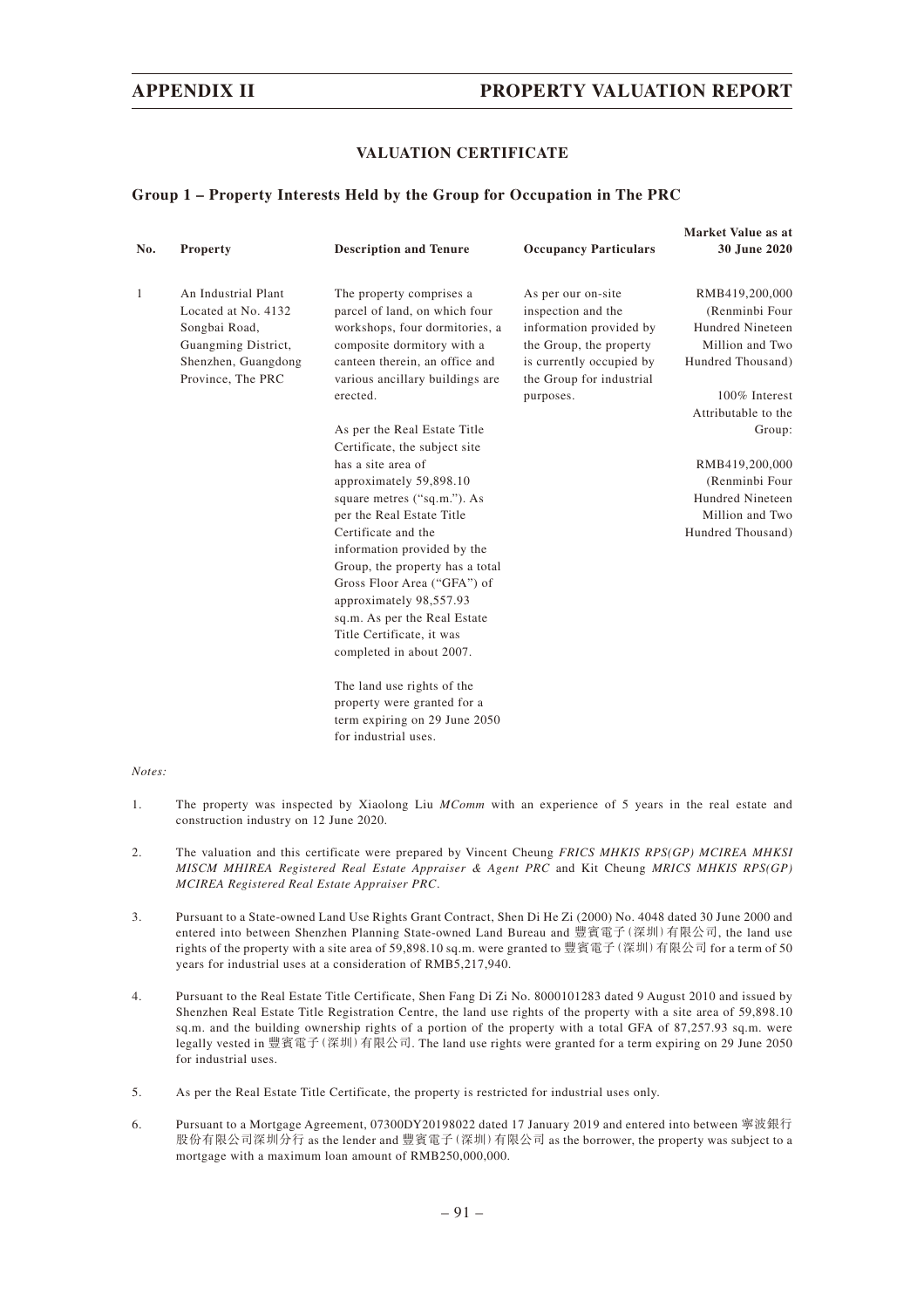7. The general description and market information of the property are summarized below:

| Location                   |                   | The property is located at No. 4132 Songbai Road, Guangming District,<br>Shenzhen, Guangdong Province, The PRC                                                               |
|----------------------------|-------------------|------------------------------------------------------------------------------------------------------------------------------------------------------------------------------|
| Transportation             | ٠<br>$\mathbf{r}$ | Shenzhen Bao'an International Airport and Guangmingcheng Railway<br>Station are located approximately 30 kilometres and 8 kilometres away<br>from the property respectively. |
| Nature of Surrounding Area |                   | The area is predominately an industrial area in Guangming District.                                                                                                          |

- 8. 豐賓電子(深圳)有限公司 is an indirect wholly-owned subsidiary of the Group.
- 9. We have been provided with a legal opinion regarding the property by Tian Yuan Law Firm, which contains, inter alia, the following:
	- (a) 豐賓電子(深圳)有限公司 has legally obtained the relevant title certificates of the property and legally owned the state-owned land use rights and building ownership rights of the property during the land use rights term stated on the title certificates;
	- (b) 豐賓電子(深圳)有限公司 can occupy, use and make profit from the relevant state-owned land use rights and building ownership rights of the property in accordance with relevant laws and regulations and subject to the limitations from the mortgagee;
	- (c) The state-owned land use rights and building ownership rights of the property are subject to a mortgage. The mortgagee is 寧波銀行股份有限公司深圳分行; and
	- (d) Various ancillary buildings of the property have not obtained the relevant title certificates of land use rights and building ownership rights.
- 10. As advised by the Group, various ancillary buildings of the property with a total GFA of approximately 11,300.00 sq.m. are yet to be granted with a proper title certificate of building ownership rights. In the course of our valuation, we have attributed no commercial value to that portion of the property. The reference value of that portion of the property, assuming that it has been granted with a proper title certificate of building ownership rights and it can be freely transferred, as at the Valuation Date was circa RMB22,800,000.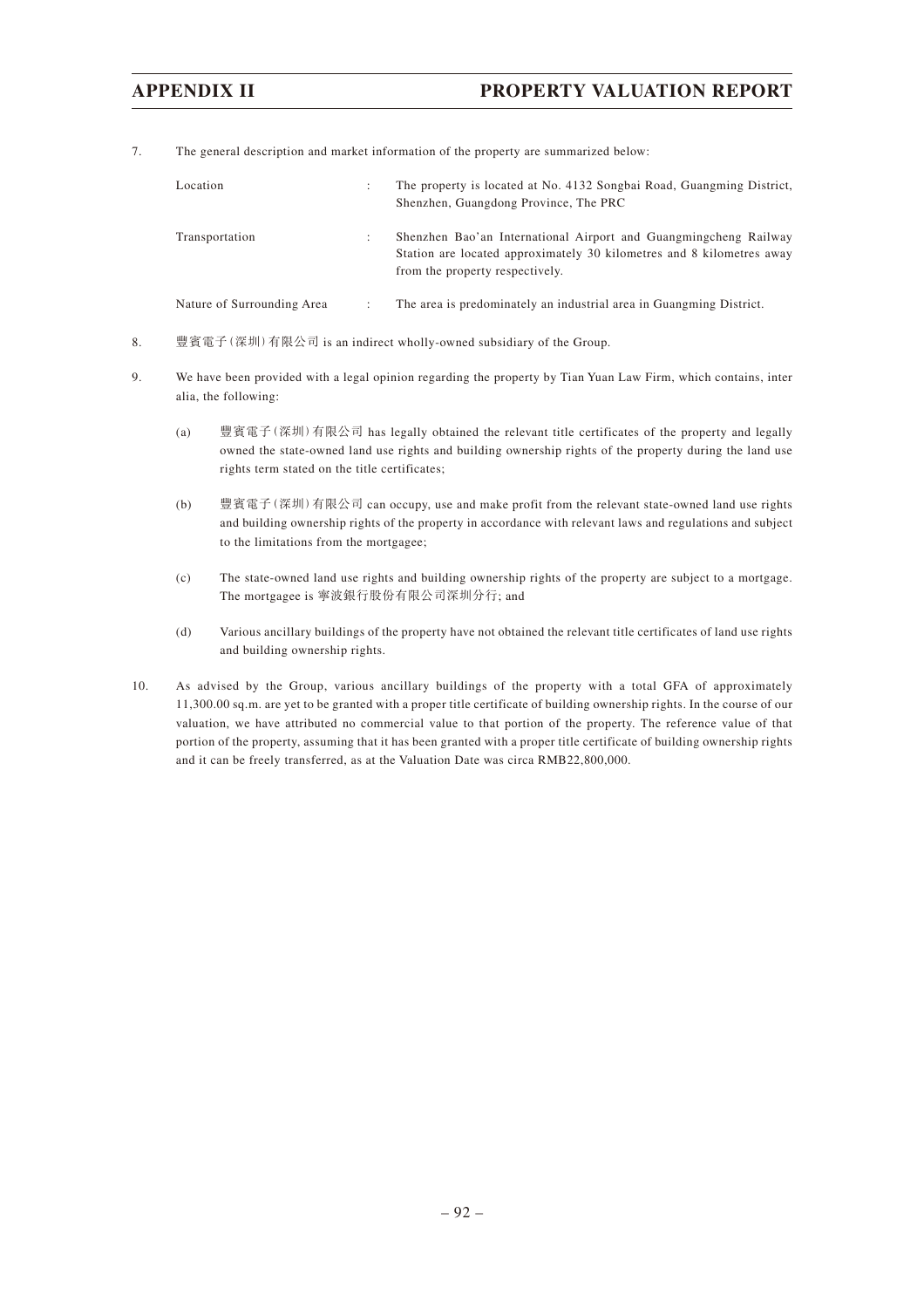| No. | Property                                                                                                                  | <b>Description and Tenure</b>                                                                                                                                                                                                                                             | <b>Occupancy Particulars</b>                                                                                                                           | Market Value as at<br>30 June 2020                                                              |
|-----|---------------------------------------------------------------------------------------------------------------------------|---------------------------------------------------------------------------------------------------------------------------------------------------------------------------------------------------------------------------------------------------------------------------|--------------------------------------------------------------------------------------------------------------------------------------------------------|-------------------------------------------------------------------------------------------------|
| 2   | An Industrial Plant<br>Located at No. 168<br>Jiangnan Avenue,<br>Dianjun District,<br>Yichang, Hubei<br>Province, The PRC | The property comprises a<br>parcel of land, on which three<br>workshops, a dormitory, a<br>research and development<br>building and four ancillary<br>buildings are erected.                                                                                              | As per our on-site<br>inspection and the<br>information provided by<br>the Group, the property<br>is currently occupied by<br>the Group for industrial | RMB192,300,000<br>(Renminbi One<br>Hundred Ninety Two<br>Million and Three<br>Hundred Thousand) |
|     |                                                                                                                           | As per the State-owned Land<br>Use Rights Certificates, the<br>subject site has a site area of                                                                                                                                                                            | purposes.                                                                                                                                              | 100% Interest<br>Attributable to the<br>Group:                                                  |
|     |                                                                                                                           | approximately 163,333.18<br>sq.m. As per the Building<br>Ownership Certificates, the<br>property has a total GFA of<br>approximately 65,715.66<br>sq.m. As per the Construction<br>Project Work Completion<br>Certificates, it was completed<br>in various stages between |                                                                                                                                                        | RMB192,300,000<br>(Renminbi One<br>Hundred Ninety Two<br>Million and Three<br>Hundred Thousand) |
|     |                                                                                                                           | 2004 and 2006.<br>The land use rights of the<br>property were granted for a<br>term expiring on 11 August<br>2055 for industrial uses.                                                                                                                                    |                                                                                                                                                        |                                                                                                 |

*Notes:*

- 1. The property was inspected by Yajun Wang *BEng* with an experience of 5 years in the real estate and construction industry on 17 June 2020.
- 2. The valuation and this certificate were prepared by Vincent Cheung *FRICS MHKIS RPS(GP) MCIREA MHKSI MISCM MHIREA Registered Real Estate Appraiser & Agent PRC* and Kit Cheung *MRICS MHKIS RPS(GP) MCIREA Registered Real Estate Appraiser PRC*.
- 3. Pursuant to a State-owned Land Use Rights Grant Contract, dated 5 August 2001 and entered into between Yichang Land Administration Bureau Dianjun Land Administration Branch and 豐賓電子科技(宜昌三峽)有限公司, the land use rights of a portion of the property with a site area of 80,027.55 sq.m. were granted to 豐賓電子科技 (宜昌三峽)有限公司 for a term of 50 years for industrial uses at a consideration of RMB7,202,479.50.
- 4. Pursuant to 13 State-owned Land Use Rights Certificates, dated 1 September 2008 and issued by Yichang State-owned Land Resources Bureau, the land use rights of the property with a total site area of 163,333.18 sq.m. were granted to 凱普松電子科技(宜昌三峽)有限公司 for a term expiring on 11 August 2055 for industrial uses.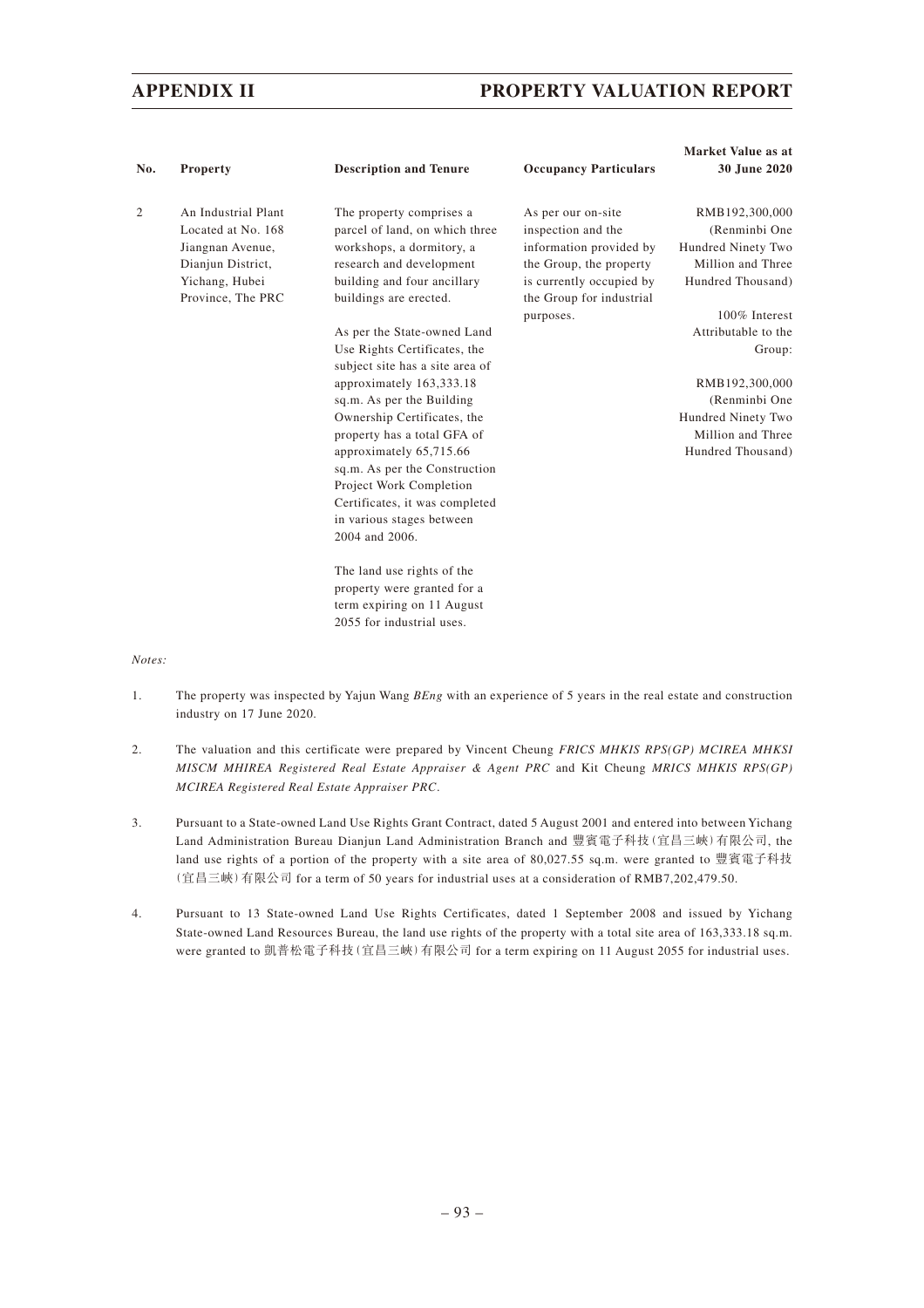The details of the State-owned Land Use Rights Certificates are summarized below:

| Certificate No.                            | <b>Site Area</b> |
|--------------------------------------------|------------------|
|                                            | (sq.m.)          |
| Yi Shi Guo Yong (2008) Di No. 030101078-1  | 8,305.78         |
| Yi Shi Guo Yong (2008) Di No. 030101078-2  | 12,462.13        |
| Yi Shi Guo Yong (2008) Di No. 030101078-3  | 9,407.82         |
| Yi Shi Guo Yong (2008) Di No. 030101078-4  | 1,001.97         |
| Yi Shi Guo Yong (2008) Di No. 030101078-5  | 534.36           |
| Yi Shi Guo Yong (2008) Di No. 030101078-6  | 2,564.49         |
| Yi Shi Guo Yong (2008) Di No. 030101078-7  | 1,593.31         |
| Yi Shi Guo Yong (2008) Di No. 030101078-8  | 2,018.60         |
| Yi Shi Guo Yong (2008) Di No. 030101078-9  | 121.97           |
| Yi Shi Guo Yong (2008) Di No. 030101078-10 | 31,241.41        |
| Yi Shi Guo Yong (2008) Di No. 030101078-11 | 48,847.01        |
| Yi Shi Guo Yong (2008) Di No. 030101078-12 | 6,673.72         |
| Yi Shi Guo Yong (2008) Di No. 030101078-13 | 38,560.01        |
| <b>Total</b>                               | 163,333.18       |

5. Pursuant to nine Building Ownership Certificates, issued by Yichang Real Estate Administration Bureau, the building ownership rights of the property with a total GFA of 65,715.66 sq.m. were legally vested in 凱普松電子科 技(宜昌三峽)有限公司.

The details of the Building Ownership Certificates are summarized below:

| Certificate No.                                      | Portion                              | <b>GFA</b><br>(sq.m.) | <b>Planned Use</b> |
|------------------------------------------------------|--------------------------------------|-----------------------|--------------------|
| Yi Shi Fang Quan Zheng Dian Jun Zi<br>Di No. 0184300 | Workshop No. 1                       | 14,763.48             | Workshop & Office  |
| Yi Shi Fang Quan Zheng Dian Jun Zi<br>Di No. 0216337 | Workshop No. 2                       | 15,936.03             | Workshop           |
| Yi Shi Fang Quan Zheng Dian Jun Zi<br>Di No. 0184302 | Workshop No. 3                       | 20,493.83             | Workshop & Office  |
| Yi Shi Fang Quan Zheng Dian Jun Zi<br>Di No. 0184374 | <b>Electrical Room</b>               | 740.77                | Others             |
| Yi Shi Fang Quan Zheng Dian Jun Zi<br>Di No. 0184328 | Boiler Room                          | 401.63                | Others             |
| Yi Shi Fang Quan Zheng Dian Jun Zi<br>Di No. 0199176 | <b>Staff Dormitory</b>               | 7,786.41              | Residential        |
| Yi Shi Fang Quan Zheng Dian Jun Zi<br>Di No. 0184330 | <b>Water Filtration Plant</b>        | 1,362.56              | Workshop           |
| Yi Shi Fang Quan Zheng Dian Jun Zi<br>Di No. 0184298 | Research and Development<br>Building | 4,143.35              | Workshop & Office  |
| Yi Shi Fang Quan Zheng Dian Jun Zi<br>Di No. 0184296 | Sewage Treatment Plant               | 87.60                 | Others             |
| <b>Total</b>                                         |                                      | 65,715.66             |                    |

6. As per the State-owned Land Use Rights Certificates, the property is restricted for industrial uses only.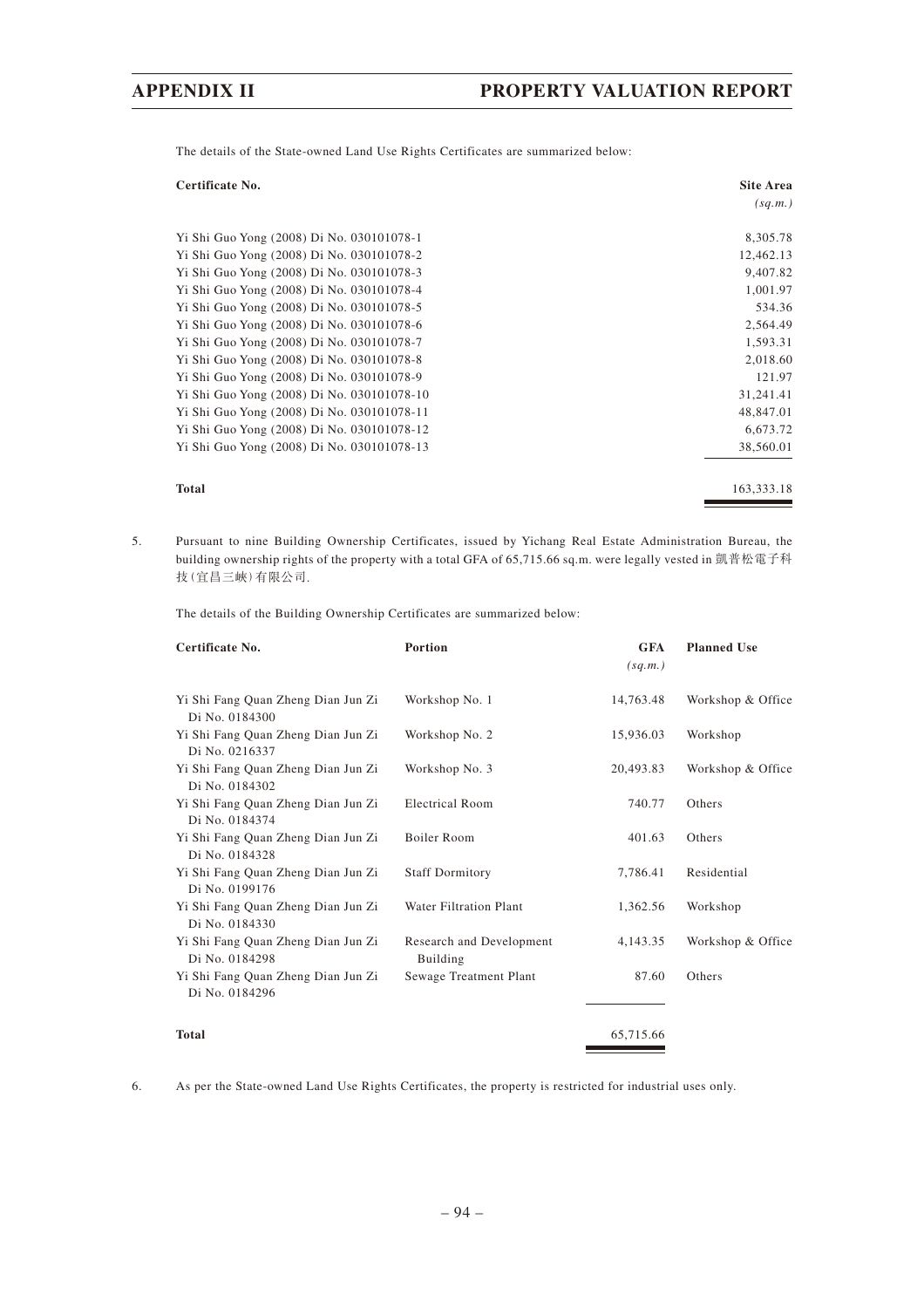7. The general description and market information of the property are summarized below:

| Location                   | $\mathbf{r}$ | The property is located at No. 168 Jiangnan Avenue, Dianjun District,<br>Yichang, Hubei Province, The PRC                                               |
|----------------------------|--------------|---------------------------------------------------------------------------------------------------------------------------------------------------------|
| Transportation             |              | Yichang Sanxia Airport and Yichang Railway Station are located<br>approximately 40 kilometres and 11 kilometres away from the property<br>respectively. |
| Nature of Surrounding Area | ٠            | The area is predominately an industrial area in Dianjun District.                                                                                       |

- 8. 豐賓電子科技(宜昌三峽)有限公司 is an indirect wholly-owned subsidiary of the Group.
- 9. We have been provided with a legal opinion regarding the property by Tian Yuan Law Firm, which contains, inter alia, the following:
	- (a) 凱普松電子科技(宜昌三峽)有限公司 has legally obtained the relevant title certificates of the property and legally owned the state-owned land use rights and building ownership rights of the property during the land use rights term stated on the title certificates; and
	- (b) 凱普松電子科技(宜昌三峽)有限公司 can occupy, use, make profit from and handle the relevant state-owned land use rights and building ownership rights of the property in accordance with relevant laws and regulations.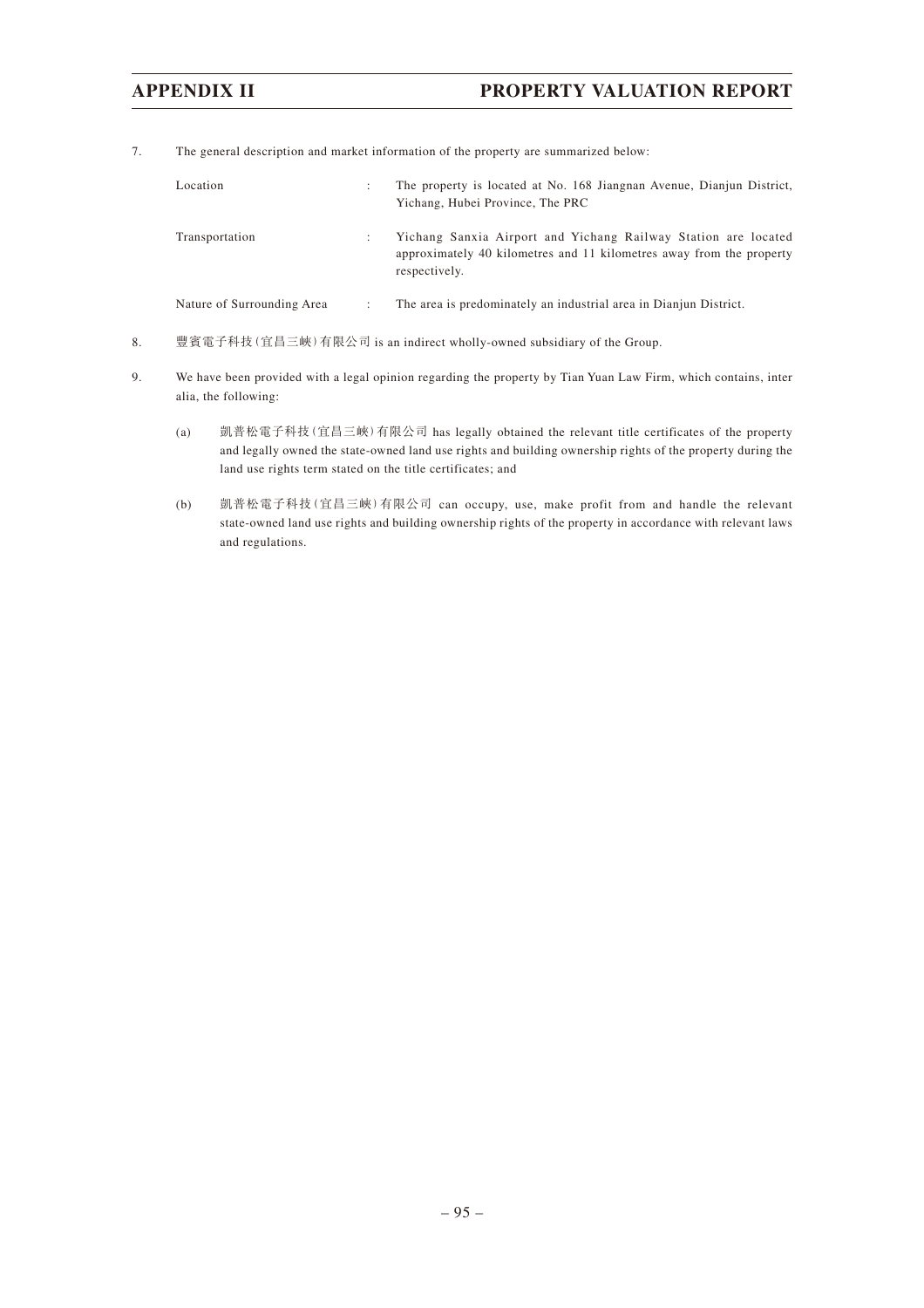|     |                                              |                                                            |                                                      | Market Value as at  |
|-----|----------------------------------------------|------------------------------------------------------------|------------------------------------------------------|---------------------|
| No. | <b>Property</b>                              | <b>Description and Tenure</b>                              | <b>Occupancy Particulars</b>                         | 30 June 2020        |
| 3   | An Industrial Plant                          | The property comprises a                                   | As per our on-site                                   | RMB68,700,000       |
|     | Located at Nanraocheng                       | parcel of land, on which two                               | inspection and the                                   | (Renminbi Sixty)    |
|     | Road, Guchengwan                             | workshops, a dormitory, an                                 | information provided by                              | Eight Million and   |
|     | Town, Donghe District,                       | electrical room and a                                      | the Group, the property                              | Seven Hundred       |
|     | Baotou, Inner Mongolia<br>Autonomous Region, | guardhouse is erected.                                     | is currently occupied by<br>the Group for industrial | Thousand)           |
|     | The PRC                                      | As per the State-owned Land                                | purposes.                                            | 100% Interest       |
|     |                                              | Use Rights Certificate, the                                |                                                      | Attributable to the |
|     |                                              | subject site has a site area of<br>approximately 73,462.20 |                                                      | Group:              |
|     |                                              | sq.m. As per the Building                                  |                                                      | RMB68,700,000       |
|     |                                              | Ownership Certificates and                                 |                                                      | (Renminbi Sixty)    |
|     |                                              | the information provided by                                |                                                      | Eight Million and   |
|     |                                              | the Group, the property has a                              |                                                      | Seven Hundred       |
|     |                                              | total GFA of approximately                                 |                                                      | Thousand)           |
|     |                                              | $24,652.64$ sq.m. As per the                               |                                                      |                     |
|     |                                              | information provided by the                                |                                                      |                     |
|     |                                              | Group, it was completed in                                 |                                                      |                     |
|     |                                              | various stages between 2007                                |                                                      |                     |
|     |                                              | and 2010.                                                  |                                                      |                     |
|     |                                              | The land use rights of the                                 |                                                      |                     |
|     |                                              | property were granted for a                                |                                                      |                     |
|     |                                              | term expiring on 17 January                                |                                                      |                     |
|     |                                              | 2053 for industrial uses.                                  |                                                      |                     |

#### *Notes:*

- 1. The property was inspected by Yajun Wang *BEng* with an experience of 5 years in the real estate and construction industry on 16 June 2020.
- *2.* The valuation and this certificate were prepared by Vincent Cheung *FRICS MHKIS RPS(GP) MCIREA MHKSI MISCM MHIREA Registered Real Estate Appraiser & Agent PRC* and Kit Cheung *MRICS MHKIS RPS(GP) MCIREA Registered Real Estate Appraiser PRC*.
- 3. Pursuant to a Contract, dated 7 January 2006 and entered into between Baotou Donghe District People's Government and 凱普松電子科技集團, the land use rights of the master site of the property with a site area of approximately 133,334.00 sq.m. were granted to 凱普松電子科技集團 at a consideration of RMB8,000,000.
- 4. Pursuant to a State-owned Land Use Rights Certificate, Bao Guo Yong (2007) Di No. 200021 dated 23 March 2007 and issued by Baotou State-owned Land Resources Bureau, the land use rights of the property with a site area of 73,462.20 sq.m. were granted to 凱普松電子科技(包頭)有限公司 for a term expiring on 17 January 2053 for industrial uses.
- 5. Pursuant to two Building Ownership Certificates, dated 9 July 2010 and issued by Baotou Real Estate Title Administration Department, the building ownership rights of a portion of the property with a total GFA of 18,852.64 sq.m. were legally vested in 凱普松電子科技(包頭)有限公司.

The details of the Building Ownership Certificates are summarized below:

| <b>GFA</b><br>(sq.m.) | <b>Planned Use</b> |
|-----------------------|--------------------|
| 1.308.00              | Industrial         |
| 17.544.64             | Industrial         |
| 18,852.64             |                    |
|                       |                    |

6. As per the State-owned Land Use Rights Certificates, the property is restricted for industrial uses only.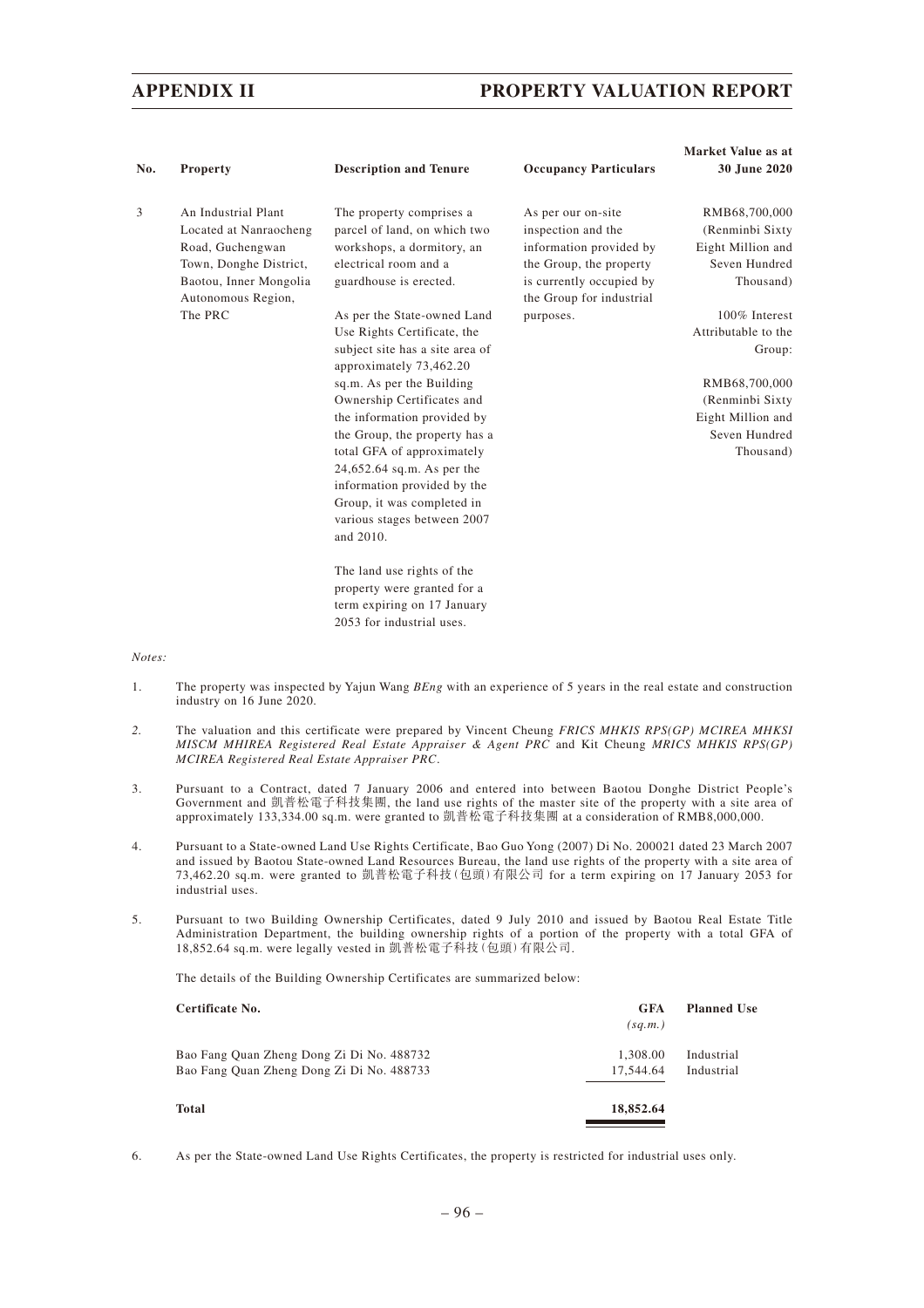- 7. Pursuant to a Mortgage Agreement, 2019 Nian Zhong Yin Bao Dong Si Di Zi Di No. KPS001 dated 23 September 2019 and entered into between 中國銀行股份有限公司包頭市東河支行 as the lender and 凱普松電子科技(包頭) 有限公司 as the borrower, the land use rights and building ownership rights of the property were subject to mortgage with a maximum loan amount of RMB10,000,000.
- 8. The general description and market information of the property are summarized below:

| Location                   |   | The property is located at Nanraocheng Road, Guchengwan Town,<br>Donghe District, Baotou, Inner Mongolia Autonomous Region, The PRC.                     |
|----------------------------|---|----------------------------------------------------------------------------------------------------------------------------------------------------------|
| Transportation             | ٠ | Baotou Donghe Airport and Guchengwan Railway Station are located<br>approximately 15 kilometres and 6 kilometres away from the property<br>respectively. |
| Nature of Surrounding Area |   | The area is predominately an industrial area in Donghe District.                                                                                         |

- 9. 凱普松電子科技(包頭)有限公司 is an indirect wholly-owned subsidiary of the Group.
- 10. We have been provided with a legal opinion regarding the property by Tian Yuan Law Firm, which contains, inter alia, the following:
	- (a) 凱普松電子科技(包頭)有限公司 has legally obtained the relevant title certificates of the property and legally owned the state-owned land use rights and building ownership rights of the property during the land use rights term stated on the title certificates;
	- (b) 凱普松電子科技 (包頭) 有限公司 can occupy, use and make profit from the relevant state-owned land use rights and building ownership rights of the property in accordance with relevant laws and regulations and subject to the limitations from the mortgagee;
	- (c) The state-owned land use rights and building ownership rights of the property are subject to a mortgage. The mortgagee is 中國銀行股份有限公司包頭市東河支行; and
	- (d) A portion of the master site of the property and various buildings erected thereon have not obtained the relevant title certificates of land use rights and building ownership rights.
- 11. As advised by the Group, a portion of the master site of the property and various buildings erected thereon with a site area of approximately 59,871.80 sq.m. and a total GFA of approximately 5,800.00 sq.m. is yet to be granted with a proper title certificates of land use rights and building ownership rights. In the course of our valuation, we have attributed no commercial value to that portion of the property. The reference value of that portion of the property, assuming that it has been granted with a proper title certificates of land use rights and building ownership rights and it can be freely transferred, as at the Valuation Date was circa RMB30,500,000.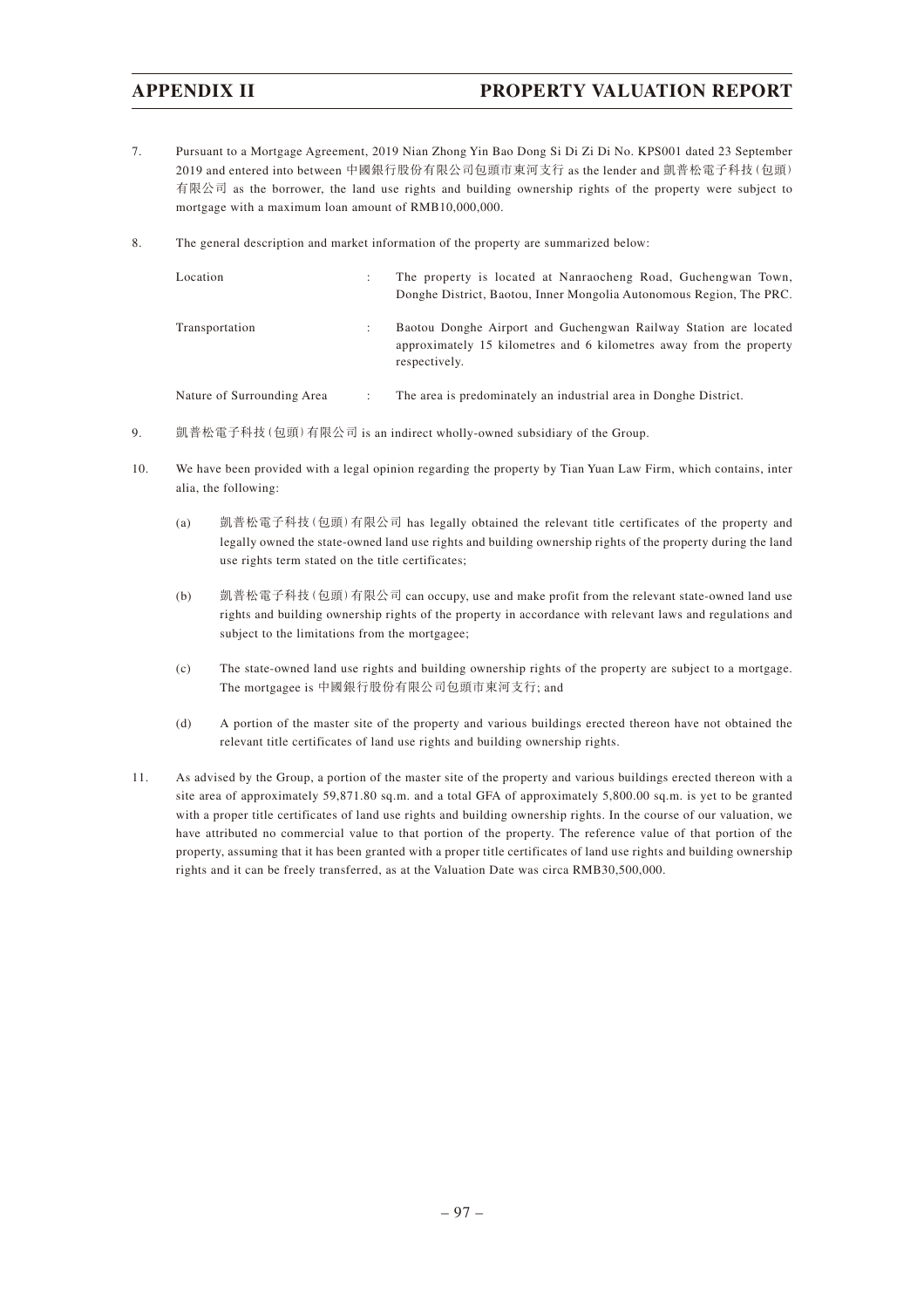| Group 2 - Property Interests Held by the Group for Occupation in Taiwan |  |  |  |  |  |  |
|-------------------------------------------------------------------------|--|--|--|--|--|--|
|-------------------------------------------------------------------------|--|--|--|--|--|--|

| No.            | <b>Property</b>         | <b>Description and Tenure</b>    | <b>Occupancy Particulars</b> | Market Value as at<br>30 June 2020 |
|----------------|-------------------------|----------------------------------|------------------------------|------------------------------------|
| $\overline{4}$ | Industrial Units on 5th | The property comprises four      | As per our on-site           | TWD 92,800,000                     |
|                | Floor and Car Parking   | industrial units on 5th Floor    | inspection and the           | (New Taiwan Dollar)                |
|                | Space Nos. 6, 7, 8, 9,  | and 12 car parking spaces on     | information provided by      | Ninety Two Million                 |
|                | 10, 11, 19, 20, 21, 38, | Basement 3rd Floor of a          | the Group, the property      | and Eight Hundred                  |
|                | 39 and 40 on Basement   | 10-storey (plus 3-storey)        | is currently occupied by     | Thousand)                          |
|                | 3rd Floor, Nos. 155-157 | basement) industrial building.   | the Group for industrial     |                                    |
|                | & 165-167 Da Tong       |                                  | purposes.                    | 100% Interest                      |
|                | Road 2nd Section,       | As per the Land Title            |                              | Attributable to the                |
|                | Xizhi District, New     | Certificates, the subject site   |                              | Group:                             |
|                | Taipei City, Taiwan     | has a total apportioned site     |                              |                                    |
|                |                         | area of approximately 196.09     |                              | TWD92,800,000                      |
|                |                         | sq.m. As per the Building        |                              | (New Taiwan Dollar                 |
|                |                         | Title Certificates, the property |                              | Ninety Two Million                 |
|                |                         | has a total GFA of               |                              | and Eight Hundred                  |
|                |                         | approximately 1,738.36 sq.m.     |                              | Thousand)                          |
|                |                         | As per the Building Title        |                              |                                    |
|                |                         | Certificates, it was completed   |                              |                                    |
|                |                         | in about 1999.                   |                              |                                    |

*Notes:*

- 1. The property was inspected by Junlang Hu *MSc BEng* with an experience of 6 years in the real estate and construction industry on 13 June 2020.
- *2.* The valuation and this certificate were prepared by Vincent Cheung *FRICS MHKIS RPS(GP) MCIREA MHKSI MISCM MHIREA Registered Real Estate Appraiser & Agent PRC* and Kit Cheung *MRICS MHKIS RPS(GP) MCIREA Registered Real Estate Appraiser PRC*.
- 3. Pursuant to three Land Title Certificates, dated 29 April 2019 and issued by New Taipei City Xizhi Land Office, the registered owner of the property with a total apportioned site area of 196.09 sq.m. is 英屬維京群島商凱普松科技 股份有限公司.

The details of the Land Title Certificates are summarized below:

| Certificate No.                                                        | Lot No.                               | Apportioned<br>Site Area<br>(sq.m.) |
|------------------------------------------------------------------------|---------------------------------------|-------------------------------------|
| 108 Xi Dian Zi Di No. 023566 Xi Zhi Qu<br>Hao Tian Duan No. 0761-0000  | Xi Zhi Qu Hao Tian Duan No. 0761-0000 | 190.75                              |
| 108 Xi Dian Zi Di No. 023567Xi Zhi Qu<br>Hao Tian Duan No. 07612-0000  | Xi Zhi Qu Hao Tian Duan No. 0762-0000 | 2.50                                |
| 108 Xi Dian Zi Di No. 023568 Xi Zhi Qu<br>Hao Tian Duan No. 07613-0000 | Xi Zhi Qu Hao Tian Duan No. 0763-0000 | 2.84                                |
| Total                                                                  |                                       | 196.09                              |

**Service Control**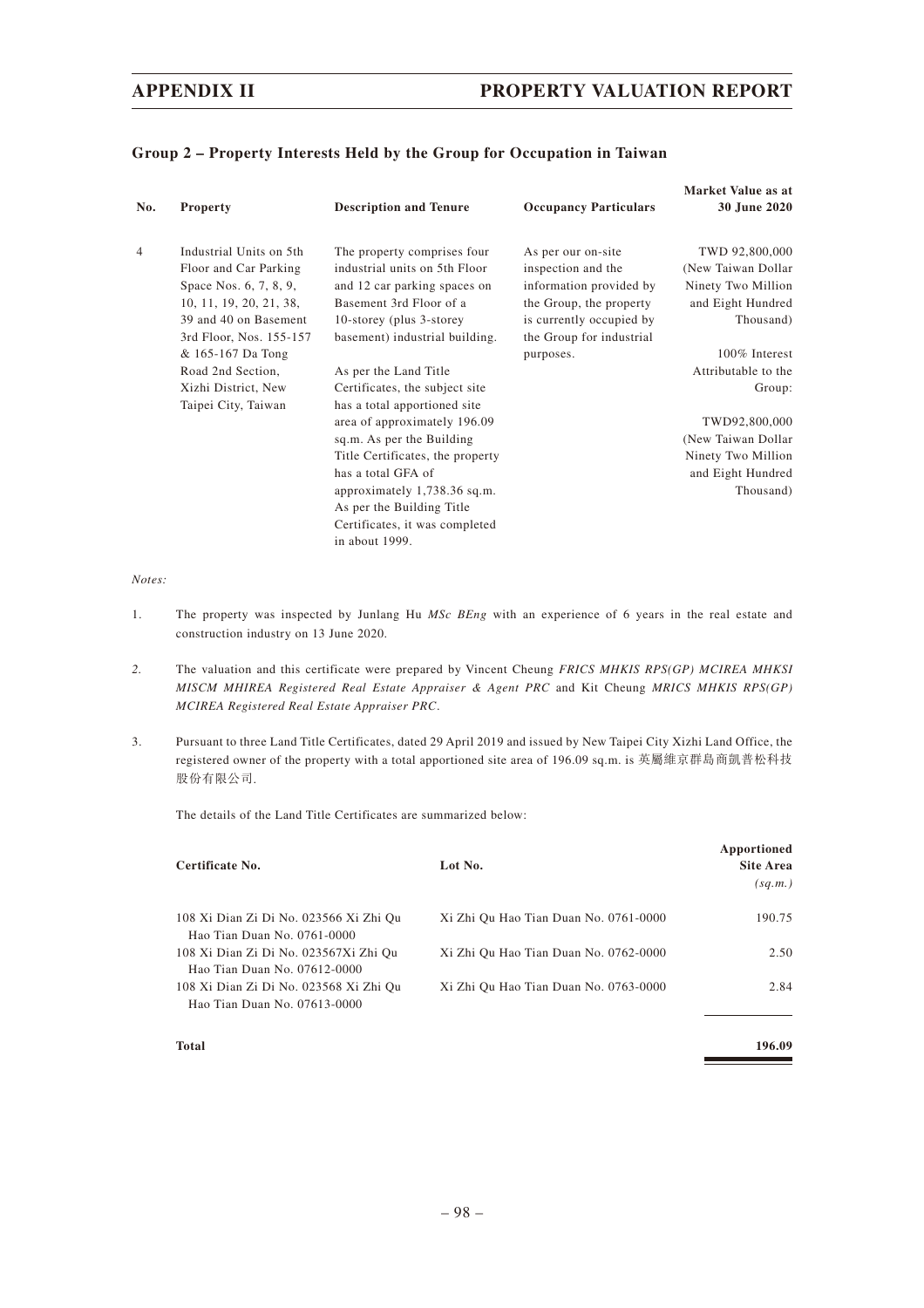4. Pursuant to four Building Title Certificates, dated 29 April 2019 and issued by New Taipei City Xizhi Land Office, the registered owner of the property with a total GFA of 1,738.36 sq.m. is 英屬維京群島商凱普松科技股份有限公 司.

The details of the Building Title Certificates are summarized below:

| Certificate No.                   | Portion                                                                                                                | <b>GFA</b> |
|-----------------------------------|------------------------------------------------------------------------------------------------------------------------|------------|
|                                   |                                                                                                                        | (sq.m.)    |
| 108 Xi Jian Dian Zi Di No. 006469 | 5th Floor, No. 155 Da Tong Road 2nd Section<br>(including Car Parking Space No. 8)                                     | 352.73     |
| 108 Xi Jian Dian Zi Di No. 006470 | 5th Floor, No. 157 Da Tong Road 2nd Section<br>(including Car Parking Space No. 9)                                     | 356.84     |
| 108 Xi Jian Dian Zi Di No. 006471 | 5th Floor, No. 165 Da Tong Road 2nd Section<br>(including Car Parking Space Nos. 6, 7, 10,<br>11, 19, 21, 38, 39 & 40) | 554.92     |
| 108 Xi Jian Dian Zi Di No. 006472 | 5th Floor, No. 167 Da Tong Road 2nd Section<br>(including Car Parking Space No. 20)                                    | 473.88     |
| Total                             |                                                                                                                        | 1,738.36   |

- 5. 英屬維京群島商凱普松科技股份有限公司 is an indirect wholly-owned subsidiary of the Group.
- 6. Pursuant to Mortgage Agreement, dated 30 May 2019 and entered into between 華南商業銀行股份有限公司 as the lender and 英屬維京群島商凱普松科技股份有限公司台灣分公司 as the borrower, the property was subject to a mortgage with a maximum loan amount of TWD63,000,000.
- 7. The general description and market information of the property are summarized below:

| Location                   | The property is located at Nos. 155-157 & 165-167 Da Tong Road 2nd<br>Section, Xizhi District, New Taipei City, Taiwan.                             |
|----------------------------|-----------------------------------------------------------------------------------------------------------------------------------------------------|
| Transportation             | Taipei Songshan Airport and Xike Railway Station are located<br>approximately 12 kilometres and 1 kilometre away from the property<br>respectively. |
| Nature of Surrounding Area | The area is predominately an industrial and commercial area in Xizhi<br>District.                                                                   |

- 8. We have been provided with a legal opinion regarding the property by Chien Yeh Law Offices, which contains, inter alia, the following:
	- (a) 英屬維京群島商凱普松科技股份有限公司 has legally obtained the ownership rights of the land and buildings of the property;
	- (b) 英屬維京群島商凱普松科技股份有限公司 can use, let, transfer, mortgage and handle the property; and
	- (c) The land and buildings of the property are subject to a mortgage. The mortgagee is 華南商業銀行股份有限 公司.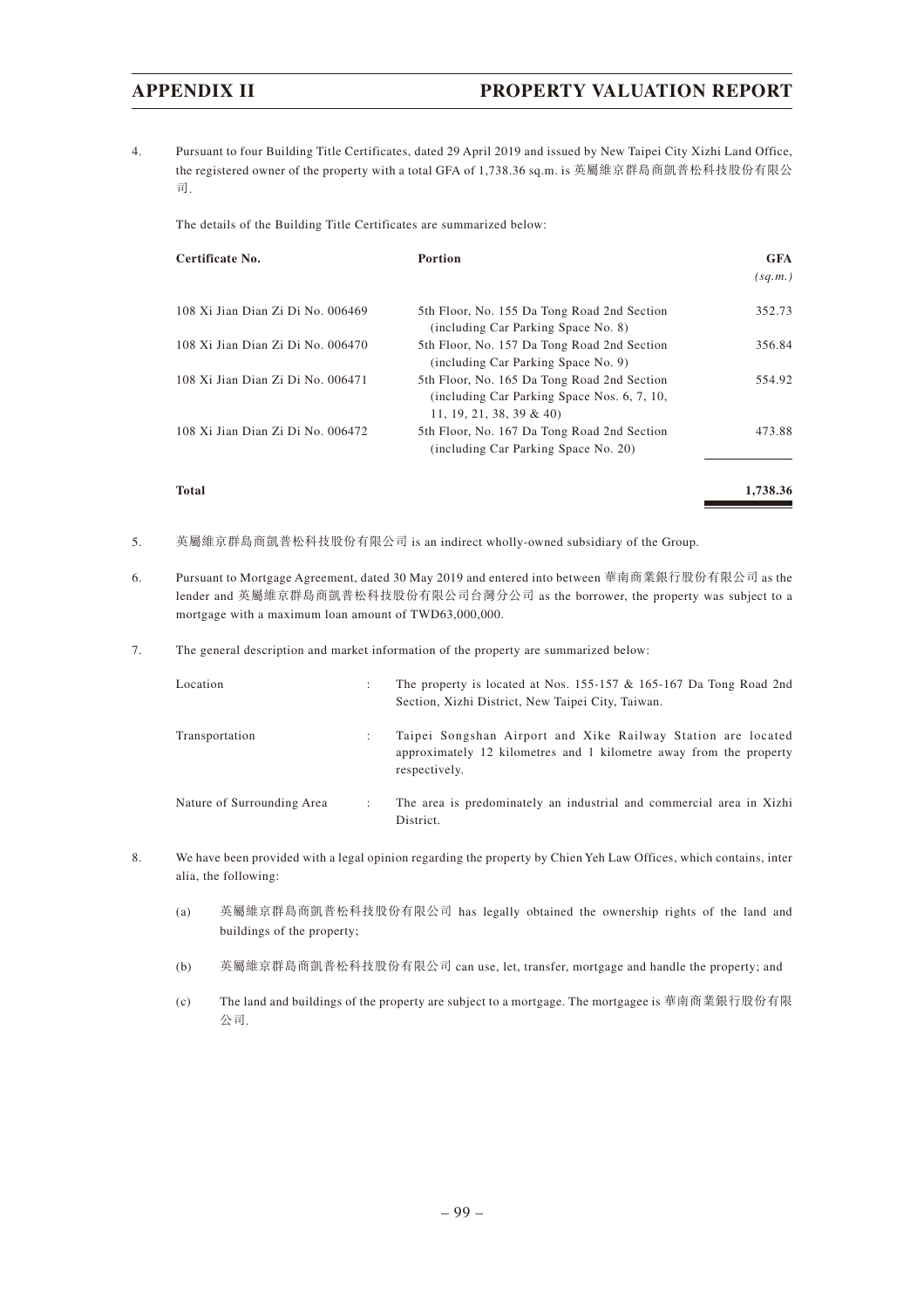#### **1. RESPONSIBILITY STATEMENTS**

This Scheme Document includes particulars given in compliance with the Takeovers Code for the purpose of providing information with regard to the Proposal, the Offeror and the Group.

The issue of this Scheme Document has been approved by the Offeror Directors, who jointly and severally accept full responsibility for the accuracy of the information contained in this Scheme Document (other than that relating to the Group) and confirm, having made all reasonable enquiries, that to the best of their knowledge, opinions expressed in this Scheme Document (other than those expressed by the Group) have been arrived at after due and careful consideration and there are no other facts not contained in this Scheme Document the omission of which would make any statements in this Scheme Document misleading.

The Directors jointly and severally accept full responsibility for the accuracy of the information contained in this Scheme Document (other than that relating to the Offeror and the Offeror Concert Parties) and confirm, having made all reasonable enquiries, that to the best of their knowledge, opinions expressed in this Scheme Document (other than those expressed by the Offeror and the Offeror Concert Parties) have been arrived at after due and careful consideration and there are no other facts not contained in this Scheme Document, the omission of which would make any statement contained in this Scheme Document misleading.

### **2. SHARE CAPITAL**

As at the Latest Practicable Date:

- (a) the authorised share capital of the Company was HK\$150,000,000 divided into 1,500,000,000 Shares at a par value of HK\$0.10 each;
- (b) the Company had 844,559,841 Shares in issue;
- (c) all of the issued Shares ranked *pari passu* in all respects with each other, including all rights as to dividends, voting and capital;
- (d) no new Shares had been issued since 31 December 2019, being the end of the last financial year of the Company; and
- (e) other than the Shares as disclosed above, there were no outstanding options, warrants derivatives or other convertible securities which may confer any rights to the holder(s) thereof to subscribe for, convert or exchange into Shares.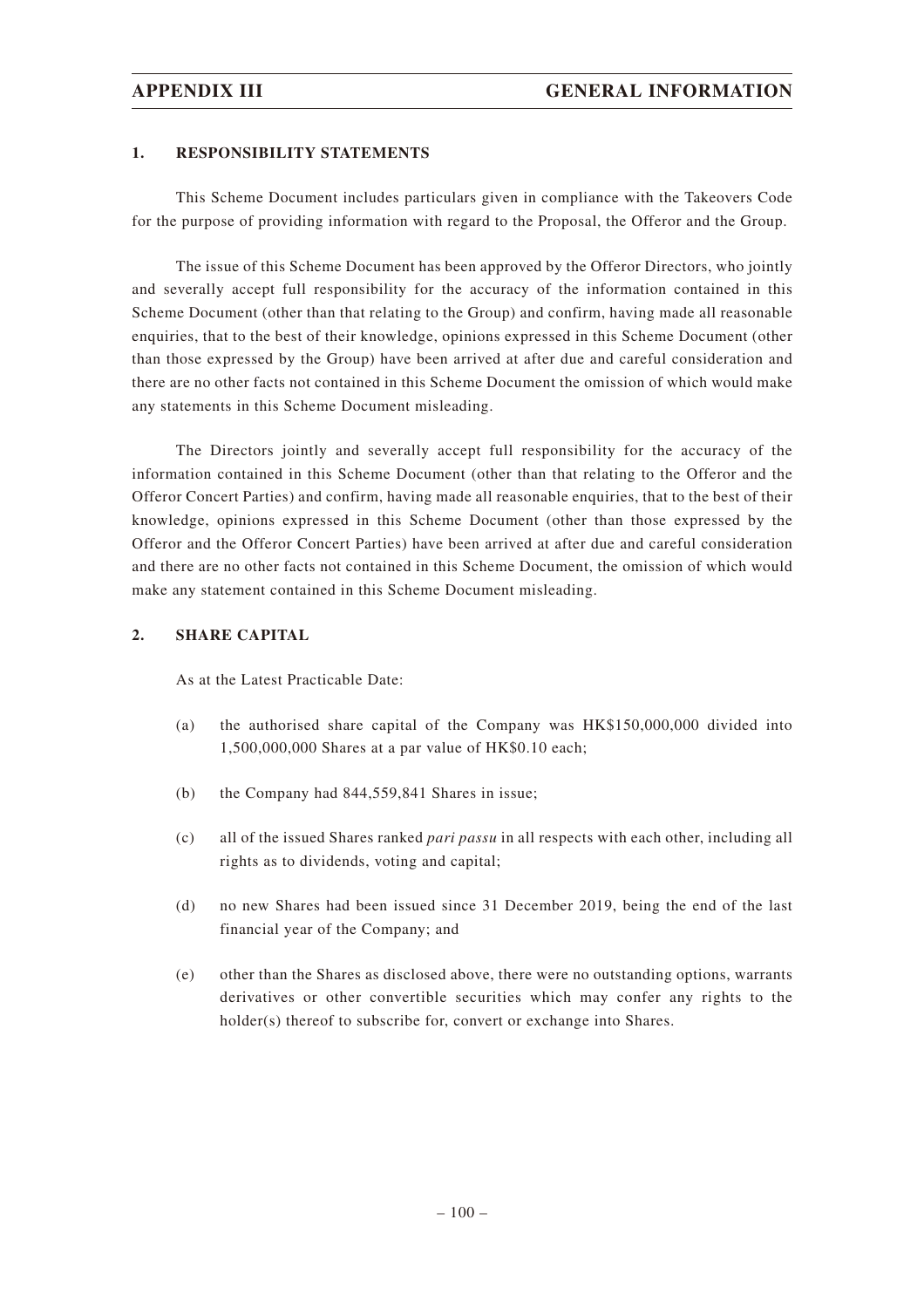### **3. MARKET PRICES**

The table below sets forth the closing price of the Shares as quoted on the Stock Exchange (i) on the Latest Practicable Date; (ii) on the Last Trading Day; and (iii) at the end of each calendar month during the Relevant Period:

|                                                    | <b>Closing price</b> |
|----------------------------------------------------|----------------------|
|                                                    | per Share            |
|                                                    | HK\$                 |
|                                                    |                      |
| 31 December 2019                                   | 0.440                |
| 31 January 2020                                    | 0.360                |
| 28 February 2020                                   | 0.395                |
| 31 March 2020                                      | 0.345                |
| 29 April 2020                                      | 0.340                |
| 29 May 2020 (being the Last Trading Day)           | 0.335                |
| 30 June 2020                                       | 0.560                |
| 31 July 2020                                       | 0.560                |
| 28 August 2020 (being the Latest Practicable Date) | 0.550                |

During the Relevant Period, the highest closing price of the Shares as quoted on the Stock Exchange was HK\$0.580 per Share on 9, 12, 15, 17 and 24 June 2020 and the lowest closing price of the Shares as quoted on the Stock Exchange was HK\$0.250 per Share on 19 March 2020.

The Cancellation Price of HK\$0.60 per Scheme Share represents a premium of approximately 9.1% over the closing price of HK\$0.550 per Share as quoted on the Stock Exchange on the Latest Practicable Date.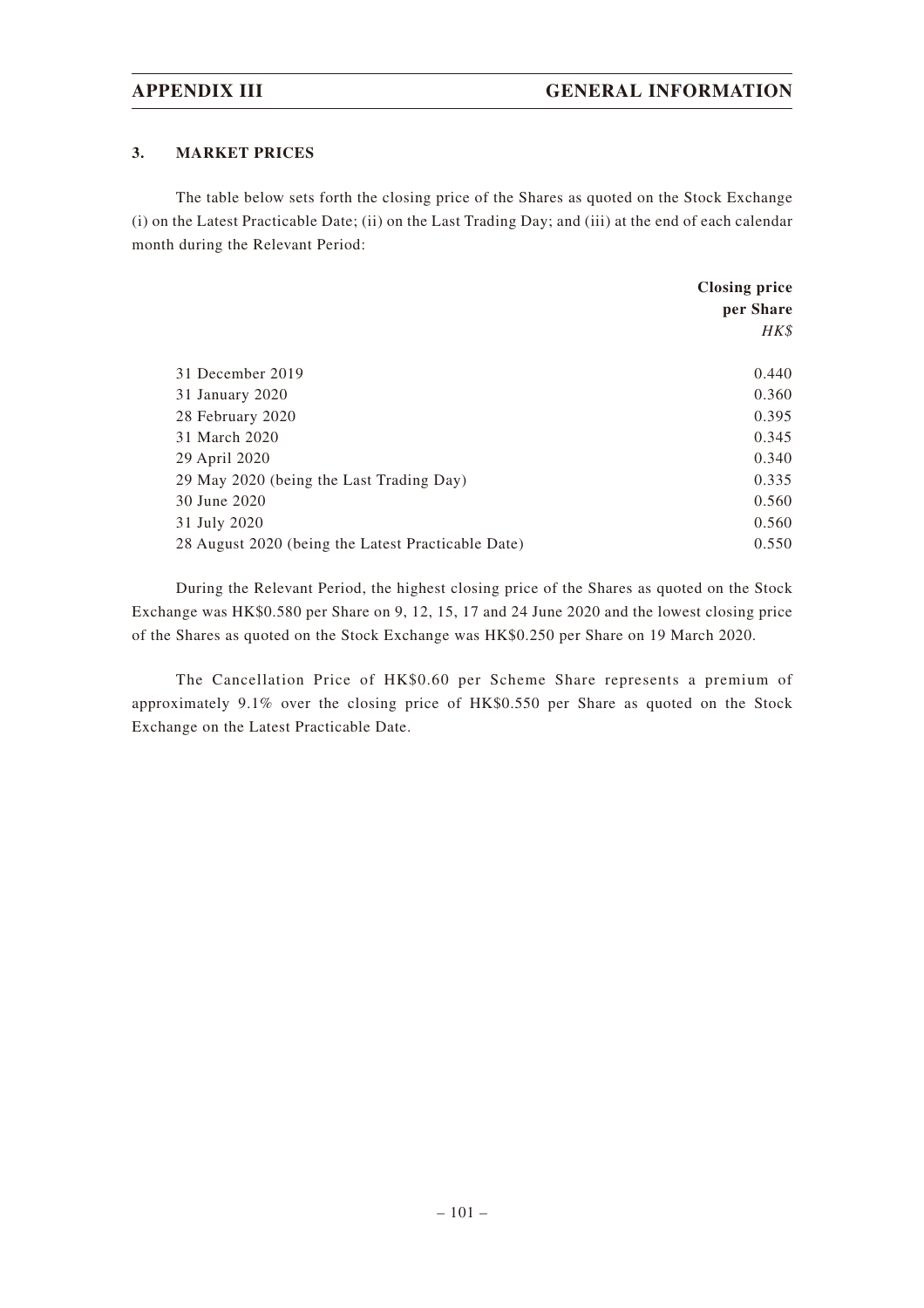#### **4. DISCLOSURE OF INTERESTS IN THE SHARES**

As at the Latest Practicable Date:

(a) save as disclosed below, none of the Directors, the Offeror, the directors of the Offeror and the Offeror Concert Parties were interested within the meaning of Part XV of the SFO in any Shares or any convertible securities, warrants, options or derivatives in respect of any Shares:

|                            | Capacity and nature                   | Number of                    | <b>Total number</b> | Approximate<br>percentage of<br>the issued<br>share capital<br>of the |
|----------------------------|---------------------------------------|------------------------------|---------------------|-----------------------------------------------------------------------|
| <b>Name of Shareholder</b> | of interests                          | <b>Shares</b>                | of Shares           | $Compary^{(1)}$<br>$(\%)$                                             |
|                            |                                       |                              |                     |                                                                       |
| Mr. CT Lin                 | Beneficial owner                      | 101,657,378                  | 564,973,947         | 66.90                                                                 |
|                            | Interest of controlled<br>corporation | 395, 360, 783 <sup>(2)</sup> |                     |                                                                       |
|                            | Interest of spouse                    | $67,955,786^{(3)}$           |                     |                                                                       |
| Ms. Chou                   | Beneficial owner                      | 67,955,786                   | 564,973,947         | 66.90                                                                 |
|                            | Interest of controlled                |                              |                     |                                                                       |
|                            | corporation                           | 395,360,783(2)               |                     |                                                                       |
|                            | Interest of spouse                    | $101,657,378^{(4)}$          |                     |                                                                       |
| Mr. YY Lin                 | Beneficial owner                      | 13,161,622                   | 20,090,615          | 2.38                                                                  |
|                            | Interest of spouse                    | $6,928,993^{(5)}$            |                     |                                                                       |
| Ms. Liu                    | Beneficial owner                      | 6,928,993                    | 20,090,615          | 2.38                                                                  |
|                            | Interest of spouse                    | $13,161,622^{(6)}$           |                     |                                                                       |
| Ms. IC Lin                 | Beneficial owner                      | 9,429,777                    | 9,429,777           | 1.12                                                                  |
| The Offeror $(2)$          | Beneficial owner                      | 374,585,006                  | 374,585,006         | 44.35                                                                 |
| Hung Yu <sup>(2)</sup>     | Beneficial owner                      | 20,775,777                   | 20,775,777          | 2.46                                                                  |
|                            |                                       |                              |                     |                                                                       |

*Notes:*

- (1) The percentage is compiled based on the total number of issued shares of the Company (i.e. 844,559,841 Shares) as at the Latest Practicable Date.
- (2) The Offeror holds 374,585,006 Shares. The Offeror is owned as to approximately 25.93% by Mr. CT Lin, approximately 7.40% by Ms. Chou, approximately 25.93% by Mr. YY Lin, approximately 25.93% by Ms. IC Lin and approximately 14.81% by Ms. Liu. Mr. CT Lin and Ms. Chou are directors of the Offeror. Pursuant to the SFO, each of Mr. CT Lin and Ms. Chou is deemed to be interested in the 374,585,006 Shares held by the Offeror.

Hung Yu holds 20,775,777 Shares. Hung Yu is owned as to approximately 53.06% by Ms. Chou, approximately 37.04% by Mr. CT Lin, approximately 4.94% by Mr. YY Lin, approximately 2.47% by Ms. IC Lin and approximately 2.49% by Ms. Liu. Pursuant to the SFO, each of Mr. CT Lin and Ms. Chou is deemed to be interested in the 20,775,777 Shares held by Hung Yu.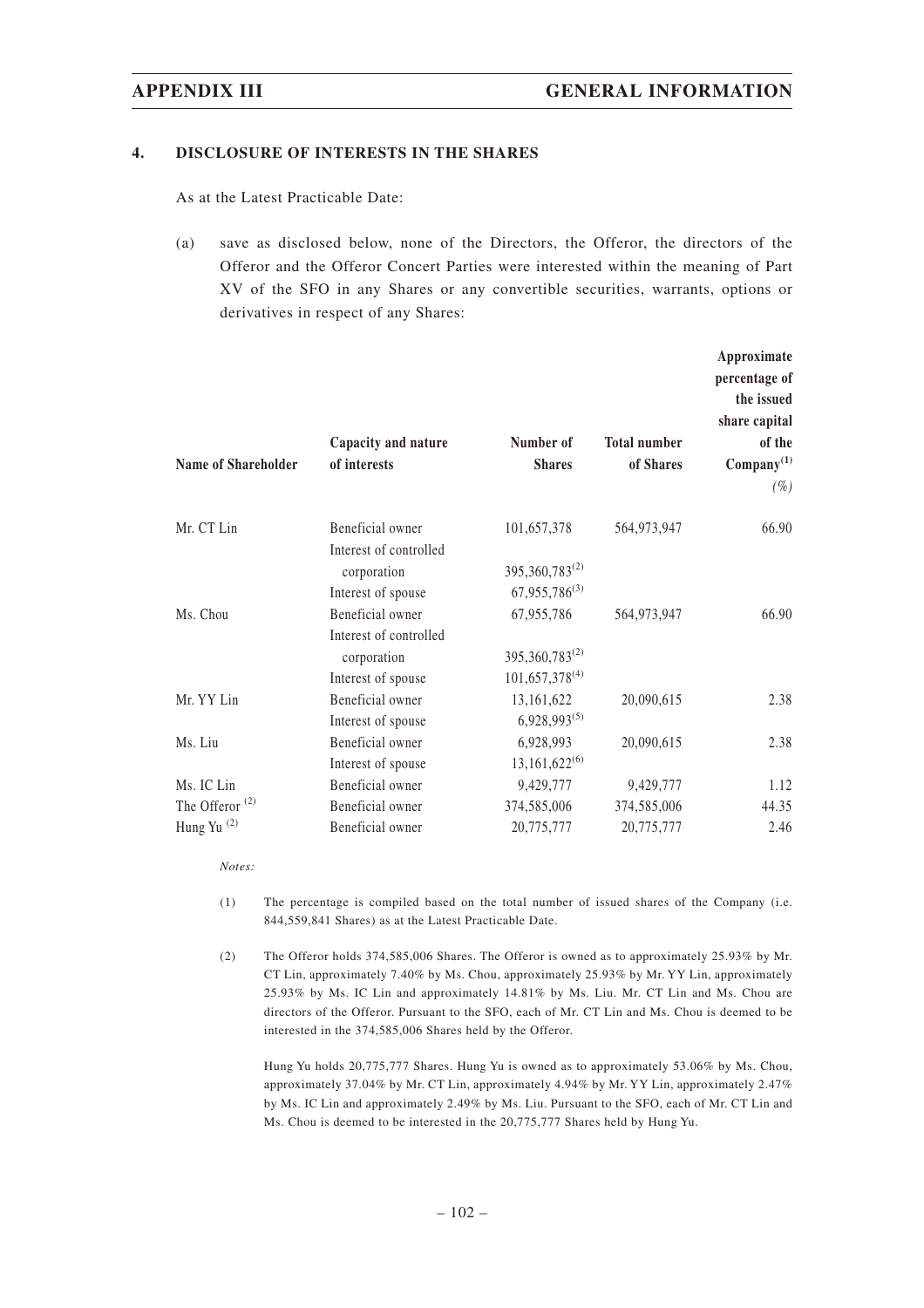- (3) Mr. CT Lin is the spouse of Ms. Chou. Pursuant to the SFO, Mr. CT Lin is deemed to be interested in the Shares in which Ms. Chou is interested.
- (4) Ms. Chou is the spouse of Mr. CT Lin. Pursuant to the SFO, Ms. Chou is deemed to be interested in the Shares in which Mr. CT Lin is interested.
- (5) Mr. YY Lin is the spouse of Ms. Liu. Pursuant to the SFO, Mr. YY Lin is deemed to be interested in the Shares in which Ms. Liu is interested.
- (6) Ms. Liu is the spouse of Mr. YY Lin. Pursuant to the SFO, Ms. Liu is deemed to be interested in the Shares in which Mr. YY Lin is interested.

All such Shares directly held by the Directors will not form part of the Scheme Shares and will not be voted on the Scheme at the Court Meeting;

- (b) none of (i) the subsidiaries of the Company; (ii) the pension fund(s) of the Company or any of its subsidiaries; (iii) the person(s) who is/are presumed to be acting in concert with the Company by virtue of class (5) of the definition of "acting in concert" under the Takeovers Code; and (iv) the person(s) who is/are an associate of the offeree company by virtue of class (2) of the definition of "associate" under the Takeovers Code (but excluding exempt principal traders and exempt fund managers) owned or controlled any Shares or any convertible securities, warrants, options or derivatives in respect of any Shares;
- (c) there was no arrangement of the kind referred to in Note 8 to Rule 22 of the Takeovers Code with the Company or with any person who is presumed to be acting in concert with the Company by virtue of classes  $(1)$ ,  $(2)$ ,  $(3)$  and  $(5)$  of the definition of "acting" in concert" under the Takeovers Code or who is an associate of the Company by virtue of classes (2), (3) and (4) of the definition of "associate" under the Takeovers Code;
- (d) no fund managers (other than exempt fund managers) connected with the Company owned or controlled any Shares or any convertible securities, warrants, options or derivatives in respect of any Shares, in each case, which were managed on a discretionary basis by such fund managers;
- (e) none of the Company and the Directors had borrowed or lent any Shares or any convertible securities, warrants, options or derivatives in respect of any Shares;
- (f) there was no arrangement of the kind referred to in Note 8 to Rule 22 of the Takeovers Code with the Offeror or with any of the Offeror Concert Parties; and
- (g) none of the Offeror and the Offeror Concert Parties had borrowed or lent any Shares or any convertible securities, warrants, options or derivatives in respect of any Shares.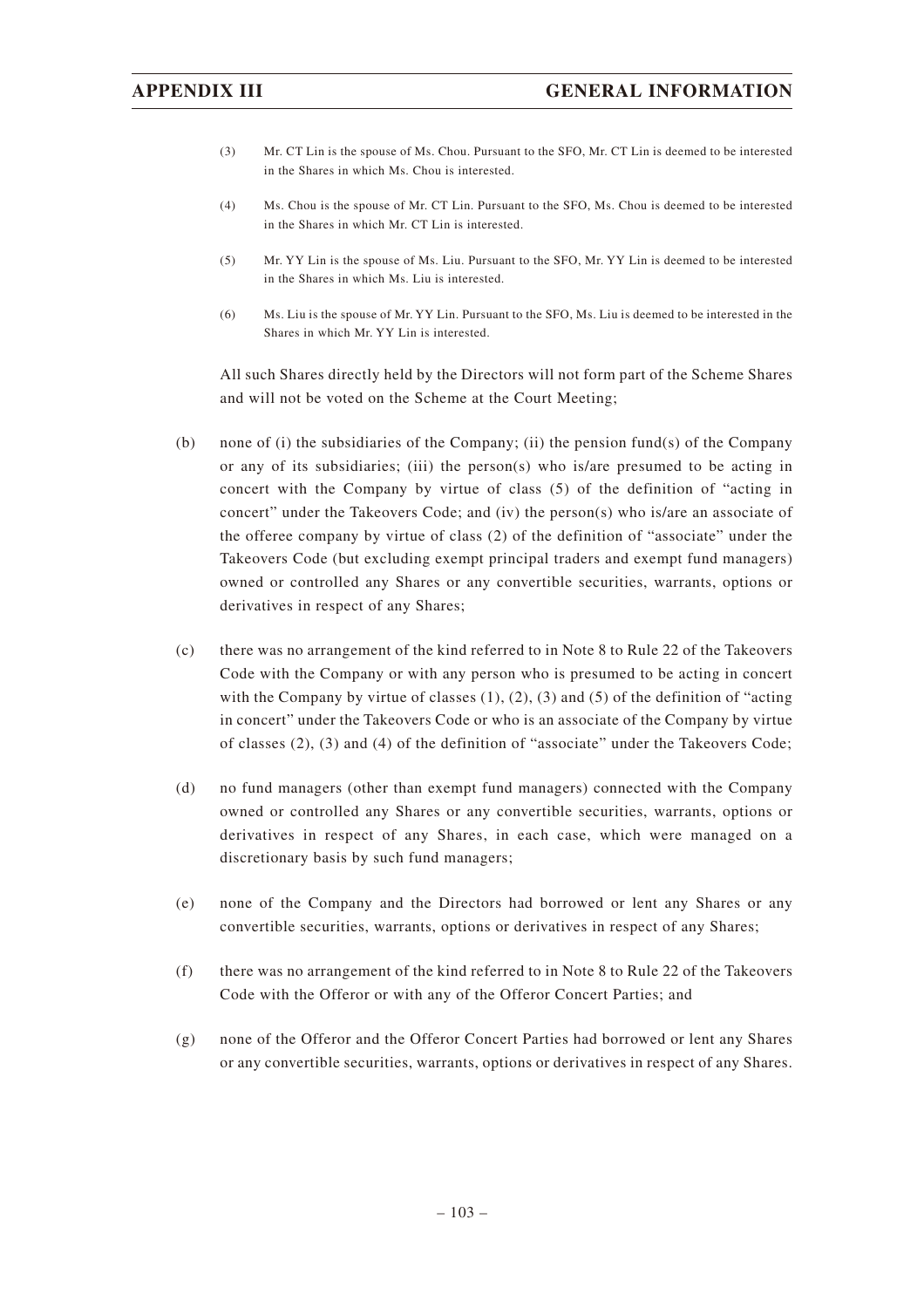### **5. DEALINGS IN THE SHARES**

- (a) During the Relevant Period:
	- (i) none of the Directors, the Offeror, the Offeror Directors and the Offeror Concert Parts had dealt for value in any Shares or any convertible securities, warrants, options or derivatives in respect of any Shares; and
	- (ii) no person who had an arrangement of the kind referred to in Note 8 to Rule 22 of the Takeovers Code with the Offeror or any of the Offeror Concert Parties had dealt for value in Shares or any convertible securities, warrants, options or derivatives in respect of any Shares.
- (b) During the period commencing on the Announcement Date and ending on the Latest Practicable Date:
	- (i) none of (i) the subsidiaries of the Company; (ii) the pension fund(s) of the Company or any of its subsidiaries; (iii) the person(s) who is/are presumed to be acting in concert with the Company by virtue of class (5) of the definition of "acting in concert" under the Takeovers Code; and (iv) the person(s) who is/are an associate of the offeree company by virtue of class (2) of the definition of "associate" under the Takeovers Code (but excluding exempt principal traders and exempt fund managers) had dealt for value in any Shares or any convertible securities, warrants, options or derivatives in respect of any Shares;
	- (ii) no person who had an arrangement of the kind referred to in Note 8 to Rule 22 of the Takeovers Code with the Company or with any person who is presumed to be acting in concert with the Company by virtue of classes (1), (2), (3) and (5) of the definition of "acting in concert" under the Takeovers Code or who is an associate of the Company by virtue of classes  $(2)$ ,  $(3)$  and  $(4)$  of the definition of "associate" under the Takeovers Code had dealt for value in Shares or any convertible securities, warrants, options or derivatives in respect of any Shares; and
	- (iii) no fund managers (other than exempt fund managers) connected with the Company who managed any Shares or any convertible securities, warrants, options or derivatives in respect of any Shares on a discretionary basis had dealt for value in Shares or any convertible securities, warrants, options or derivatives in respect of any Shares.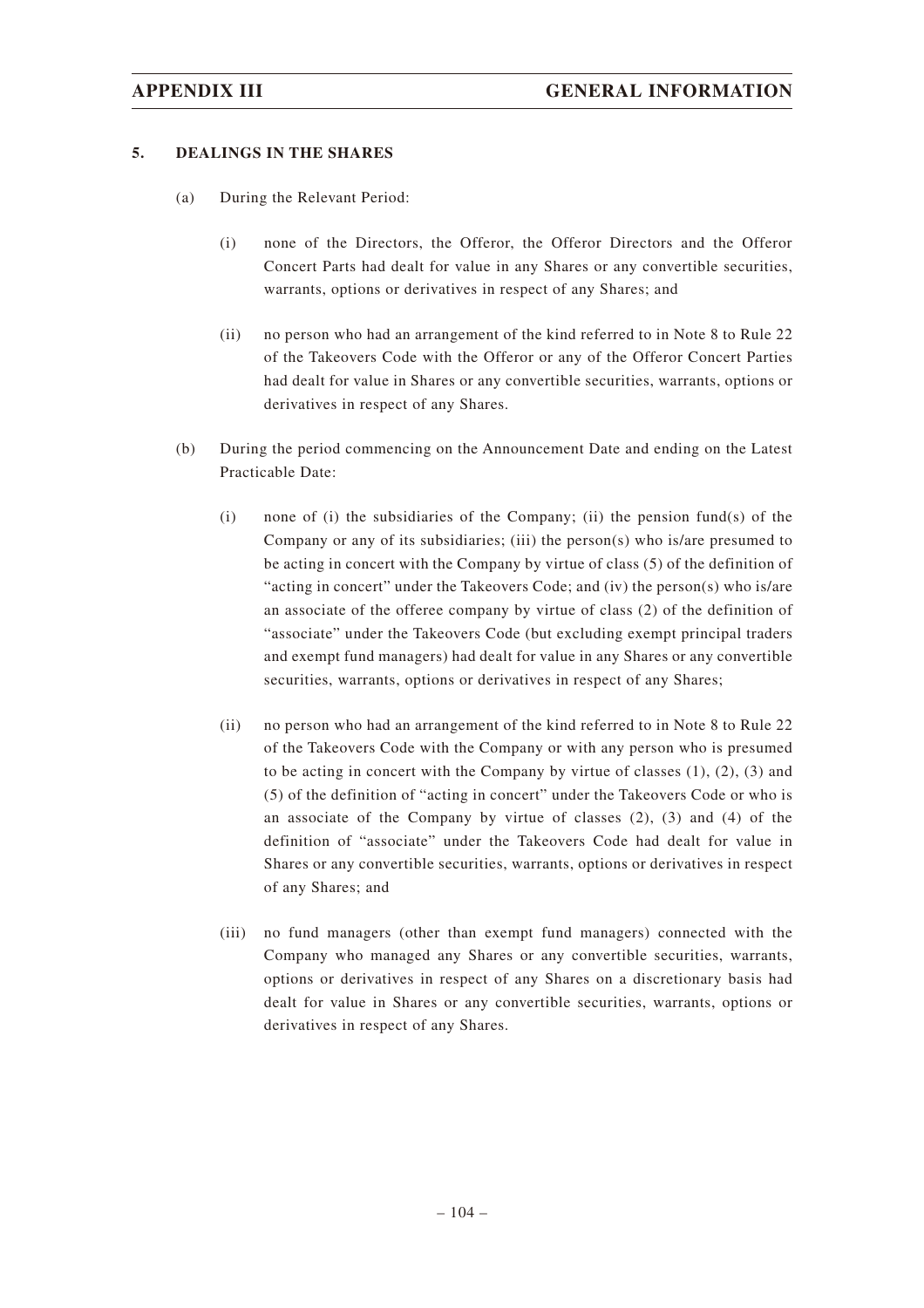#### **6. DISCLOSURE OF INTERESTS IN THE SHARES OF THE OFFEROR**

As at the Latest Practicable Date:

- (a) the Company was not interested within the meaning of Part XV of the SFO in any shares of the Offeror or any convertible securities, warrants, options or derivatives in respect of any shares of the Offeror; and
- (b) save as disclosed below, none of the Directors were interested within the meaning of Part XV of the SFO in any shares of the Offeror or any convertible securities, warrants, options or derivatives in respect of any shares of the Offeror:

| <b>Name of Director</b> | Capacity and nature<br>of interests    | Number of<br>shares of the<br><b>Offeror</b> | <b>Total number</b><br>of shares of the<br><b>Offeror</b> | Approximate<br>percentage of<br>the issued<br>share capital<br>of the<br>Offeror <sup>(1)</sup><br>$(\%)$ |
|-------------------------|----------------------------------------|----------------------------------------------|-----------------------------------------------------------|-----------------------------------------------------------------------------------------------------------|
| Ms. Chou                | Beneficial owner<br>Interest of spouse | 100,000<br>$350,000^{(2)}$                   | 450,000                                                   | 33.33%                                                                                                    |
| Mr. CT Lin              | Beneficial owner<br>Interest of spouse | 350,000<br>$100,000^{(3)}$                   | 450,000                                                   | 33.33%                                                                                                    |
| Mr. YY Lin              | Beneficial owner<br>Interest of spouse | 350,000<br>$200,000^{(4)}$                   | 550,000                                                   | 40.74%                                                                                                    |
| Ms. Liu                 | Beneficial owner<br>Interest of spouse | 200,000<br>$350,000^{(5)}$                   | 550,000                                                   | 40.74%                                                                                                    |
| Ms. IC Lin              | Beneficial owner                       | 350,000                                      | 350,000                                                   | 25.93%                                                                                                    |

*Notes:*

- (1) The percentage is compiled based on the total number of issued shares of the Offeror (i.e. 1,350,000 shares) as at the Latest Practicable Date.
- (2) Ms. Chou is the spouse of Mr. CT Lin. Pursuant to the SFO, Ms. Chou is deemed to be interested in the shares of the Offeror in which Mr. CT Lin is interested.
- (3) Mr. CT Lin is the spouse of Ms. Chou. Pursuant to the SFO, Mr. CT Lin is deemed to be interested in the shares of the Offeror in which Ms. Chou is interested.
- (4) Mr. YY Lin is the spouse of Ms. Liu. Pursuant to the SFO, Mr. YY Lin is deemed to be interested in the shares of the Offeror in which Ms. Liu is interested.
- (5) Ms. Liu is the spouse of Mr. YY Lin. Pursuant to the SFO, Ms. Liu is deemed to be interested in the shares of the Offeror in which Mr. YY Lin is interested.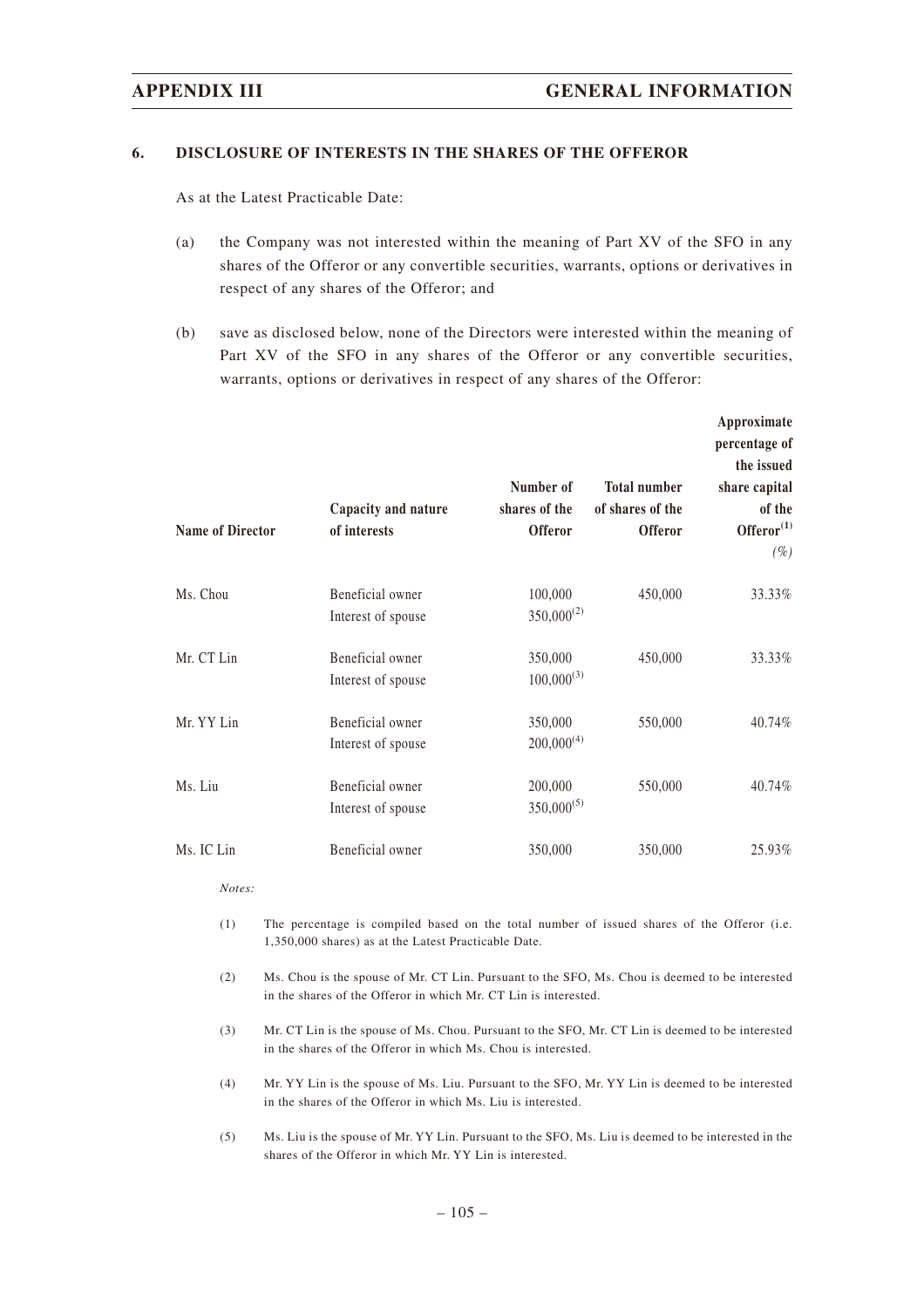### **7. DEALINGS IN THE SHARES OF THE OFFEROR**

During the Relevant Period, none of the Company and the Directors had dealt for value in any shares of the Offeror or any convertible securities, warrants, options or derivatives in respect of any shares of the Offeror.

### **8. ARRANGEMENTS IN CONNECTION WITH THE PROPOSAL**

As at the Latest Practicable Date:

- (a) there was no agreement, arrangement or understanding between the Offeror and any other person in relation to the transfer, charge or pledge of the Shares to be acquired pursuant to the Proposal and the Offeror had no intention to transfer, charge or pledge any Shares acquired pursuant to the Proposal to any other person;
- (b) there was no agreement, arrangement or understanding (including any compensation arrangement) existing between the Offeror or any of the Offeror Concert Parties and any Director, recent Director, the Shareholders or recent Shareholders having any connection with or being dependent upon the Proposal;
- (c) there was no agreement or arrangement to which the Offeror is a party which related to circumstances in which it may or may not invoke or seek to invoke a condition to the Proposal;
- (d) no irrevocable commitment to vote for or against the Scheme has been received by the Offeror or any of the Offeror Concert Parties; and
- (e) there were no understanding, arrangement or agreement or special deal between (i) any Shareholder; and (ii) (a) the Offeror and any Offeror Concert Parties or (b) the Company, its subsidiaries or associated companies.

### **9. ARRANGEMENTS AFFECTING THE DIRECTORS**

As at the Latest Practicable Date:

- (a) no benefit would be given to any Director as compensation for loss of office or otherwise in connection with the Proposal;
- (b) there was no agreement or arrangement between any Director and any other person which are conditional on or dependent upon the outcome of the Proposal or otherwise connected with the Proposal; and
- (c) there were no material contracts entered into by the Offeror in which any Director has a material personal interest.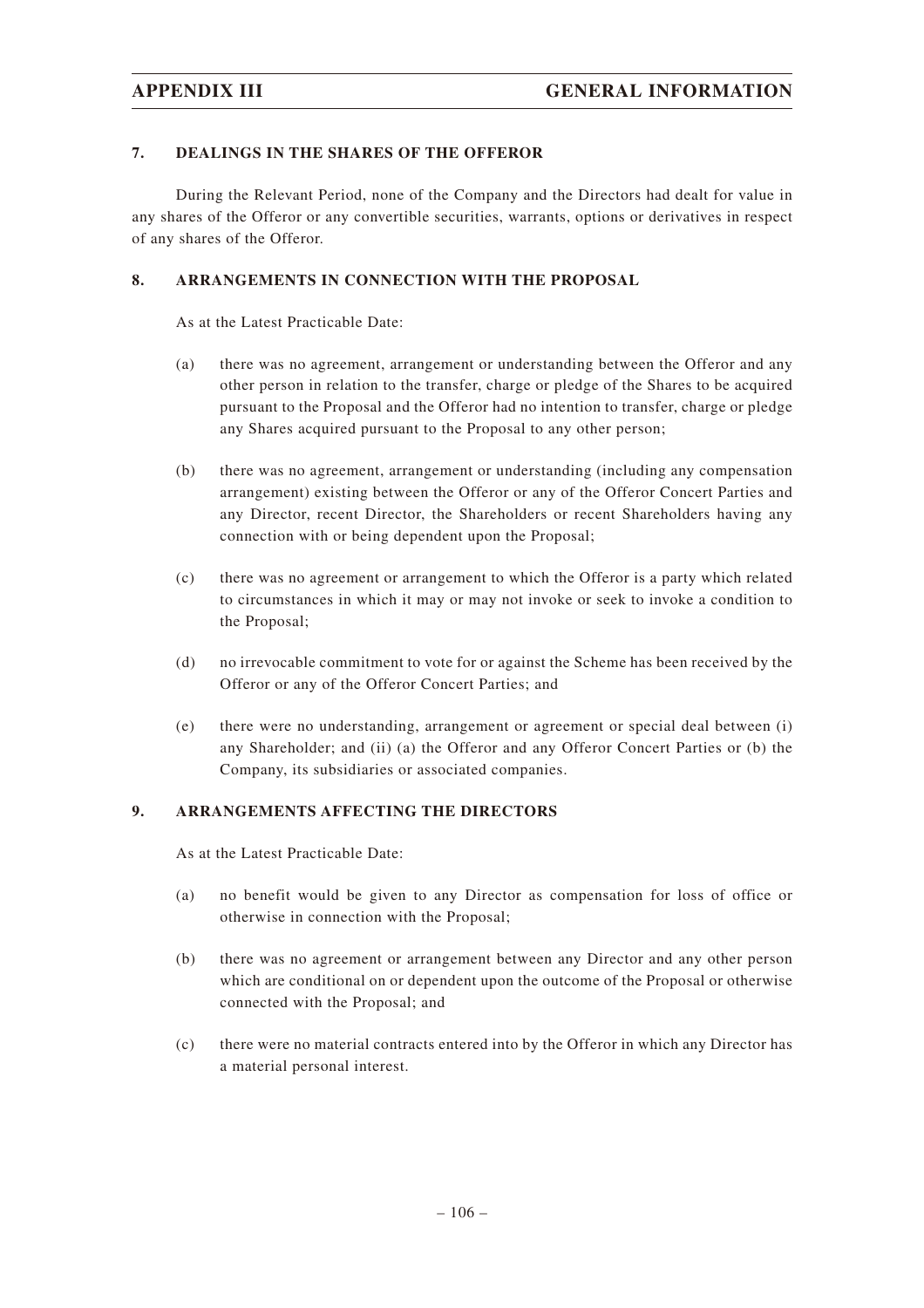### **10. DIRECTORS' SERVICE CONTRACTS**

As at the Latest Practicable Date, save as disclosed below, none of the Directors had entered into any service contracts with the Company or any of its subsidiaries or associated companies: (i) which (including both continuous and fixed term contracts) had been entered into or amended within the Relevant Period; (ii) which were continuous contracts with a notice period of 12 months or more; or (iii) which were fixed term contracts with more than 12 months to run irrespective of the notice period:

Mr. Hsieh King-Hu, Miles, an independent non-executive Director, entered into a letter of appointment with the Company on 29 May 2020 for a term of three years commencing from 1 June 2020, provided that at any time during the term, either party may terminate the appointment by giving at least six months' notice on the other party. Pursuant to the letter of appointment, Mr. Hsieh is entitled to a director's fee of HK\$192,000 per annum.

### **11. LITIGATION**

Save as disclosed below, as at the Latest Practicable Date, neither the Company nor any of its subsidiaries were involved in any litigation, arbitration or claim of material importance and no litigation, arbitration or claim of material importance was pending or threatened by or against any member of the Group.

As disclosed in the announcement published by the Company on 15 May 2020 and its previous annual reports, the Company has been involved in a prolonged legal proceeding as the defendant with one of its customers (the "**Claimant**") in respect of its arbitration claim against the Company's subsidiary, Capxon Electronic Industrial Co., Ltd. ("**Capxon Taiwan**"), since 2011 for damages allegedly suffered by the Claimant with respect to certain alleged defective electrolytic capacitors supplied by Capxon Taiwan. As further disclosed in the announcement published by the Company on 3 August 2020, on 30 July 2020, on application by the Claimant, the High Court of Hong Kong made an order entitled "Injunction Prohibiting Disposal of Assets in Hong Kong" (the "**Injunction Order**") against Lancom Limited (a direct wholly-owned subsidiary of Capxon Taiwan and an indirect non-wholly owned subsidiary of the Company) and the Company, with notice to Mr. CT Lin and Ms. Chou. As further disclosed in the announcement published by the Company on 20 August 2020, on 19 August 2020, the Company received a sealed copy of the order made by the High Court of Hong Kong at the further hearing held on 7 August 2020 regarding the Injunction Order, at which, it was ordered, among others, that the substantial hearing in relation to the Injunction Order be adjourned to 7 October 2020, and the Injunction Order be continued with variations to the scope thereof. On 23 August 2020, the Company published a supplemental announcement, in which it was disclosed that the Board was of the view that the Injunction Order (as amended by the aforesaid order made on 7 August 2020) did not have an adverse impact on the Group's business operations as a whole in view of the reasons set out therein, and that the Injunction Order (assuming to remain in force on the Effective Date) will not prevent or restrict the implementation of the Scheme in accordance with its terms based on the opinion of its legal counsel.

### **12. MATERIAL CONTRACTS**

No material contracts (not being contracts entered into in the ordinary course of business carried on or intended to be carried on by the Company or any of its subsidiaries) had been entered into by the Company or any of its subsidiaries within the two years before the Announcement Date up to and including the Latest Practicable Date.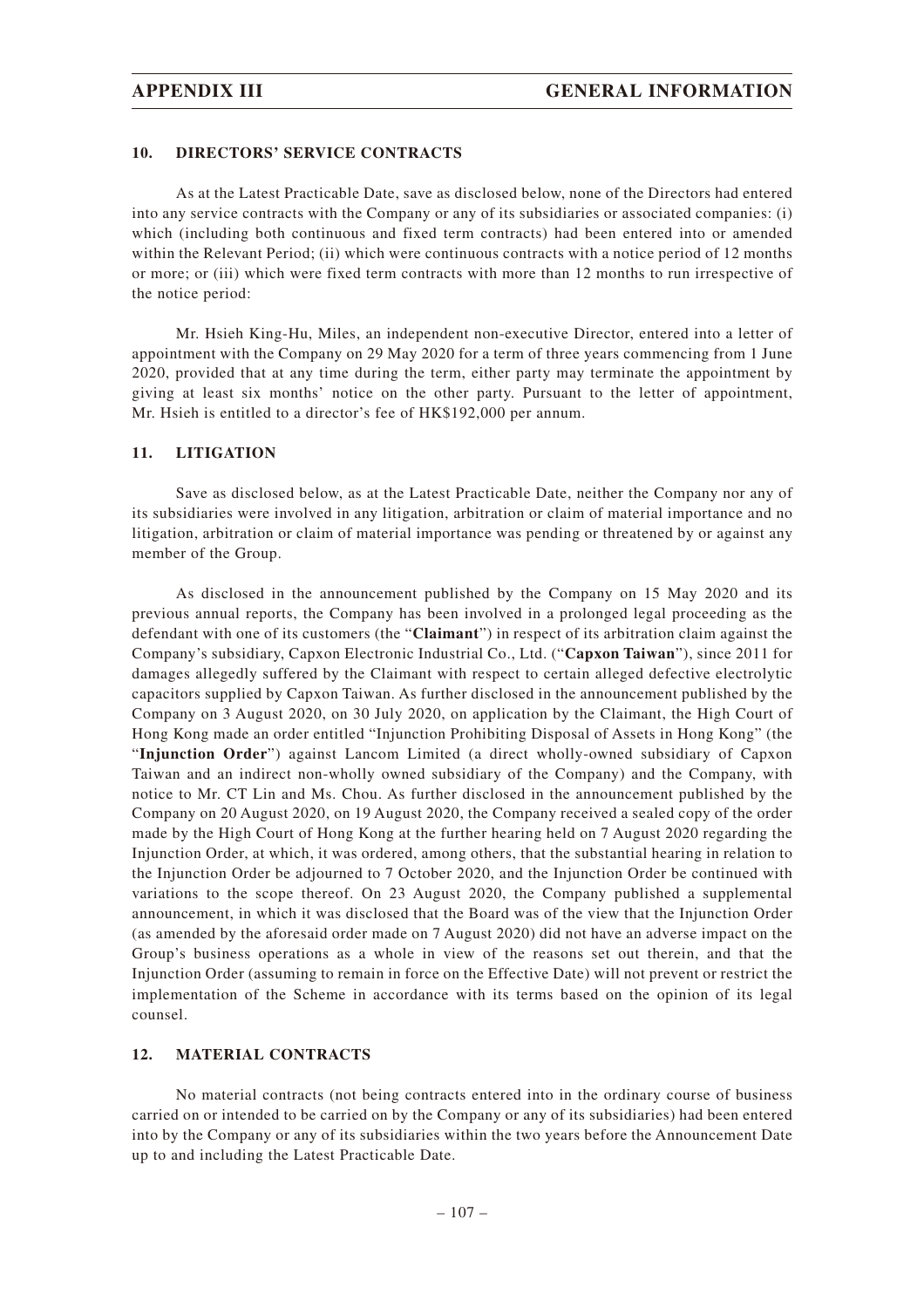### **13. EXPERTS AND CONSENTS**

The following are the qualifications of the experts who have given opinions or advice which are contained in this Scheme Document:

| <b>Name</b>                               | <b>Qualifications</b>                                                                                                                                 |
|-------------------------------------------|-------------------------------------------------------------------------------------------------------------------------------------------------------|
| Somerley                                  | a corporation licensed to carry on Type 1 (dealing in<br>securities) and Type 6 (advising on corporate finance)<br>regulated activities under the SFO |
| Elstone                                   | a corporation licensed to carry on Type 6 (advising on<br>corporate finance) regulated activity under the SFO                                         |
| Vincorn Consulting & Appraisal<br>Limited | Independent property valuer                                                                                                                           |
| Tian Yuan Law Firm                        | legal adviser to the Company as to PRC laws                                                                                                           |
| Chien Yeh Law Offices                     | legal adviser to the Company as to Taiwan laws                                                                                                        |

Each of the above experts has given and has not withdrawn its written consent to the issue of this Scheme Document with the inclusion therein of its letter of advice and with references to its name and/or letter of advice in the form and context in which they respectively appear.

### **14. MISCELLANEOUS**

- (a) The registered office of the Offeror is at Vistra Corporate Service Center, Wickhams Cay II, Road Town, VG1110, British Virgin Islands and its correspondence address is at 5th Floor, No. 165, Sec. 2, Datong Road, Xizhi District, New Taipei City, Taiwan.
- (b) The registered office of the Company is at P.O. Box 31119, Grand Pavilion, Hibiscus Way, 802 West Bay Road, Grand Cayman, KY1-1205, Cayman Islands.
- (c) The head office and the principal place of business of the Company is at Room 1303, 13th Floor, OfficePlus @Wan Chai, No. 303 Hennessy Road, Wanchai, Hong Kong.
- (d) The company secretary of the Company is Ms. Chan Yin Fung, a fellow of both the Hong Kong Institute of Certified Public Accountants and the Association of Chartered Certified Accountants and an associate of both the Hong Kong Institute of Chartered Secretaries and the Institute of Chartered Secretaries and Administrators in the United Kingdom.
- (e) The principal share registrar and transfer office of the Company is SMP Partners (Cayman) Limited at Royal Bank House – 3rd Floor, 24 Shedden Road, P.O. Box 1586, Grand Cayman, KY1-1110, Cayman Islands.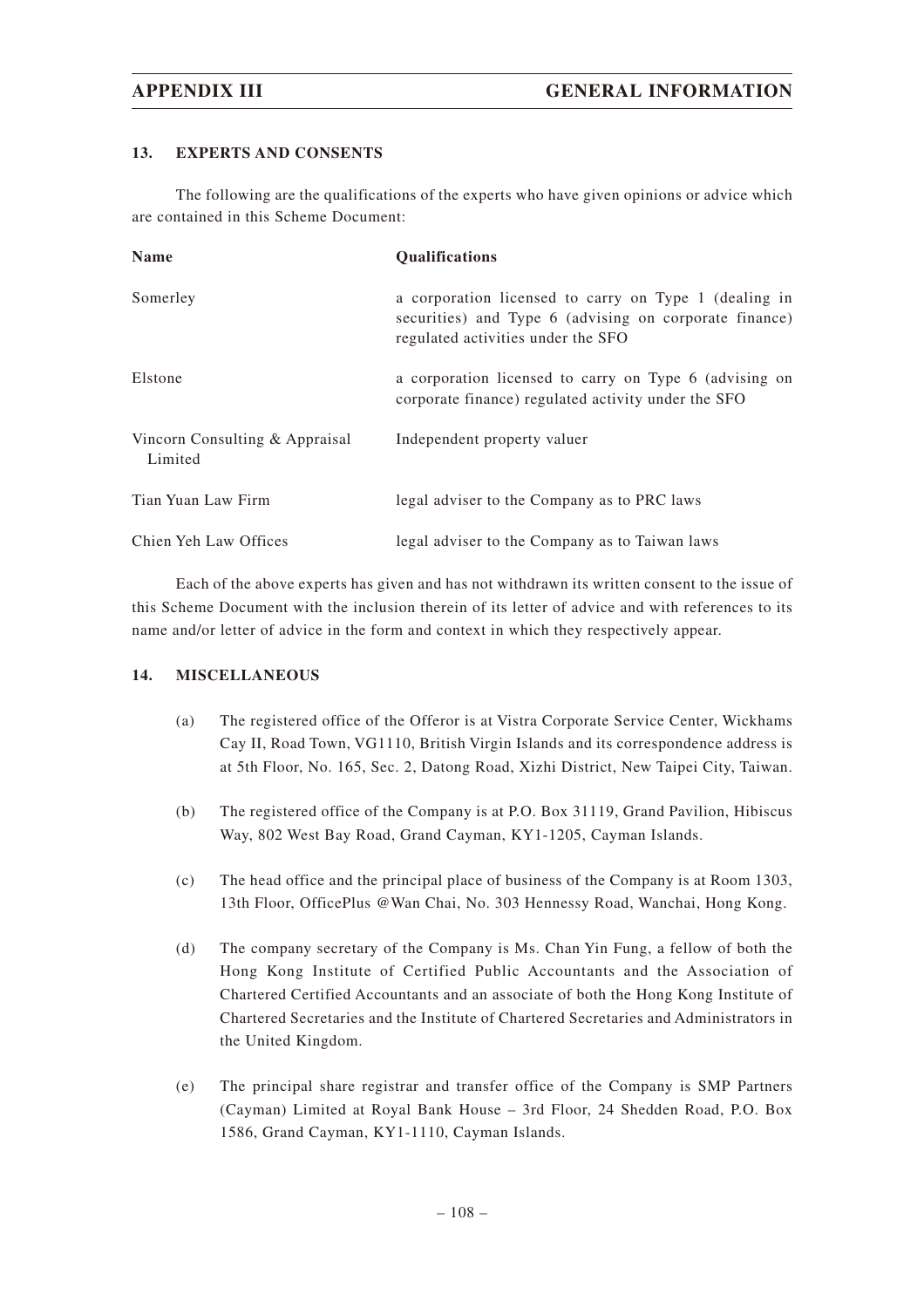- (f) The registered office of Elstone is Unit 1612, 16/F West Tower, Shun Tak Centre, 168-200 Connaught Road Central, Hong Kong.
- (g) The branch share registrar of the Company in Hong Kong is Tricor Investor Services Limited at Level 54, Hopewell Centre, 183 Queen's Road East, Hong Kong.
- (h) This Scheme Document is prepared in both English and Chinese. The English text of this Scheme Document shall prevail over the Chinese text in case of any inconsistency.

#### **15. DOCUMENTS AVAILABLE FOR INSPECTION**

Copies of the following documents are available for inspection: (a) at the principal place of business of the Company in Hong Kong at Room 1303, 13th Floor, OfficePlus @Wan Chai, No. 303 Hennessy Road, Wanchai, Hong Kong during normal business hours from 9:00 a.m. to 5:00 p.m. (except Saturdays, Sundays and public holidays in Hong Kong) *(Hong Kong time)*; (b) on the website of the Company at http:// www.capxongroup.com; and (c) on the website of the SFC at http://www.sfc.hk, from the date of this Scheme Document until the Effective Date or the date on which the Scheme lapses or is withdrawn, whichever is the earlier:

- (a) the memorandum and articles of association of the Offeror;
- (b) the memorandum and articles of association of the Company;
- (c) the annual reports of the Company for each of the years ended 31 December 2017, 31 December 2018 and 31 December 2019;
- (d) the interim report of the Company for the six months ended 30 June 2019;
- (e) the interim results announcement of the Company for the six months ended 30 June 2020;
- (f) the letter from the Board, the text of which is set out on pages 15 to 24 of this Scheme Document;
- $(g)$  the letter from the Independent Board Committee, the text of which is set out on pages 25 to 26 of this Scheme Document;
- (h) the letter from the Independent Financial Adviser, the text of which is set out on pages 27 to 57 of this Scheme Document;
- (i) the property valuation report and certificate issued by Vincorn Consulting  $\&$ Appraisal Limited, the text of which is set out in "Appendix II – Property valuation report" to this Scheme Document;
- (j) the legal opinion as issued by Tian Yuan Law Firm and referred to in the valuation report as set out in Appendix II to this Scheme Document;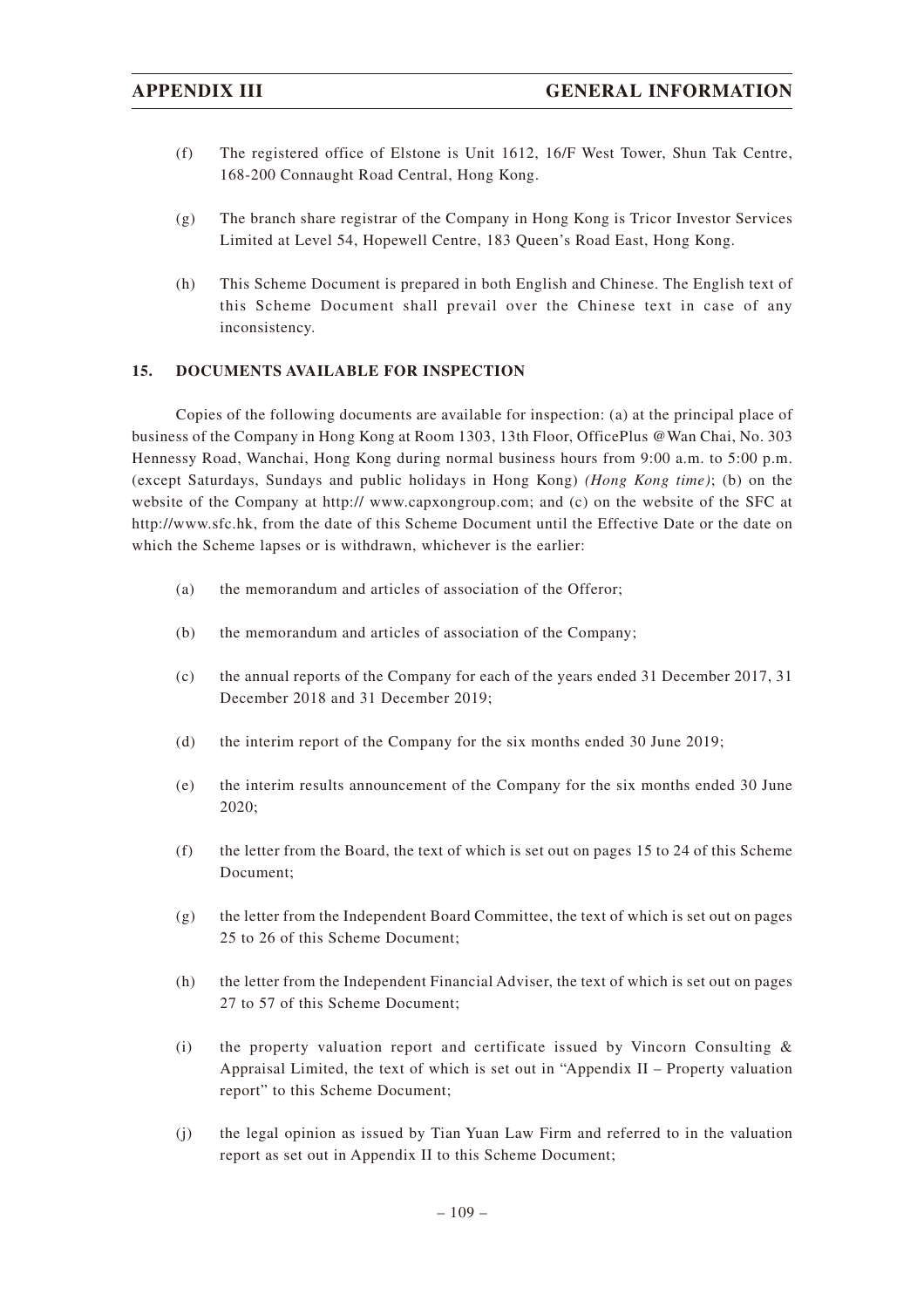- (k) the legal opinion as issued by Chien Yeh Law Offices and referred to in the valuation report as set out in Appendix II to this Scheme Document;
- (l) the letter of appointment referred to in the section headed "10. Directors' service contracts" in "Appendix III. — General Information" to this Scheme Document;
- (m) the written consents referred to in the section headed "13. Experts and consents" in "Appendix III – General information" to this Scheme Document; and
- (n) this Scheme Document.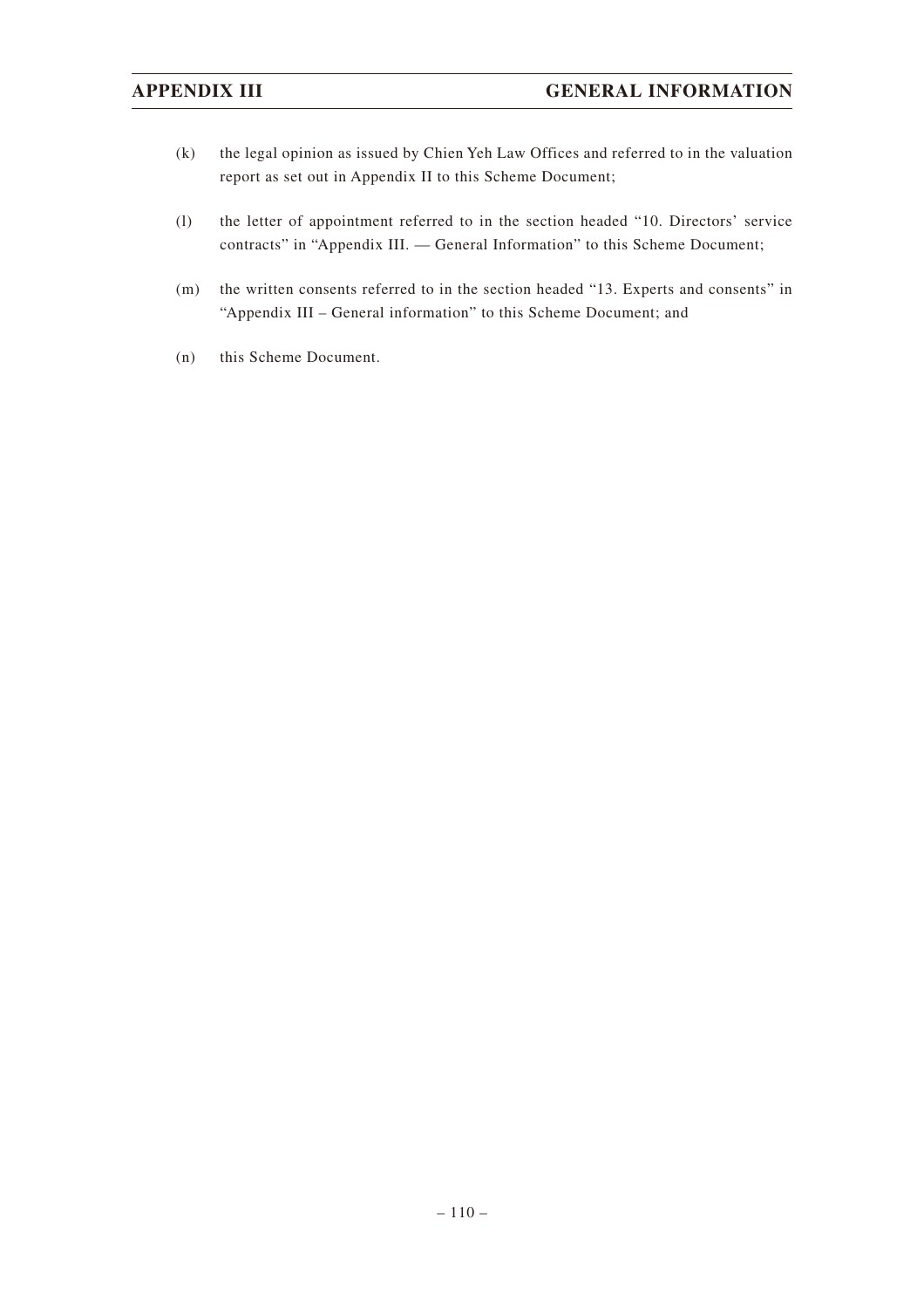IN THE GRAND COURT OF THE CAYMAN ISLANDS FINANCIAL SERVICES DIVISION

Cause No. FSD 175 of 2020

IN THE MATTER OF SECTIONS 15 AND 86 OF THE COMPANIES LAW (2020 REVISION) (AS AMENDED)

AND IN THE MATTER OF THE GRAND COURT RULES 1995 ORDER 102

AND IN THE MATTER of CAPXON INTERNATIONAL ELECTRONIC COMPANY LIMITED 凱普松國際電子有限公司

# **SCHEME OF ARRANGEMENT between CAPXON INTERNATIONAL ELECTRONIC COMPANY LIMITED 凱普松國際電子有限公司 and THE SCHEME SHAREHOLDERS (as hereinafter defined)**

(A) In this Scheme of Arrangement, unless inconsistent with the subject or context, the following expressions shall have the meanings respectively set opposite them:

| "acting in concert"  | has the same meaning ascribed to it in the Takeovers Code                                                                                                                                                      |
|----------------------|----------------------------------------------------------------------------------------------------------------------------------------------------------------------------------------------------------------|
| "Board"              | the board of Directors                                                                                                                                                                                         |
| "Business Day"       | a day other than a Saturday, Sunday or a public holiday in<br>Hong Kong or the Cayman Islands                                                                                                                  |
| "Cancellation Price" | the cancellation price of HK\$0.60 per Scheme Share<br>payable in cash by the Offeror to the Scheme Shareholders<br>pursuant to the Scheme of Arrangement for every Scheme<br>Share cancelled and extinguished |
| "Companies Law"      | the Companies Law Cap. 22 (Law 3 of 1961, as<br>consolidated and revised) of the Cayman Islands                                                                                                                |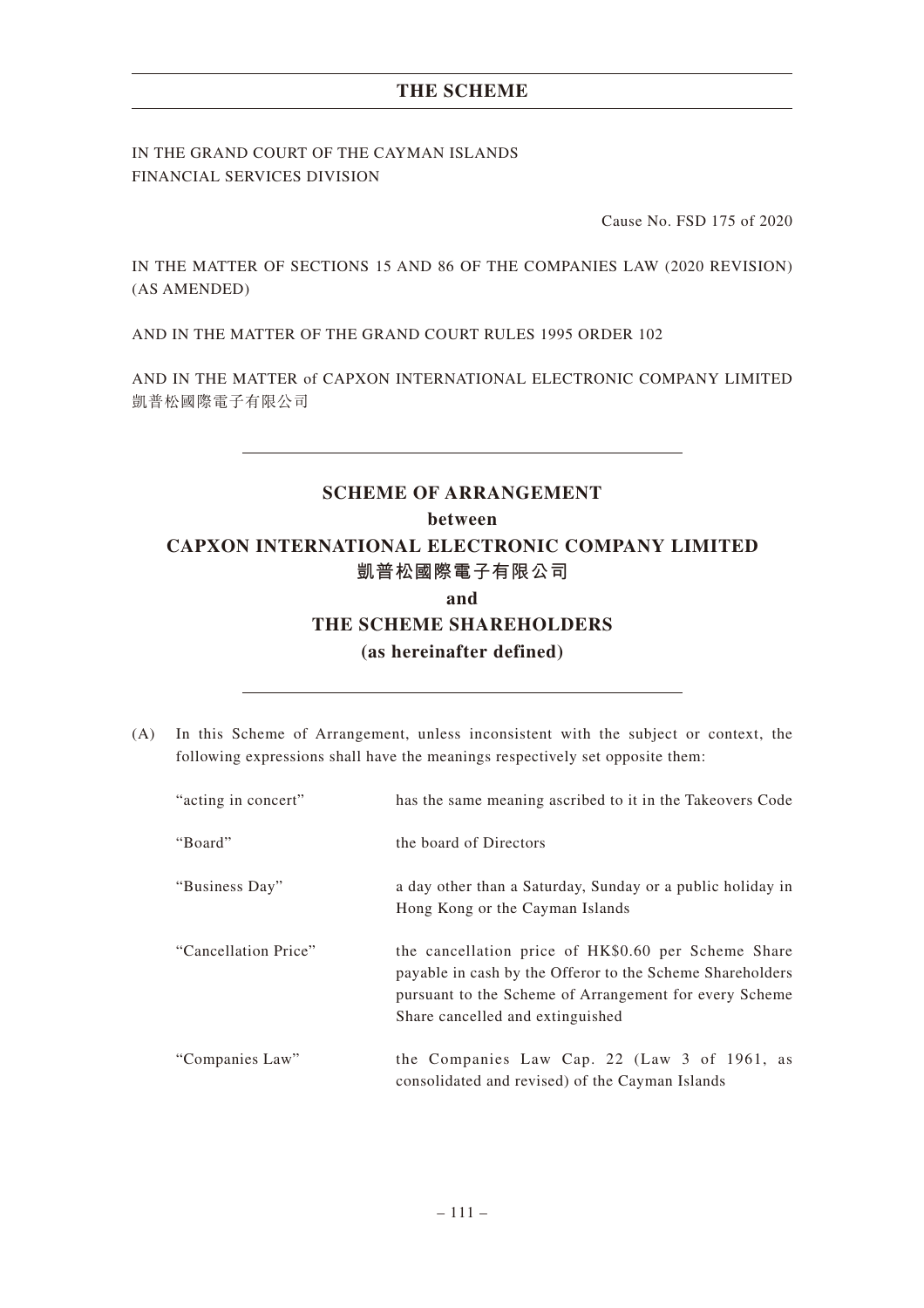| "Company"                      | CAPXON INTERNATIONAL ELECTRONIC COMPANY<br>LIMITED 凱普松國際電子有限公司, an exempted<br>company incorporated in the Cayman Islands on 14<br>December 2005 with limited liability, the Shares are<br>currently listed on the Main Board of the Stock Exchange<br>$(\text{stock code}: 0469)$                                                                                                                                                                                                                                                                                                                                                             |
|--------------------------------|------------------------------------------------------------------------------------------------------------------------------------------------------------------------------------------------------------------------------------------------------------------------------------------------------------------------------------------------------------------------------------------------------------------------------------------------------------------------------------------------------------------------------------------------------------------------------------------------------------------------------------------------|
| "Composite Scheme<br>Document" | the composite scheme document of the Company and the<br>Offeror issued to the Shareholders containing, inter alia,<br>further details of the Proposal                                                                                                                                                                                                                                                                                                                                                                                                                                                                                          |
| "Court Meeting"                | a meeting of the Independent Shareholders convened at the<br>direction of the Grand Court at which the Scheme of<br>Arrangement will be voted upon                                                                                                                                                                                                                                                                                                                                                                                                                                                                                             |
| "Director"                     | a director of the Company                                                                                                                                                                                                                                                                                                                                                                                                                                                                                                                                                                                                                      |
| "Effective Date"               | the date on which the Scheme of Arrangement, if approved<br>and sanctioned by the Grand Court, becomes effective in<br>accordance with its terms and the Companies Law, being<br>the date on which a copy of the Order of the Grand Court<br>sanctioning the Scheme of Arrangement and confirming<br>the reduction of issued share capital resulting from the<br>cancellation and extinguishment of the Scheme Shares is<br>delivered to the Registrar of Companies in the Cayman<br>Islands for registration pursuant to Section $86(3)$ of the<br>Companies Law, which is expected to be Wednesday, 21<br>October 2020 (Cayman Islands time) |
| "Executive"                    | the Executive Director of the Corporate Finance Division<br>of the Securities and Futures Commission of Hong Kong or<br>any delegate thereof                                                                                                                                                                                                                                                                                                                                                                                                                                                                                                   |
| "Financial Adviser"            | Elstone Capital Limited, a licensed corporation permitted<br>under SFO to carry on Type 6 (advising on corporate<br>finance) regulated activity, being the financial adviser to<br>the Offeror in respect of the Scheme of Arrangement                                                                                                                                                                                                                                                                                                                                                                                                         |
| "Grand Court"                  | the Grand Court of the Cayman Islands                                                                                                                                                                                                                                                                                                                                                                                                                                                                                                                                                                                                          |
| "HK\$"                         | Hong Kong dollar(s), the lawful currency of Hong Kong                                                                                                                                                                                                                                                                                                                                                                                                                                                                                                                                                                                          |
| "Hong Kong"                    | the Hong Kong Special Administrative Region of the<br>People's Republic of China                                                                                                                                                                                                                                                                                                                                                                                                                                                                                                                                                               |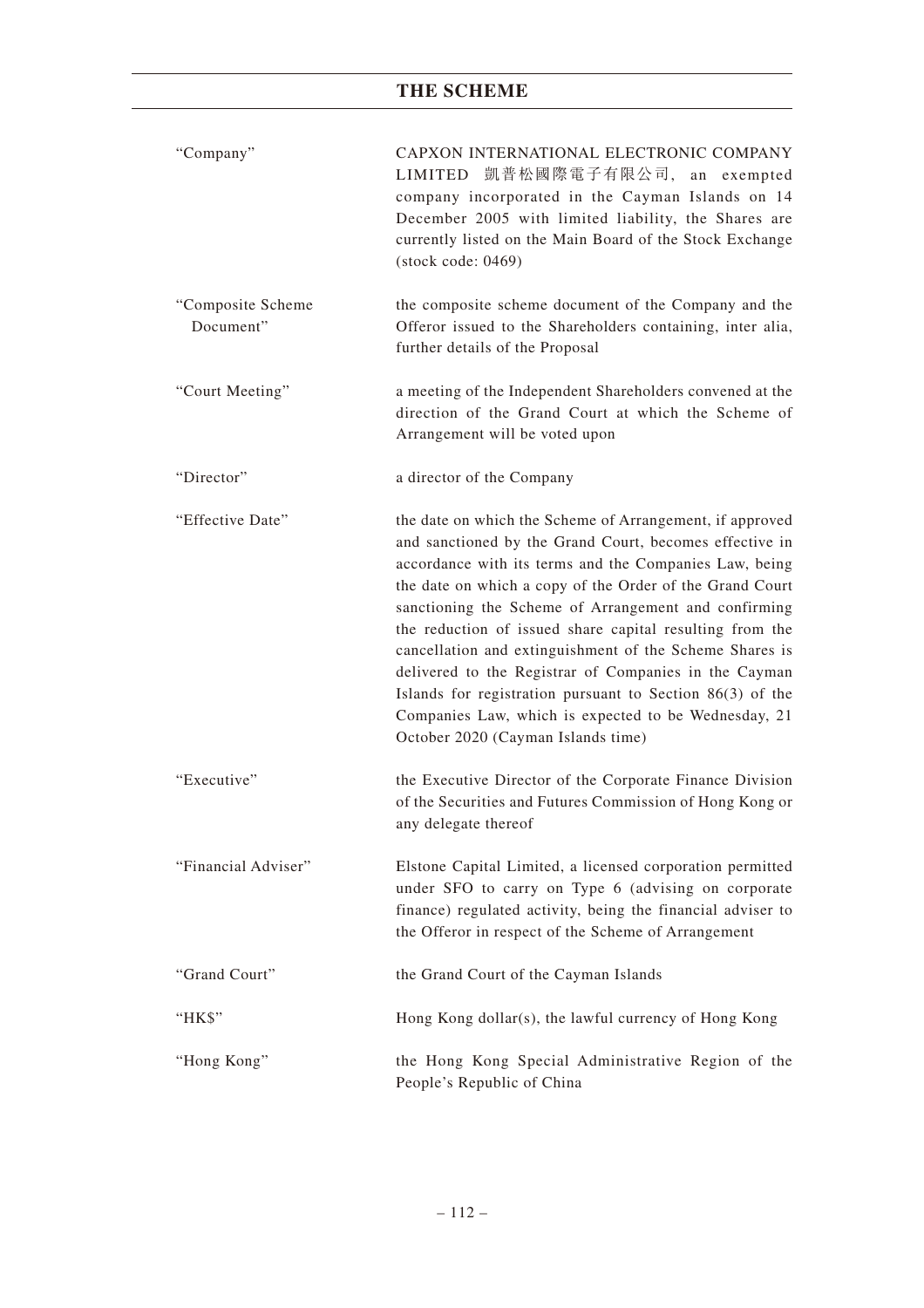| "Independent Board<br>Committee"   | the independent board committee of the Company<br>established by the Board to make a recommendation to the<br>Independent Shareholders in respect of, among others, the<br>Proposal and the Scheme of Arrangement, comprising Mr.<br>Hsieh King-Hu, Miles, Mr. Lu Hong Te and Mr. Tung Chin<br>Chuan                                                                                                                 |
|------------------------------------|----------------------------------------------------------------------------------------------------------------------------------------------------------------------------------------------------------------------------------------------------------------------------------------------------------------------------------------------------------------------------------------------------------------------|
| "Independent Financial<br>Adviser" | Somerley Capital Limited, the independent financial<br>adviser to the Independent Board Committee appointed<br>pursuant to Rule 2.1 of the Takeovers Code in relation to,<br>among others, the Proposal and the Scheme of<br>Arrangement, being a corporation licensed to carry out<br>Type 1 (dealing in securities) and Type 6 (advising on<br>corporate finance) regulated activities under the SFO               |
| "Independent Shareholders"         | the Shareholders other than the Offeror and the Offeror<br><b>Concert Parties</b>                                                                                                                                                                                                                                                                                                                                    |
| "Latest Practicable Date"          | 28 August, 2020 being the latest practicable date prior to<br>the printing of the Composite Scheme Document for<br>ascertaining certain information contained herein                                                                                                                                                                                                                                                 |
| "Offeror"                          | Value Management Holding Limited 價值管理控股有限公<br>$\overline{\mathbb{E}}$ , a company incorporated in the British Virgin Islands<br>with limited liability and is directly owned as to<br>approximately 25.93% by Mr. Lin Chin Tsun,<br>approximately 7.40% by Ms. Chou Chiu Yueh,<br>approximately 25.93% by Mr. Lin Yuan Yu, approximately<br>25.93% by Ms. Lin I Chu and approximately 14.81% by<br>Ms. Liu Fang Chun |
| "Offeror Concert Parties"          | parties acting in concert with or presumed to be acting in<br>concert with the Offeror under the definition of "acting in<br>concert" under the Takeovers Code, being Hung Yu<br>Investment Co., Ltd. 虹祐投資股份有限公司, Mr. Lin Chin<br>Tsun, Ms. Chou Chiu Yueh, Mr. Lin Yuan Yu, Ms. Lin I Chu<br>and Ms. Lui Fang Chun                                                                                                  |
| "Proposal"                         | the proposal for the privatisation of the Company by the<br>Offeror by way of the Scheme of Arrangement                                                                                                                                                                                                                                                                                                              |
| "Register"                         | the principal or branch register of members of the<br>Company (as the case may be) in respect of the Shares                                                                                                                                                                                                                                                                                                          |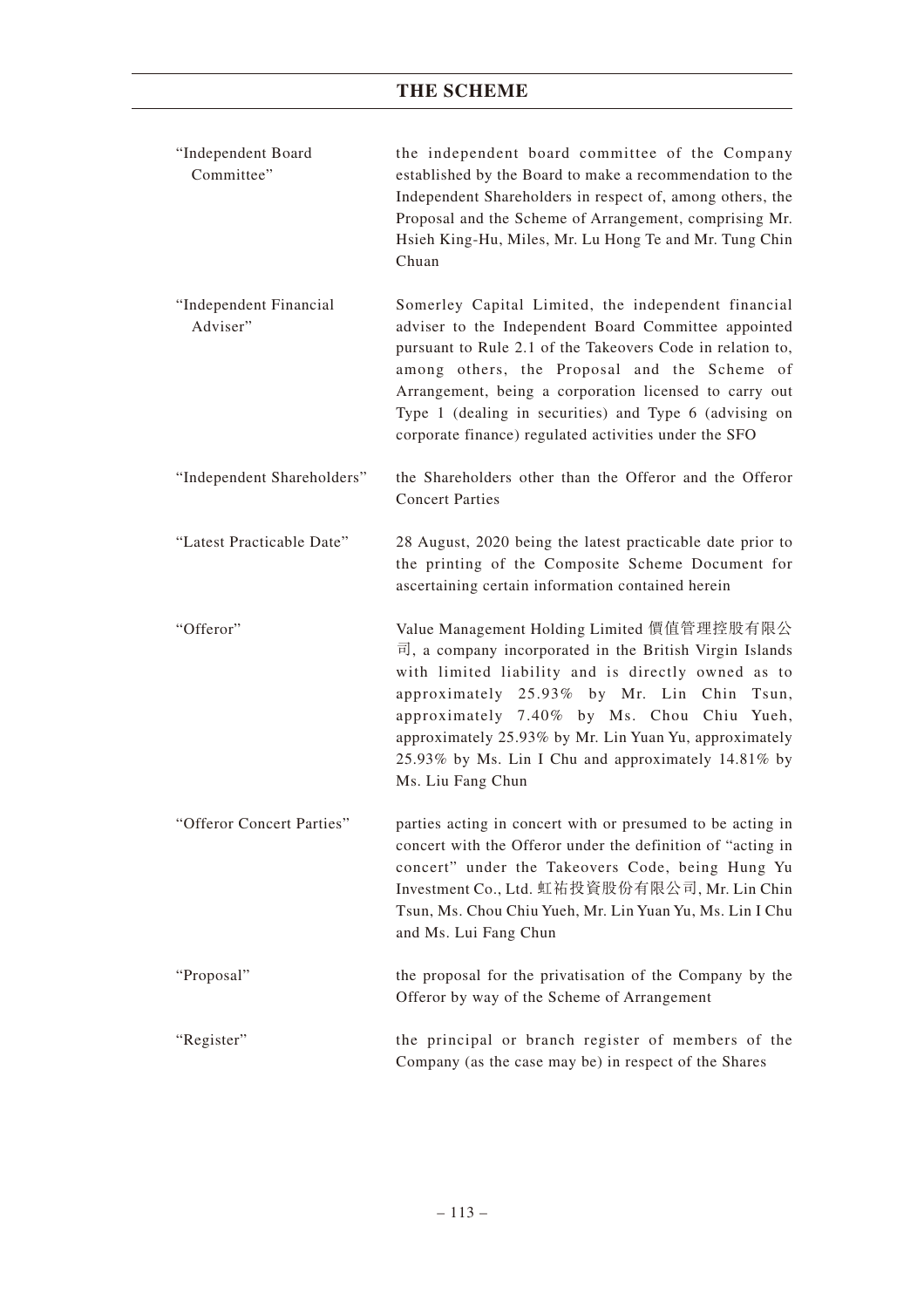| "Scheme Conditions"     | the conditions to the implementation of the Scheme of<br>Arrangement as set out in the section headed "Conditions<br>of the Proposal" in the explanatory statement of the<br><b>Composite Scheme Document</b>                                                                           |
|-------------------------|-----------------------------------------------------------------------------------------------------------------------------------------------------------------------------------------------------------------------------------------------------------------------------------------|
| "Scheme of Arrangement" | a scheme of arrangement between the Company and the<br>Scheme Shareholders under Section 86 of the Companies<br>Law (subject to satisfaction (or waiver as applicable) of the<br>Scheme Conditions) involving the cancellation and<br>reduction of all the Scheme Shares                |
| "Scheme Record Date"    | Wednesday, 21 October 2020 or such other date as shall<br>have been announced to the Shareholders, being the record<br>date for the purpose of determining the entitlement of the<br>Scheme Shareholders to the Cancellation Price upon the<br>Scheme of Arrangement becoming effective |
| "Scheme Record Time"    | 4:00 p.m. (Hong Kong time) on the Scheme Record Date                                                                                                                                                                                                                                    |
| "Scheme Shareholder(s)" | the holder(s) of Scheme Shares as at the Scheme Record<br>Time on the Scheme Record Date                                                                                                                                                                                                |
| "Scheme Share(s)"       | Share(s) other than those directly or indirectly held by the<br>Offeror and the Offeror Concert Parties as at the Scheme<br>Record Time on the Scheme Record Date                                                                                                                       |
| "SFO"                   | the Securities and Futures Ordinance (Chapter 571 of the<br>laws of Hong Kong)                                                                                                                                                                                                          |
| "Shareholder(s)"        | $holder(s)$ of the Share $(s)$                                                                                                                                                                                                                                                          |
| "Share $(s)$ "          | ordinary share(s) of HK\$0.10 par value each in the share<br>capital of the Company                                                                                                                                                                                                     |
| "Stock Exchange"        | The Stock Exchange of Hong Kong Limited                                                                                                                                                                                                                                                 |
| "Takeovers Code"        | the Code on Takeovers and Mergers of Hong Kong                                                                                                                                                                                                                                          |

- (B) The Company was incorporated as an exempted company on 14 December 2005 with limited liability in the Cayman Islands under the Companies Law.
- (C) The Company has an authorised share capital of HK\$150,000,000 divided into 1,500,000,000 Shares of par value of HK\$0.10 each.
- (D) The Offeror has proposed the privatisation of the Company by way of the Scheme of Arrangement.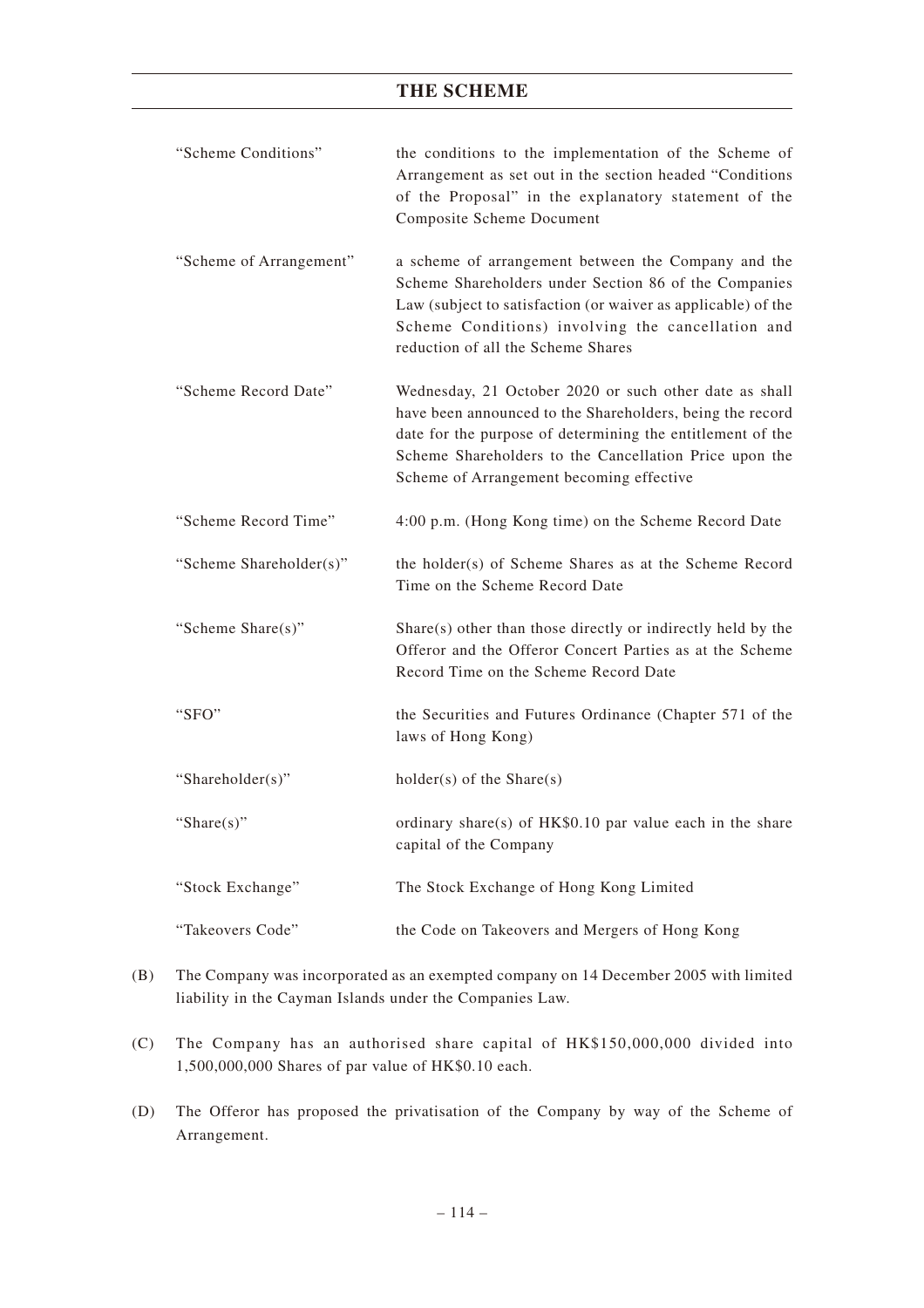- (E) The primary purpose of the Scheme of Arrangement is to privatise the Company by cancelling and extinguishing, among others, all of the Scheme Shares in consideration for the Cancellation Price so that after the completion of the Scheme of Arrangement, the Offeror and the Offeror Concert Parties will collectively own 100% of the issued share capital of the Company. Simultaneously with the cancellation of the Scheme Shares, the issued share capital of the Company will be restored to its former amount by the issue to the Offeror credited as fully paid at par such number of Shares as is equal to the number of Scheme Shares cancelled and extinguished.
- (F) As at the Latest Practicable Date, 594,494,339 Shares were legally and/or beneficially owned by the Offeror and the Offeror Concert Parties and registered as follows:

|                                                                                                                           | As at the Latest                     |        |                                       |        |
|---------------------------------------------------------------------------------------------------------------------------|--------------------------------------|--------|---------------------------------------|--------|
|                                                                                                                           | <b>Practicable Date</b><br>Number of |        | As at the Effective Date<br>Number of |        |
|                                                                                                                           |                                      |        |                                       |        |
| <b>Shareholders</b>                                                                                                       | <i>Shares</i>                        | $\%$   | <b>Shares</b>                         | $\%$   |
| <b>Offeror</b>                                                                                                            | 374,585,006                          | 44.35  | 624,650,508                           | 73.96  |
| <b>Offeror Concert Parties</b>                                                                                            | 219,909,333                          | 26.04  | 219,909,333                           | 26.04  |
| Subtotal (aggregate<br>number of Shares not<br>voting on the Scheme                                                       |                                      |        |                                       |        |
| of Arrangement)                                                                                                           | 594,494,339                          | 70.39  | 844,559,841                           | 100.00 |
| <b>Scheme Shareholders</b><br>who are independent<br>(i.e., Independent                                                   |                                      |        |                                       |        |
| Shareholders)                                                                                                             | 250,065,502                          | 29.61  | $\theta$                              | 0.00   |
| <b>Total number of Shares</b>                                                                                             |                                      |        |                                       |        |
| in issue                                                                                                                  | 844,559,841                          | 100.00 | 844,559,841                           | 100.00 |
| <b>Total number of Scheme</b>                                                                                             |                                      |        |                                       |        |
| <b>Shares</b> (which<br>represent all issued<br>Shares except for those<br>held by the Offeror and<br>the Offeror Concert |                                      |        |                                       |        |
| Parties)                                                                                                                  | 250,065,502                          | 29.61  | $\overline{0}$                        | 0.00   |

*\* All percentages in the above table are approximation.*

- (G) The Offeror and the Offeror Concert Parties will procure that any Shares in respect of which they are legally or beneficially interested will not be represented or voted at the Court Meeting convened at the direction of the Grand Court for the purpose of considering and, if thought fit, approving the Scheme of Arrangement. Only the Independent Shareholders will attend and vote at the Court Meeting.
- (H) The Offeror and the Offeror Concert Parties have undertaken to the Grand Court to be bound by the terms of the Scheme of Arrangement and to execute and do and procure to be executed and done all such documents, acts and things as may be necessary or desirable for the purpose of giving effect to and satisfying their respective obligations under the Scheme of Arrangement.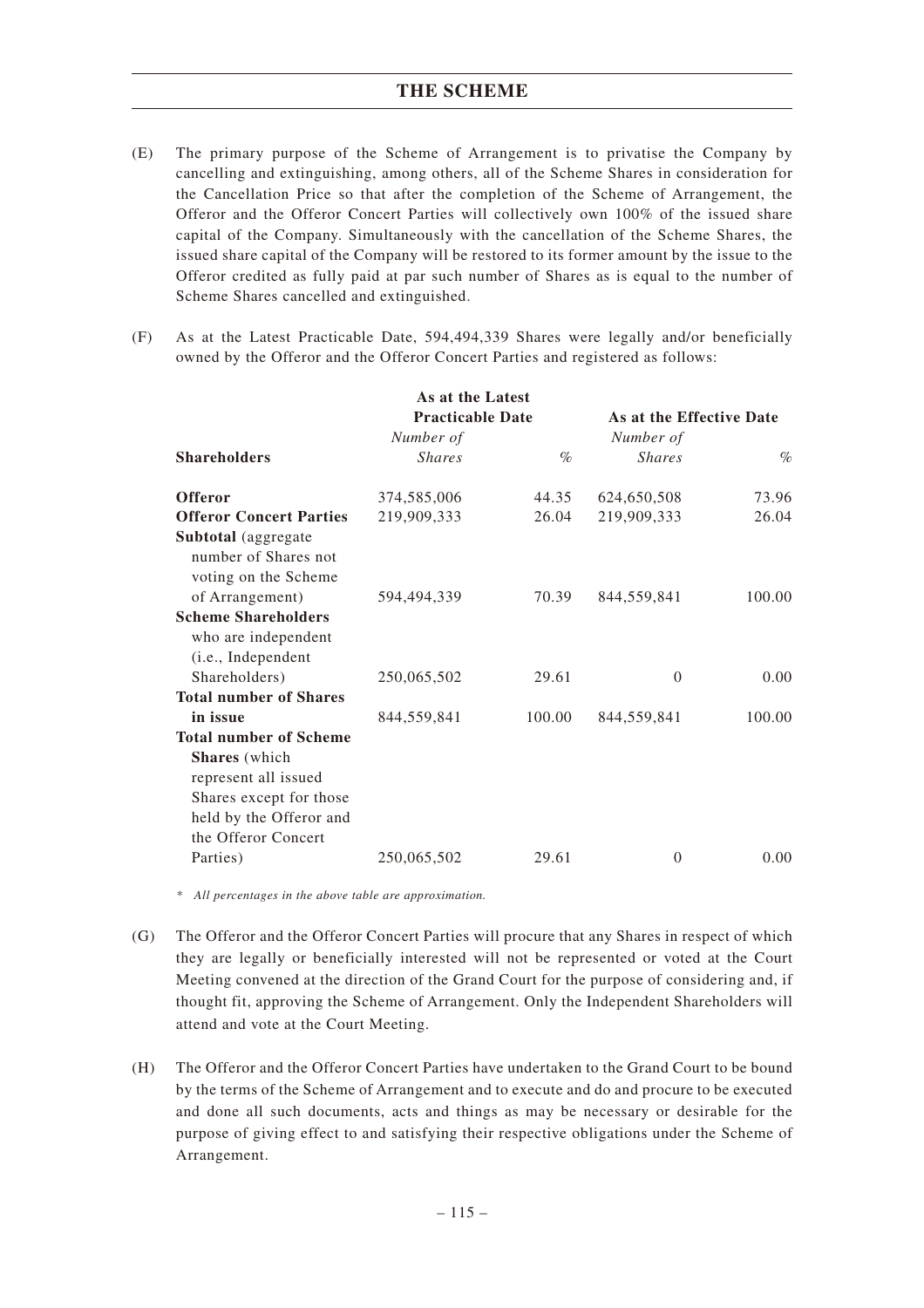#### **SCHEME OF ARRANGEMENT**

#### **PART I**

### **Cancellation and extinguishment of the Scheme Shares and issue of new Shares credited as fully paid at par to the Offeror**

- 1. On the Effective Date:
	- (a) the issued share capital of the Company shall be reduced by cancelling and extinguishing the Scheme Shares and the Scheme Shareholders shall cease to have any right with respect to the Scheme Shares except the right to receive the Cancellation Price;
	- (b) subject to and simultaneously with such reduction of issued share capital taking effect, the issued share capital of the Company will be restored to its former amount by issuing to the Offeror the same number of Shares as is equal to the number of Scheme Shares cancelled and extinguished; and
	- (c) the Company shall apply the credit arising in its books of account as a result of the cancellation and extinguishment of the Scheme Shares by paying up in full at par such number of Shares as is equal to the number of Scheme Shares cancelled and extinguished, which shall be allotted and issued and credited as fully paid at par to the Offeror as mentioned in paragraph (b) above.

### **PART II**

#### **Consideration for the cancellation and extinguishment of the Scheme Shares**

2. In consideration of the cancellation and extinguishment of the Scheme Shares, the Offeror shall pay (or procure that there shall be paid) to each Scheme Shareholder (as appears in the Register at the Scheme Record Time on the Scheme Record Date);

#### **for each Scheme Share cancelled and extinguished .............. HK\$0.60 in cash**

### **PART III**

#### **General**

- 3. (a) As soon as possible and in any event not later than five (5) Business Days after the Effective Date, on request, the Company shall issue share certificate(s) to the Offeror.
	- (b) As soon as possible and in any event not later than seven (7) Business Days (as defined under the Takeovers Code) after the Effective Date, the Offeror shall send or cause to be sent to the Scheme Shareholders cheques representing the Cancellation Price.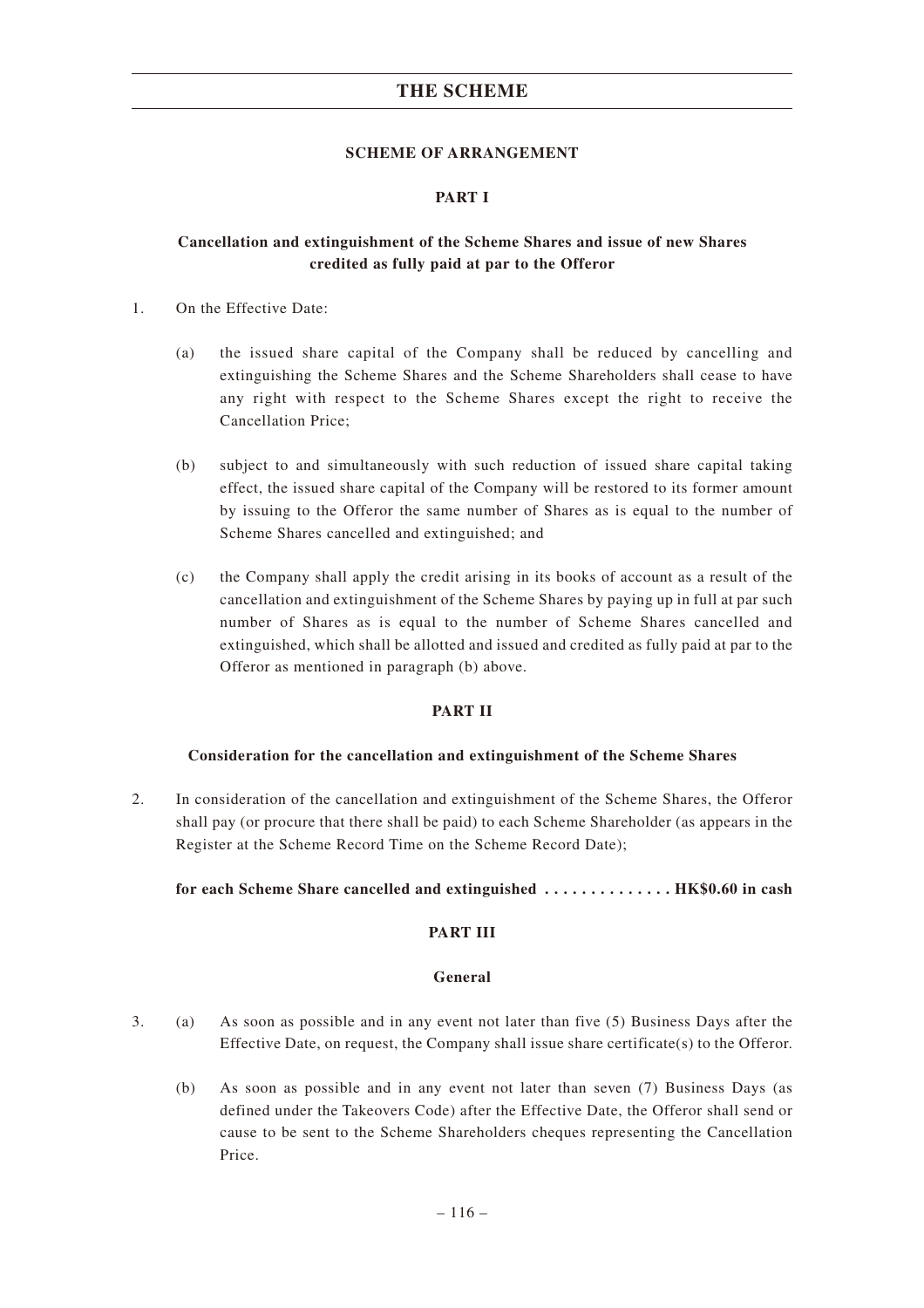- (c) Unless otherwise indicated in writing to the Hong Kong branch share registrar and transfer office of the Company, being Tricor Investor Services Limited, all cheques to be despatched to the Scheme Shareholders shall be sent by ordinary post to the Scheme Shareholders at their respective addresses as appearing in the Register at the Scheme Record Time on the Scheme Record Date.
- (d) Cheques shall be posted at the risk of the addressees and neither the Offeror nor the Company shall be responsible for any loss or delay in receipt.
- (e) Cheques shall be in favour of the person to whom, in accordance with the provisions of paragraph (b) of this Clause 3, the envelope containing the same is addressed and the encashment of any such cheques shall be a good discharge to the Offeror for the monies represented thereby.
- (f) On or after the day being six calendar months after the posting of the cheques pursuant to paragraph (b) of this Clause 3, the Offeror shall have the right to cancel or countermand payment of any such cheque which has not been encashed or has been returned uncashed and shall place all monies represented thereby in a deposit account in the Offeror's name with a licensed bank in Hong Kong selected by the Offeror. The Offeror shall hold such monies on trust for those entitled under the terms of the Scheme of Arrangement until the expiration of six years from the Effective Date and shall prior to such date pay out of such monies the sums payable pursuant to the Scheme of Arrangement to persons who satisfy the Offeror that they are entitled thereto and the cheques referred to in paragraph (b) of this Clause 3 of which they are payees have not been encashed. Any payments made by the Offeror shall not include any interest accrued on the sums to which the respective persons are entitled pursuant to the Scheme of Arrangement. The Offeror shall exercise its absolute discretion in determining whether or not it is satisfied that any person is so entitled and a certificate of the Offeror to the effect that any particular person is so entitled or not so entitled, as the case may be, shall be conclusive and binding upon all persons claiming an interest in the relevant monies.
- (g) On the expiration of six years from the Effective Date, the Offeror and the Company shall be released from any further obligation to make any payments under the Scheme of Arrangement.
- (h) Paragraph (g) of this Clause 3 shall take effect subject to any prohibition or condition imposed by law.
- (i) Upon cancellation and extinguishment of the Scheme Shares, the Register shall be updated to reflect such cancellation and extinguishment.
- 4. As from the Effective Date, any instruments of transfer relating to and all certificates representing, the Scheme Shares shall cease to have effect as documents or evidence of title (and/or for any purpose as an instrument of transfer) and every Scheme Shareholder and every holder of such certificate shall be bound on the request of the Offeror to deliver up the same to the Offeror for cancellation thereof.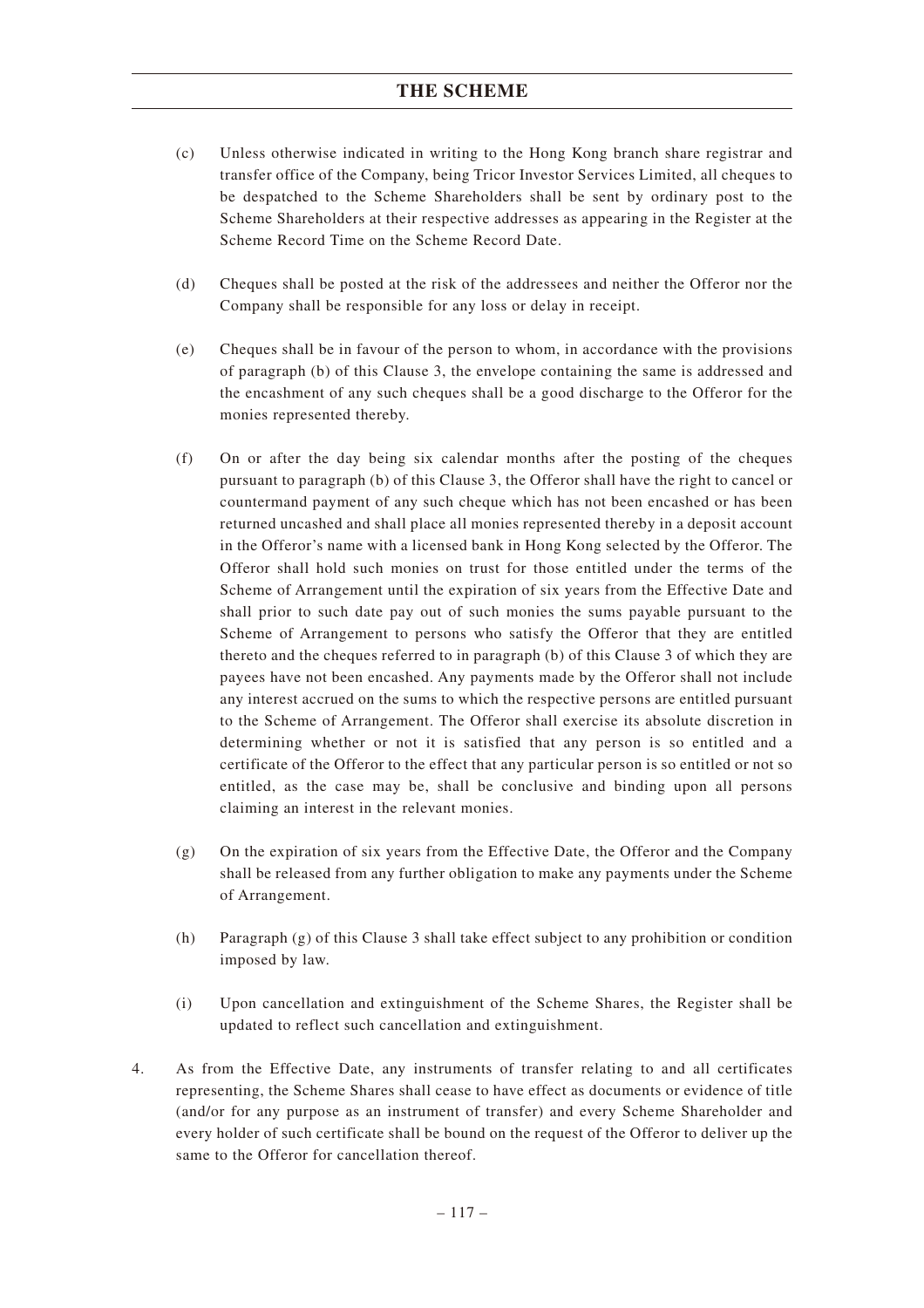- 5. All mandates, representations, warranties, undertakings or relevant instructions to or by the Company in force at the Scheme Record Time on the Scheme Record Date relating to any of the Scheme Shares shall cease to be valid as effective mandates, representations, warranties, undertakings or instructions on the Effective Date.
- 6. The Scheme of Arrangement shall become effective as soon as a copy of the Order of the Grand Court sanctioning the Scheme of Arrangement has been delivered to the Registrar of Companies in the Cayman Islands for registration pursuant to Section 86(3) of the Companies Law.
- 7. Unless the Scheme of Arrangement shall have become effective on or before 21 November, 2020 or such later date, if any, as the Offeror and the Company may agree or, to the extent applicable, as the Executive may consent and as the Grand Court on application of the Offeror or the Company may allow, the Scheme of Arrangement shall lapse and be of no effect.
- 8. The Company and the Offeror may, subject to the approval of the Grand Court, jointly consent to any modification of or addition to the Scheme of Arrangement or to any condition contained therein.
- 9. The Offeror and the Company have agreed that all costs, charges and expenses of the advisers and counsels appointed by the Company, including the Independent Financial Adviser, will be borne by the Company whereas all costs, charges and expenses of the advisers and counsels appointed by the Offeror will be borne by the Offeror, and other costs, charges and expenses of the Scheme of Arrangement incurred by each of the Offeror and the Company will be borne by them respectively.

Date 31 August 2020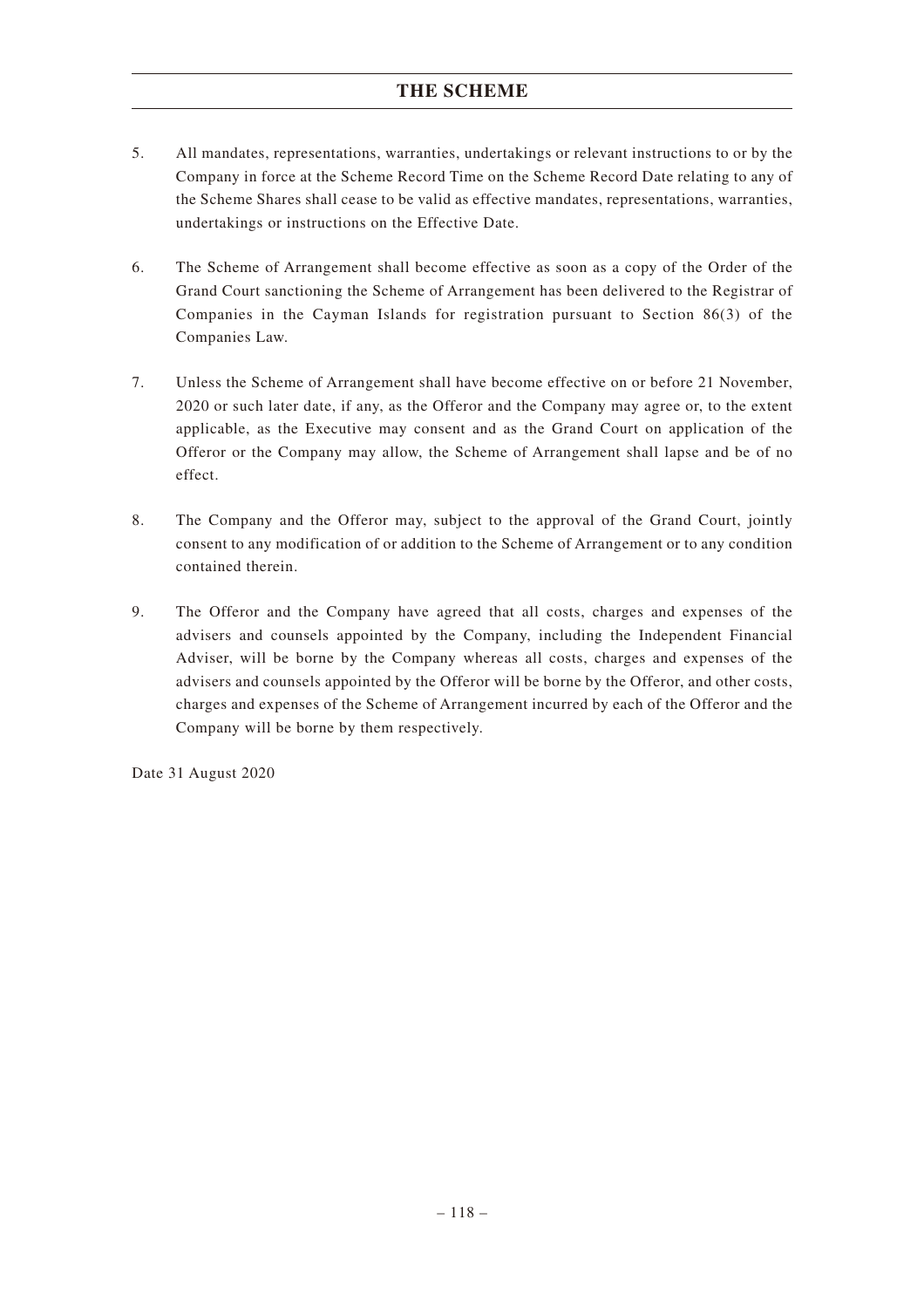## **NOTICE OF COURT MEETING**

IN THE GRAND COURT OF THE CAYMAN ISLANDS FINANCIAL SERVICES DIVISION

Cause No. FSD 175 of 2020

IN THE MATTER OF SECTIONS 15 AND 86 OF THE COMPANIES LAW (2020 REVISION) (AS AMENDED)

AND IN THE MATTER OF THE GRAND COURT RULES 1995 ORDER 102

AND IN THE MATTER of CAPXON INTERNATIONAL ELECTRONIC COMPANY LIMITED 凱普松國際電子有限公司

### **NOTICE OF COURT MEETING**

**NOTICE IS HEREBY GIVEN** that, by an order dated 24 August 2020 (the "**Order**") made in the above matter, the Grand Court of the Cayman Islands (the "**Court**") has directed a meeting (the "**Court Meeting**") to be convened of the Independent Shareholders (as defined in the Scheme of Arrangement hereinafter mentioned) for the purpose of considering and, if thought fit, approving (voting together as a single class), a scheme of arrangement (the "**Scheme of Arrangement**") proposed to be made between CAPXON INTERNATIONAL ELECTRONIC COMPANY LIMITED 凱普松國際電子有限公司 (the "**Company**") and the Scheme Shareholders (as defined in the Scheme of Arrangement) and that the Court Meeting will be held at United Conference Centre, 10/F, United Centre, 95 Queensway, Admiralty, Hong Kong on Wednesday, 23 September 2020 at 10:00 a.m. (Hong Kong time) at which place and time all Independent Shareholders are invited to attend.

A copy of the Scheme of Arrangement and a copy of an explanatory statement explaining the effect of the Scheme of Arrangement are incorporated in the composite scheme document of which this Notice forms part. A copy of the composite scheme document can also be obtained by the Independent Shareholders from the Hong Kong branch share registrar and transfer office of the Company, Tricor Investor Services Limited, at Level 54, Hopewell Centre, 183 Queen's Road East, Hong Kong.

Independent Shareholders may vote in person at the Court Meeting or they may appoint another person (who must be an individual), whether a member of the Company or not, to attend, speak and vote in their stead. A **pink** form of proxy for use at the Court Meeting (or any adjournment thereof) is enclosed with the composite scheme document dated 31 August 2020 despatched to, among others, the Independent Shareholders on 31 August 2020. Completion and return of the **pink** form of proxy will not prevent an Independent Shareholder from attending and voting at the Court Meeting, or any adjournment thereof, in person if he/she wishes to do so and in such event, the **pink** form of proxy previously submitted shall be deemed to have been revoked by operation of law.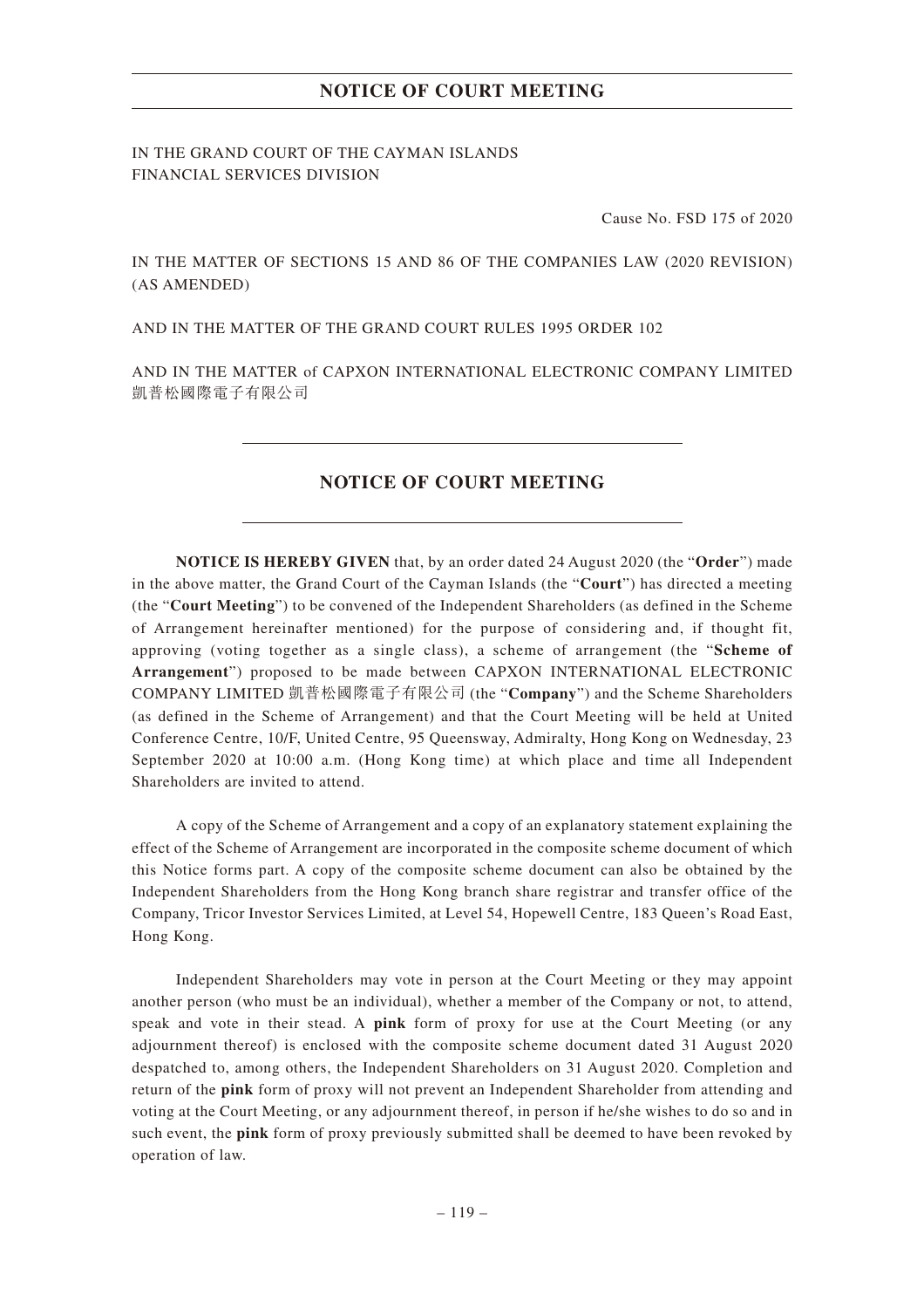## **NOTICE OF COURT MEETING**

In the case of Independent Shareholders jointly holding ordinary shares of HK\$0.10 par value each in the share capital of the Company (the "**Shares**"), any one of such persons may vote at the Court Meeting, either personally or by proxy, in respect of such Share as if he/she was solely entitled thereto. However, if more than one of such joint holders be present at the Court Meeting personally or by proxy, that one of the said persons so present being the most or, as the case may be, the more senior shall alone be entitled to vote in respect of the relevant joint holding. For this purpose, seniority shall be determined by reference to the order in which the names of the joint holders stand on the Register of Members of the Company in respect of such joint holding of Shares, the first named Independent Shareholder being the senior.

It is requested that **pink** forms appointing proxies be deposited at the Hong Kong branch share registrar and transfer office of the Company in Hong Kong at Tricor Investor Services Limited, at Level 54, Hopewell Centre, 183 Queen's Road East, Hong Kong not later than 10:00 a.m. on Monday, 21 September 2020, but if forms are not so lodged they may be handed to the chairman of the Court Meeting at the Court Meeting before the taking of the poll and the chairman of the Court Meeting should have absolute discretion whether or not to accept them.

By the Order, the Court has appointed Lin Chin Tsun, a director of the Company, or failing him, Chou Chiu Yueh, also a director of the Company, or failing him, any other person who is a director of the Company as at the date of the Court Meeting, to act as the chairman of the Court Meeting and has directed the chairman of the Court Meeting to report the results of the Court Meeting to the Court.

The Scheme of Arrangement will be subject to a subsequent application seeking the sanction of the Court.

## On behalf of the Court **CAPXON INTERNATIONAL ELECTRONIC COMPANY LIMITED 凱普松國際電子有限公司 Lin Chin Tsun** *Director*

Hong Kong, 31 August 2020

### *Registered Office*

Vistra (Cayman) Limited P.O. Box 31119 Grand Pavilion Hibiscus Way, 802 West Bay Road Grand Cayman KY1-1205 Cayman Islands

## *Principal Place of Business in Hong Kong* Room 1303, 13th Floor,

OfficePlus@Wan Chai, No. 303 Hennessy Road, Wanchai, Hong Kong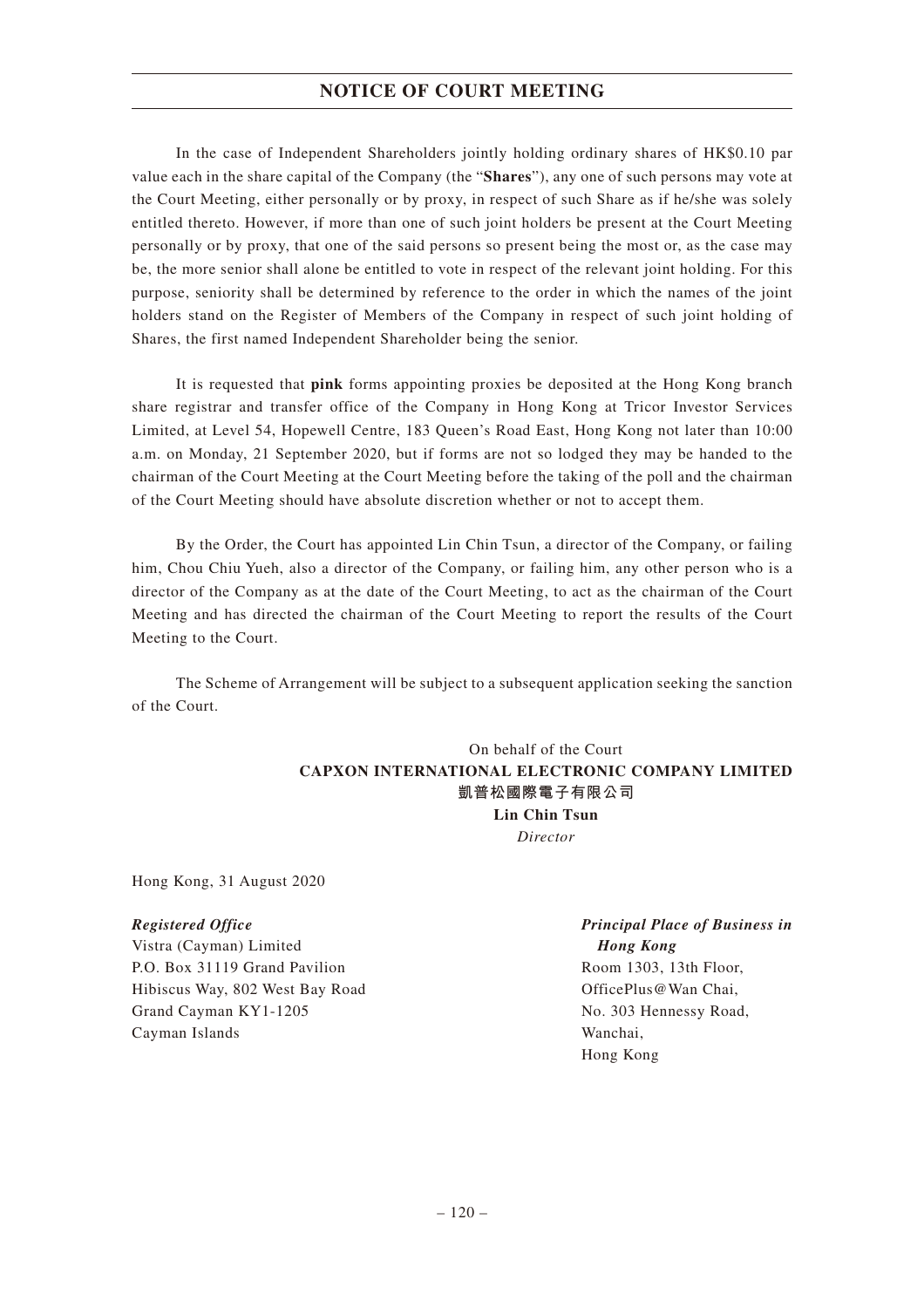## **NOTICE OF COURT MEETING**

#### *Notes:*

- (1) An Independent Shareholder entitled to attend and vote at the Court Meeting is entitled to appoint one, and if such Independent Shareholder is the holder of two or more Shares, more than one proxy to attend and vote instead of him. A proxy need not be a member of the Company, but must attend the Court Meeting in person to represent him.
- (2) A **pink** form of proxy for use at the Court Meeting (or any adjournment thereof) is enclosed with the composite document containing the Scheme of Arrangement dated 31 August 2020 despatched to, among others, the Independent Shareholders.
- (3) In order to be valid, the **pink** form of proxy, together with the power of attorney or other authority (if any) under which it is signed or a certified copy thereof, must be lodged with Tricor Investor Services Limited, the Company's Hong Kong branch share registrar and transfer office at Level 54, Hopewell Centre, 183 Queen's Road East, Hong Kong, not less than 48 hours before the time for holding the Court Meeting or any adjournment thereof but if forms are not so lodged they may be handed to the chairman of the Court Meeting at the Court Meeting before the taking of the poll and the chairman of the Court Meeting should have absolute discretion whether or not to accept them. Completion and return of the **pink** form of proxy will not preclude an Independent Shareholder from attending the Court Meeting and voting in person if he so wishes. In the event that an Independent Shareholder attends and votes at the Court Meeting after having lodged his **pink** form of proxy, his **pink** form of proxy shall be deemed to have been revoked by operation of law.
- (4) In the case of joint Independent Shareholders, the vote of the senior who tenders a vote, whether in person or by proxy, will be accepted to the exclusion of the vote(s) of the other joint holder(s) and, for this purpose, seniority will be determined by the order in which the names stand in the Register of Members of the Company in respect of the relevant joint holding of the Shares.
- (5) Voting at the Court Meeting will be taken by poll as required under the Rules Governing the Listing of Securities on The Stock Exchange of Hong Kong Limited and the Hong Kong Code on Takeovers and Mergers.
- (6) The Register of Members of the Company in respect of the Shares will be closed from Friday, 18 September 2020 to Wednesday, 23 September 2020 (both days inclusive) and during such period no transfer of Shares will be registered. In order to be entitled to attend and vote at the Court Meeting, all transfers accompanied by the relevant share certificates must be lodged with the Hong Kong branch share registrar and transfer office of the Company, Tricor Investor Services Limited, at Level 54, Hopewell Centre, 183 Queen's Road East, Hong Kong not later than 4:30 p.m. on Thursday, 17 September 2020.
- (7) Please refer to the section headed "Actions to be taken" of the composite scheme document dated 31 August 2020 for precautionary measures being implemented by the Company in order to prevent and control the spread of the novel coronavirus (COVID-19) and to ensure the health and safety of all attendees at the Court Meeting, including (a) compulsory body temperature checks; (b) compulsory wearing of surgical face masks for each attendee; (c) appropriate social appropriate arrangements will be maintained at the Court Meeting; and (d) no food or drinks or souvenirs will be served or distributed at the Court Meeting. Any person who does not comply with the precautionary measures or is subject to any Hong Kong Government prescribed quarantine may be denied entry into and/or may be required to leave the venue of the Court Meeting.

Shareholders are encouraged to consider appointing the chairman of the Court Meeting as his/her/its proxy to vote on the relevant resolution(s) at the Court Meeting as an alternative to attending the Court Meeting in person.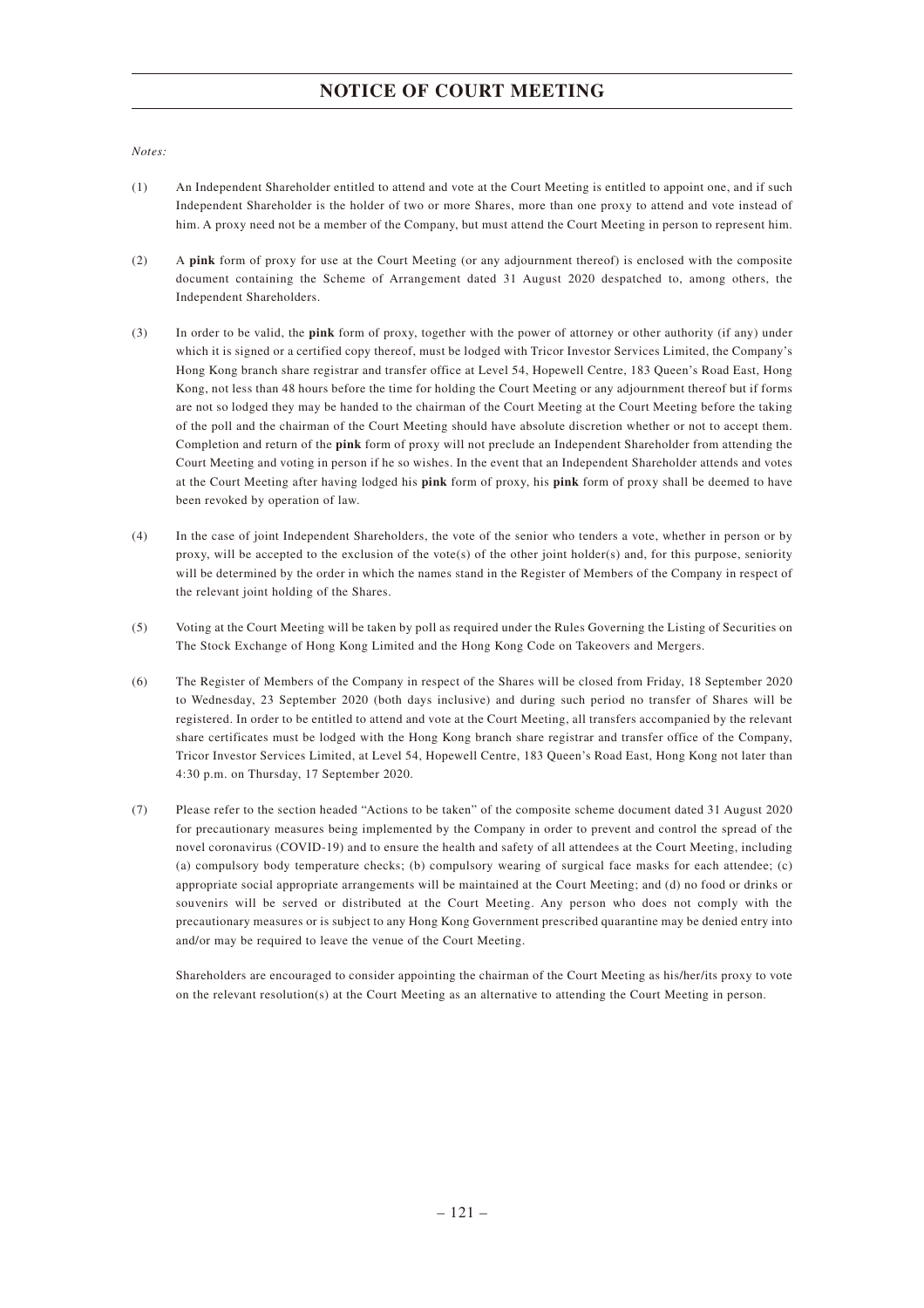## **NOTICE OF EXTRAORDINARY GENERAL MEETING**



# **CAPXON INTERNATIONAL ELECTRONIC COMPANY LIMITED 凱普松國際電子有限公司**

*(Incorporated in the Cayman Islands with limited liability)* **(Stock Code: 469)**

**NOTICE IS HEREBY GIVEN** that an extraordinary general meeting (the "**EGM**") of holders of ordinary shares of HK\$0.10 par value each (the "**Shares**") in the share capital of CAPXON INTERNATIONAL ELECTRONIC COMPANY LIMITED 凱普松國際電子有限公司 (the "**Company**") will be held at United Conference Centre, 10/F, United Centre, 95 Queensway, Admiralty, Hong Kong on Wednesday, 23 September 2020, at 11:30 a.m. (Hong Kong time) (or as soon as after the conclusion or the adjournment of the meeting of the Independent Shareholders (as defined in the Scheme of Arrangement hereinafter mentioned) convened at the direction of the Grand Court of the Cayman Islands for the same day and place), for the purpose of considering and, if thought fit, passing the following resolutions:

#### **SPECIAL RESOLUTION**

### 1. "**THAT**:

- (a) pursuant to a scheme of arrangement dated 31 August 2020 (the "**Scheme of Arrangement**") between the Company and the Scheme Shareholders (as defined in the Scheme of Arrangement) in the form of the print thereof, which has been produced to this meeting and for the purposes of identification signed by the chairman of this meeting, or in such other form and on such terms and conditions as may be approved or imposed by the Grand Court of the Cayman Islands, on the Effective Date (as defined in the Scheme of Arrangement), the issued shares in the share capital of the Company shall be reduced by the cancellation and extinguishment of the Scheme Shares (as defined in the Scheme of Arrangement); and
- (b) any one of the directors of the Company be and is hereby authorised to do all acts and things considered by him/her to be necessary or desirable in connection with the implementation of the Scheme of Arrangement and the reduction of the number of issued shares in the share capital of the Company pursuant to the Scheme of Arrangement, including (without limitation) giving consent to any modification of, or addition to, the Scheme of Arrangement or the reduction of the number of issued shares in the issued share capital of the Company which the Grand Court of the Cayman Islands may see fit to impose."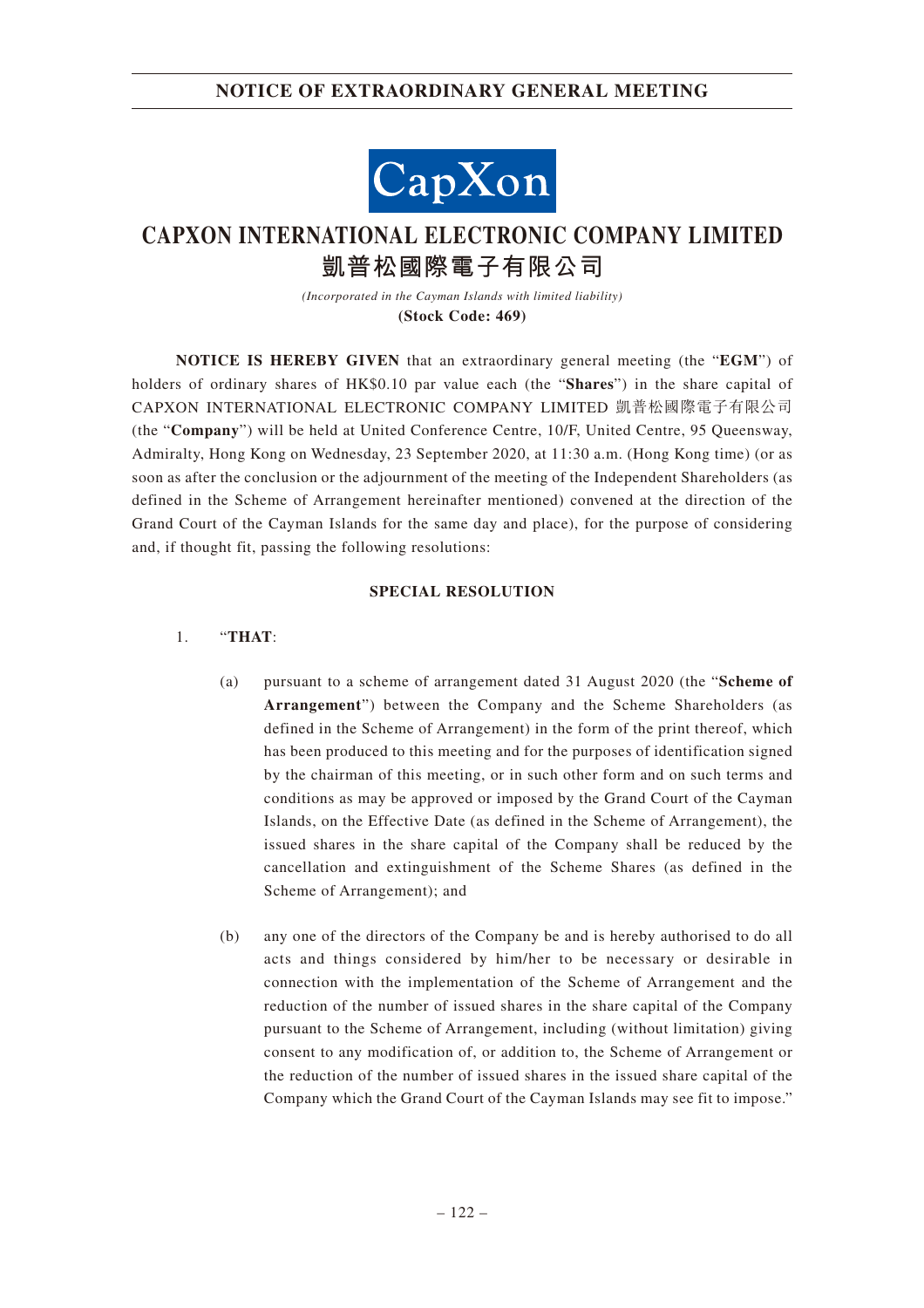#### **ORDINARY RESOLUTION**

## 2. "**THAT**:

- (a) subject to and simultaneously with the cancellation and extinguishment of the Scheme Shares referred to in resolution 1(a) taking effect, the number of issued shares in the share capital of the Company be restored to its former amount immediately prior to the cancellation and extinguishment of the Scheme Shares by allotting and issuing to the Offeror (as defined in the Scheme of Arrangement), credited as fully paid at par, the same number of ordinary shares of HK\$0.10 each in the share capital of the Company as is equal to the number of Scheme Shares cancelled and extinguished;
- (b) the credit arising in the books of account of the Company consequent upon the reduction of its issued share capital resulting from the cancellation and extinguishment of the Scheme Shares referred to in resolution 1(a) shall be applied by the Company in paying up in full at par the new ordinary shares allotted and issued to the Offeror pursuant to resolution 2(a) above, and any one of the directors of the Company be and is hereby authorised to allot and issue the same accordingly; and
- (c) any one of the directors of the Company be and is hereby authorised to do all acts and things considered by him/her to be necessary or desirable in connection with the implementation of the Scheme of Arrangement and the restoration of capital pursuant to the Scheme of Arrangement, including (without limitation) the giving of consent to any modification of, or addition to, the Scheme of Arrangement or the restoration of capital, which the Grand Court of the Cayman Islands may see fit to impose."

On behalf of the board of directors of **CAPXON INTERNATIONAL ELECTRONIC COMPANY LIMITED 凱普松國際電子有限公司 Lin Chin Tsun** *Director*

Hong Kong, 31 August 2020